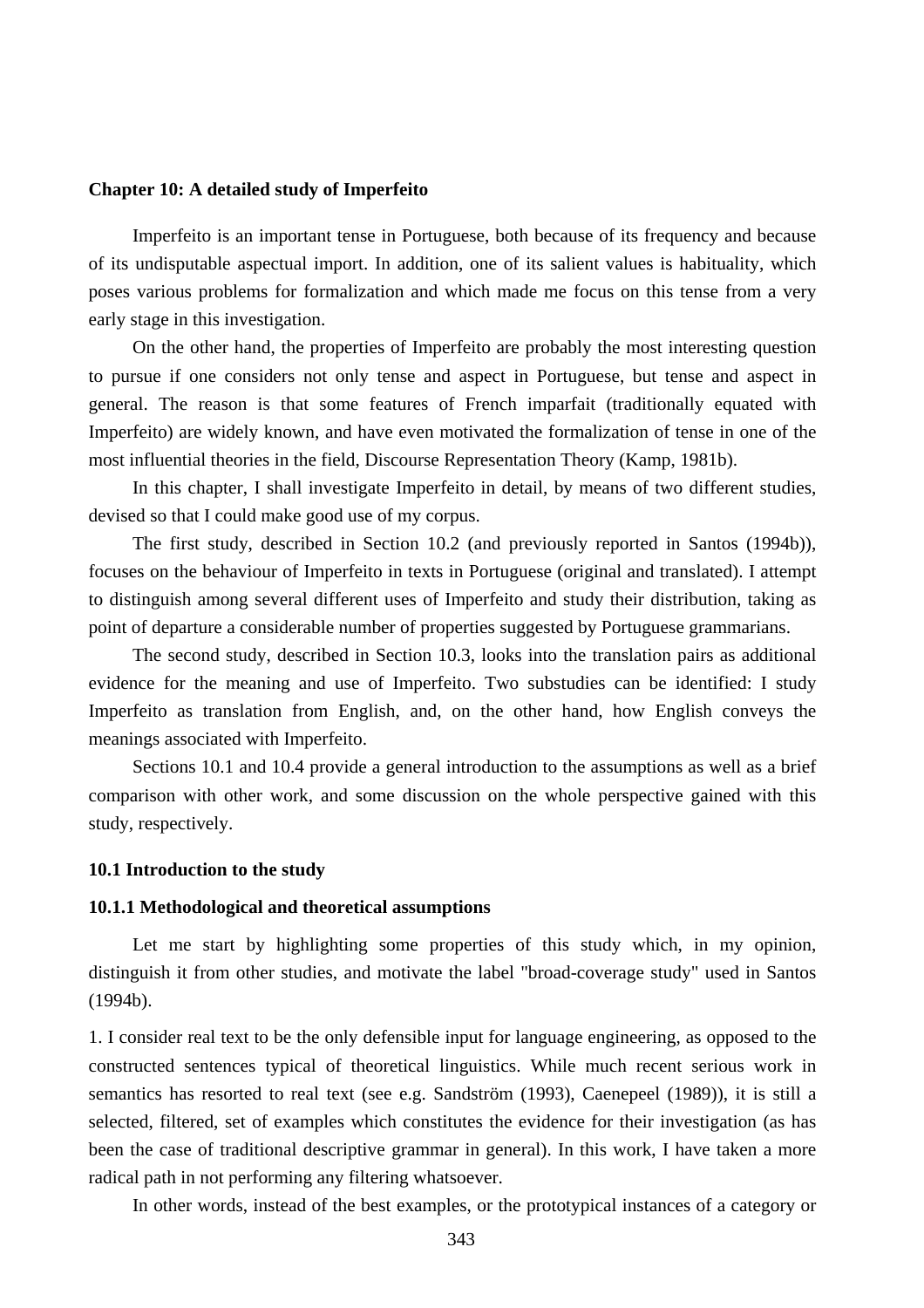use, I will consider every instance of Imperfeito. So, all occurrences of Imperfeito were annotated.1

2. The annotation described the meaning/use of the clause or sentence in Imperfeito. This is very important: it was not meant to describe exclusively the import of Imperfeito. This decision was due to my belief that, in natural language in context, several "components" cooperate to the same end. In other words, redundancy is a key property of an informative message.

It is customary, and has led to interesting insights and advances in linguistic theory as a whole, to divide aspectual import at least among the lexicon, the arguments and the temporal adverbials, in the computation of the final aspect of the sentence. Since Verkuyl (1972), aspect calculi have tried to arrive compositionally at the final sentence aspect (according to the intuitions of their author), starting from the aspectual import of their components. However, I have never seen a principled account of the analysis the other way around, i.e., given first the sentential aspect, "divide" or explain it afterwards through sentence internal features. In order to do so, one has to classify sentences in context, which is what I am doing here. I believe this way of proceeding has specific advantages, not the least being that aspect values from which it departs are more objective: it is generally agreed that a speaker has more intuitions about the meaning of a sentence (in context) than about its constituents (in isolation). Therefore, this method can more easily<sup>2</sup> be applied to real text.

3. Semantic objectivity, or, at least, consensual data about semantics, is hard to find or even define precisely. The most unbiased data I know are translations performed by a person with a non-analytic linguistic background (preferably a translation expert), who intends to render the meaning of a text (in a non-technical sense) in his/her native language.

It seems therefore a good idea to use translations as data. However, in order to be able to use translations as semantic data, one has first to deal with questions at least as difficult as the specification of meaning, namely, (i) the definition of the translation relation and of the differences among languages, (ii) the use of natural language in context, and in a text, i.e., questions of *parole* and not of *langue*, in the traditional sense, following Saussure (1916).

# **10.1.2 Related studies**

 $\overline{a}$ 

The only studies using parallel<sup>3</sup> corpora for tense and aspect I was aware of at the time of conducting the present study were Slobin (1994) and my own (Santos, 1994a), already reported

<sup>1</sup> With the exception of *ser que* constructions, corresponding to English it-clefts, e.g. *era o cabo quem falava* ('it was the cape that was speaking'); *era Joana que se levantava em silêncio* ('it was Joana who raised silently'). There is total agreement between the tenses of the verb *ser* and the clefted clause, i.e., the tense of *ser* is always the tense of the clefted clause (Imperfeito, Perfeito, Presente, etc.). Therefore, taking these numbers into consideration would only distort the quantitative distribution. Neither is it clear how such occurrences should be classified. (There would be, at least, a choice between assigning them the same label as the cleft or interpreting them as stative.)

<sup>2</sup> I am speaking here about manual analyses of aspect, not about computational ones.

 $3$  'Parallel' in the sense of being composed by texts and their translations. There is another use of the term 'parallel' which refers to original texts in two or more languages sharing e.g. size, genre, subject, etc.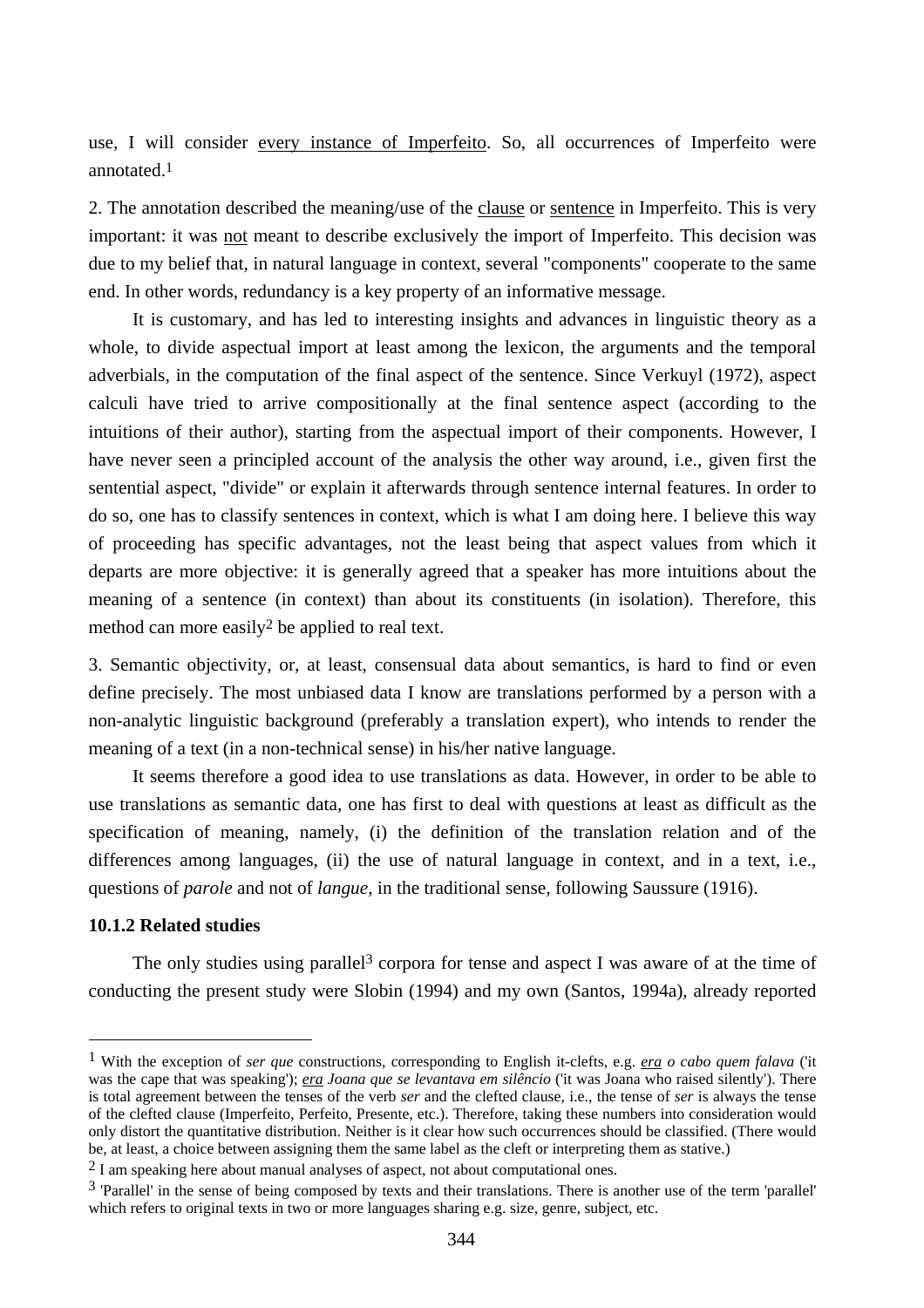in Chapter 9.4 In any case, I was aware that tenses were used for more than one reason in the two languages, and therefore, a finer analysis of their uses might produce better explanations for their translation.

If Santos (1994a) is too general, Slobin (1994), on the other hand, is too specific, since it only compares sentences describing 'motion events' in a corpus of English and Spanish novels and their corresponding translations, using Talmy's (1985) typology as frame of reference. Even though Slobin does not explicitly mention aspect anywhere in his paper, I believe that his findings are relevant to the more general problem of comparing the tense and aspect systems of the two languages.

Another relevant study for this subject is Leiria (1991), who studies the production of European Portuguese texts by non-native learners of the language. She compares the correct (input) text to the ones produced by her students, as far as the use of Imperfeito and Perfeito is concerned. Her work is relevant in the present context for two reasons. She uses a quantitative analysis of corpora, and presents a classification of verbs in context, not only a prototypical one.5 While the specific details concerning language acquisition do not concern us here, Leiria (1991) poses an interesting question, namely, what is the relative weight of inherent (i.e., lexical) aspect versus context in the choice of the tenses. She concludes that verbs with clear inherent aspectual values lead non-native speakers to choose tenses which agree in aspectual values, while verbs with several aspectual profiles (or, in other words, with less marked lexical aspect) cause more difficulties to learners.

The main shortcoming of Leiria (1991) is the same of Santos (1994a): merging several phenomena under the same label makes it difficult to draw non-trivial conclusions.

Finally, the study described in Dahl (1985) is of relevance for the present study. Dahl attempted to characterize the uses of tenses and aspects in a broad range of languages, through the responses of native informants to a specially designed questionnaire. Dahl's methodology and conclusions were influential for interpreting the result of the present work. However, apart from the much larger object of study, two important differences should be highlighted: Dahl does not use real text, and, therefore, is unable to extract frequency or even plausibility of usage of the tenses that he studies. Moreover, he uses mainly data occurring in simple main clauses, and, therefore, many usages of tenses and aspects, that may be only used in narrative contexts, have not been taken into consideration. The same drawback was also acknowledged in Santos (1993), where I specifically mentioned that the characterization of Imperfeito I provided there did not take into account the use of this tense in discourse or narrative.

Dahl's (1985) and Leiria's (1991) conclusions about Portuguese Imperfeito will be further

<sup>4</sup> This was obviously true only at the time of writing the present chapter. The rest of this dissertation makes reference to other studies, which unfortunately had no influence on the one reported here.

<sup>&</sup>lt;sup>5</sup> Cf. Leiria (1991:172, my translation): "If we gather the verbs used by the different authors to exemplify a given kind, we verify that the choice was invariably of verbs and situations that raise no doubts [...] when it is the case, as here, of classifying a set of not previously selected verbs, many of these present properties much less well defined".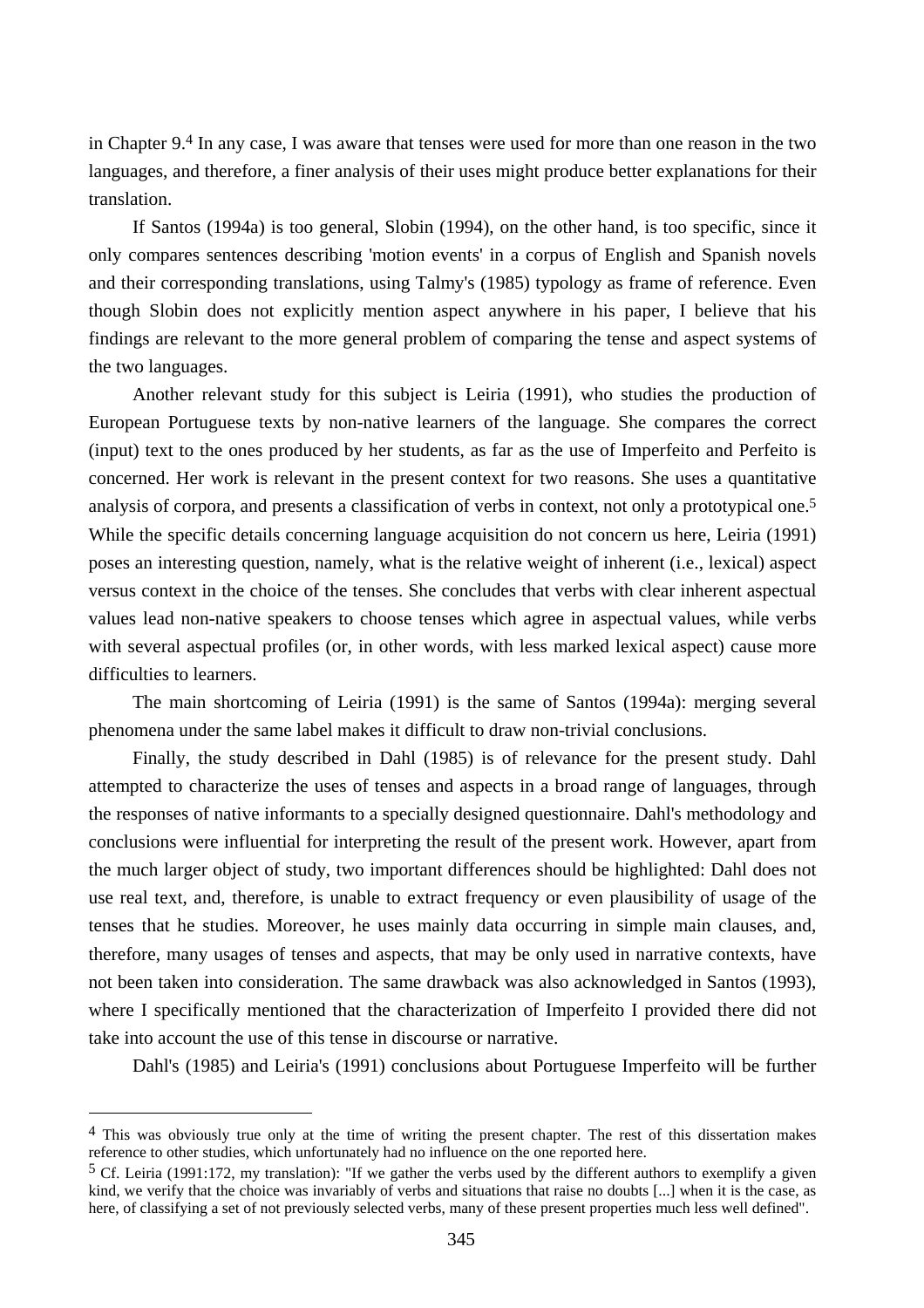analysed in Section 10.4 below.

#### **10.2 A monolingual study of Imperfeito**

The monolingual study of Imperfeito was based on the thorough annotation of two texts in Portuguese with a set of features describing possible reasons for the use of Imperfeito.

Given that the annotation of every possible Imperfeito sentence is a labour-intensive task, I chose to restrict it to a subset of the main corpus, namely, to two texts, henceforth called Text 1 and Text 2 (elsewhere in this thesis called PE10 and EP1), namely *A noite que fora de Natal* by Jorge de Sena and the translation of Chapter 1 of *The Pearl* by John Steinbeck.

The use of two different texts was motivated by the need to evaluate the generality of the conclusions. Furthermore, given that the two texts were idealized (planned, generated) in two different languages, I wanted to see whether this would give rise to significant differences. While obviously more data have to be consulted for a definitive conclusion, I considered it a minimum to have two distinct objects of study.

Two different problems were addressed: (i) the meaning of Imperfeito in itself, i.e., what could be concluded from the individual analyses that made up the study, and (ii) the problems posed by a feature-based classification method for the semantics of real text, most notably for the study of tense.

# **10.2.1 Outline of the method**

To make the reading of the whole section (Section 10.2) easier, and to describe how the actual study was performed, I begin by listing here the steps followed. They are in general mirrored by the structure of the present section:

1. I selected a set of labels, with a notional definition, and sometimes already with precise specification criteria as well.

2. I applied these labels to real text. (This, incidentally, was a hard task, whose output was subject to several radical revisions and changes of interpretation of labels and sentences alike.)

3. I observed the outcome of the classification and drew the more obvious conclusions.

4. I tried to understand more deeply the labels themselves, by observing their interrelationship.

5. Only then was I able to formulate objective criteria to assign them to running text.

6. I tried to come up with some global characterization of Imperfeito. This attempt was not based exclusively on the empirical results, however, as can be seen in Section 10.2.6.5.

# **10.2.2 The labels**

After an initial systematization of the traditional descriptions of Imperfeito, inspired by descriptive Portuguese grammars (e.g., Cunha & Cintra, 1987) and based on Sten's (1973) extensive material and my own data, the following features were selected for the classification of the occurrences of Imperfeito in real text. The goal for this detailed analysis was to be able to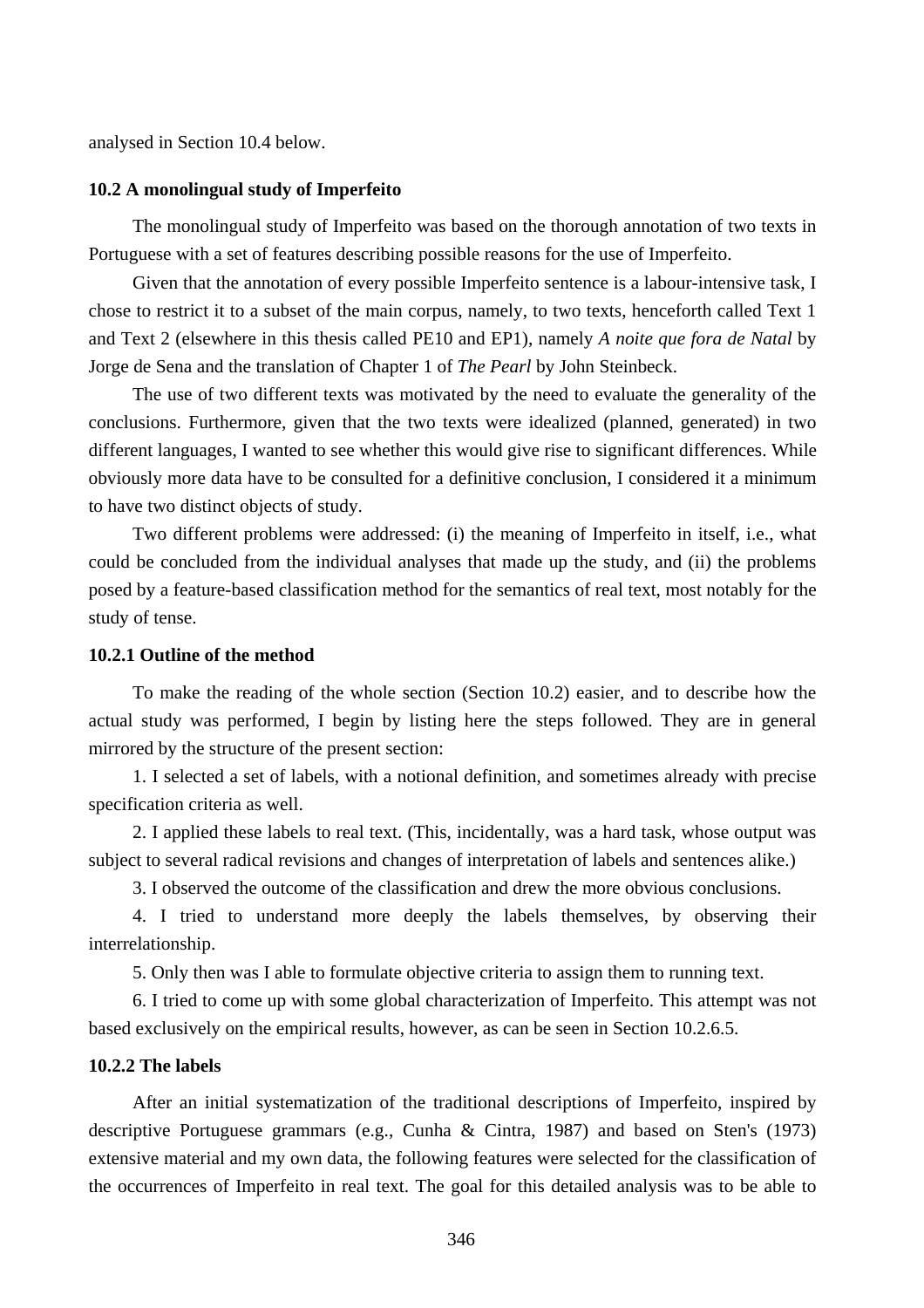describe in a non-simplistic way the uses of Imperfeito. In fact, it is generally the case that formal theories tend to oversimplify, and therefore, lose objective grasp and evaluatability. In contrast, I take care here to account for most uses of Imperfeito in Portuguese.

I describe the uses of tense first notionally in informal semantic terms, and then by taking syntagmatic relations into consideration, i.e., the morphosyntactic objective clues that may mark such use. It is important to stress that such clues are neither obligatory, nor must they uniquely signal the use in question. Their description simply indicates that I believe their presence strengthens the interpretation described. This kind of "probable company" is termed "specification" by Mindt (1991), and I will use the term accordingly below. The importance of this syntagmatic description will be apparent when trying to objectively detect the role performed by a given occurrence of a tense in context.

In addition, I should stress that not all uses of a linguistic device have to be analysed as indicating features constitutive of its meaning. On the contrary, some of its uses may rather simply <u>follow</u> from its meaning. This is, incidentally, how I see the discourse role of tenses, so pervasively invoked in the literature on narrative interpretation.

# **10.2.2.1 Inventory of the labels used**

 $\overline{a}$ 

**HAB**: habituality, a regularity turned property. I have argued for the importance of this (generally acknowledged6) value of Imperfeito elsewhere (Santos, 1993). One example is *Tibério bebia o sangue dos escravos* ('Tiberius used to drink the blood of the slaves'). It is important to note that I did not grant a separate status to indefinite frequency and habituality, as proposed e.g. in Antona & Tsujii (1993).<sup>7</sup> The habit can be quantified (vaguely) or not, either by the verbal adjuncts *muitas/raras/às vezes/de vez em quando* ('often', 'rarely', 'sometimes', 'once in a while'), or by the corresponding nominal quantifiers. In fact, interestingly, these (vague) quantifiers are often (if not preferably) present in the nominal arguments in Portuguese.

*Ele raras vezes dava um livro aos filhos.* ('He would rarely give a book to his children')

*Ele dava muitos livros aos filhos.* ('He would give many books to his children, he would often give books to his children')

Clauses conjoined by *quando*, *enquanto*, *mal*, *assim que* or *logo que*, provided both clauses are in Imperfeito, have always an habitual meaning as well:

*Quando ele partia, levava no peito uma rosa a sangrar.* ('When he left, he would carry...') *Enquanto ali permanecia, acudia a todos.* ('While he was there, he would help everyone') *Mal aparecia, todos dispersavam.* ('As soon as he appeared, all would disperse') *Assim que chegava, punha-se a cantar.* ('He would arrive and start singing at once')

<sup>6</sup> See among others Cunha & Cintra (1987:450), Leiria (1991:178), and Sten (1973:100).

 $7$  Neither did I find pertinent to distinguish between habituality or iterativity in terms of frequency, as is done in Mateus et al. (1989:95, my translation): "But while in (5a) the situation described occurs in all relevant subintervals of It [...], in (5b) the number of relevant subintervals of It in which such situation occurs is inferior to a value considered average; (5a) expresses a **habitual** value and (5b) an **iterative** aspectual value."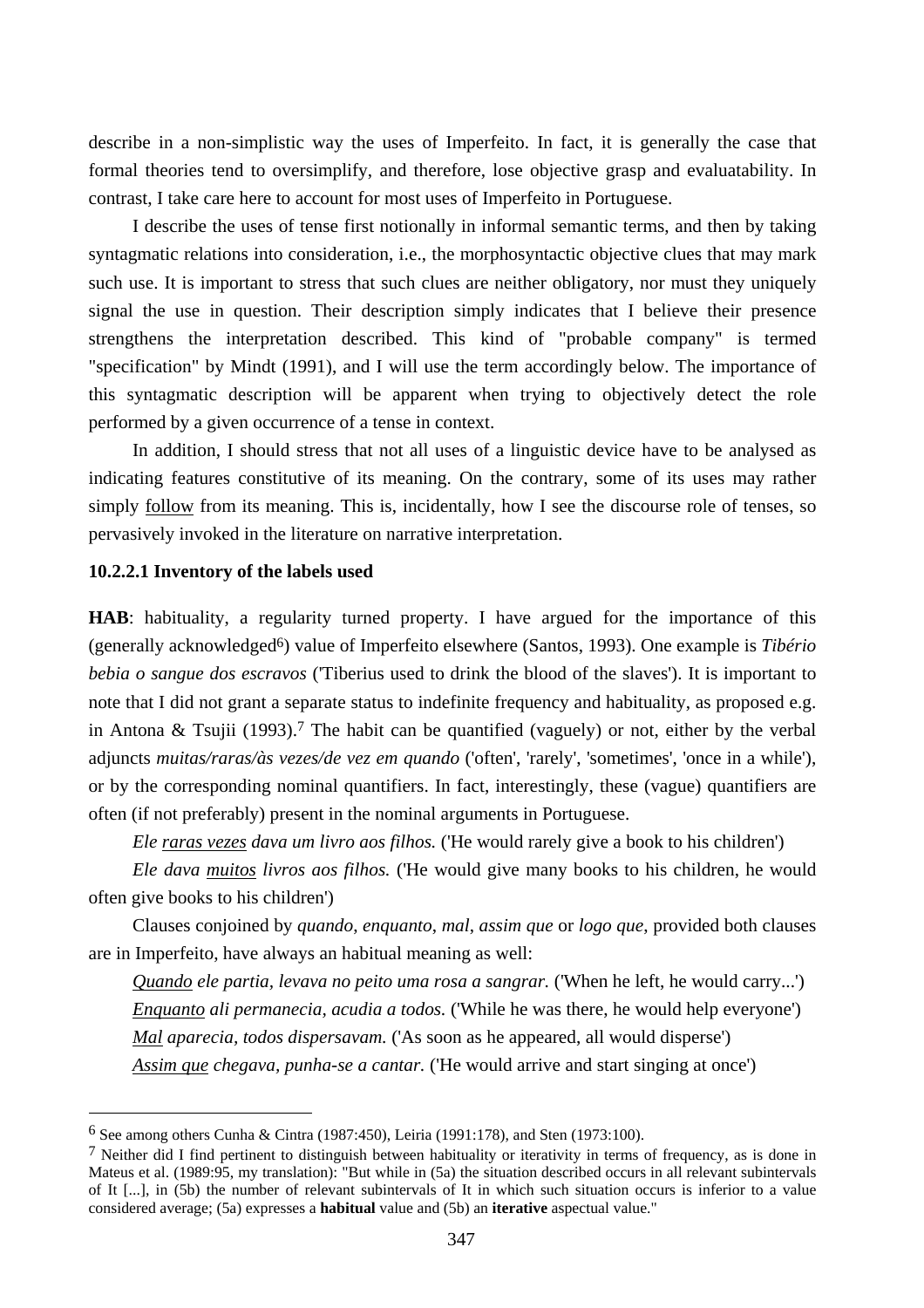*Logo que se lavava saía de casa.* ('As soon as he was clean he would leave')

**GRAD**: gradual situation, either homogeneously or making reference to a definite end. Let me state at once that all instances of GRAD are also marked EXT (see below). During the classificatory process, I realized that I used this feature to signal two different things: (i) inherent or described graduality per se, e.g., *uma nuvem vermelha que se dissipava* ('a red cloud which dispersed'), and (ii) occurrence not yet arrived at its goal,  $8$  e.g., *uma saudade antecipada daquelas mãos que morriam* ('an anticipated longing for those hands that were dying').

Strict graduality can be marked by the adverbials *conforme*, *à medida que*, *a pouco e pouco*:

*Conforme falava baixava o registro da voz* ('While he talked he lowered down his voice')

*X, à medida que ouvia o Sr. Y, punha-se mais vermelho* ('the more he heard')

 *à medida que X descrevia o sucedido, (...) foi erguendo os olhos até os fixar no rosto dela* ('while X described what happened he was raising his eyes until he stared at her')

*A., a pouco e pouco, tornava-se reservado para todos.* ('Little by little he became shy')

**EXT**: extended situation, whose endpoints do not matter. This feature, again, can signal either one single situation, or the successive repetition of extended situations without definite endpoints, cf. respectively *o imperador dormia* ('the emperor slept') and *Quintílio Vero torcia as mãos* ('Q.V. was twisting his hands').

EXT is marked by *quando*, *enquanto* with main clause in Perfeito, by verb subject inversion, and by the sentential adverb *entretanto*:

*Quando construía a casa, encontrou um ...* ('When he was building his house, he met...') *Uma tarde, regressava eu do liceu, ...* ('One evening, I was coming back from school,...') *Entretanto, o Natal aproximava-se* ('Meanwhile, Christmas approached')

*entretanto, X não descansava na sua faina de...* ('At the same time, X would not rest...')

The successive repetition has been called a "series" elsewhere (Santos (1991a, 1992a, 1993).

On the other hand, some functions of Imperfeito are traditionally described in connection with particular discourse structures: for example, Cunha & Cintra state that one use of Imperfeito is "to indicate, between simultaneous actions, the one in process when the other came" (Cunha  $\&$ Cintra, 1987:450, my translation). This is obviously not a property of Imperfeito clauses, but of a particular combination of such clauses with other grammatical devices (tenses and connectives). Incidentally, this particular effect is unproblematically subsumable under EXT.

**PROP**: essential property (in opposition to a contingent one). The importance of the opposition of this value with TS (see below) for Portuguese has been stressed in Santos (1993). While it is uncontroversial that states (permanent or temporary) tend to be described by Imperfeito, Cunha

<sup>8</sup> This last case, incidently, is the main definition of Cunha & Cintra (1987:380, my translation): "consider [the action expressed by the verb, DMS] as completed, i.e., observed in its end; or one can consider it as non-completed, i.e., observed in its duration, in its repetition."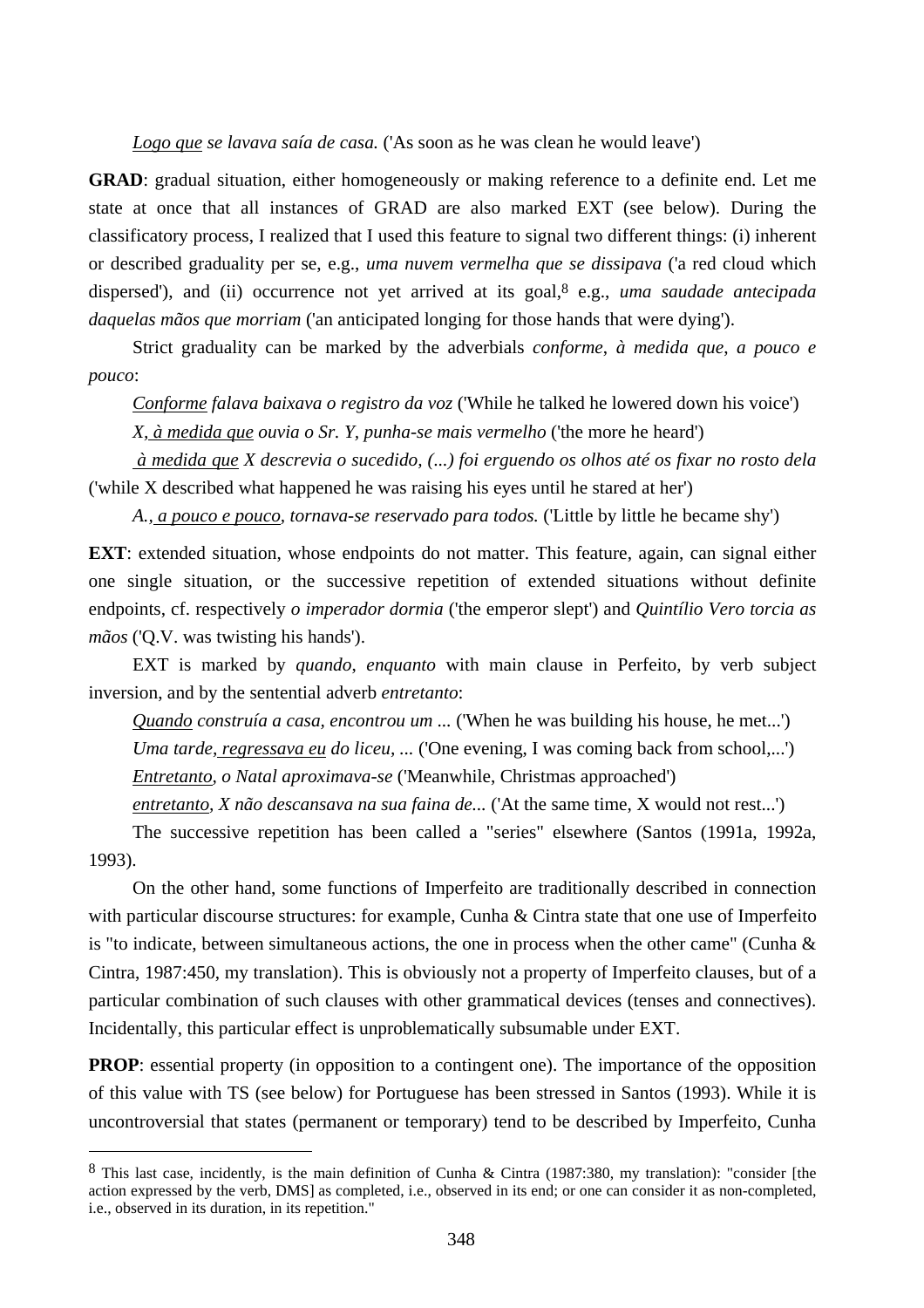& Cintra explicitly mention permanency as a key factor: "past facts conceived as continuous or permanent" (Cunha & Cintra, 1987:451, my translation and emphasis). Examples are *sorriu dos termos que a inversão impunha* ('he smiled at the terms which the inversion imposed'), *os deuses amavam-no* ('the gods loved him').

PROP was also used to signal the specification of Manner in Talmy's (1985) typology. For example, in *a voz uivava tanto, que deve ser verdade* ('the voice howled so much that it must be true'), an extended action is described and a property of such action is being ascribed, while in *a roseira que o envolvia* ('the rose bush which embraced it'), the description of the position is done solely through manner.

Obviously, specification of (this kind of) PROP can be done through manner adverbials:

*Cantava bem.* ('He sang well')

 $\overline{a}$ 

**TS**: temporary state, as opposed to permanent, was chosen to characterize two different kinds of situations: statements unambiguously temporary, like *Como estava velho!* ('How old he was!'); and bare specifications of location, such as *tropeçaram nos rolos que estavam no chão* ('They stumbled in the papers that were lying on the ground'). Incidentally, Imperfeito progressive in Portuguese is the prototypical example of a temporary state -- one could suggest it was in privative opposition to bare Imperfeito.9

Specification of temporary states is done through sentential *ainda*, *já* and *agora*.

*..., ainda eu vivia em Lisboa* ('I was still living in Lisbon')

*ainda não eram cinco...* ('It was not yet five o'clock')

*..., já eu ia no patamar,...* ('I was already on the landing')

*O sol ameno batia agora em cheio a serrania verde.* ('The sun was now bathing fully the green ridge of mountains')

**IND**: explicit marking of perspective. One of the uses of Imperfeito is to signal that things are being described through the view, perception and feelings of one character of the plot (or of the narrator<sup>10</sup>). In this connection, the phenomenon named in Portuguese 'discurso indirecto livre' (henceforth free indirect speech) is extremely relevant, as Cunha & Cintra also point out: "Imperfeito has particular relevance in the so-called free indirect speech, where author and character merge" (Cunha & Cintra, 1987:452, my translation). Sten also refers the use of Imperfeito to render "the contents of an observation, a dream, a vision" (Sten, 1973:102, my translation). Under IND, I include the cases of description of perception or of a mental state, which Sandström claims to be pertinent for English as well: some sentences of narrative

<sup>9</sup> Another analysis, it should be noted, is that Progressiva is syntagmatically related to tense. In this analysis, *estar a* + Infinitivo selects a phase of the action described by the main verb (or a period leading up to it, if the action is punctual) and denotes a point in it. Imperfeito, applied to such temporary state, would only add that it held in the past, exactly analogous to its ordinary contribution with temporary states, like in *os livros estavam no chão* ('the books were on the ground').

 $10$  Of course, the question of perspective is a complex one. See Caenepeel (1989) for a discussion of personalized narrators; narrators situated inside or outside the fictional world; internal or external narrative perspective; directly presented or represented perspective, and the like.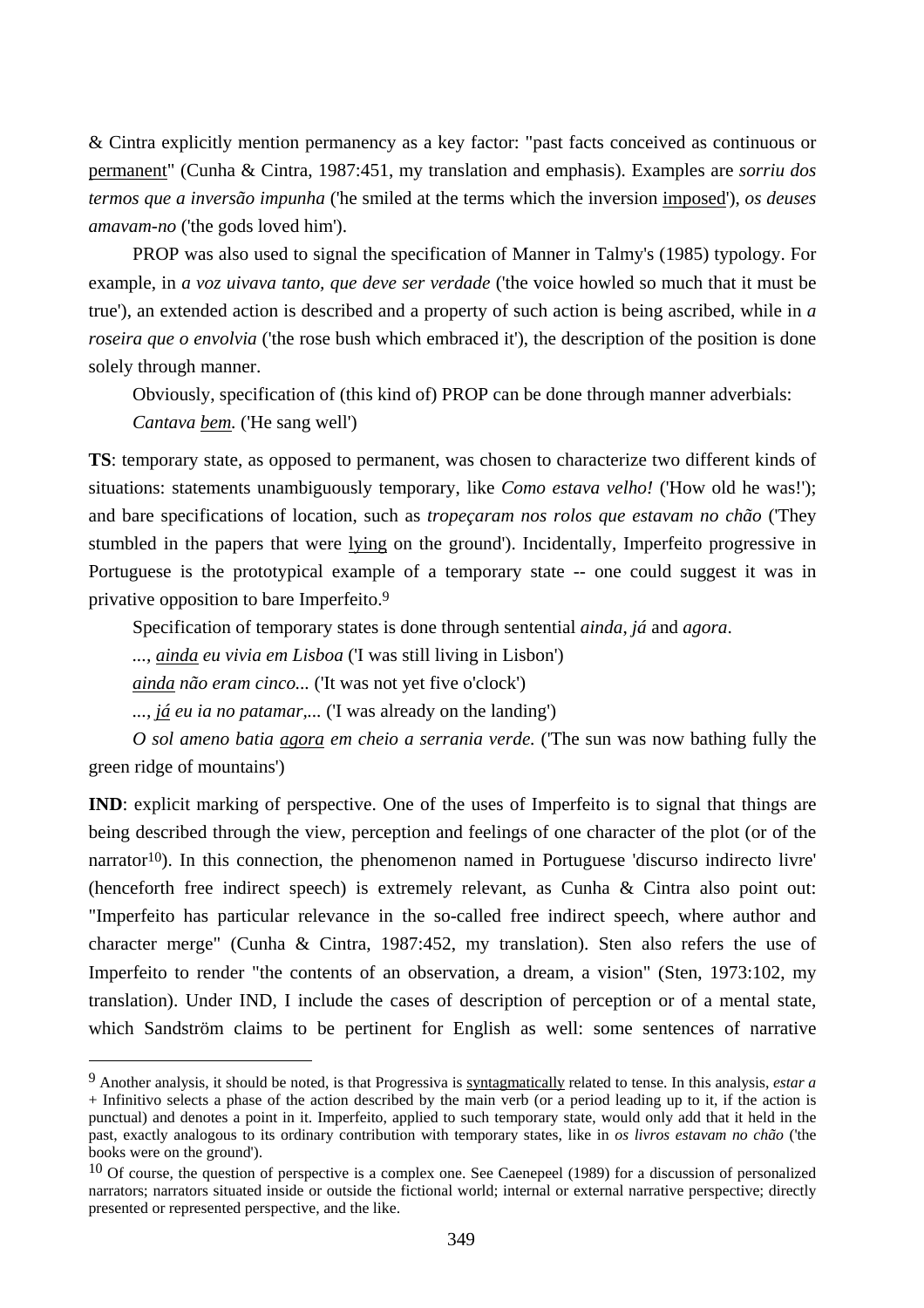discourse "can be, and sometimes must be, interpreted as denoting the content of an act of perception, contemplation, or speech, on the part of a protagonist" (Sandström, 1993:178). Examples are: *Ou chamava-o, mais uma vez, para aconselhá-lo ?* ('Or was he calling me, once more, to ask for advice?'), and *[Kino] afastou a manta do nariz [...]. Ao pé das silvas, dois galos cumprimentavam-se* ('Kino unvealed his nose. Near the bushes, two roosters were greeting each other'). In Section 10.2.4.1 below, I will discuss some differences between strict and free indirect speech.

**COND**: modal, conditional. This use of Imperfeito is related to the following construct "*se* <clause in Imperfeito do Conjuntivo>, <clause in Imperfeito>" (for example, *se ele me pedisse, casava* ('if he asked me, I would marry him')), but in many cases the *se*-clause is only implicit (a fact that is also noted by Oliveira (1986)). COND describes an explicit unreal, hypothetical action. Only one instance of this use was found in the two texts, and, symptomatically, in direct speech: *se as abrisse* [...] *seria alguém* [...] *a quem eu dava a morte* ('if I opened them, I would be someone to which I would bring death'). Contrarily to what some researchers have claimed (cf. Sten, 1973:102ff), this use of Imperfeito cannot be replaced by Portuguese Condicional. Examples of the COND use of Imperfeito, from Sten, are:

*há uma pessoa por quem dava tudo* ('there is a person for which I would give everything') *tudo isso remediava-se bem* ('all that would be solved easily')

**PIT**: "pitoresco". This is a clearly marked use of Imperfeito, only found in planned writing, in connection with a specified definite temporal location. This use of Imperfeito is traditionally analysed as expressing vividness, but it may also be a perspectivation marker (coming under IND, thus -- see Section 10.2.4.5). However, since it is easy to spot and is commonly listed separately (cf. Sten, 1973:99ff), it was labelled apart. An example is *Momentos depois, [...] assomava à porta da biblioteca* ('In a moment, he turned up at the door of the library').

"Pitoresco" seems to be the past counterpart of what is variously called the historical present, "hot news" present, reportive reading or even "voyeur" present; in sum, a use of the English present for event sentences describing a semelfective occurrence. This usage is typical of jokes as well as sports reportage, and is usually dismissed by most researchers as a different matter. However, it is not irrelevant to note that in Portuguese there exists this use of Presente as well. Therefore, Imperfeito and Presente contrast in that with Imperfeito the writer conveys distance instead of personal involvement, though in both cases the writer wants closeness from the part of the reader/hearer.

Apart from a specific definite temporal location, it can also be specified by a *quandoinversum* structure:

*Dois minutos depois R. vinha ao meu encontro* ('Two minutes after, R. was coming to me') *Como escrevia Antero em 82...* ('As Antero wrote in 1982')

*E abraçavam-se, com certa efusão convencional, quando explicou:* (And they embraced, with some conventional warmth, when he explained:')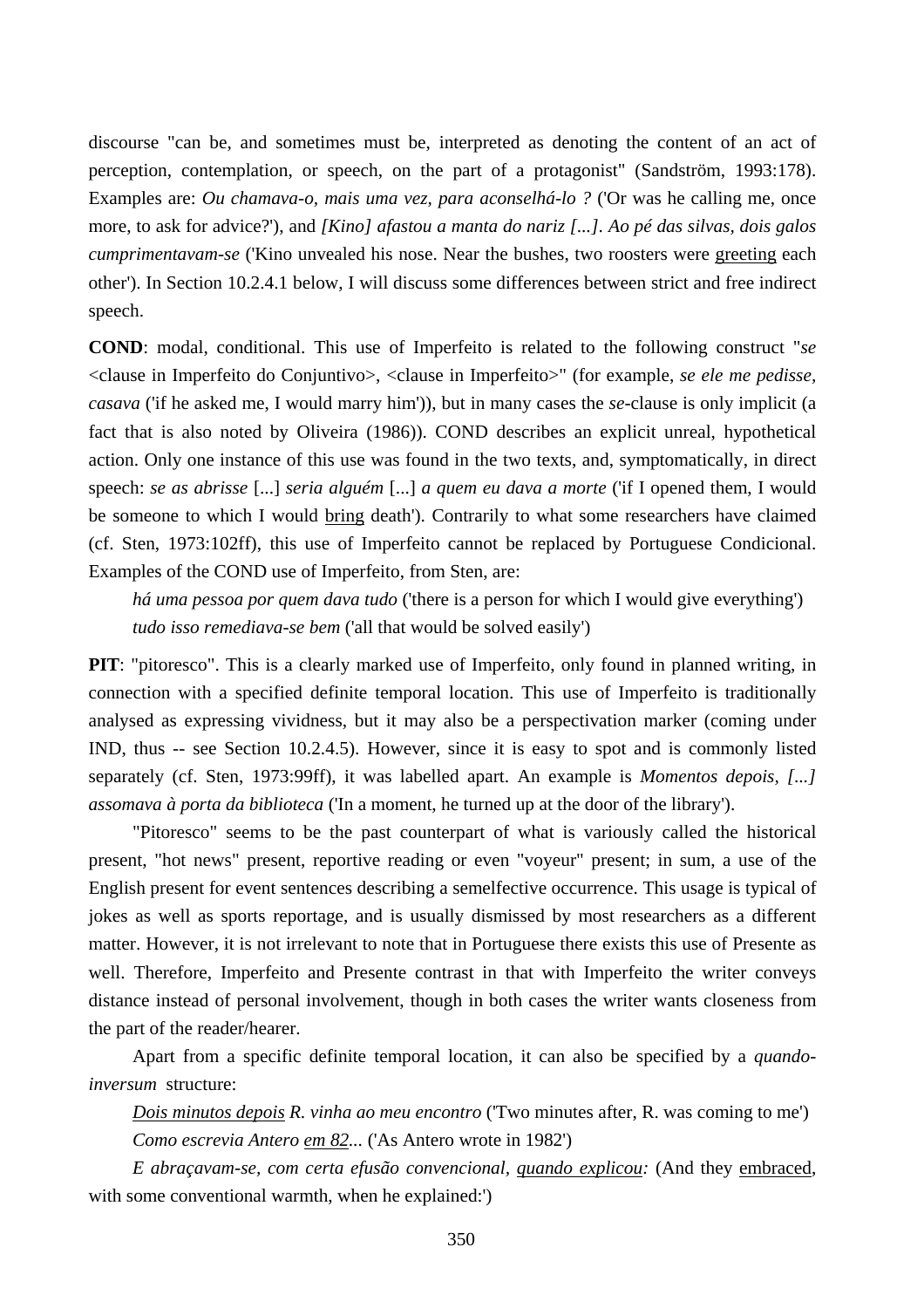**PLUR**: this marker corresponds to extension in space rather than extension in time. The name originated in the fact that plural events are always distributed in space even though temporally they may overlap. Contrarily to the other features, gathered from the literature before the classification took place, this one was considered to be required during the analysis of the second text. Some examples that motivated it were *Os da frente passavam a palavra aos de trás* ('the people in front would tell the ones in the back') and *chegaram ao sítio onde as cabanas se acabavam e a cidade de pedra e cimento começava* ('they arrived at the place where the houses finished and the stone and cement city began'). Krifka (1990) noted that, in some sentences with plural participants, there is an event plurality distinct from the number of participants. It is this vague plural and therefore distributed event (or series of events) that PLUR is intended to mark.11

#### **10.2.2.2 Labels not used**

 $\overline{a}$ 

Several other uses proposed in the literature were not considered, for several distinct reasons. For example, **politeness** is a feature related to interaction and, since the texts considered had relatively few cases of direct speech, it would not be a relevant feature for most occurrences. On the other hand, I believe that to analyse Imperfeito as **future of the past** is misconceived: the examples invoked to illustrate this use are better placed under a perspective analysis, since they are pure instances of indirect speech, cf. Camara (1964) and Sten (1973:102-3).

The use of Imperfeito in *se*-clauses, amply discussed in Sten (1973:104ff), was not considered, either, since the only occurrence found was already clearly IND and PROP, not requiring a special label: *e que viria ele, na verdade, ali fazer, se o tempo não lhe chegava para tratar as pessoas ricas nas casas de pedra e de cimento da cidade?* ('And what would he do there, if the time was not enough to treat the rich people...?') However, I describe here the possible cases of occurrence of Imperfeito in this connection (the examples are borrowed from Sten):

a. *se* used in a 'whether' sense (indicating a question or doubt in indirect speech)

*a ver se o mudávamos* ('to see whether we would change him')

b. *se* A in Imperfeito, B: a contrastive use

*rumos que, se não eram inteiramente novos, só então começaram a ser resolutamente trilhados* ('tracks which, if they were not entirely new, only then started...')

*se não gostava dele, não lhe tinha ódio* ('if she did not like him, she did not hate him either')

<sup>&</sup>lt;sup>11</sup> Lauri Carlson (p.c.) remarked that there is also a plural use of Russian imperfective aspect: "He opened all the windows (ipf)" means he did it one by one, even though the event ends. Even though in a simple sentence denoting the plural event, in Portuguese one would have to use Perfeito, cf. *Ele abriu as janelas todas uma a uma* or *Ele abriu as janelas todas, uma de cada vez*, note that in a narrative context the corresponding sentence in Imperfeito could be actually an instance of the plural use of Imperfeito, meaning (or implying) roughly the same as the alleged Russian interpretation: *(Entrei em casa.) Ele abria todas as janelas* ('I entered the house. He was opening every window'). However, this case is so obviously a case of "in progress" (EXT) that no need to PLUR is apparent in Portuguese for it.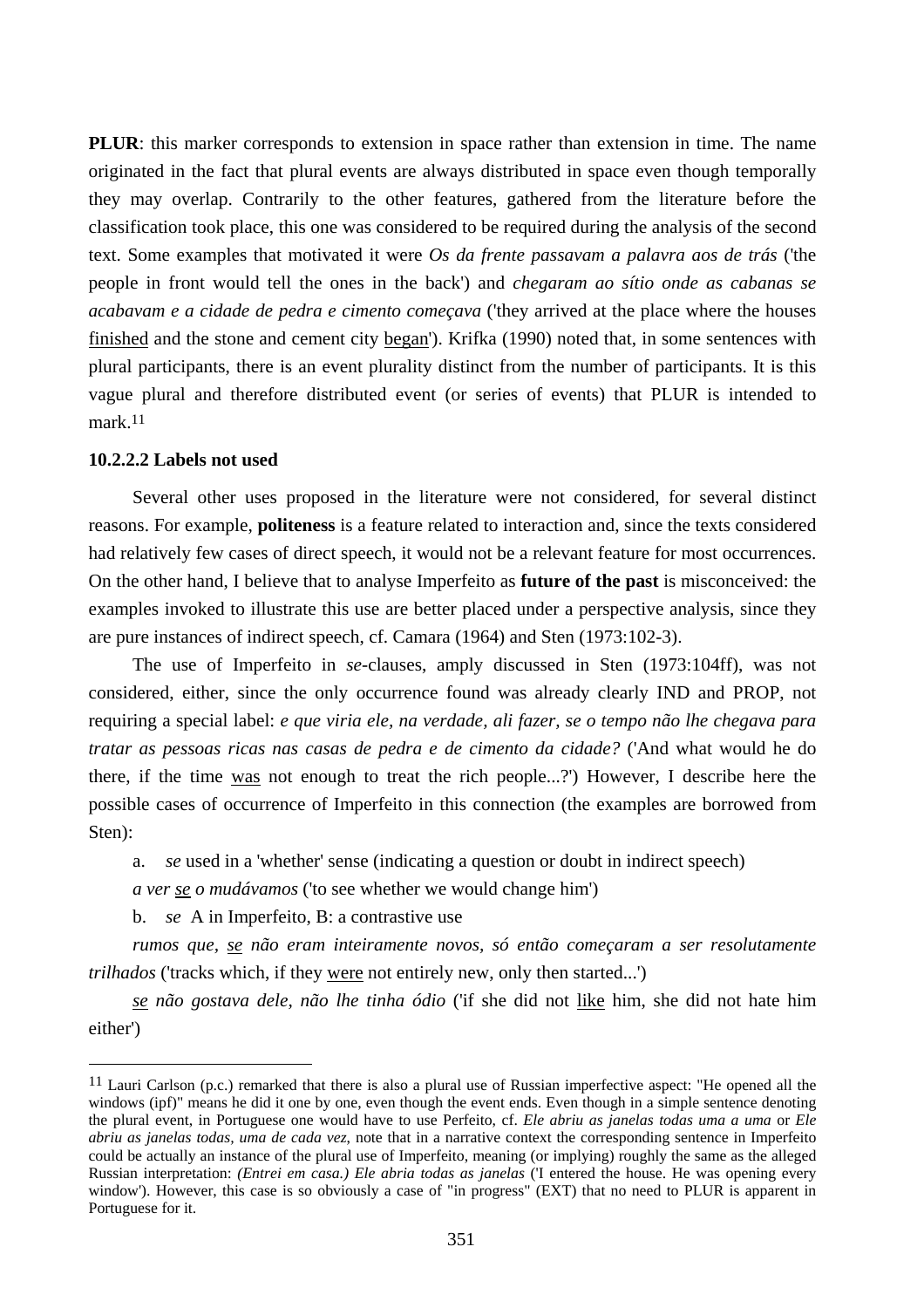c. Imperfeito in an "oração intercalada" (comment clause) with *se*

*sentimentos, se os tinha,...* ('feelings, if he had them' - implying: I doubt he had them) Possibly, this latter case is nothing else than a b. case where the B clause is implicit.

Finally, one of the most invoked parameters in the description of Imperfeito is its use for **background** instead of foreground, and the label BACK was therefore originally included in the classification set. However, as soon as the classification work began, I realized that this label was too difficult to assign, seeming to indicate that the notion of background might be simply a consequence of the kind of prototypical uses of Imperfeito, as noted e.g. in Fleischman (1985). Even though one should study the correlation between syntactic backgrounding and Imperfeito, this does not require human annotation of semantic features, and therefore this label was excluded from the classification set.

After the whole study had been conducted, I realized that the most obvious feature had been forgotten: namely, the notion of **past**. Going through all instances once again, I could find, in Text 1, 18 occurrences where pastness seemed relevant, all in direct speech, except for *Como ele gostava de Salerno!* (How much he liked Salerno!'), which is only free indirect speech, but recognizably past due to the context. In Text 2, no occurrences clearly conveyed past, except maybe the unique occurrence of Imperfeito in direct speech, namely *Aquilo -- dizia ele, é que era civilização* ('That, he used to say, was civilization'). This gave me a further *a posteriori*  justification not to have included the feature PAST in the classification set, namely the same as for discarding politeness: Pastness was only pertinent to direct speech.

Incidentally, (assuming that past means prior to the speech time), this is predicted by Sandström's analysis of narrative discourse as "bracketing the speech point": "the speech time is not involved in the evaluation of tensed sentences in narrative contexts" (Sandström, 1993:130).

In addition, pastness was only found to be relevant for statives (including habituals). However, I am not sure whether this is a feature of the pastness of Imperfeito, since most instances of Imperfeito in direct speech in Text 1 are statives. This could be a property of direct speech *tout court* or even solely an idiosyncratic characteristic of Text 1.

# **10.2.2.3 The labels as a classification structure (I)**

Looking at the labels chosen, one easily notices that they do not belong to the same linguistic levels of description. The same, as a matter of fact, happens in any characterization of Imperfeito or, for this matter, of French Imparfait (see e.g. Kamp (1981b).

In fact, (i) EXT, HAB, GRAD or PLUR concern features of the situation which is being described, albeit seen through the eyes of a narrator, (ii) in addition to that, PROP and TS may also be considered to concern the evaluation of the situation by the narrator as essential or temporary, (iii) COND and IND relate to explicit cognitive features of the text producer, the explicit consideration of non-actual situations, and the explicit introduction of another (i.e., different from the narrator) subject's consciousness, respectively. Finally, (iv) PIT marks the explicit use of a formal device regarding text elaboration.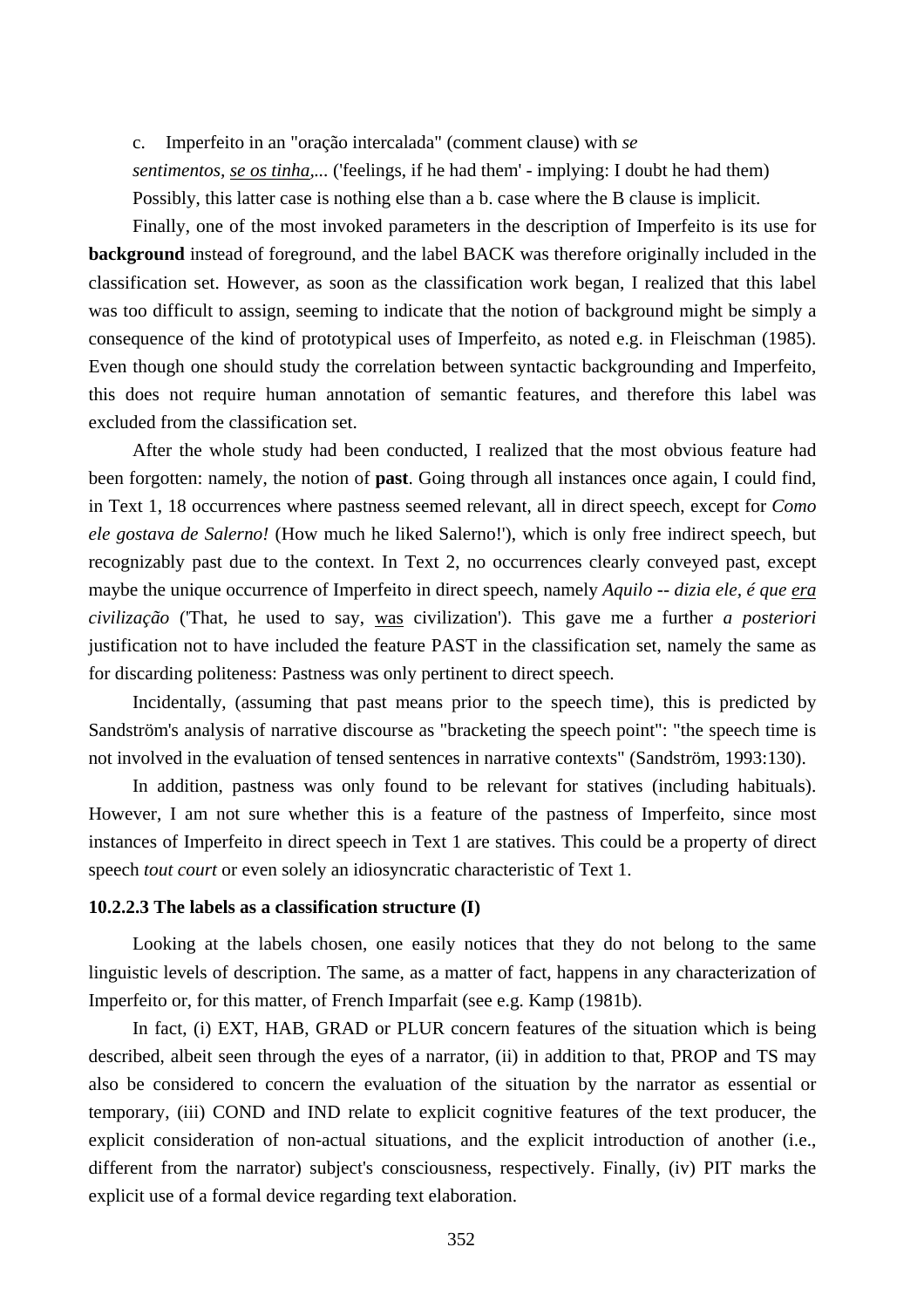One should therefore expect that several distinct motives for using Imperfeito could cooccur in a sentence. Furthermore, if one does not grant an *a priori* priority to any such level, there is no guarantee that in every instance any one label can always be regarded as primary.

However, even when facing classifications at the same level, where the reader might think that only one label should be assigned, it was found that often more than one label was employed.

One of the first conclusions of this annotation task was, therefore, that a clear understanding of clusters of features was at least as important as the analysis of cases classified by a single label. Note that this conclusion is independent of the appropriateness of the labels themselves: in fact, the fact that one needs to evaluate clusters of features may as well originate from the wrong choice of features or from the fact that natural language tends to convey combinations of features instead of unique meanings (or from both reasons).

I proceed by presenting the actual outcome of the classification, postponing till Section 10.2.6 a thorough discussion of the attribution of single versus multiple labels in order to characterize the use of Imperfeito in the two texts.

# **10.2.2.4 Objective classification tests**

 $\overline{a}$ 

A necessary condition for the usefulness of a study like this is that it can be repeated by other researchers, and be applied to a wider range of new other texts. A relatively objective set of tests has to be provided to make these two goals attainable.

Prior to presenting a set of classificatory devices to decide on each label, though, I should state that these tests are an after-product of the actual classifications, i.e., first I employed my native competence and my judgement of the semantic properties during the classification process, and later on I tried to come up with a set of tests that would allow me (and anyone else) to arrive at roughly the same labels.

It should therefore be emphasized that the possible defectiveness of the tests should not automatically damage the results of the study. In other words, I believe it to be probable that the values assigned in the particular cases might still be reached by consensus by other Portuguese native speakers, even though an automatic procedure or a person following the tests blindly might not get the same end result.

Again, recall that the tests are supposed to apply to clauses in Imperfeito, and not to the tense meaning alone. Consequently, my examples are of Imperfeito sentences:

GRAD+EXT: if the verb inherent (lexical) aspect includes a goal, or if that goal is specified by an unambiguous goal expression, like *Ele ia para a loja* ('He GO-imperf to the shop'12). It is not applicable to atelic sentences, like *Ele andava no parque* ('He WALK-imperf in the park'), *Ele comia batatas fritas* ('He EAT-imperf chips').

<sup>&</sup>lt;sup>12</sup> I chose to present a literal rendering here, since an exact English translation would not allow me to render the subtle distinctions I am after in many cases. Section 10.3 below is devoted to the problem of expressing them in English.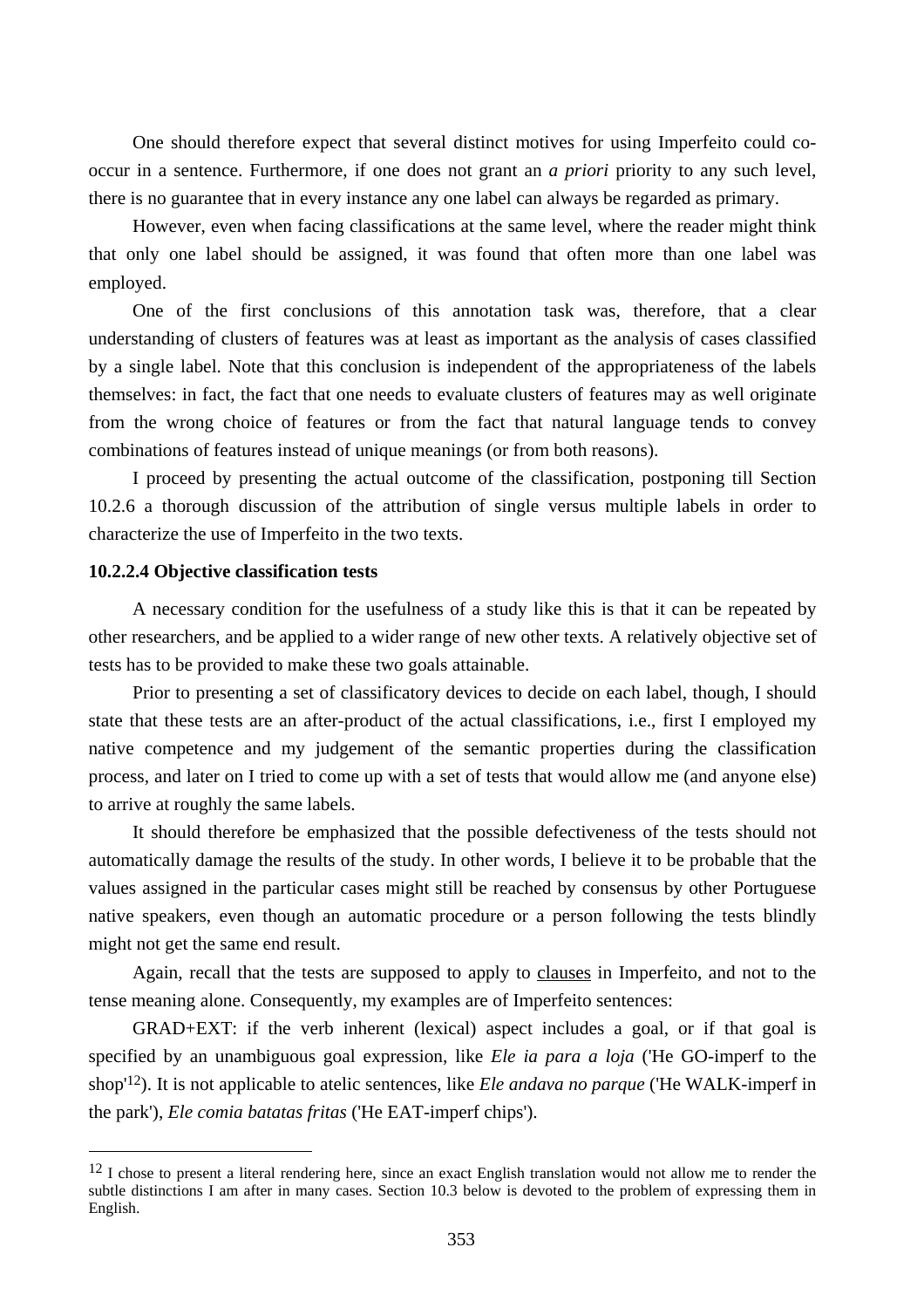PROP: if it expresses a property, *Ele era alto* ('He BE-imperf tall'), or attitude, *Ele achava mal* ('He THINK-imperf that it was wrong'); not if it is an occurrence, *Ele dava um livro* ('He GIVE-imperf a book'), or a state of mind, *Eu queria um livro* ('I WANT-imperf a book').

HAB+PROP: If that property (or attitude) manifests itself through repeated action:

One operational criterion for assigning this complex label pair is the ease of paraphrasing the sentences (in context) with periphrases of the kind "he had the attitude/the mood/the property that" or by specific nominal renderings, like "he was an excellent teacher" as a possible equivalent of *Que lições não dava ele às crianças* ('What lessons he not GIVE-imperf to the children'). In other words, the question of "when" is irrelevant.

HAB: If it cooccurs with indefinite frequency adverbs or their nominal counterparts, or if one can add the verb *costumar* without significant change: *Ele fumava muito* ('He SMOKEimperf much'), *Ele costumava fumar muito*, and not *Ele gostava muito de Bach* ('He LIKEimperf very much Bach').

PLUR: If it expresses a set of events, or an event with more than one participant (where not all participants are synchronized): *Ele construía casas* ('He BUILD-imperf houses'); not *Os homens estavam encostados à parede* ('The men BE-imperf leaned to the wall') because they are understood to be all leaning at the same time, nor *Ele mexia nos cabelos* ('He TOUCH-imperf the hair') for the (plural) hair is touched at the same time.

PIT: If a Perfeito rendering would be the normal way of expressing it, because of a definite temporal adverbial: *Às duas em ponto, ele virava a esquina* ('At two sharp, he TURN-imperf the corner'), *Em 1989, ele comprava o seu primeiro carro* ('In 1989, he BUY-imperf his first car'), not in *Durante o Verão fazia muitas compras* ('During the summer s/he DO-imperf many purchases').

TS: If the main verb is *estar* or if the substitution for progressive brings a meaning change, implying an 'almost' interpretation as plausible as a 'in progress' one, *Quando dobravam o cabo, ouviram* ('when they TURN-imperf the cape, they hear-PERF'), or *O filme começava* ('The film BEGIN-imperf'). Not *Os cabelos caíam-lhe para a testa* ('The hair FALL-imperf to his/her forehead') or *Eu tomava banho* ('I TAKE-imperf a bath').

COND: if the clause describes an hypothetical world. Such a clause is simply not felicitous with Perfeito: *Eu casava com ele* ('I MARRY-imperf him') or *se tivesse dinheiro comprava um comboio eléctrico* ('If I had money, I BUY-imperf an electrical train') but not *Eu gostava de gelados* ('I LIKE-imperf ice-cream').

EXT: if the verb's inherent aspect is extended, *Ele nadava* ('He SWIM-imperf'), not if it is punctual, *Ele mudava de cor* ('He CHANGE-imperf colour').13

If the substitution for progressive brings neither infelicitousness nor a different meaning, then the instance is not HAB, and should be marked EXT. *Quando eu tomava banho* ('when I

<sup>&</sup>lt;sup>13</sup> For the latter sentence to be felicitous, it would have to be understood as either habitual, conditional, marking perspective or Pitoresco.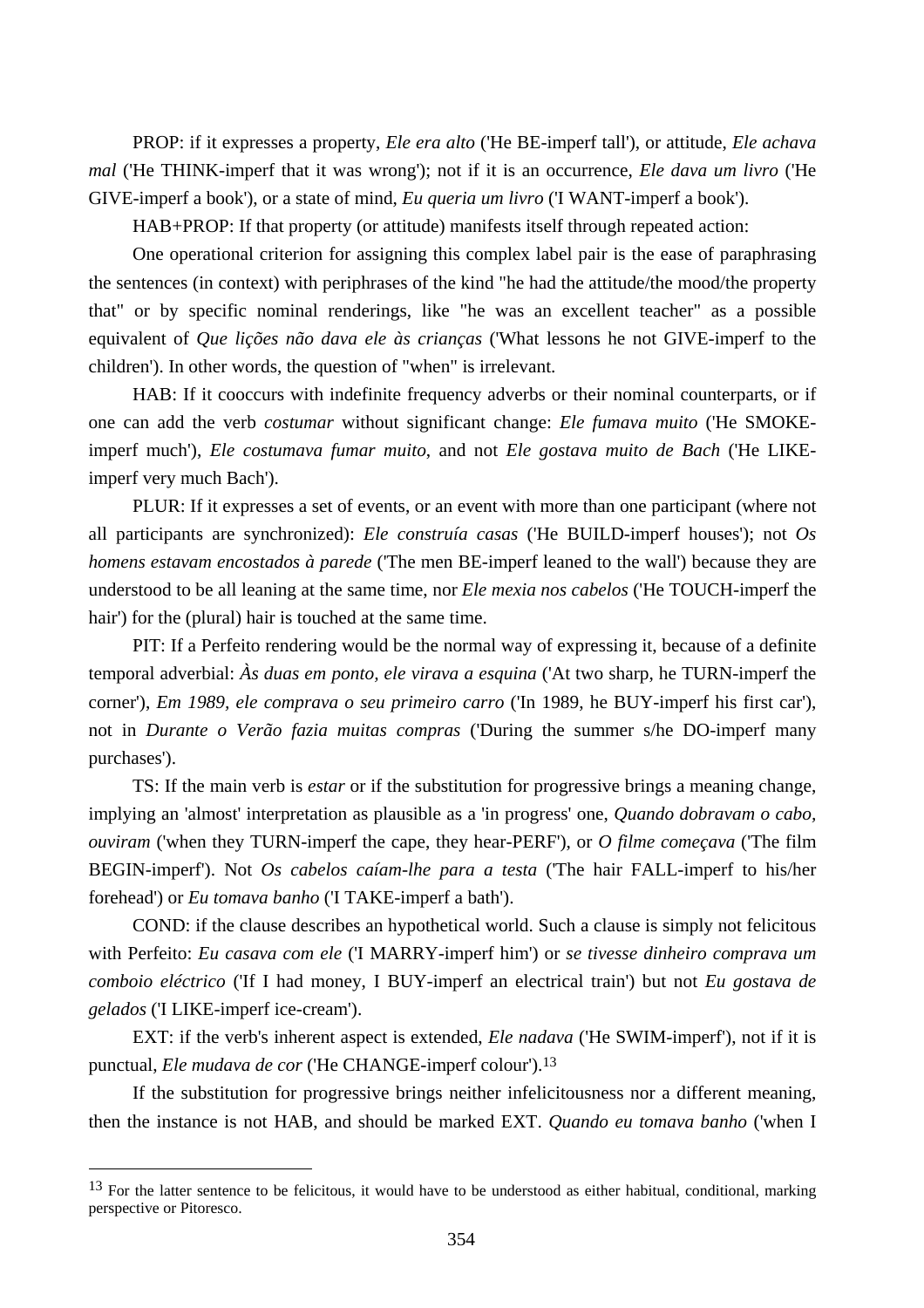TAKE-imperf a bath'), or *o homem que lia o jornal* ('the man who READ-imperf the paper'), but not *o homem que chegava ao tecto* ('the man who REACH-imperf the ceiling')14 or *quando eu era pequena* ('when I BE-imperf little').

Finally, if the only change in the replacement by Perfeito is that simultaneity gives its way to sequence, it should be marked EXT, *nada mais sentia*. ('Nothing else s/he FEEL-imperf'). This is not a common case, however, since the application of this test requires a context where simultaneity can be (pragmatically) inferred.

My impression as to how I carried out the classification process is that the *a priori* lexical content of the verbs contributed to a large extent to the choice of the labels. (For example, GRAD was always attributed this way.) The number of cases where I felt that tense was the only responsible were relatively few. Of course, before performing the task I could not know whether the labels would be relevant or not. On the other hand, even if the labels were not particularly related to Imperfeito or to tense in general, these data might still be valuable in providing information about cooccurrence issues, correlation with lexical and other factors, and distribution of meanings in Portuguese.

A more severe conclusion would be that the task was simply badly conceived, and that the present description is an attempt to rationalize it afterwards. To some extent, this is true: I was not able to produce reliable specification tests at the start or even at the middle of the process of classification, which was thus done (and redone several times) relying on increasingly precise intuitions. Still, I believe that the classification tests I produced in the end, together with the discussion of the labels in notional terms provided in Section 10.2.2.1 above, give researchers of Portuguese better tools for the analysis of Imperfeito than previous descriptions in the literature.

#### **10.2.3 The classification outcome: quantitative overview**

 $\overline{a}$ 

In this section, I present the results concerning the distribution and frequency of the several cases; those related to the most conspicuous linguistic properties will be analysed in detail in Section 10.2.4 below.

Table 10.1 displays the general quantitative results, concerning 298 clauses in Imperfeito. The numbers in parentheses correspond to unique classification, irrespective of other levels (see next footnote for an example).

The first relevant figure is that only  $64$  occurrences<sup>15</sup> (21%) received a single classification. This may demonstrate the complexity of the language system, or simply indicate that the labels were not independent.

When more than one label was assigned, cases of ambiguity were much less frequent than

<sup>14</sup> This sentence means something like "The man who was so tall that his head levelled with the ceiling" or "who could reach the ceiling with his hand".

<sup>&</sup>lt;sup>15</sup> This figure is not directly obtainable from any of the tables, given that the numbers in parentheses in Table 1 correspond to exact classification at that level, i.e., for example the 4 HAB only instances in Text 1 may co-occur with IND or PIT, from another level. Only PIT, IND and COND only numbers correspond to the only annotation of the occurrence of Imperfeito.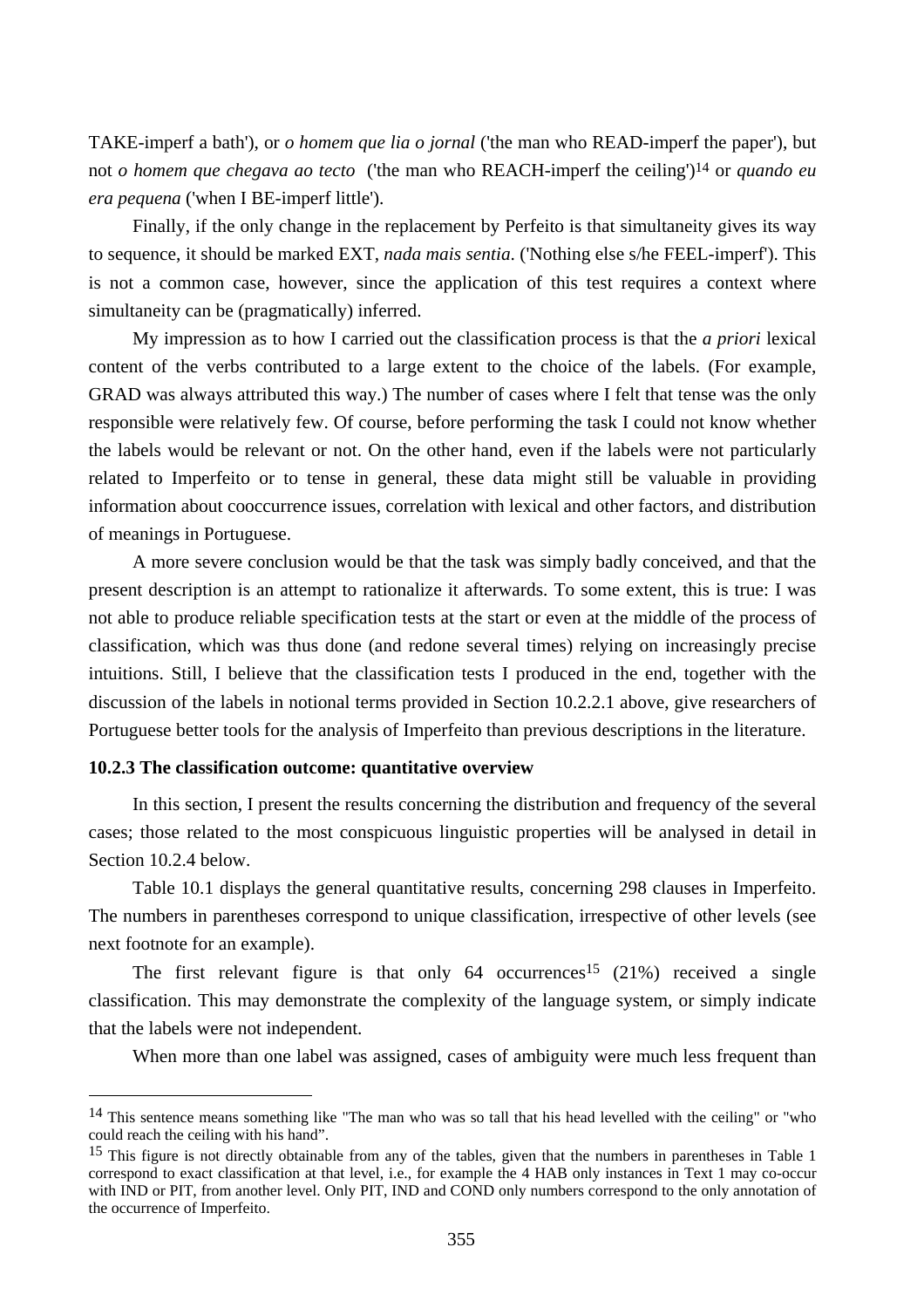cases of undecidedness or reinforcement: only 12 cases<sup>16</sup> (4,03%) were considered ambiguous. However, I should note that in theory no ambiguous cases should pop up. But, as has already been convincingly argued for in Sampson (1987), it is a myth that a human reader can select always one interpretation only.

<sup>&</sup>lt;sup>16</sup> This number corresponds to 4 HABvEXT + 5 HABvPROP + 2 HABvEXT+PROP + 1 EXTvPROP.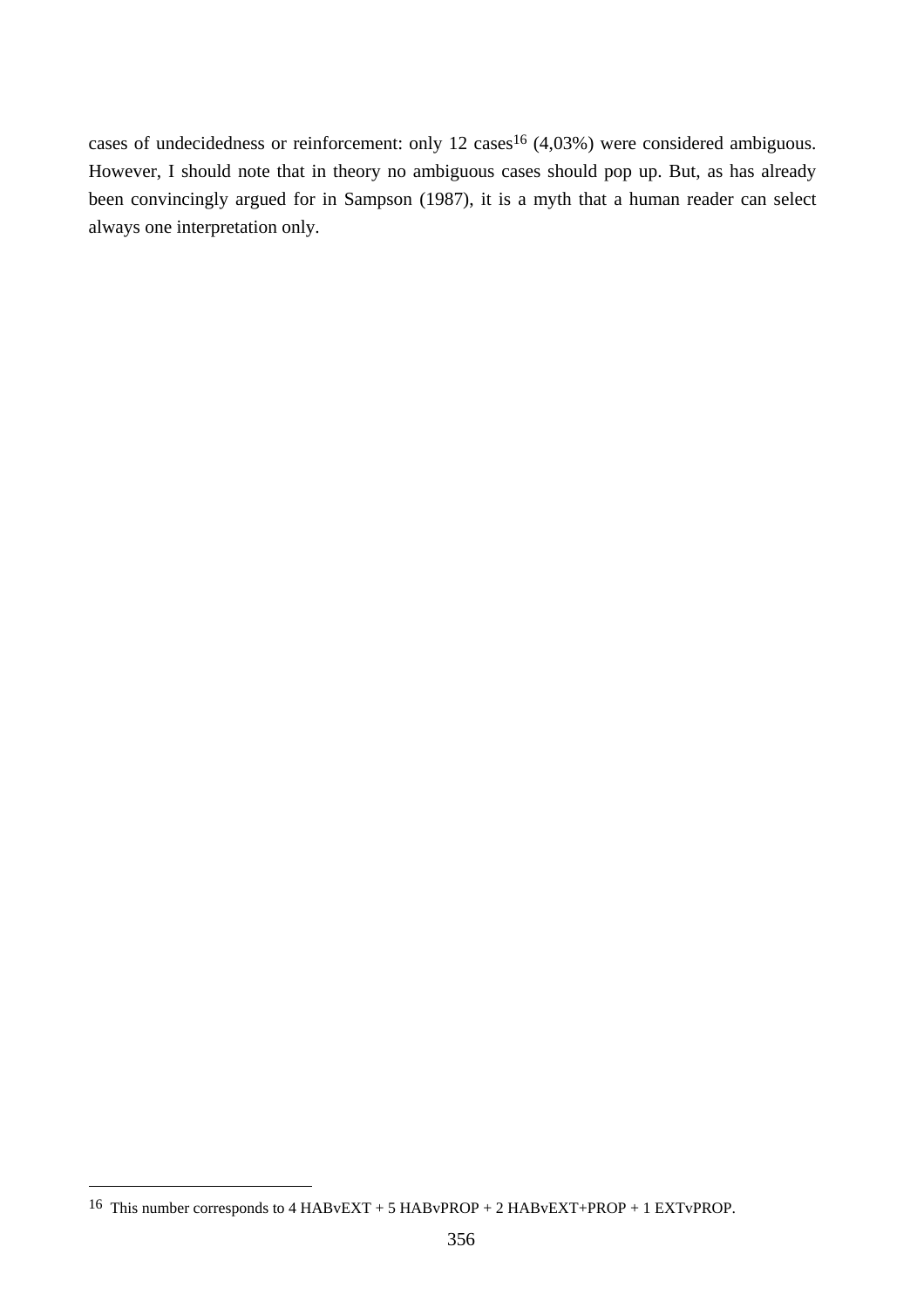| annotation                  | Text1          | Text2          | Total    |
|-----------------------------|----------------|----------------|----------|
| <b>HABitual</b>             | 24(4)          | 41(21)         | 65(25)   |
| HAB+PROP                    | 15(6)          | 7(5)           | 22(11)   |
| <b>HABvPROP</b>             |                | 5              |          |
| (HAB+PROP)+EXT              | 7              | $\overline{2}$ | 9        |
| HAB+EXT                     |                | 10(5)          |          |
| <b>HAB</b> <sub>v</sub> EXT | 13(4)          |                |          |
| (HABvEXT)+PROP              | $\overline{2}$ |                |          |
| <b>EXTended</b> action      | 48 (15)        | 63 (30)        | 111(45)  |
| EXT+PROP                    | 26(15)         | 7              | 33(22)   |
| <b>EXTvPROP</b>             |                | $\mathbf{1}$   |          |
| GRADual action (+EXT)       | $\tau$         | 9              | 16       |
| <b>PLUR</b>                 | 6(3)           | 25(10)         | 31(13)   |
| PLUR+HAB                    | $\mathbf{2}$   | $\overline{4}$ | 6        |
| PLUR+EXT                    | $\overline{2}$ | 11             | 13       |
| PROPerty                    | 74 (44)        | 63(43)         | 137 (87) |
| <b>TStemporary state</b>    | 15(13)         | 19             | 34 (32)  |
| CONDitional                 | $\mathbf{1}$   |                |          |
| <b>INDirect</b> speech      | 18(2)          | 32(2)          | 50(4)    |
| PIToresco                   | 6(2)           | 5(1)           | 11(3)    |
| Imperfeitos                 | 130            | 168            | 298      |
| Tensed clauses (approx.)    | 596            | 535            | 1131     |
| Words                       | 4410           | 3051           | 7461     |

Table 10.1

As far as joint classifications across levels are concerned, I present in Table 10.2 the distribution regarding the first level, namely, the one concerning the features EXT, GRAD, PLUR and HAB. Taking all levels into account, 200 occurrences<sup>17</sup> (67%) have (any number of) labels of only one level.

<sup>&</sup>lt;sup>17</sup> This number was calculated thus: 100 level 1-only + 1 COND + 4 IND only + 3 PIT only + the number of TS only and PROP only instances taking out those marked IND or PIT, respectively 28 and 64.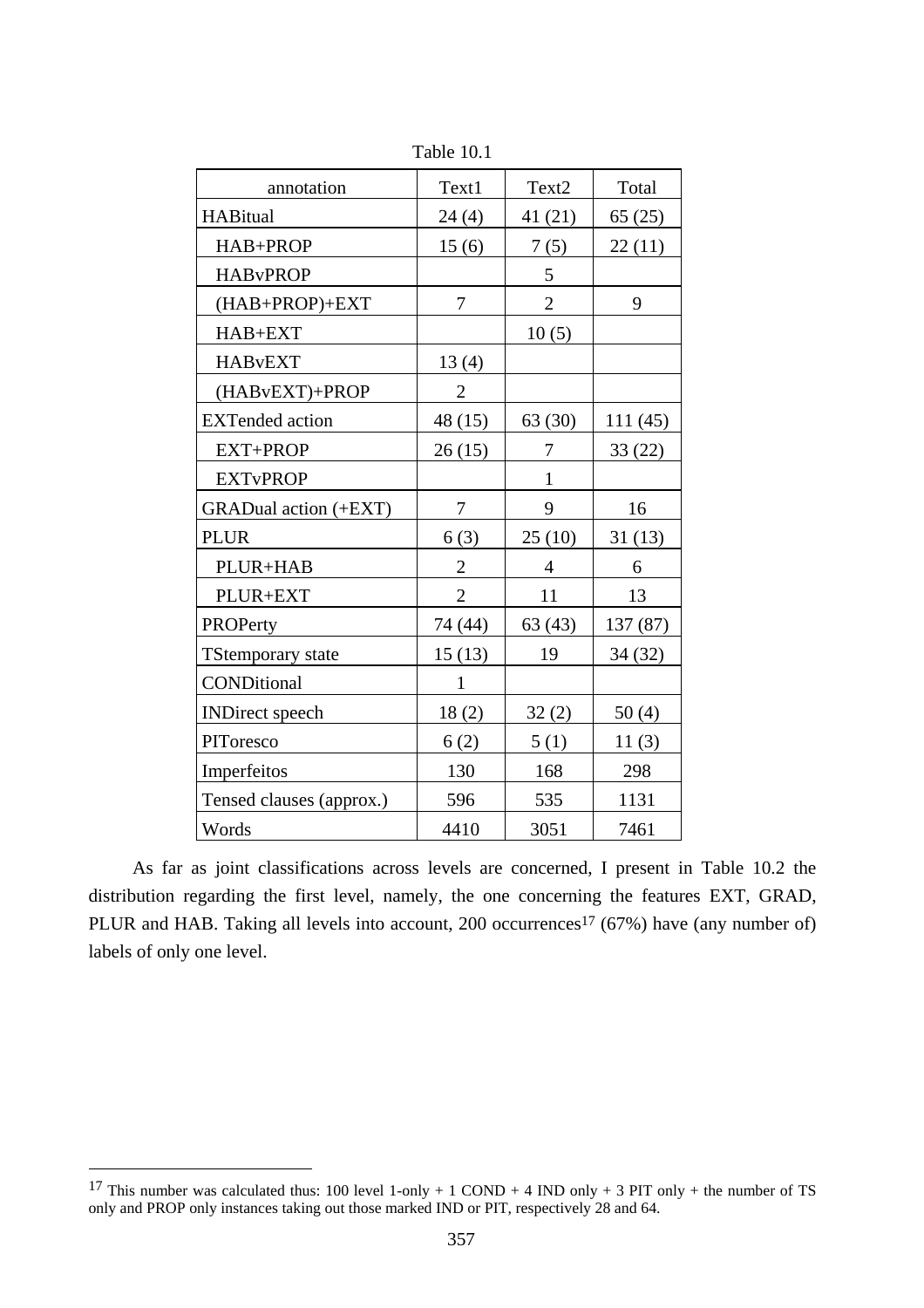|                         | Text1 | Text <sub>2</sub> | Total |
|-------------------------|-------|-------------------|-------|
| Level 1 only            | 37    | 63                | 100   |
| Level 1 plus PROP or TS | 32    | 20                | 52    |
| Level 1 plus IND        |       | 13                | 30    |
| Level 1 plus PIT        |       |                   |       |
| Total                   |       | 103               | 169   |

Table 10.2

As far as the same level is concerned, Table 10.3 displays the distribution in level 1, which in fact exhausts all possibilities, given that at the other levels no co-occurrences exist. This gives a total of 51 occurrences out of 169 which have more than one label, corresponding to 30%.

|                | 1 UUIV 1 VIJ |                   |       |
|----------------|--------------|-------------------|-------|
|                | Text1        | Text <sub>2</sub> | Total |
| Only one label | 43           | 75                | 118   |
| Two labels     | 22           | 22                | 14    |
| Three labels   |              |                   |       |
| Total          | 66           | 103               | 169   |

Table 10.3

# **10.2.4 The classification outcome: qualitative remarks**

I turn now to the most relevant findings of this study in terms of the specification of the uses and of the systematic connections between labels.

# **10.2.4.1 Perspective and Imperfeito**

The number of instances marked IND clearly shows that Imperfeito is used to signal that the sentences in question are to be read as "perspectivized", independently of (or in addition to) the properties of the situation described.

In order to keep Table 10.1 relatively simple, no complex co-occurrence labels were considered involving IND or PIT. It is striking, however, that, in Text 1, out of 18 IND, 5 cases are marked TS and 8 PROP, thus making up 72%. (In Text 2, of 32 cases marked IND, 20 are PROP, and one TS, thus corresponding to 66%). Hence, there is a strong correlation between IND and stativeness, which is undoubtedly related to the point made by Caenepeel (1989), in a dissertation devoted to the connections between aspect and perspective: Every stative sentence conveys some perspective.

The three IND cases which are marked GRAD-EXT correspond to strict indirect speech. This remark seems relevant, since it is very probable that strict indirect speech and free indirect speech have different properties. In fact, while free indirect speech is a device to which Imperfeito is tightly connected, as mentioned above, in strict indirect speech, on the other hand, Imperfeito has simply the role of rendering present tensed direct speech.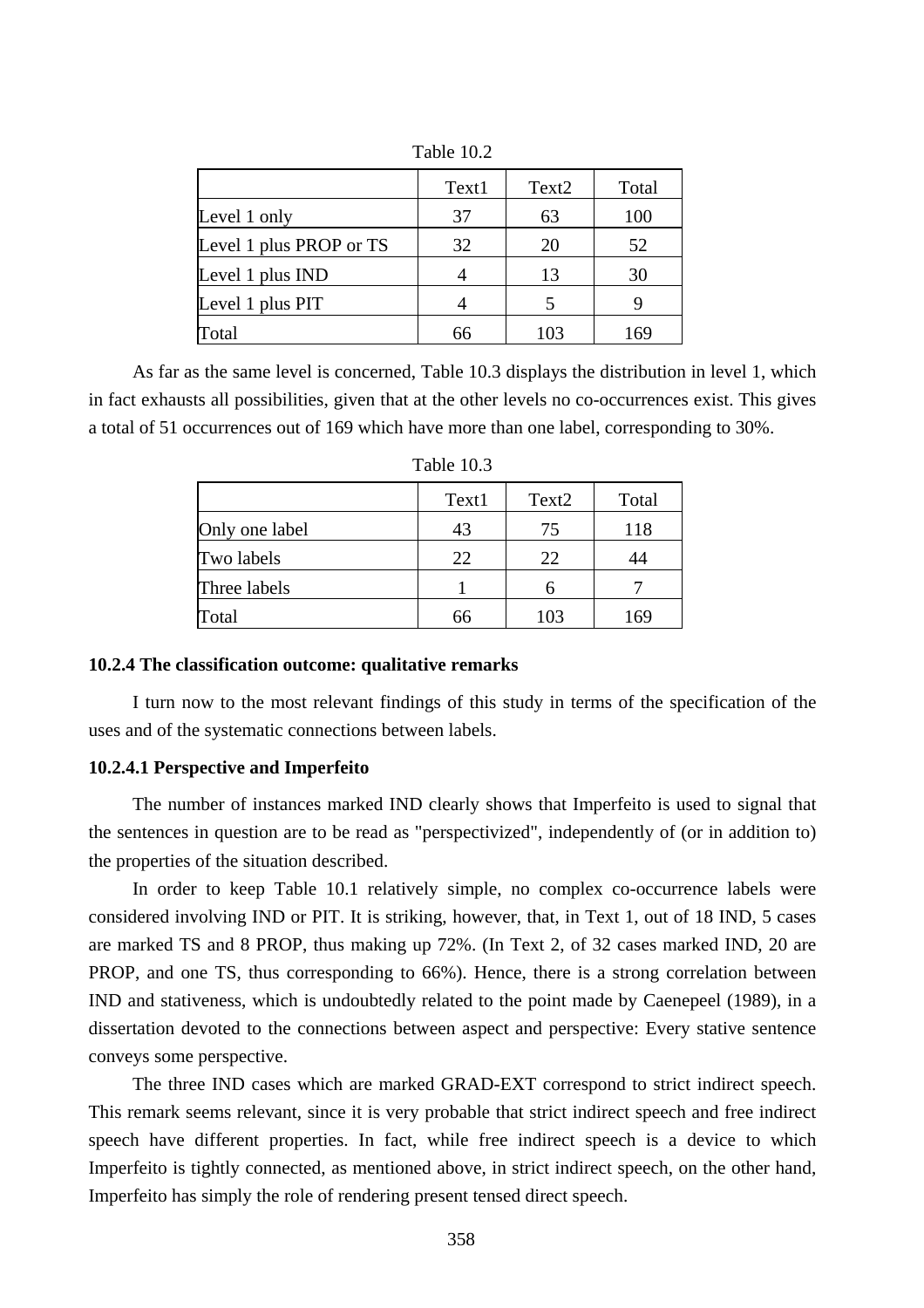Thus, one could explain the difference of uses in the two cases by claiming that the properties of Imperfeito in strict indirect speech are simply the reflection of those of Presente, and that they do not concern us here. However, I do not agree with such a view, since there are many similarities between Imperfeito and Presente. Rather than a coincidence, this is a richness of the language, because Imperfeito tends to convey, while reporting Presente, the same features that it would transmit alone. One should however expect an imperfect match, in that there are cases (like the one above) where the use of strict indirect speech enlarges the normal range of application of Imperfeito. Incidentally, this comment applies as well to the case of the "future of the past" use (cf. Section 10.2.2.2), which, in my view, is just an instance of strict indirect speech rendering the futurate use of Presente.

#### **10.2.4.2 Properties described as habits**

 $\overline{a}$ 

The combination of the features HAB and PROP seems to be significant in Portuguese, signalling cases which appear to convey both an habitual action and the attitude depicted by such an action. Examples are:18 *mas tu rias deles* ('but you laughed at them'); *queixava-se, sim, das dores que o não largavam* ('he would rather complain about the ever-present pains'); *do entusiasmo com que discutias, pela noite dentro* ('the enthusiasm with which you would discuss, at all hours of the night'); *que lições não dava ele às crianças* ('what good lessons he gave to the children').

In addition, the HAB+PROP classification co-occurs with the label EXT in the following instances: *o grande Tibério, que lembrava com saudade* ('the great T., whom he missed'); *não sabia o que fazia* ('I did not know what I was doing'); *uma noite cerrada em que nada se via* ('a dark night where nothing could be seen'); *até ele,* [...] *conspirava* ('even he conspired'); *Cláudio, que tremia de ser imperador* ('C., who shivered at the thought of being emperor'); *queixava-se, sim, das dores que o não largavam* ('he complained, rather, of the pains which would not leave him in peace'). The first three cases can be considered special in that the verb itself has relevant aspectual properties, and has long been identified as such (see e.g. Santos (1991a,b), where I called such verbs "acquisitions"). For example, the first sentence describes a mental property, *lembrava* ('remember') that could go on permanently, or only "occur" when people consciously directed their attention to it.

Given the definition I gave of HAB in the first place, one may argue that PROP is an integral part of HAB, or, at least, one connotation of it. However, it was clear that HAB-only instances were a distinct case from HAB+PROP. Examples of cases marked HAB alone are: *numa das conspirações que descobria todos os dias* ('in one of the conspiracies he found everyday'); *crucificava todos os dias o Senhor em mim mesmo* ('Everyday I crucified the Lord inside myself'); *dos míseros reais que raramente dava como esmola* ('the few pences he rarely gave to the poor'); *vinha sempre bater à porta humildemente* ('he always came humbly').

<sup>&</sup>lt;sup>18</sup> In case the examples involve more than one verb form, I underline the one I am talking about.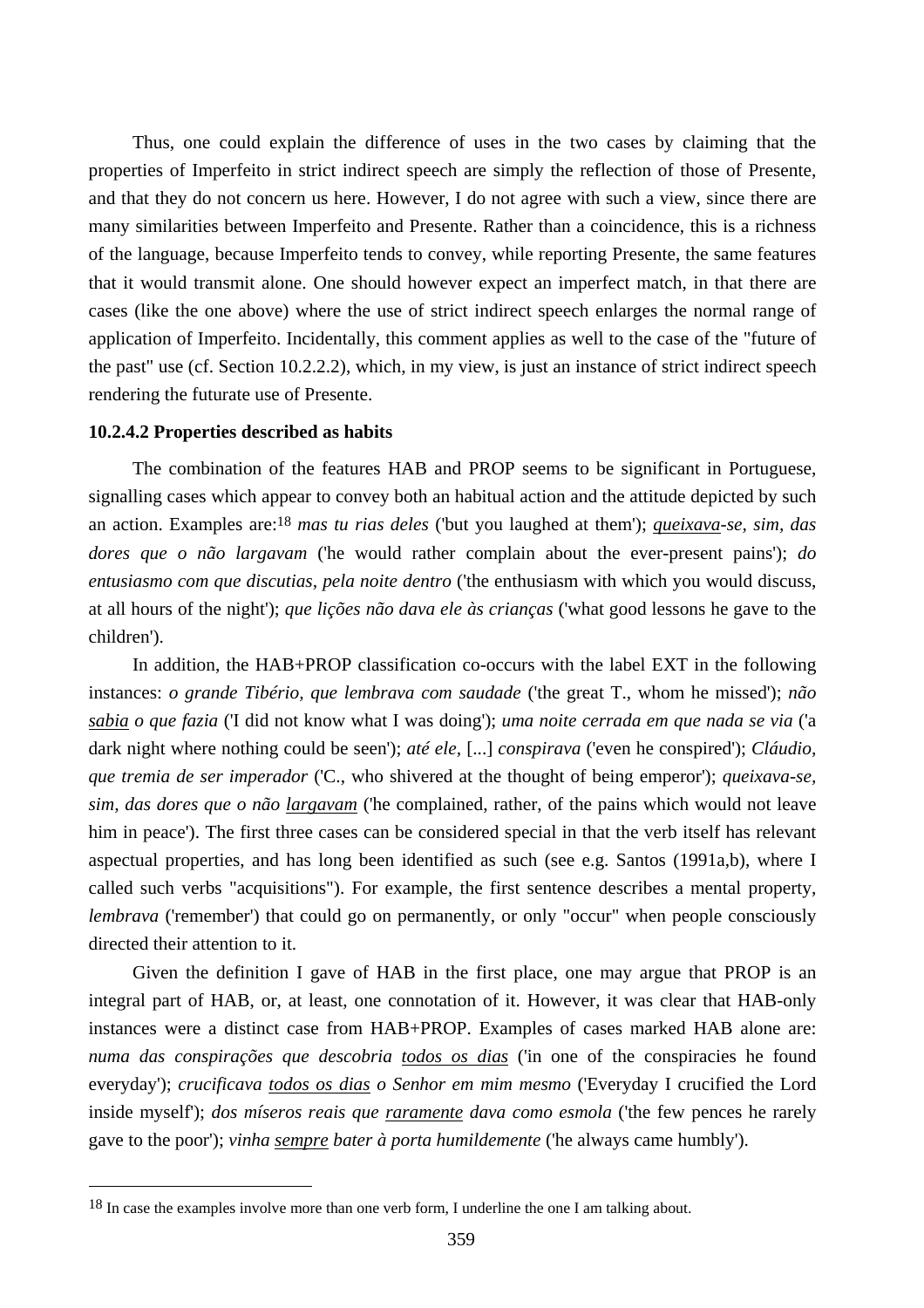Not only the objective tests for the two cases were found to be different enough (see section 10.2.2.3 above), it was also striking to see that HAB+PROP cases in Text 2 never conveyed the attitude described by the habit. They either marked mental verbs, like *sabia*, *conhecia*, *lembrava*, *sentia* ('knew, remembered, felt') -- acquisitions, as noted above --; or, in the remaining three cases, forming a single unit, they represent the thoughts of a character about another (and are thus also IND), and a comparison is explicitly stated, therefore suggesting that we face a situation where PROP and HAB are independently motivated, and thus do not constitute a HAB+PROP case.

This absence of "true" HAB+PROP in Text 2 seems to indicate that English does not have any category relating to the Portuguese complex category HAB+PROP. This is additionally supported by the fact that, in the translation of Text 1, out of 13 HAB+PROP cases, 11 were rendered by past simple, while the two remaining cases had specific unrelated reasons to be translated with the help of modals. Given that past simple is the unmarked, most common past tense in English, and moreover the sentences had no distinguishing properties, no formal distinction could be found.

# **10.2.4.3 Habituality and perspective**

One interesting correlation is that most, if not all, instances marked HAB (or HAB+PROP) are either in direct speech or in free indirect speech, in other words, they presuppose a human evaluation. Incidently, the same is also true of most (non-Manner) PROP-only instances: 31 out of 36 PROPs in Text 1 were found in direct or indirect speech.

This may indicate that HAB does not mainly reflect a temporal pattern, but a belief, an opinion, a way of viewing, and ought to be grouped with IND and COND (or, alternatively, with PROP and TS). Since it is known that English does not systematically distinguish between permanent and temporary states, while it does have formal markers for conditional uses (e.g., the modal *would*) and for perspective (for example, the progressive), comparing Portuguese with English seems to indicate that we should group HAB with PROP and TS. Thus one would distinguish Portuguese, with formal means of expressing this threefold stative character, from English, without such expressive means in the state realm. (That English and Portuguese differ in their partitioning of semantic domains and in the relative importance they give to different sides of a situation is, I believe, uncontroversial.)

One particular question should be raised here. In emphasizing the part of the viewpoint present in the feature HAB, and proposing it to be re-grouped with PROP and TS, I should recall that these latter labels, in addition to the evaluation content, concern a referential property of the situation in question, namely stativeness, and thus share with HAB the fact that they all relate to specific temporal properties **and** presuppose an evaluation from the speaker.

### **10.2.4.4 Manner and independence of tense**

Whenever manner of actions was specified, the sentence received the classification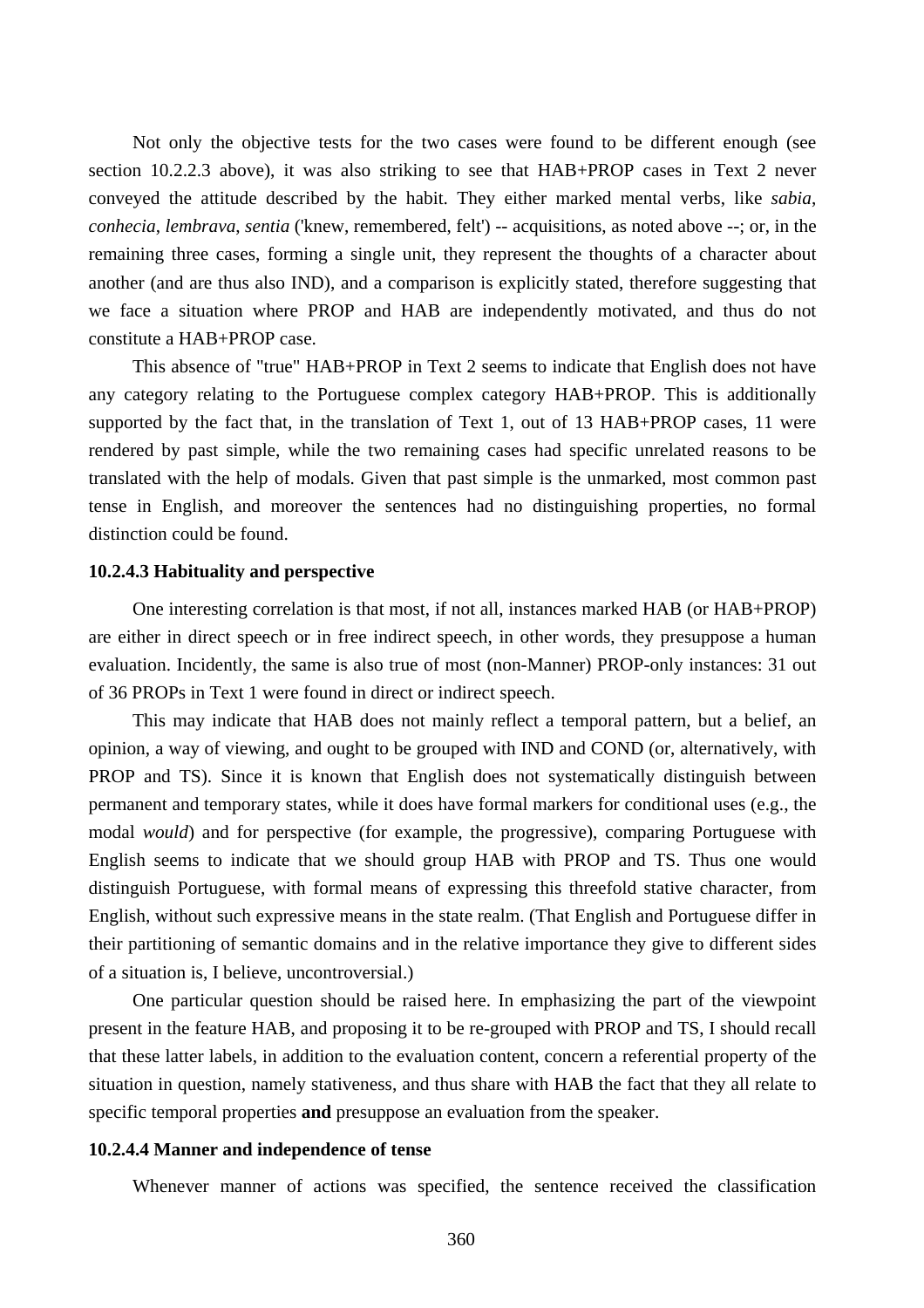EXT+PROP. In this context, it was clear that the label PROP did not come from tense. In every instance (underlined), it was either present lexically in the verb or in an adjunct: *No clarão indistinto que difuso vinha* ('In the indistinct light that came diffusely'); [<utterance>] *-- e sorria* ('and he smiled')*.*; *a voz uivava tanto, que deve ser verdade* ('the voice howled so much that it must be true'); *teve* [...] *um frio que lhe lambia as pernas depiladas* ('he felt a cold that licked his shaved legs'); *seguindo átis que corria* ('following Atis who was running')..

It is well known (see Talmy (1985), Slobin (1994)) that English gives more importance to manner than languages like Portuguese, which are "verb-framed" rather than "satellite-framed" in Talmy's terminology. It is therefore not surprising that tense (a grammatical device) is not related to manner in any way in Portuguese (while, in a study about English, it may be found that the contrary turns out to be the case).

The identification of the cluster EXT+PROP, not particularly relevant to Portuguese use of Imperfeito, might therefore be useful for translation purposes.

Surprisingly, EXT+PROP instances were much more frequent in Text 1, which might mean that the Portuguese translator either skipped the manner parts (common enough, according to Slobin (1994)), or did not render most of the manner-related clauses in Imperfeito.

## **10.2.4.5 Some light on Pitoresco**

 $\overline{a}$ 

The Pitoresco usage of Imperfeito is always specified by a definite (often punctual) temporal specification (see Sten (1973:99f); Kamp & Rohrer (1983:256) make the same remark about the corresponding French Imparfait). Semelfactivity (i.e., once-only occurrence) is expressed through that temporal specification, and therefore the Imperfeito clause refers to a unique situation in progress. If the situation in itself is normally seen as extended, and therefore would be marked as EXT, no special effect is conveyed. However, if the situation is normally conceived as punctual (for example, an achievement), then the use of Imperfeito brings about a special colour, which Sten calls "pitoresco".

I was able to identify two slightly different grounds for PIT in the texts studied, namely, vividness in the description, exemplified respectively by *Momentos depois,* [...] *assomava à porta da biblioteca* ('Moments later, he appeared at the door of the library'); *E de, repente, saíase com a mais inesperada das ideias* ('And, suddenly, she got the most unexpected idea'), and the signalling of perspective, as in *o imperador, que* [...] *agora fingia dormir* ('the emperor, who now feigned sleeping'); *Kino baixou os olhos. Agora a aurora alastrava rapidamente* ('Kino lowered his eyes. Now the dawn was enlarging rapidly'). In the two last sentences, the use of *agora* unequivocally signals that the situation is seen from the characters' side (it is not deictic in that it does not correspond to the moment of reading nor to the moment of writing, but to the 'now' of the narrative).19

<sup>&</sup>lt;sup>19</sup> It is curious that several of the examples Mateus Silva (1992) presents, analysing the interplay between tense and aspect in two Portuguese books, involve Imperfeito with *agora*. For example, regarding *O barco entrava agora definitivamente no mar alto* ('the boat was now definitively entering the deep sea'), she claims that "either the adverb *definitivamente* wins over the durative aspectual value attributed to the Imperfeito *entrava*, assigning to it one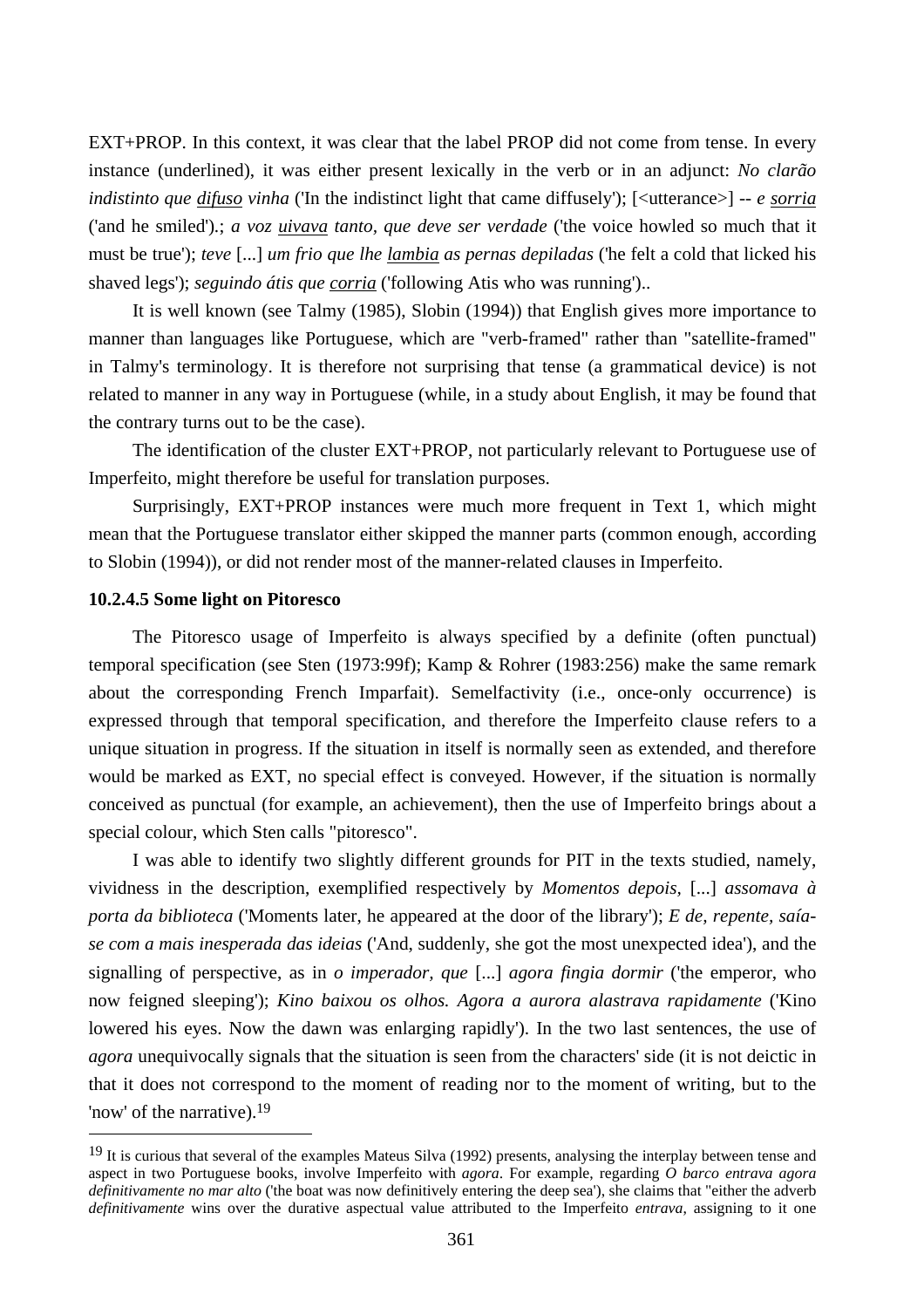If Pitoresco were simply a Portuguese-specific style device, one would foresee that it would appear only in Text 1. The existence of several PIT instances in Text 2 may show that PIT is more than only a question of style, and that its use may be required to cope with more tangible matters such as perspective change.

### **10.2.5 The classification outcome: comparison of the two texts**

There are three global differences between the two texts: different original language, different author,<sup>20</sup> different genre (short story versus first chapter of a novel). I assume that the last difference is not particularly relevant here, given that the short story is also divided in three parts and can be looked upon as a small novel. Furthermore, while a larger text is liable to give more attention to detail, more descriptions of the characters, of the background, and of their thoughts, and contain more episodes whose aim is to illustrate relevant features (originating parallel episodic structures, according to Sandström (1993)), the English text chosen corresponds to a relatively straightforward narrative, making little use of these ingredients. In fact, Steinbeck's realist style makes the book simple in narrative structure. In turn, Sena's writing style in this short story also follows a relatively simple narrative structure, and the result is that the styles of the two authors are rather similar.

| annotation               | Text 1    | Text 2   |
|--------------------------|-----------|----------|
| <b>HABitual</b>          | 24        | 41       |
|                          | (18%)     | (24%)    |
| <b>EXTended</b>          | 48        | 63       |
|                          | (37%)     | (37%)    |
| PROPerty                 | 74        | 63       |
|                          | (57%)     | (37%)    |
| <b>TStemporary state</b> | 15        | 19       |
|                          | (12%)     | $(11\%)$ |
| PLURal                   | 6         | 25       |
|                          | $(4,6\%)$ | (15%)    |

| Table 10.4 |  |  |
|------------|--|--|
|            |  |  |

<sup>20</sup> This is a consequence of the first difference, since, to my knowledge, there are no famous writers bilingual in English and Portuguese and with comparable works in the two languages.

perfective, punctual and conclusive, aspectual value (*entrou*), or the presentifying value of the adverb *agora*, keeping its imperfective value, is re-inforced, and it [the Imperfeito] is interpreted as present =*está a entrar*" (Mateus Silva, 1992:497, my translation). I disagree with her analysis of a disjunctive set of interpretations, but she has pin-pointed, in my opinion, the essence of Pitoresco: the co-occurrence of a punctual semelfactive action (*entrar* 'enter') which is unambiguously described as unique -- due to the punctual adverb *agora* ('now') -- with an Imperfeito. Such a combination places the reader in the middle of the action, thus as if it were a progressive (*estava a entrar*).

As to her specific suggestion, I think that the word *agora* is not marking present, but simple perspective, and thus I paraphrased *entrava* with the Imperfeito progressive.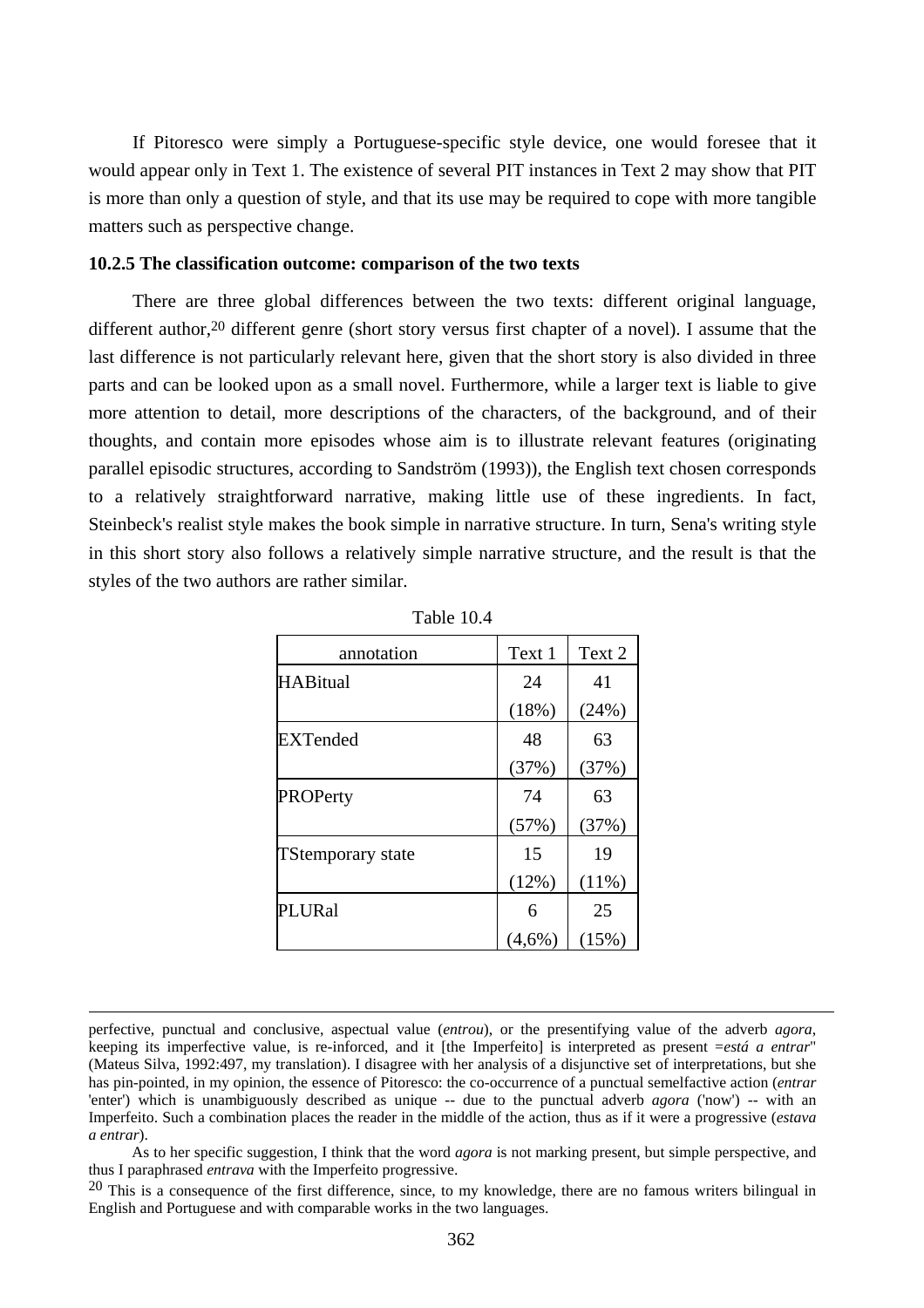| <b>INDirect</b> speech | 18   | 32  |
|------------------------|------|-----|
|                        | (14% | 19% |
| Imperfeitos            | 130  | 168 |

In Table 10.4, I present a quantitative abstract of the main categories. However, it should be borne in mind that there is no claim as for the statistical relevance of the differences, given that with two texts only it is not possible to estimate a statistical distribution.

Still, it was foreseeable that there would be more HAB and IND cases in Text 2 than in Text 1, due to the fact that a novel has more narrative density than a short story. Also, and since this seems to be a particular richness of Portuguese Imperfeito, HAB+PROP is much rarer in Text 2 than in Text 1. On the other hand, the apparently more frequent use of HAB in Portuguese text coming from English is explained, in my view, by the introduction (by the translation) of a vagueness not present in the English text (or at least not so conspicuously): in fact, since habituality is not marked by tense in English, all EXT-HAB instances are interpretable as simply EXT in Text 2.

One conspicuous difference between the two texts is the kind of perspective itself. While in Text 1 it is mainly reported thoughts, conceivable as internal speech, in Text 2 there are two salient kinds of perspective: (i) Simple perspective of perception, i.e., a stylistic "cinematographic" device of presenting the story through the eyes or senses of one character; (ii) Presentation of the words of the narrator explaining the character's feelings and opinions. (I chose only to signal instances of the second case as IND.) The difference between IND in Text 1 and in Text 2 has obviously to do with the properties of the main characters of the two texts: an intellectual and analytic mind in his mature and old ages (Marcus Sempronius) versus an illiterate young man (Kino). Therefore, if IND in Text 1 is closely related to free indirect speech, in few cases does the reader of Text 2 have the impression that the things perspectivized would be verbalizable by the character himself. They rather belong to the omniscient narrator that explains "his" characters.21

However, the difference (not quantified) between IND in Text 1 and perspective of simple perception in Text 2 is, in my view, to be ascribed to the language difference, namely, the relative preference of Portuguese to express opinions rather than facts, as opposed to English. This can be relevant for a typology of narrative, cf. Slobin's remark "I suggest that typologies of grammar have consequences for "typologies of rhetoric."" (Slobin, 1994:15).

# **10.2.6 Discussion: categorization issues**

 $\overline{a}$ 

After a description of the most straightforward findings of this study, I take up the matter of the complex interrelationships among labels in more detail, trying to explain the difficulty of the classification task: In addition to the large number and the frequent co-occurrence of the labels, it was not an easy task to decide on which label(s) to assign to a given case, even though

<sup>21</sup> This is even explicitly acknowledged by the narrator: *and if he had been able to speak it*, referring to Kino.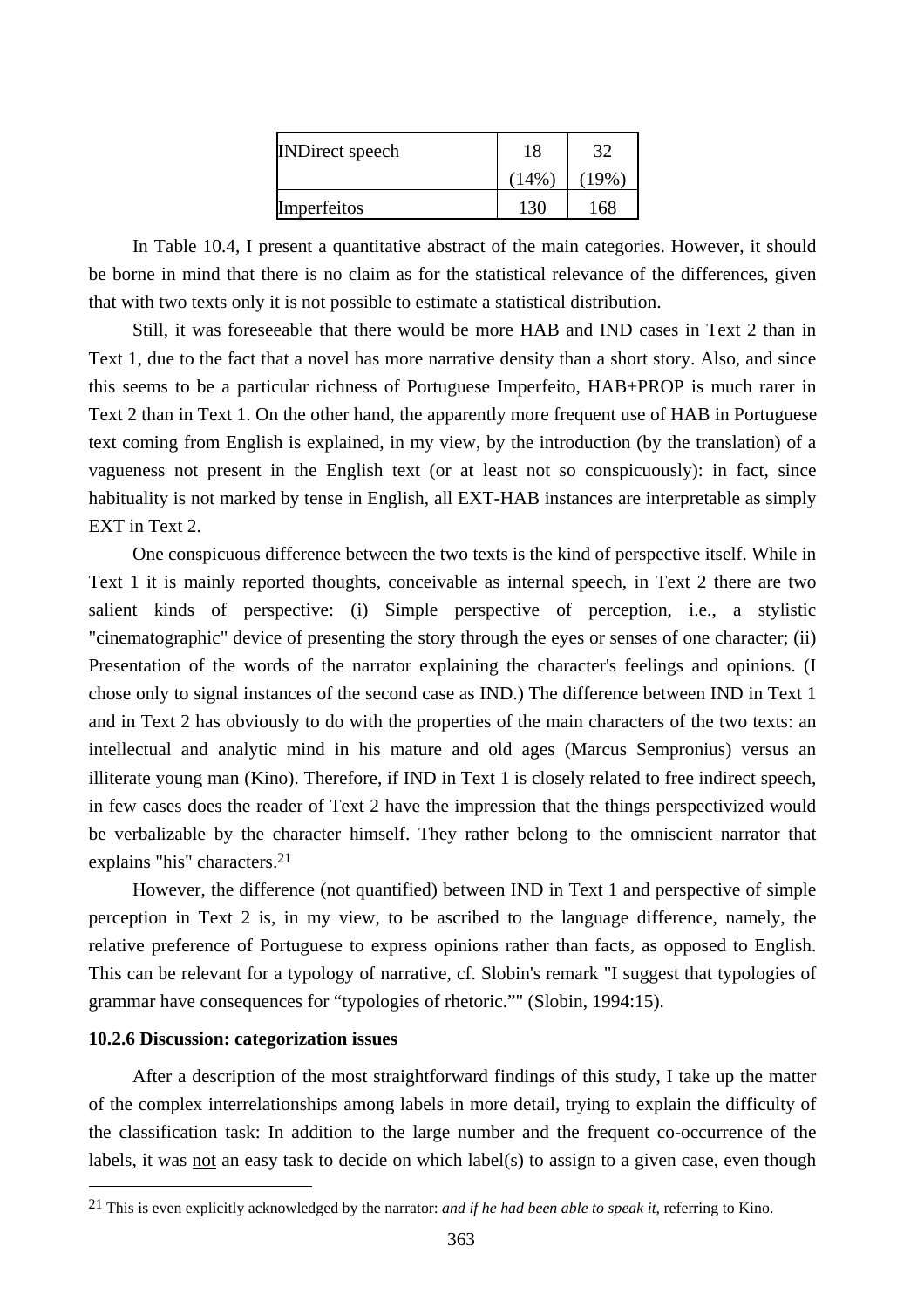the features (classifications) used correspond in general to fairly traditional labels.

It seems thus worth while to look in more detail into the problems encountered.

### **10.2.6.1 Real examples of co-occurrence of EXT and HAB**

I start by presenting five real cases of co-occurrence of the features EXT and HAB, all drawn from Text 1 and therefore originally Portuguese, in order to illustrate the complexity of a classification in context. In order to show more conspicuously the differences, I present a graphical representation of the possible temporal patterns, which should not be interpreted to mean that I believe that the features in question can be given that (or indeed any) fully extensional interpretation. Since I am presenting particular sentences, I will not make claims about systematicity or idiosyncracy of the examples.

Ambiguity between EXT and HAB: one interpretation excludes, or is different from, the other. (Given that ambiguity is a well-known linguistic phenomenon, I did not discuss it above.)

(1) *E divertiu-se a examinar o imperador, que, pelos fugidios brilhos que entrevia nos seus olhos semicerrados, agora fingia dormir.*22

'And he had fun examining the emperor, who, given the running glimpses he could sneak from his halfclosed eyes, now pretended to sleep'

One can either understand the sentence as describing a set of glimpses, a set of times when the character the sentence is about (Marcus Sempronius, henceforth M.S.) saw the sparks -- the HAB interpretation, or as depicting a steady perception activity: M.S. was steadily looking, an EXT action per excellence, and he saw a series of sparks. In fact, the question is whether the reader imagines M.S. as sometimes looking at the emperor, Tiberius, or rather staring at him. This difficulty, it should be noted, does not damage in any way our comprehension of the text, which unambiguously conveys that, through M.S.'s seeing of sparks in Tiberius' eyes, he understood that Tiberius was awake.



Reinforcement between EXT and HAB: the two interpretations are valid, and none can be considered to be prior to the other, for all we know.

(2) *e este de agora, cuja vida (era evidente, pois até ele, Marco Semprónio, conspirava) devia estar por um fio.*

'and this pedant now, whose life (it was clear, since even he, M.S., conspired) should be finishing soon'

This sentence conveys both the existence of a set of times when he did conspiracy acts (HAB), and the fact that at the particular moment of the narrative he was involved in a

 $22$  I signal in bold face the particular Imperfeito clause that the labels EXT and HAB classify.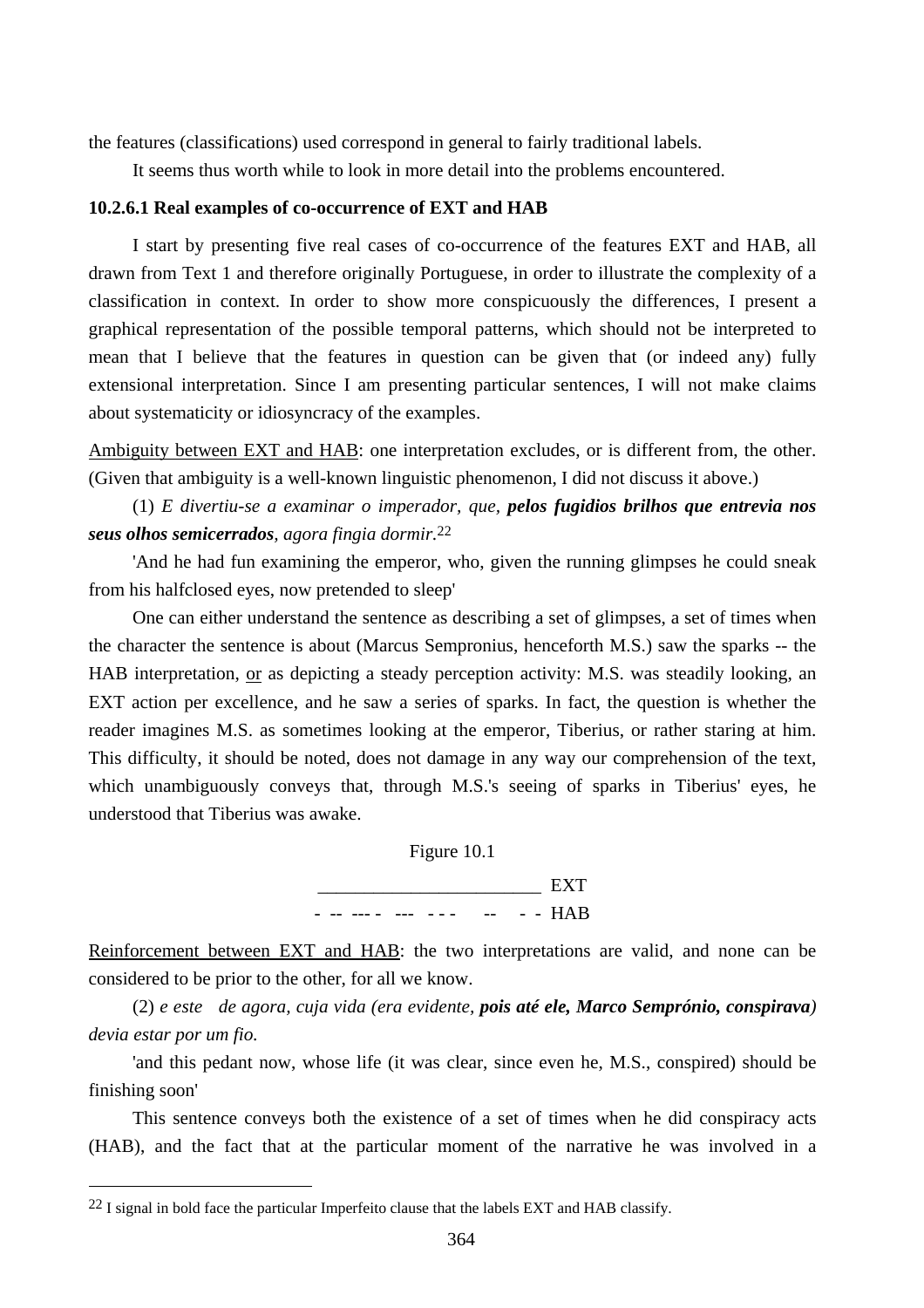conspiracy (EXT). Note that this last interpretation does not mean that at the particular moment of the narrative he was doing a conspiracy act (that is plainly false). The point is that *conspirar* may be seen as an extended activity that goes on in intervals (like "he reigned"), or as a habit.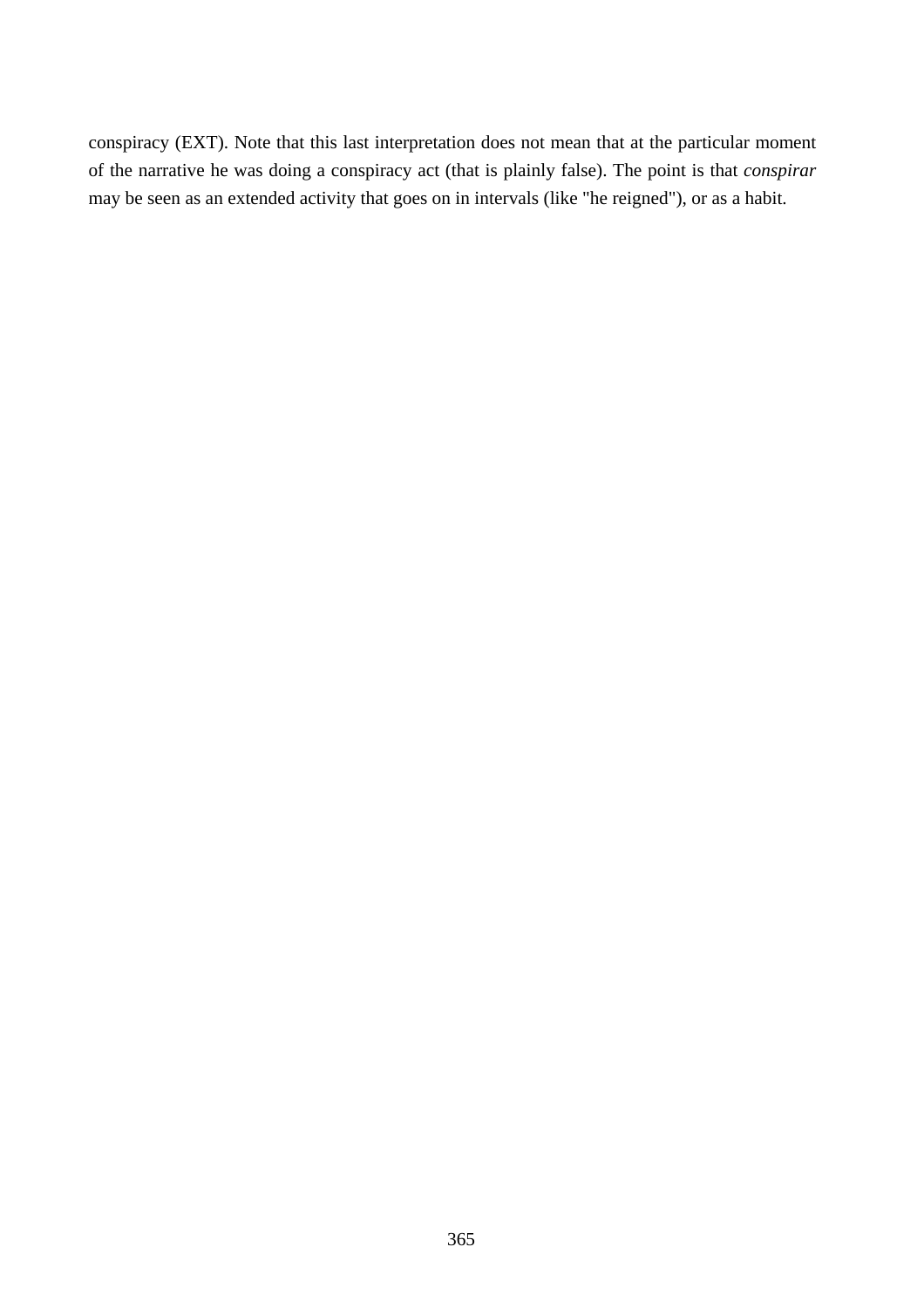

(3) *Marco Semprónio recordou os imperadores que a todos tinha conhecido de perto: o grande Tibério, que lembrava com saudade; ...*

'M.S. remembered all emperors he had met closely: the great Tiberius, whom he remembered with longing'

This sentence states that M.S. remembered Tiberius either with a given frequency (HAB) or for a long period, probably since he was dead (EXT). In other words, the situation described is a mental property that could go on permanently, or only 'occur' when people consciously directed their attention to it. The two classifications EXT and HAB are thus related: and EXT  $\Box$  HAB, i.e., the periods relevant to HAB are contained in the period described by EXT. Contrasting with case (2) above, it is now possible, and even probable, that one of the cases of EXT overlaps with the 'now' of the narrative.



(4) *(e no tédio de Marco Semprónio desenhou-se a pequena praia com garotos saltando por entre o peixe que saltava também)* 

'(and in M.S.'s tedium the small beach came to his mind with small boys jumping among the fish which leaped as well)'

In this sentence, it is not clear whether the description of the beach holds in general, and we have a HAB statement about the described beach, or the jumpings only encompass the time when M.S. recalled the beach (this independently of still other reasons to select Imperfeito). In other words, whether the description of the fish jumping relates to the real beach (HAB) or to the recollection that drew itself in M.S.'s mind (EXT). Anyway, the two classifications are again related, in that  $HAB \square EXT$  (i.e., the extended period recollected in M.S.'s mind could be just one of the many represented by HAB). A much better illustration of this case is, from Text 2, *[...] o caixote suspenso onde Coyotito dormia* ('the hanging box where Coyotito slept'), where he could sleep (and actually was sleeping) there and it was the place where he would sleep whenever he slept.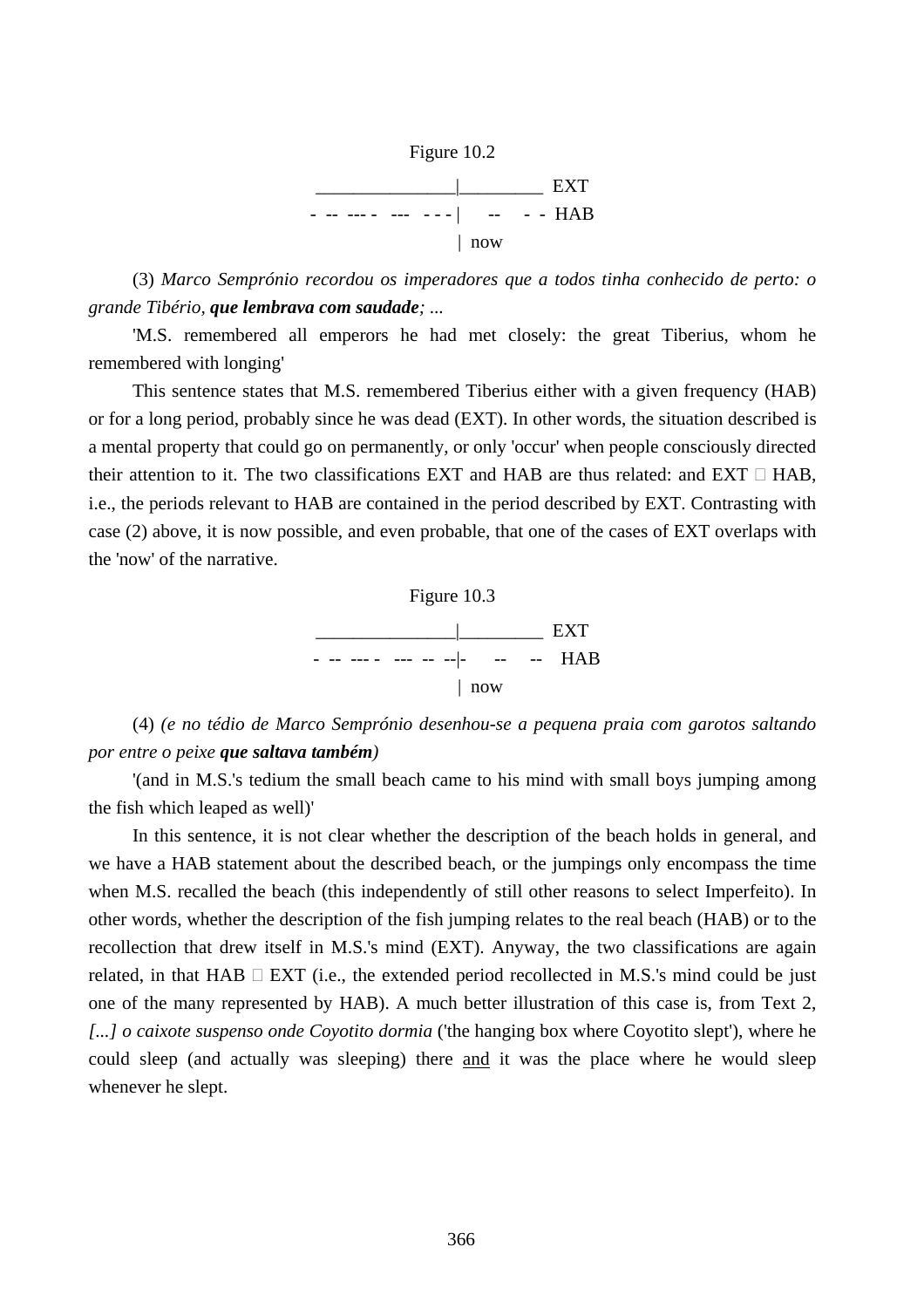

(5) *os dois filhos viviam longe, na Bitínia um, na Tarraconense o outro, ambos casados e felizes.*

'the two sons lived far away, in B. one, in T. the other, both married and happy'

If *viver* ('live in') is taken as a habit, it may encompass periods of non-being there, i.e., regularly they are there but not always (HAB). On the other hand, it may state that they live there (an EXT situation) irrespective of periods, linguistically irrelevant, where they are not actually there (cf. the usual discussions of "work from 9 to 5", e.g. Galton's (1984) broad versus narrow progressive) and one has again  $EXT \square HAB$ . Finally, this sentence may also assert that at the narrative time it was true that an extended period of them living there was occurring (EXT), and one has now HAB  $\Box$  EXT). We have thus here two (conflicting?) interpretations of EXT, one homogeneous (patterning with case (4)), and one heterogeneous (patterning with case (2)).



Summing up, these examples demonstrate that often many related classifications can be assigned, corresponding to subtly different interpretations of the lexical items or of the story itself. I have illustrated four different cases of cooccurrence of the very same two features, namely EXTvHAB (1), EXT $\Box$ HAB (2,3), HAB $\Box$ EXT (4) and EXT $\Box$ HAB $\Box$ EXT (5), which show, among other things, that the temporal inclusion between labels does not solely depend on the labels themselves, since either the EXT or the HAB interpretation can contain the other.

This context dependency, incidentally, has been claimed by Dunbar & Myers in a totally different setting: "people can flexibly generate different concepts in different contexts" (Dunbar & Myers, 1988:300). In particular, the temporal patterns implied by HAB and EXT seem to be dependent on the situation they describe.

These observations seem to merit a more principled discussion of the cooccurrence of the labels, to which I turn.

# **10.2.6.2 The labels as a classification structure (II)**

Granted my native understanding of Portuguese and therefore of the texts involved, this inability to determine the intended interpretation should be investigated more closely.

Viewing natural language as a system for conveying information, redundancy and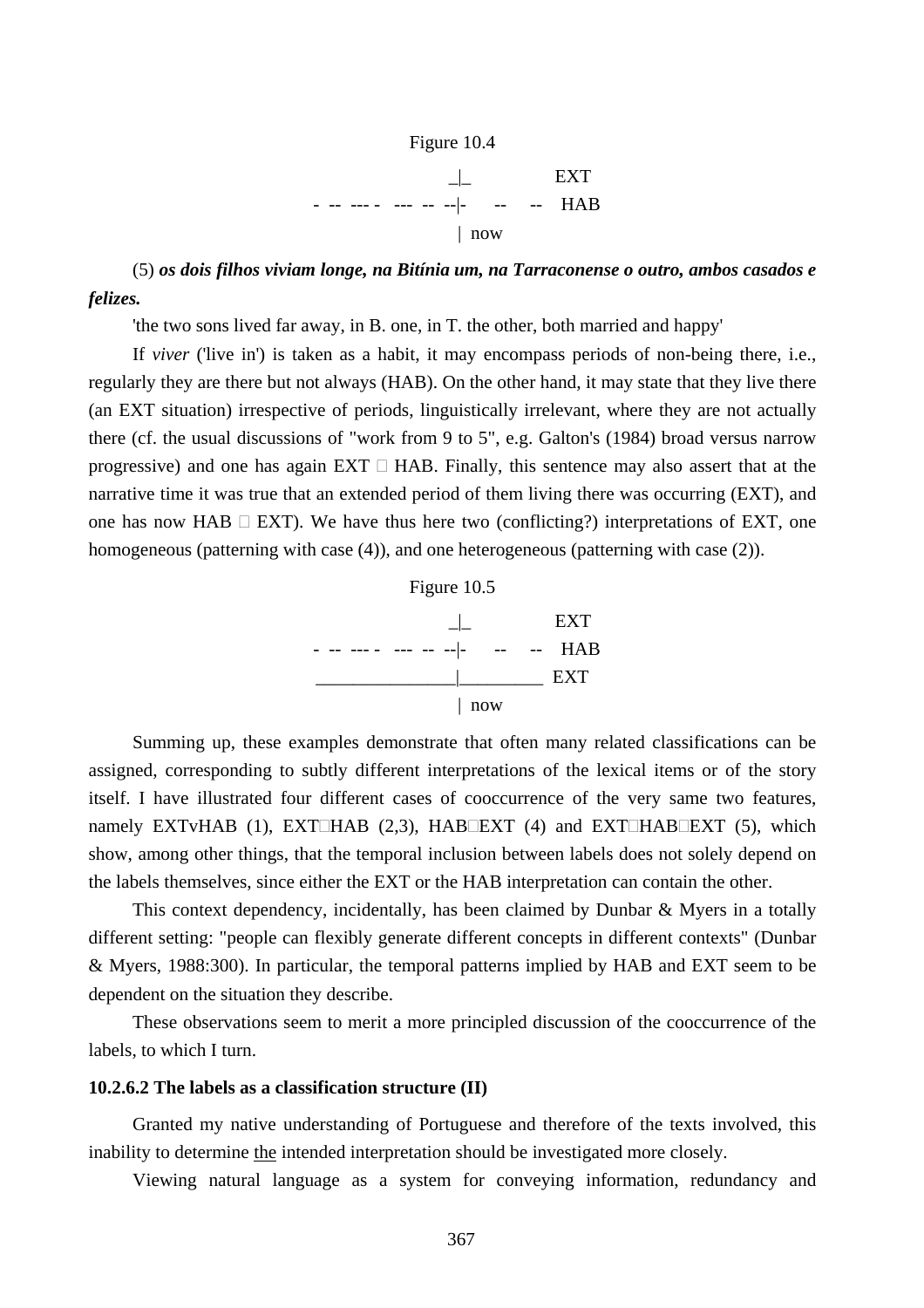interdependence seem to be intrinsic features of the knowledge organization of human languages. Therefore, the hope to devise a classificatory scheme which assigns one property only to each instance may be unwise. This has been pointed out by a variety of linguists, who suggest prototype theory (Rosch et al., 1976) as a better model for linguistic categorization. In prototype theory, the most representative instances of a category have all (or most) properties, in contrast with a classical classification scheme, in which clear instances are precisely those in which one label only describes the instance in a precise way. Apart from recent analyses of natural language phenomena (e.g. Sweetser (1990), Taylor (1989)) which have been able to tackle a broad range of issues, I should mention Dahl (1985) as the first to have studied extensively the tense and aspect categories of a wide range of languages following a prototype approach.

Given that more than one label per occurrence was frequently employed, let me thus survey several possible reasons for such a situation:

First, the cause may have to do with the particular labels chosen, as already acknowledged. Alternatively, it may be a property of natural language in general, irrespective of the (set of) labels one uses. Finally, it may simply be due to idiosyncratic features of the sentences in question.

This last alternative can be easily discarded, however, if we do not want to grant natural language an extreme degree of idiosyncracy.

For the sake of completeness, one should also consider whether the problem could have to do with the classification process itself. It is sentences/clauses as a whole that are being classified: Could it be that different features came from different factors? While this is an appealing idea, it does not seem to be realistic to suggest a complete separation of tasks between formal actors: for some of the labels, at least, it is easy to find different formal features carrying the same meaning: For example, a property can be encoded lexically or through a full sentence, cf. *He jumps five meters*.

Let us then suppose that the reason for multiple classification is systematic, be it in the labels or in the language. When one is unable to decide between (let us say, for ease of exposition, two) different labels, many distinct explanations can be sought:

1. Neither of the alternatives is at stake, rather, what is conveyed corresponds to a supercategory that encompasses the two classifications. If this is so, whenever the interpretation is felt to be unambiguous, it is due to specific lexical or world knowledge. I will dub this problem "excessive particularization", i.e., one tries to attribute to the system more information than it actually carries. This is obviously a problem of label choice.

2. The two labels are not independent, in the sense that one classification implies (or is causally or consequently related to) another, which is an example of a "subordinative contrast". This is, on the other hand, a clear case of a language property.23

<sup>&</sup>lt;sup>23</sup> For those to which this is not obvious, let me recall that subordinative contrasts are a main feature of the lexicon, see e.g. Lyons (1977, chapter 9) or Leech (1981, chapter 7).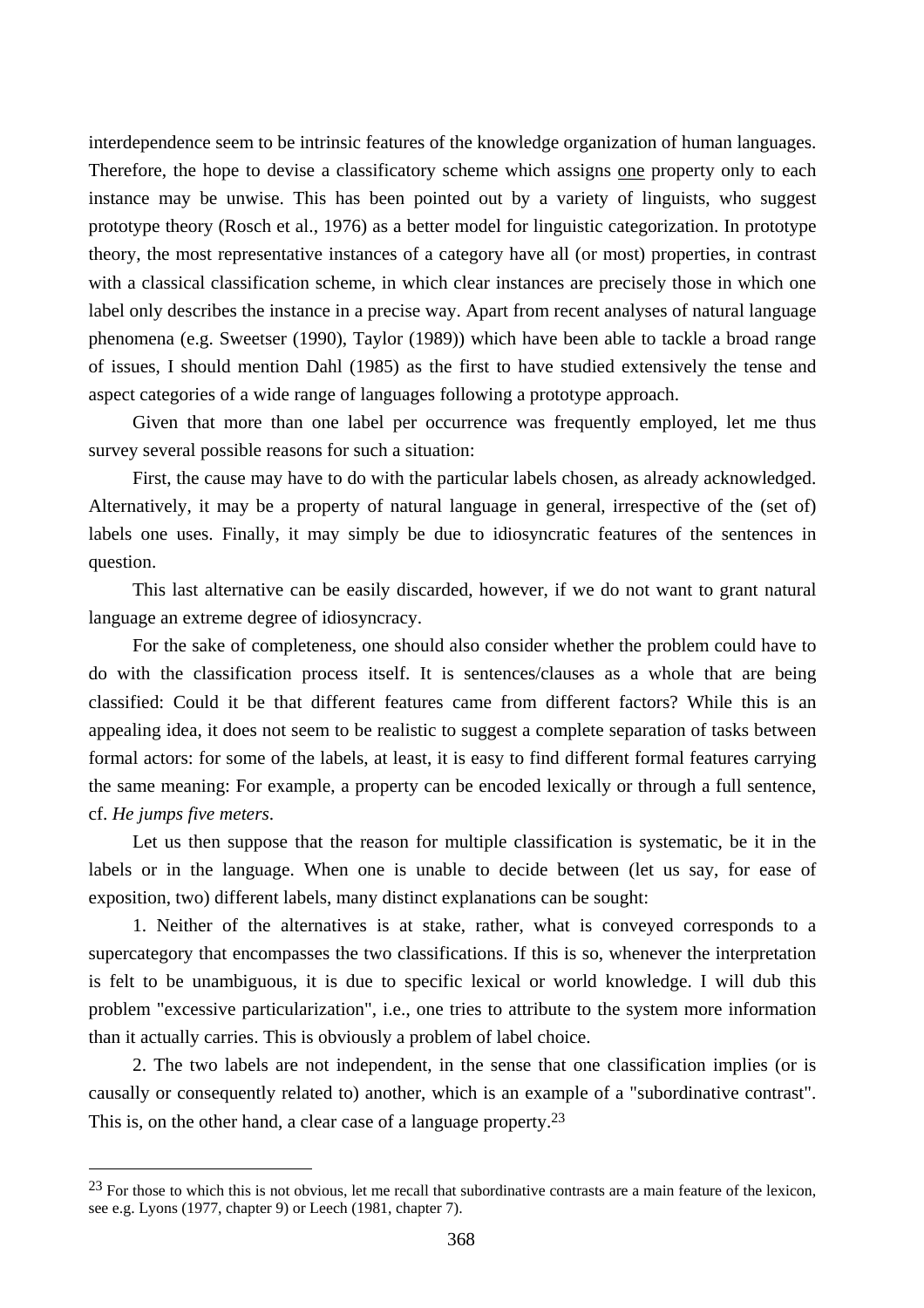(What I have in mind here is 'dog' as hyperonym of both 'dog' and 'bitch'. I.e., the same label ('dog') is assigned to two senses which are closely related. If one had instead tried to assign dog1 and dog2 to all occurrences of the word *dog* in real text, in most cases one would have to assign them both -- at least in all cases where 'dog' contrasts with 'bitch', one would have to assign the two labels.)

3. The two labels are not independent in that they are simply two different ways of naming the same thing. This seems a trivial case, but corresponds to intentionally in the classification.

4. The two labels are not independent in that one is a connotation of the other, i.e., one designates real-world properties of the referent(s) of the other (Leech, 1981:12). Since connotation is a notion difficult to formalize, this case can be more problematic than the one of 2.

The notion of connotation, in addition, is related to what Dahl calls 'conventionalization of implicatures,' namely, "if some condition happens to be fulfilled frequently when a certain category is used, a stronger association may develop between the condition and the category in such a way that the condition comes to be understood as an integral part of the meaning of the category" (Dahl, 1985:11). For Taylor (1989), this is an instance of metonymy, which, according to him, is one of the most powerful process of category expansion.

Finally, let me recall from the previous section, discussing the cases classified as both EXT and HAB, that yet other problems may lie in:

5. the labels being too coarse (or meaning two different things);

6. or the label "hierarchy" being dynamic.

Let me try, after having discussed the possible causes for label cooccurence in general, to find out the possible (definition-related) relations among them. In a way, this is the counterpart in terms of competence of the discussion in Section 10.2.4, where I attempted to reach some conclusions based on actual cooccurrences among labels, hence in terms of performance.

I start by looking at PROP and TS. Since both correspond to kinds of states, one could claim that Imperfeito only signals STAT (stativity), and one is in presence of a case of excessive particularization. However, PROP and TS do not seem to be members of an equipollent opposition. TS is clearly the marked element in this contrast (it is marked either lexically by *estar*, or by the progressive). This suggests that (in analogy with the lexical item "dog") PROP be both superordinate to TS and its unmarked counterpart, which favours the use of the two labels instead of a different one, STAT, as superordinate.

PROP and HAB are obviously related, either because PROP is a consequence of HAB (the repeated occurrence of something becomes a property), or because HAB is a special kind of property (one which is observable by a repeated kind of event). The fact that there seems to be a two way dependency between these two concepts is maybe the explanation for the importance of the HAB-PROP category.

EXT and HAB are also related, in that the observation of a habit must be done throughout an extended period (encompassing several occurrences of it). There does not seem to be any relationship the other way around. So, I conclude that EXT is a simpler feature.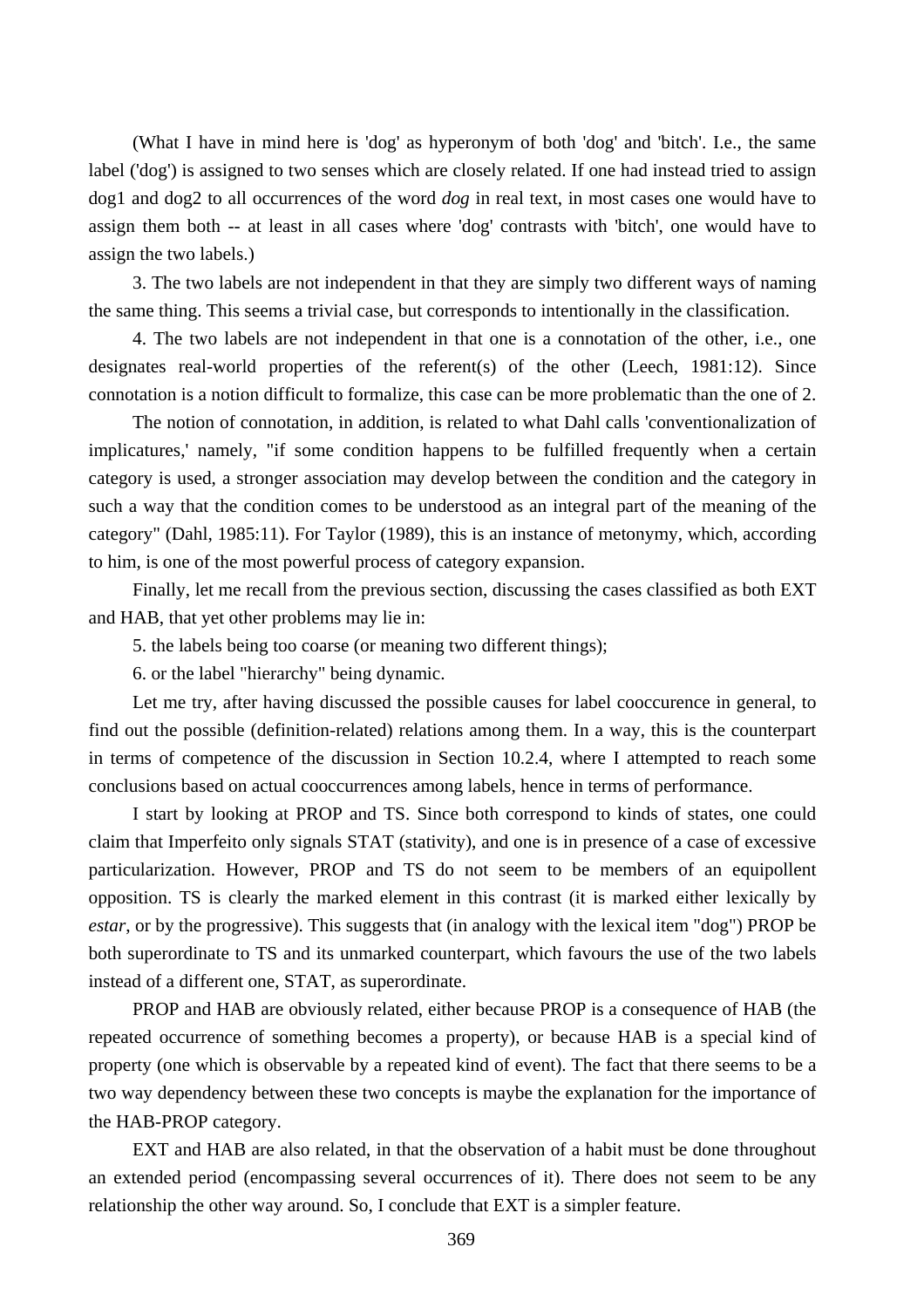EXT and PROP are relatable in the same indirect way: a permanent property remains through an extended period. So, PROP implies EXT (which does not mean that every Imperfeito sentence conveying PROP also conveys EXT! A property may be asserted to hold at an instant.)

GRAD124 implies EXT, and so does GRAD2, which also implies TS: a position before a goal implies necessarily a temporary state. This explains why GRAD always co-occurred with EXT.

EXT2 (the repetition of extended atelic processes) is clearly related to EXT again in a subordinative contrast: EXT2 is more specific than EXT. EXT2 implies PLUR as well. PLUR, in my opinion, is also related metaphorically (see below) to EXT, in that space is seen through time.

Finally, I used the label PROP (or EXT+PROP) to describe Manner. Manner seems to be an independent feature not related to Imperfeito. However, when present it will give rise to kind of PROP or a kind of EXT.

In Figure 10.6, I depict these dependencies/relations among labels: dominance means generalization, a dashed line represents metaphorical extension, and a dashed arrow (long dashes) stands for conventional implicature.



In order to explain the other labels, however, I have to make an excursion to more sophisticated theories of meaning.

#### **10.2.6.3 A single unified meaning**

 $\overline{a}$ 

The previous subsections raised the question whether a single unified meaning can be proposed for Imperfeito.

The relationship between the various "aspects" of meaning has been much discussed in the literature, and one approach that is sometimes followed is to divide the meaning of one linguistic construct into basic and secondary (or derived) meanings. What counts as basic is in general

<sup>&</sup>lt;sup>24</sup> By GRAD1,2 I refer to the corresponding sense included in GRAD, and described in Section 10.2.2 above: respectively inherent graduality and position before goal.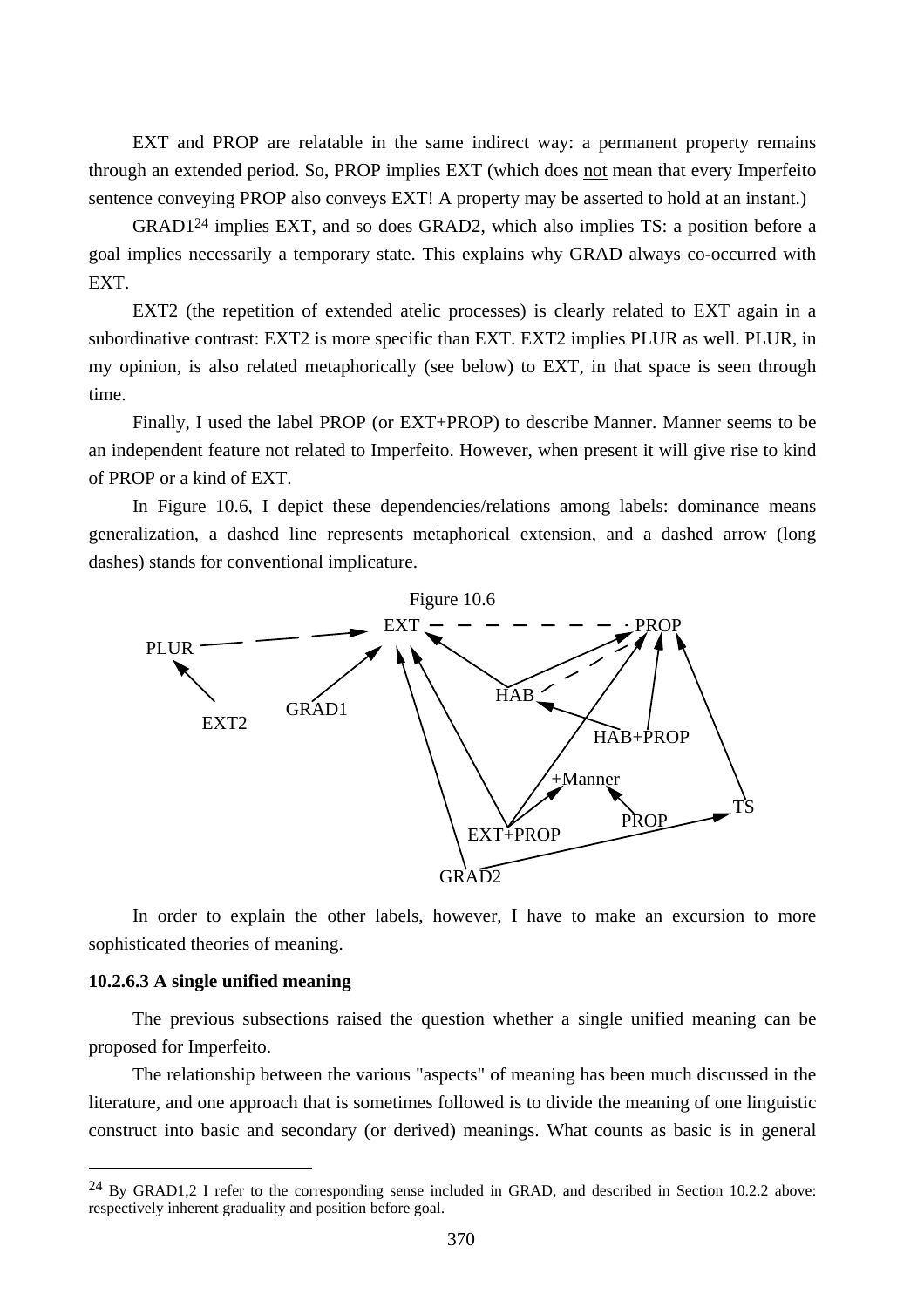what remains valid across contexts / secondary meanings. However, if theoretically such descriptions can be appealing, in reality it is exactly the difficulty at getting at one operational common meaning that gave rise to such fragmentation (between basic and secondary meanings) in the first place. Let us have a look at the following plausible candidates to characterize all uses of Imperfeito:

**Remoteness**, bringing together the notions of modality (COND, PROP, and possibly HAB), distance from present (past), distance between the speakers (politeness), distance through mediation by someone else's consciousness (IND).

**Extendedness**, encompassing something that remains (PROP), that takes time (EXT), that is permanent (also PROP), that is in progress (GRAD), that has vague spatial contours (PLUR), that is recurrent through time (HAB).

One possible claim would thus be that the meaning of Imperfeito is remoteness in the modal axis and extendedness in the temporal axis. However interesting and enlightening as this formulation might be, for practical text understanding there would not be much advantage in such a model: In any case (in any real occurrence of Imperfeito), to understand what is conveyed, one would still have to answer the following question(s): remote regarding which direction(s)? extended in what way(s)? which brings us back (at least approximately) to the labels used above.

Interestingly, Taylor (1989:153ff), working within the "cognitive linguistics" paradigm, argues precisely the same way about the English past tense, rejecting a view of remoteness as common core to past reference, counterfactuality and politeness. Rather, he uses the notion of a polysemous prototypical category, described in terms of family resemblances, "a polysemous category whose various meanings are linked, some through metaphor, some through metonymy, to a central sense" (Taylor, 1989:147); "a common core would constitute but one possible structure of a family resemblance category" (ibidem, 142), which can consist of "sometimes quite extensive chains of distinct though related meanings" (ibidem). Back to past tense, he analyses past reference as its central sense; counterfactuality as metonymy (conventionalization of the implicature that past often implies that something no longer holds); and politeness as double metaphor: time in terms of space, and involvement as distance/proximity in space.

Not only are his analyses interesting in themselves, but they match in my opinion the relationships among the labels PAST, COND and POLIT which I used to describe uses of Imperfeito. To explain IND now, let me introduce the proposals of Sweetser (1990).

Sweetser, working in the same paradigm as Taylor, suggests that "systematic metaphorical connections link our vocabulary of the sociophysical domain with the epistemic and the speechact domains" (Sweetser, 1990:13). According to her, "we model our understanding of logic and thought processes on our understanding of the social and physical world; and simultaneously, we model linguistic expression itself not only (a) as description (a model of the world), but also (b) as action (an act in the world being described) and even (c) as an epistemic or logical entity (a premise or conclusion in our world of reasoning)" (ibidem:21). This, she argues, explains the "persistent parallelism between formal markers of aspects of content, aspects of the speaker's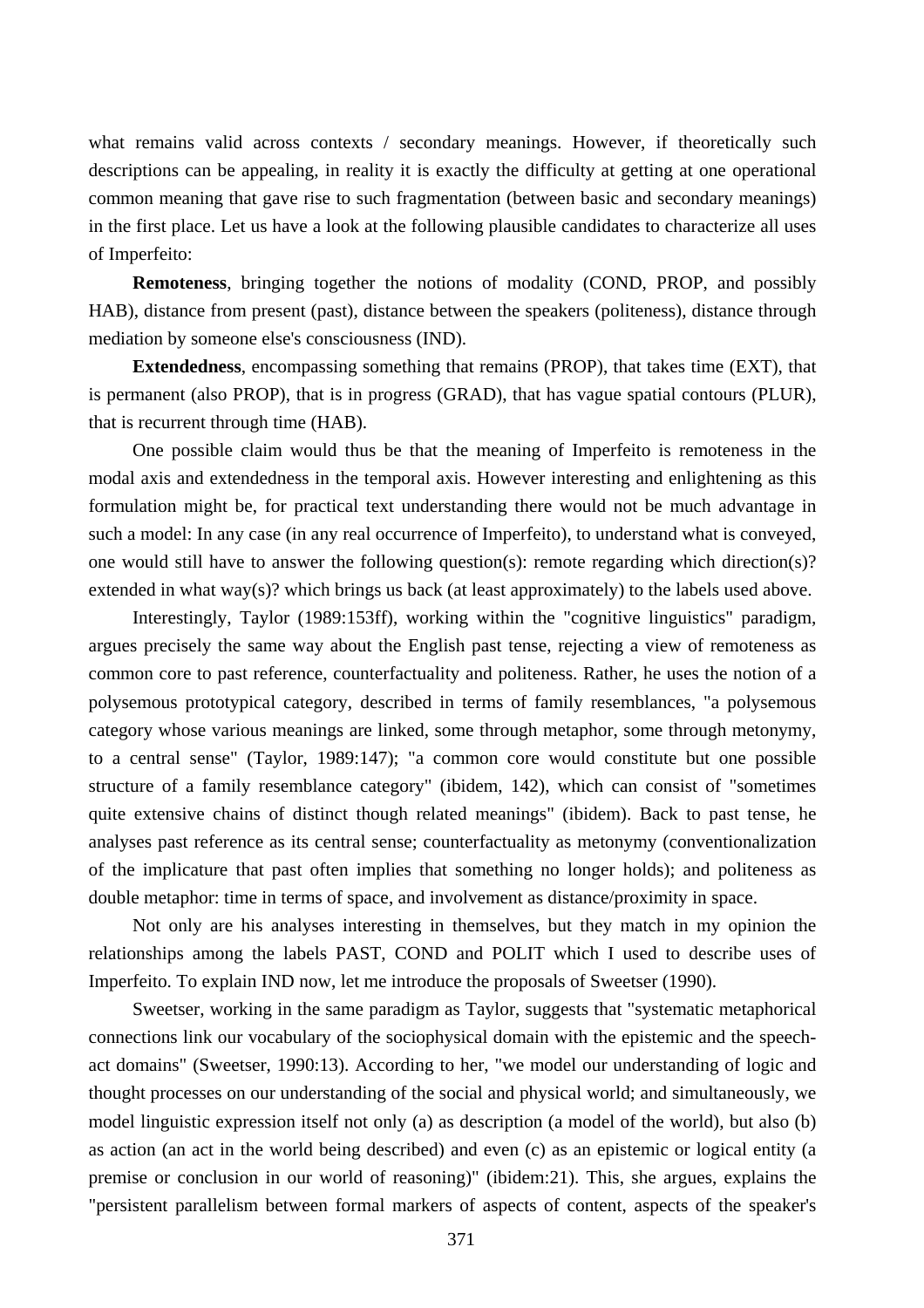reasoning, and aspects of the current speech act" (ibidem).

This gives us a key to understand the perspective use of Imperfeito, which clearly belongs to the epistemic, rather than to the content, level (in Sweetser's terms described above). At the epistemic level, the subject matter is precisely the thoughts and reasoning processes of the actors in the narrative. I think that Imperfeito signals precisely epistemic mode. In other words, that the statements it applies to should be read as depicting reasoning, and not the "real" world. Of course, in the cases where the thoughts of a character describe something which in the real-world would also be described by Imperfeito, those occurrences are pragmatically ambiguous (i.e., about which level they relate to). Several examples of this kind of ambiguity can be found in Sweetser (1990) concerning e.g. conditionals, coordination, and conjunctions.

Before leaving the characterization of IND, however, I want to stress that all this shows that modal considerations (in the sense of the "expression of the attitude of the speaker towards what he says and his interlocutor") are strictly necessary to account for the occurrences of (this) tense. In other words, in addition to the properties of a real situation and to the expressive richness of a language system, one has also to model (have a representation of) the cognitive content of the speaker and hearer, in other words, their beliefs and attitudes. This claim is obviously an old one, about which I will not have anything to say in the present text, though.

Rather, I proceed in search of a satisfactory formulation of PIT - the least central label I have used. For this purpose, I have to survey briefly the descriptive basis of different theories of meaning.

#### **10.2.6.4 Theories of meaning and language description**

There are two seemingly complementary ways to handle natural language semantics. One is to look at the (common) properties of the situations described (reference) and study referential properties; the other (the structuralist view) is to look at the language system and study the various relations the linguistic devices establish among themselves. These relations are divided between syntagmatic and paradigmatic ones, the first regarding relationship with other categories, the second concerning relations to elements of the same category. Lately, cognitive linguistics has also brought to the fore questions of conceptual organization and metaphor across domains, as described in the previous section.

Formal semantics traditionally uses referential properties, and therefore e.g. habituality (in English) has been defined thus: "habituals simply posit the existence of some set of events of the specified kind" (Ramsay, 1992:229), or, as a second semantic interpretation that obtains through aspectual interpretation rules which "reduce the truth of a sentence on the relevant secondary sense to the truth of the same sentence in its basic primary sense in periods related in a systematic way to the period of evaluation" (Carlson, 1981:42).

In such a framework, most linguistic tests to elicit semantic categories play on cooccurrence with other (linguistic expressions denoting other) semantic categories, and are thus syntagmatic in nature (cf. for example the study mentioned above of the relationship of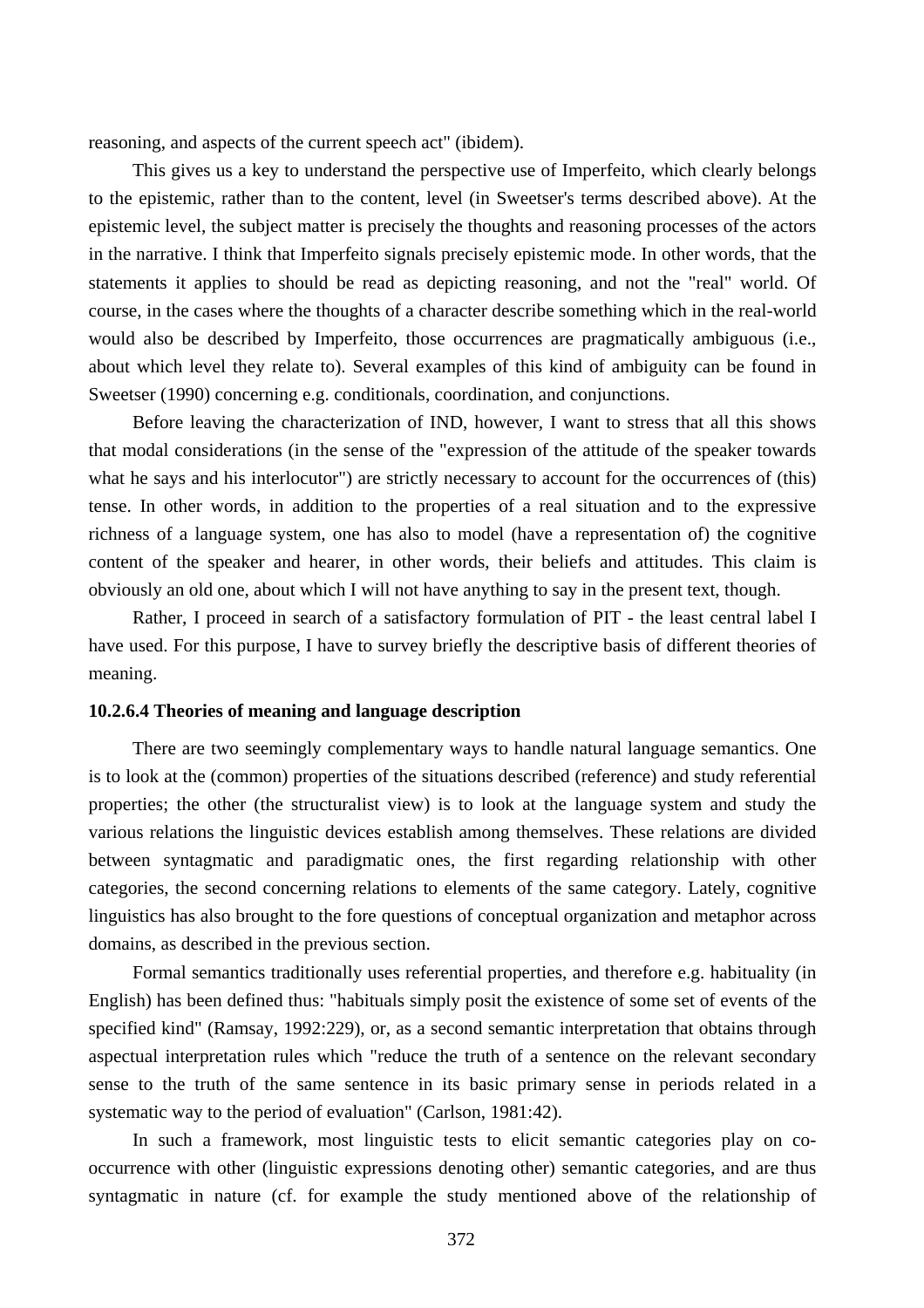Aktionsart with tense, Leiria (1991), or the ubiquitous tests of co-occurrence with specific kinds of adverbials to decide on aspectual properties).

Nevertheless, paradigmatic relations are also very important, even though they rely less on objective observation and more on semantic competence from the part of the analyst. Typical cases are tests looking for sameness/difference of meaning by employing another tense, or order change between clauses; cf. e.g. Sandström (1993:5): "A technique I have employed here and there is to manipulate authentic examples in various ways to see in what way interpretation is affected by changes in the surface form".

Even though for the "more referential" labels (those I dubbed of level 1, e.g. EXT or GRAD) a referential characterization will work and a paradigmatic one will possibly be superfluous, for labels such as PIT, which have no referential import, an intra-linguistic comparison of alternative ways of expression becomes essential. I will, in fact, give an account of PIT in exclusively paradigmatic terms, namely: The Pitoresco use of Imperfeito contrasts with a normal use of Perfeito in the description of a telic punctual and semelfactive event, producing a closeness effect (as if the reader is brought to the middle of the plot). (I should note, in passing, that the apparent incompatibility with other features of the 'Imperfeito' prototype, i.e., that Imperfeito can convey either remoteness or closeness, is claimed by Taylor (1989: 119ff) to be a common property of polysemous prototypes.)

PIT is, in addition, by far the most controversial label. In fact, most people would dismiss it in terms like "PIT is just a stylistic device of the basic semantics of the imperfective". However, this begs the whole question of what does imperfective mean. What should I label a PIT example then? Simply EXT? But if the tense says yes, the situation says no: there is a clear conflict. The tense cannot be there on the grounds that the situation is extended, because it clearly is not, and thus EXT does not apply. What does stylistic mean? That it is optional (in the hands of a skilful writer)? But what is conveyed by its specific choice? I believe one would want to be able to distinguish EXT from PIT in any actual case.

## **10.2.6.5 Summing up**

 $\overline{a}$ 

I have resorted to a collection of different theoretical constructs to try to account for all labels identified in this work. Contrarily to the prevailing attitude of semanticists, I do not think that this is bad in itself. I think it is unfeasible to have a unique and well defined meaning for a grammatical category, moreover of the "accidence" kind,25 especially if the analysis is extensive enough. A broad-coverage study cannot be expected to yield a well-behaved and neat semantics competing with theories based on logically devised fragments.

The fact that I was able to use insights from model theoretic semantics, structuralism and cognitive linguistics alike, proves (as common sense would have it) that all these theories have some grasp on the way natural language works. On the other hand, semantic theories rest in

<sup>25</sup> Following Dahl (1985) in his borrowing from Aristotle, I use the term "accidence category" for those linguistic categories which are used systematically.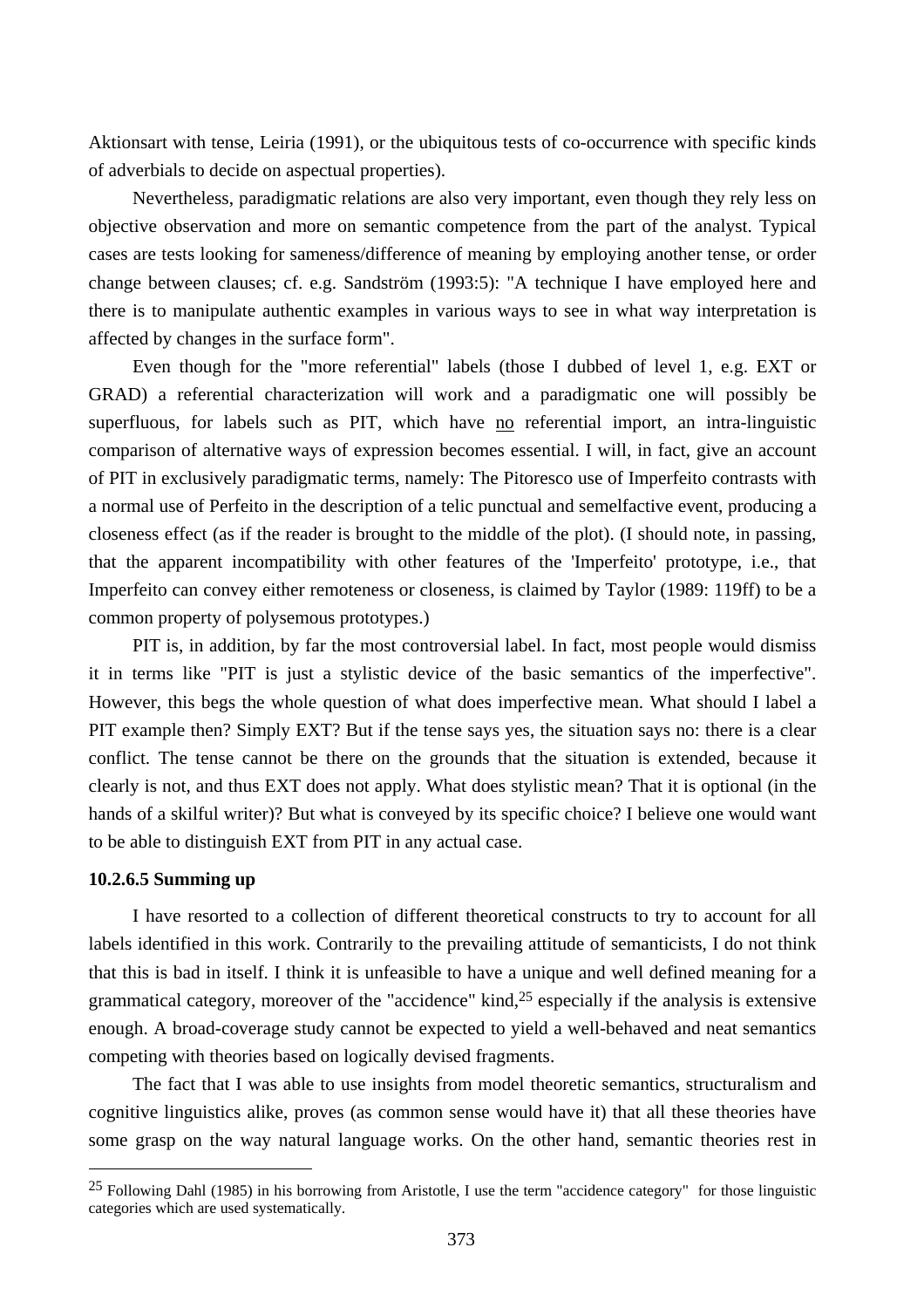hypotheses which are non-directly testable, and, moreover, are concerned with specifically different problems. Therefore, it is not straightforward to compare them. Rather than choose among competing accounts, I found it preferable to use a combination of them, which I try to abstract here shortly.

Imperfeito signals a property in the past, typically a permanent one. From this it developed into conventionalizing indefinite temporal extension as an important meaning, though only in narrative discourse.<sup>26</sup> In (narrative) contexts where the existence of a goal is at stake, it furthermore developed the connotation of not completed, i.e., in progress. An important subcase of temporal extension is repetition, be it in time or in space, which therefore came to be rendered by Imperfeito as well (with the proviso that there were no definite count of the repetitions). Another kind of repetition which is described as essential in some way, habituality, represents a "mixture" of the two concepts EXT and PROP, and thus its evident association with Imperfeito. At a different level, the one representing our thoughts and attitudes, Imperfeito marks precisely epistemic mode. It is in this mode as well that, in connection with explicit or implicit conditional structures, Imperfeito has its conditional use, and its uses with *se* are to be understood. Finally, the use of Imperfeito in a situation where none of the above criteria is met is explained as a purely language internal device: through the marking of extension in time when the situation is objectively not extended, Imperfeito conveys closeness.

Now, to the question of assessing the meaning or semantic import of Imperfeito that I propose, and given that resorting to metaphor among conceptual domains is arguably a very abstract operation (according to Taylor, so far, there is no "principled means for deciding between alternative descriptions" (Taylor, 1989:121) based on metaphorical mappings -- barring fairly indirect clues such as diachronic change), I should be content to assess what is possible according to the frameworks I used. This means I may resort to entailment relations in model theoretic terms for the features described in such terms, but cannot do so for all features. This is why it becomes so important to check this characterization of Imperfeito as far as translation relations are concerned, as will be the subject of the following section.

#### **10.3 The translation pattern**

 $\overline{a}$ 

In this section, we analyse Imperfeito using English as an additional tool.

The initial motivation for this study was to make use both of the fine-grained semantic labelling produced in the previous one (Section 10.2) and of the tense translation regularities involving Imperfeito presented in Chapter 9. My hope was that this cross-fertilization of analytical tools and translation data would produce both more accurate translation rules and a more interesting description of Imperfeito itself.

 $^{26}$  I am not basing this description in any diachronic study, obviously. So, the present account is to be read primarily as a network of interrelated meanings, whose origin is, I believe, relatively irrelevant for the description of Portuguese at the end of the present century. This is not to deny that diachronic studies are relevant to an overall understanding of language.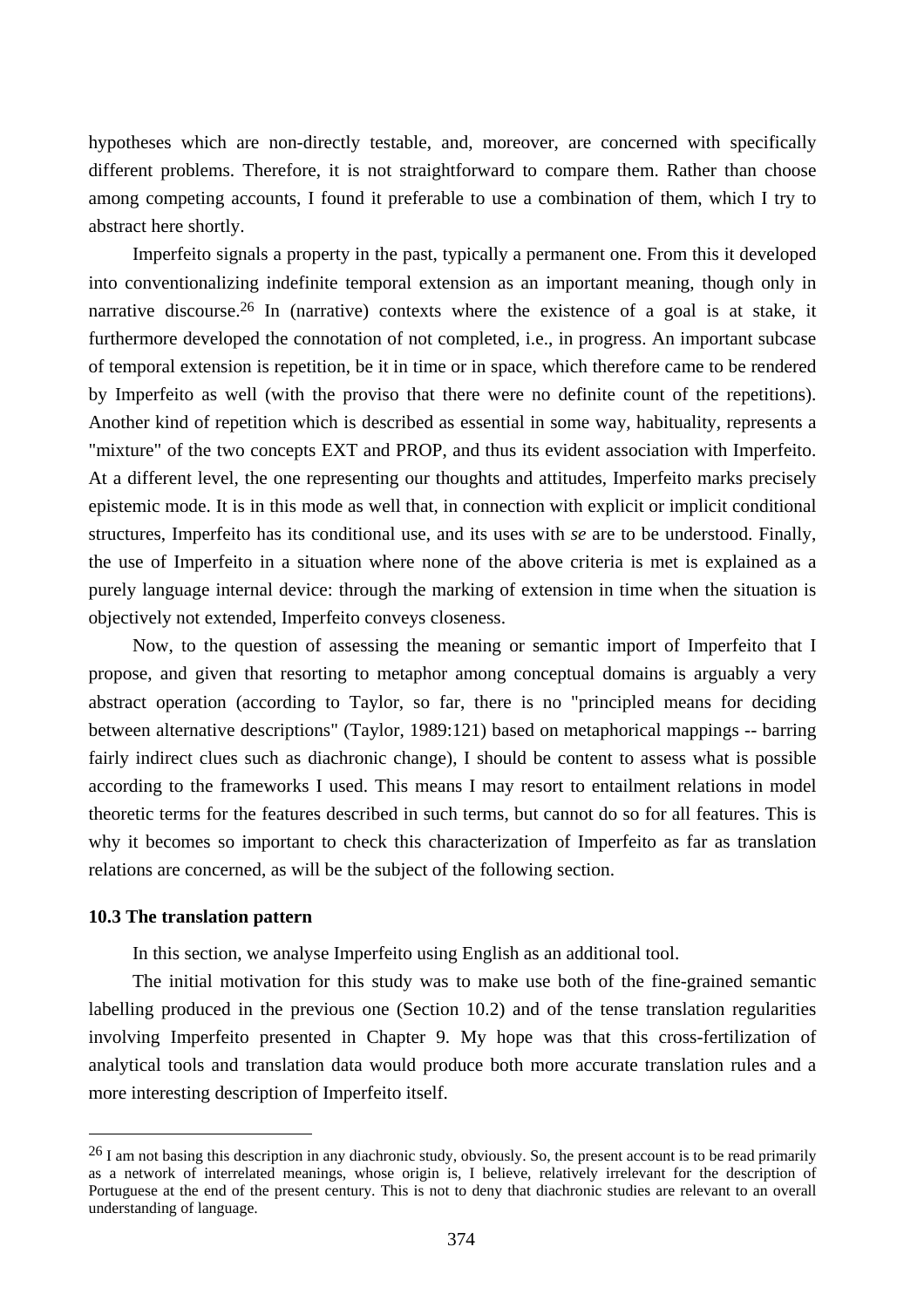This study thus set out to investigate the possible relations between the semantic labels for Imperfeito and the English tenses to which they are translationally related.

However, note that the two texts (and their pairs) cannot be studied together, since the information conveyed by the two pairings is different. In Text 1 and its translation, we can study the translation of Imperfeito **into** English, while Text 2 and its original provide evidence on Portuguese Imperfeito as translation **from** English. Consequently, the English version of Text 1 may reflect loss of Portuguese information, and addition of English one. Text 2, in turn, probably displays loss of English information, present in its English (original) version, while, at the same time, it may contain several Portuguese traits added by the translation.

The present study is thus an attempt to answer two separate questions, dealt with in Sections 10.3.1 and 10.3.2, respectively: First, do the translations of Imperfeito into English somehow reflect the semantic labels found in the study of Imperfeito only? And second, by studying the translations of English tenses into Portuguese meanings/uses can one learn more about English meanings and consequently on how to translate them?

# **10.3.1 Analysing the translation of Imperfeito**

 $\overline{a}$ 

The pattern of the translations into English of Imperfeitos of Text 1 is presented in Table 10.5., by repeating here the relevant column of Table 9.6.<sup>27</sup>

| 1 UUIV 19.J       |                |
|-------------------|----------------|
| <b>IMPERFEITO</b> | 127            |
| past simple       | 101            |
| past progressive  | 11             |
| gerund            | 8              |
| could             | 3              |
| used to           | $\overline{2}$ |
| conditional       | 1              |
| passive gerund    | 1              |
| past participle   |                |



In Table 10.6, I present the Imperfeitos identified according to semantic monolingual label, and their translation into English. PS stands for simple past, the other translations are specified after the number of occurrences. The goal of this table was to provide in visual form the correlation of English non-simple past translations with the uses found for Portuguese Imperfeito,28 or, better, for whole clauses in Imperfeito.

 $^{27}$  Note that the difference between the number of 131 Imperfeitos analysed in the previous section, and that of only 127 whose translation into English was stored is due to the four cases of Imperfeito clauses being translated by nonclauses (e.g. an NP, PP or simple omission), and which were not counted during the annotation process.

 $^{28}$  I do not present the inverse table, namely, the kind of translation distributed by fine-grained meaning, because I find it could be misleading: After all, the translation being from Portuguese into English, it could not be the form of the English that would influence the (reading of the translator of the) meaning of the original text!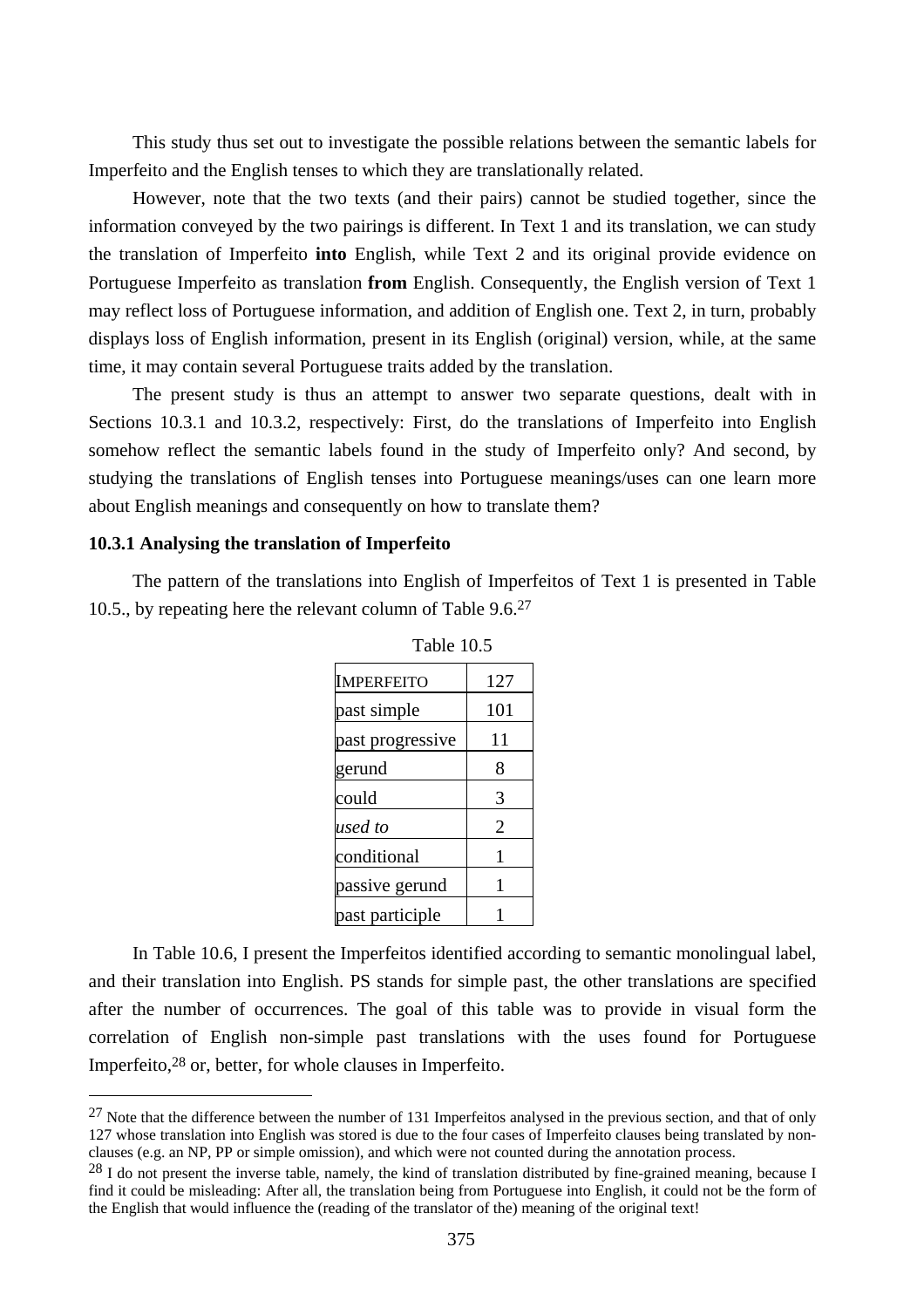| Imperfeito's annotation  | <b>PS</b>      | other translations (specified)               |
|--------------------------|----------------|----------------------------------------------|
| <b>HABitual</b>          | 18             | 6                                            |
| HAB alone                | 3              | $1$ (used to)                                |
| (HAB+PROP)+EXT           | 5              | $1$ (cond), $1$ (could), $1$ (ger)           |
| HABvEXT alone            | $\overline{2}$ | $1$ (prog), $1$ (ger)                        |
| <b>EXTended</b> action   | 40             | 21                                           |
| EXT alone                | 12             | $2$ (prog), 1 (could)                        |
| EXT+PROP alone           | 9              | 5 (ger), 1 (could), 1 (prog)                 |
| GRADual action (+EXT)    | 3              | $3$ (prog), 1 (pass ger)                     |
| PROPerty                 | 56             | 18                                           |
| PROP alone               | 36             | 1 (usedto), 3 (mod), 2 (0), 1 (pp), 1 (prog) |
| <b>TStemporary state</b> | 11             | 1 <sub>(ger)</sub>                           |
| CONDitional              | $\mathbf{1}$   | ∩                                            |
| <b>BACK</b> ground       | 5              | $1$ (ger), $1$ (prog), $1$ (0)               |
| <b>PLUR</b>              | 5              | 1(ger)                                       |
| <b>INDirect</b> speech   | 12             | $4$ (prog), $1$ (0), $1$ (mod)               |
| <b>IND</b> only          | $\theta$       | $2$ (prog)                                   |
| PIToresco                | 4              | $1$ (prog), $1$ (pass)                       |

Table 10.6

This table shows clearly that, whatever criteria were followed by the translator, they do not straightforwardly reflect (any of) the Portuguese categories I have proposed. Rather, the attribution of non-simple past translations seems either to be governed by different reasons or to reflect a different interpretation than mine.

Given this state of affairs, I could but study every instance in detail and try to suggest some regularities. Clearly, in most (if not all) cases, the evidence is too little to arrive at definite conclusions. But the tentative generalizations were additionally tested in the rest of the Portuguese to English corpus, as described in Section 10.3.1.7 below.

An explanation for every case analysed should not be required, though, since often there is translation choice (i.e., the solution provided by the translator is not unique), and, moreover, the translator may also fail to convey the source meaning. This is important to keep in mind in the sections to follow.

Since the vast majority of tensed clauses related translationally to Imperfeito are simple past clauses, the method I employed in this investigation was to single out the cases not translationally related to simple past, study them in some detail, and only proceed to analyse the cases involving simple past when required by a possible generalization.

After the detailed analysis of the subset of the whole corpus constituted by Text 1, the preliminary conclusions were subject to a validation in the rest of the corpus, where fine-grained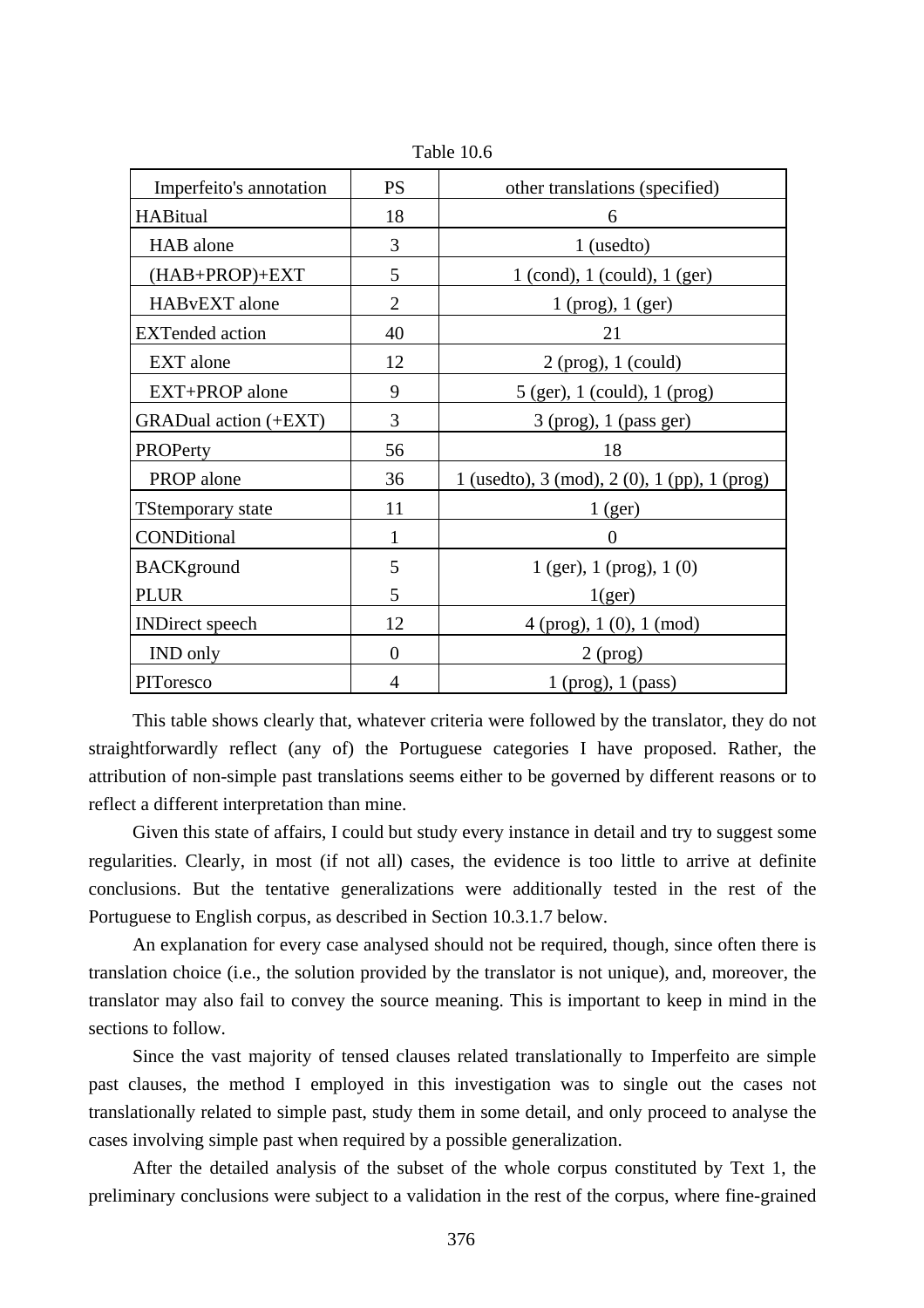semantic labels were assigned on the fly, to see whether or not the hypotheses held.

#### **10.3.1.1 Imperfeito to past progressive**

 $\overline{a}$ 

Even though there were only eleven past progressive translations of Imperfeito in the whole text, it was easy to pin down several different motives for their use:

**Process picking.** Four cases involve situations describing a complex action with a process and a goal. The progressive focuses on the development of the process, where a past simple would present the whole action as if it had already taken place. This corresponds to the most well-known use of the English progressive. In Portuguese, this kind of situation was marked with GRAD(+EXT), even though there was another use for GRAD as well. Therefore, it came as no surprise that GRAD was often translated by the English progressive:

> *uma saudade antecipada e agradável daquelas mãos que morriam longing for those hands that were dying* 'a pleasant, anticipated 'saudade' of those hands who died'

*fitou [...] a bacia onde o sangue coalhava espesso He looked [...] at the basin where the blood was thickly coagulating*  'he stared at the bowl where the blood coagulated, thick'

*um escravo [...] que se esvaía em sangue a [...] slave, while being drained of his life's blood*29 'a slave [...] who drained in blood'

 *-- Que foi que ele revelou antes de desfalecer? -- Que morria feliz "What did he reveal before he lost consciousness?" "That he was dying happy.*  'What did he reveal before dismaying? That he died happy'

Likewise, I believe that, although I simply marked as EXT the case of

*aproximou-se do vulto que [...] examinava um rolo drew near to the figure who [...] was examining a scroll*  'approached the figure who examined a scroll'

the translator interpreted the activity of *examine* as bounded by the scroll length, and thus GRAD. (On the other hand, the specification of temporal co-occurrence in connection with relative clauses is also a plausible explanation here.)

However, not all GRAD were translated by the progressive: One puzzling example involves exactly the same verb and the same reported speech, now reported years later (instead of immediately after):

> *um escravo muito amado [...] anunciara, antes de morrer, [...] que morria feliz porque nascera um deus a dearly beloved slave [...] announced to the emperor before dying [...] that he died happy because a god had been born*

 $29$  This case is not, strictly speaking, an instance of progressive (it was called 'passive gerund' in Tables 9.5 and 9.6), but it is not typical of gerundive clauses, either. The translator used here a reduced *while*-clause to translate the Portuguese relative clause. A plausible explanation for passive is the non-existence of an English verb with the same lexicalization pattern as *esvair* (i.e., with the experiencer as subject, in Talmy's (1985) typology).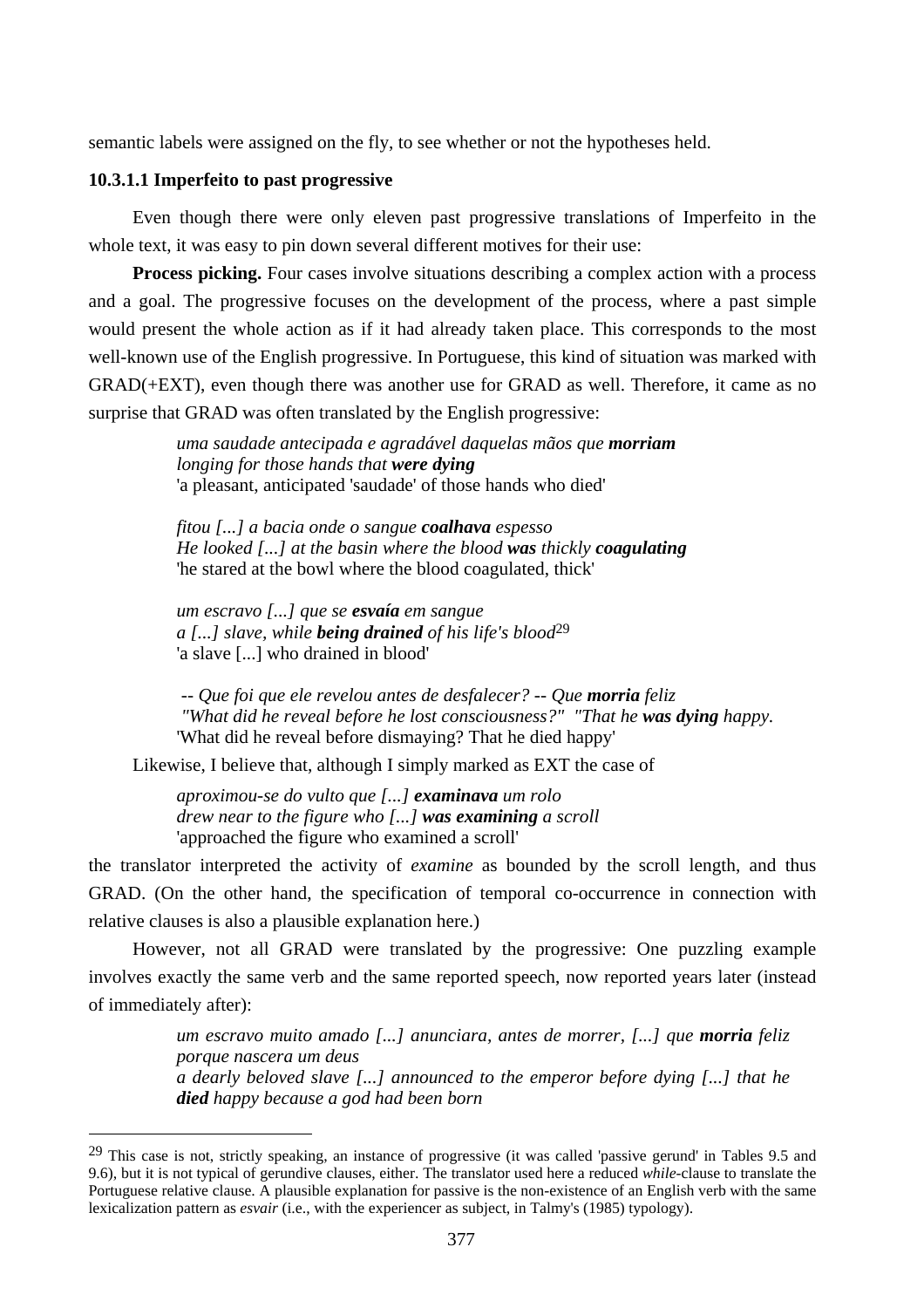'a very dear slave [...] had announced, before dying, that he died happy because a god had been born'

It may be that it is exactly the fact that at the first time 'he' was not yet dead forced the progressive, whereas simple world knowledge made it simply superfluous in the second time, or even anomalous given that it would convey that 'he' had not died on that occasion. In addition, one may argue that here one is describing the results, and not the occasion, contrary to the previous occurrence of this Portuguese clause (*que morria feliz*), cited above.

The other examples concern situations which are gradual without having a definite end, and are thus distinct from the point of view of English, which consistently renders them by simple past:

> *uma nuvem vermelha que se dissipava a red cloud dispersed*  'a red cloud which dissipated itself'

*As imagens que haviam flutuado na noite, além do parapeito, configuravam-se agora na recordação daquele corpo* 30 *The images that had hovered in the night, beyond the parapet, took shape now in memories of that [...] body.*

'The images that had floated in the night, outside the parapet, configurated now in remembering that body'

**Manner addition.** In two cases, the use of the English progressive and of gerund seemed to be straightforwardly rooted in some characteristics in which English most notably differs from Portuguese: namely, locative expressions with the verb *estar*, labelled TS, were translated by more specific English location verbs (either in the progressive or only in t he gerundive form)

> *cuja vida [...] devia estar por um fio whose life was only hanging by a thread*  'whose life should be by one thread'

*or rolos que estavam no chão scrolls lying on the floor*  'the scrolls which were on the floor'

This confirms the observation (made in Section 10.2.4.4) that English gives considerably more importance to manner than Portuguese.

**Series.** Obviously, I cannot suggest that progressive signals extended action, i.e., that EXT should be translated by the progressive, since only 4 out of 41 occurrences of EXT (discounting GRAD) were translated by the progressive. However, in the two cases where EXT signals a series, i.e., a continuous sequence of several unitary actions, progressive was chosen in English:

> *Quintílio Vero torcia as mãos Quintilius Verus was twisting his hands*  'Quintilius Verus twisted the hands'

<sup>30</sup> This sentence, in addition, was labelled PIT, because of the word *agora* ('now'). It is therefore not clear whether this Imperfeito is due to graduality or simply to "pitoresco" use.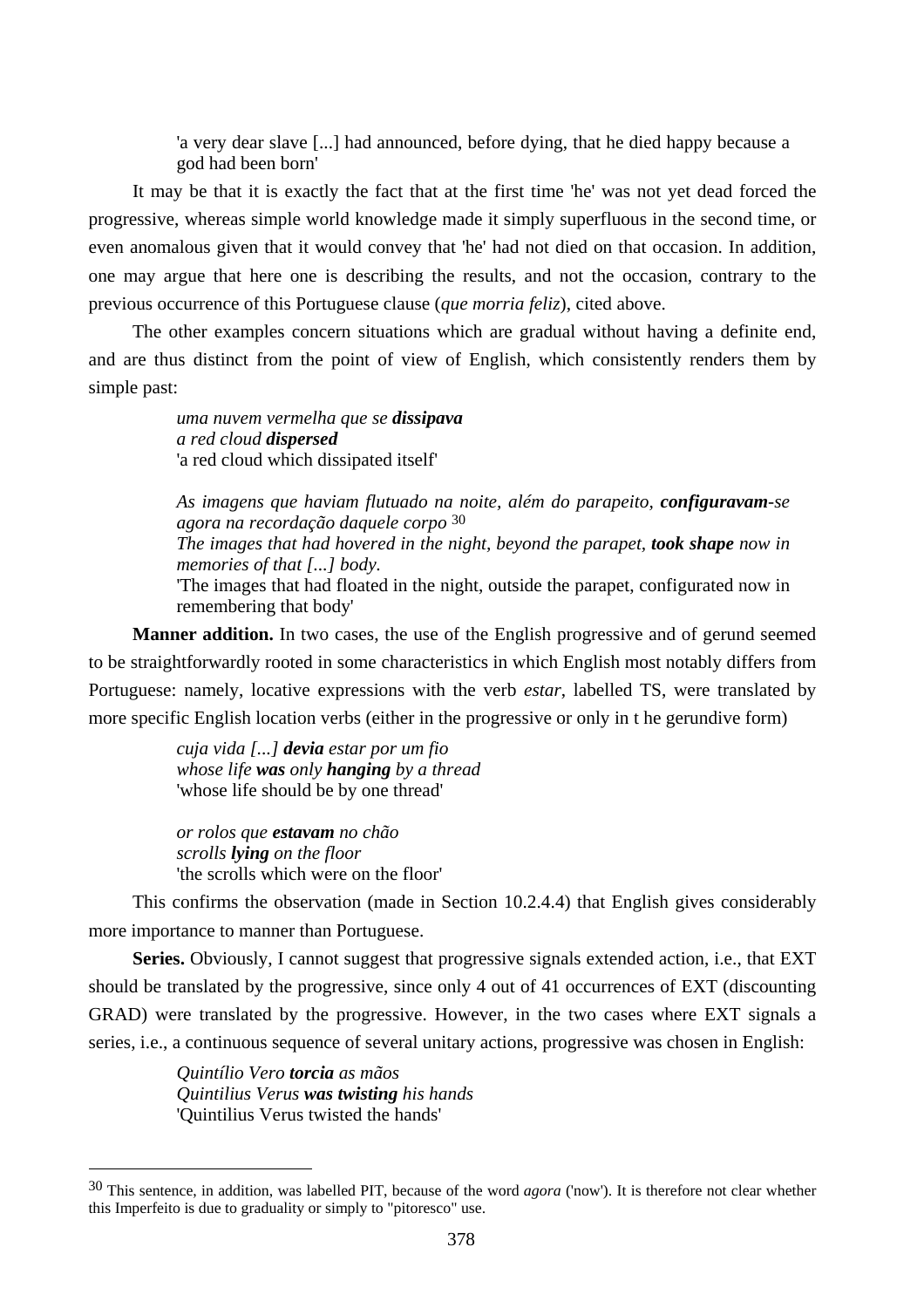*Marco Semprónio seguia os movimentos do imperador Marcus Sempronius was following the emperor's movements*  'Marcus Sempronius followed the movement of the emperor'

While analysing the Portuguese text, I simply considered the actions as extended, because neither "basic action" can be delimited. From an English point of view, however, it seems that an homogeneous extended action and a series of repetitions are distinct phenomena as far as translation is concerned.

The description of a series may also be involved in

*eu não sabia o que fazia I didn't know what I was doing* 

which was marked HABvEXT, where *fazia* may be describing a series of (ill) doings. But one should note that here the alternative *I didn't know what I did* would convey a semelfactive meaning, and could thus not be used. This indicates that in some kinds of embedded contexts progressive is required to indicate co-extensiveness (see also Section 10.3.1.6 below).

A similar case of non-optionality of the progressive occurs in

*E, seguindo Átis que corria And, following after Athis, who was running*  'And, following Athis who ran'

where the progressive<sup>31</sup> had to be chosen in order to prevent an inceptive reading, very common with activities, which I believe would be the most salient reading of *following after Athis, who ran*. So, it is clear that considerations of other unwanted interpretations may force one particular form in the translation.

Getting back to the subject of series and their translation, there is a strong affinity between series and PLUR, so it is interesting in this connection to see why no cases of PLUR in Text 1 were rendered by the English progressive.

> *apenas alongavam por ela dentro imagens que lhe enchiam a memória vaga. merely stretched along the distance the images that filled his vague memory.*  'they only stretched inside it images which filled the memory, vague'

*Marco Semprónio olhava o poente que avermelhava as folhas das parreiras, e punha nos cachos, quase maduros, laivos purpuríneos.* 

*Marcus Sempronius watched the sunset which reddened the leaves of the trellised grapevine and cast a purplish hue on the nearly ripe grape clusters.* 

'Marcus Sempronius looked at the sunset which made the grapewine leaves red, and put in the grape clusters, almost ripe, purple hue'

*e um silêncio se demorou na biblioteca, durante o qual se ouviram, abafados, no crepúsculo que punha sombras pelos cantos, os ruídos domésticos da 'vila'. and in the library there lingered a silence through which could be heard, in the twilight that brought shadows to all corners, the muffled sounds of domestic life in the villa.* 

'and a silence lasted in the library, during which were heard, muffled, in the

<sup>&</sup>lt;sup>31</sup> A double gerund here seems to be out of question for stylistic reasons (see also next section).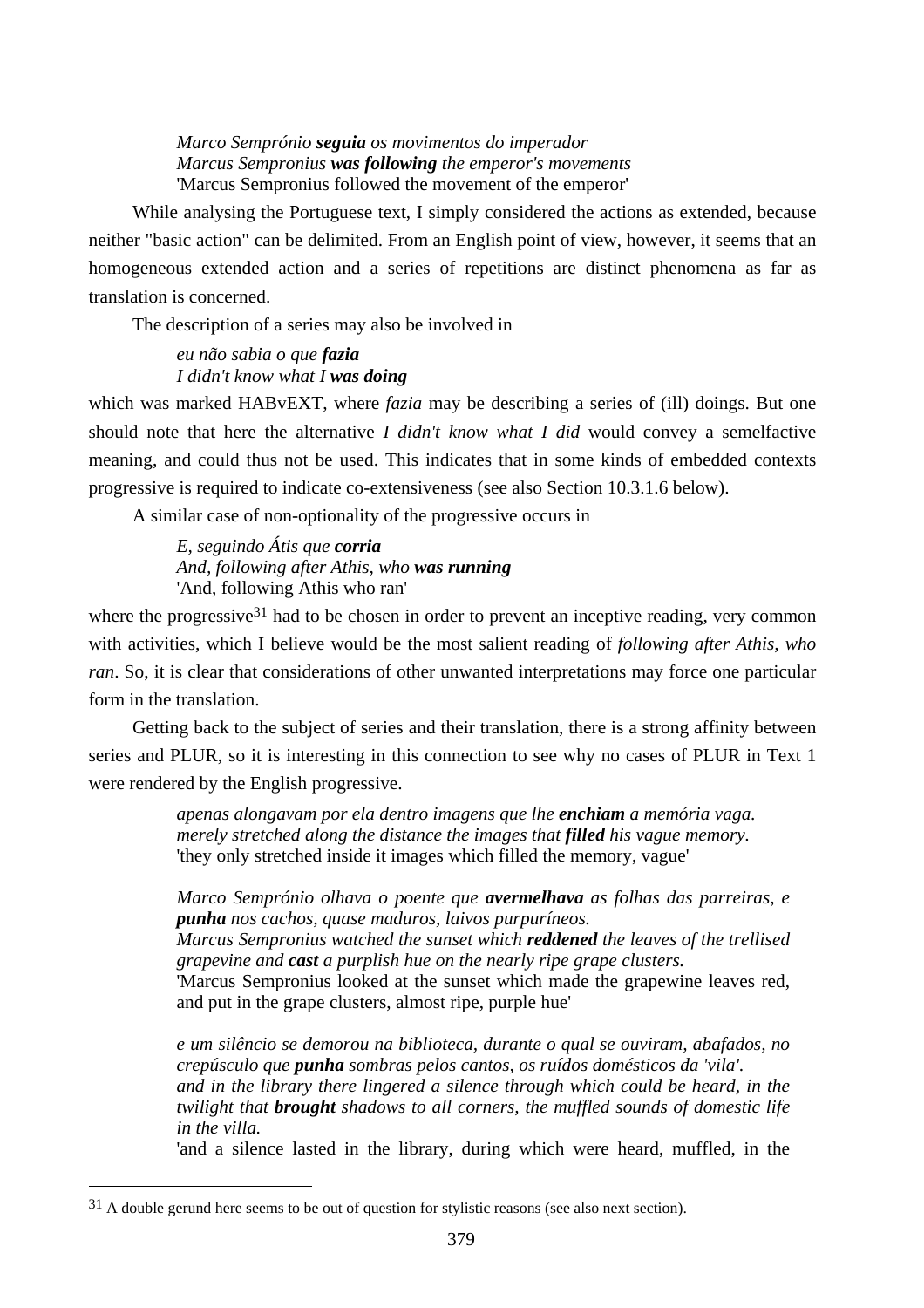crepuscule which put shadows in all corners, the domestic sounds of the villa'

Note that the plurality is simultaneous (all shadows, and all leaves, are being created, or affected, at the same time). English progressive, on the other hand, is used to convey a pattern in time, that is caused by plurality in time and not only in space.

The two remaining examples, on the other hand, are irrelevant in this connection because they are classifed as HAB+PLUR and it is known that progressive cannot express habituality in English.

**Perspective.** The two cases whose only label was IND were both translated by the progressive, which may indicate that perspective is one of the uses of the English progressive. (This has incidentally been defended by Caenepeel (1989:130), who stated that "progressives have the capacity to describe a situation as the object of introspection on the part of a subject".)

However, not only is the number of cases too small to be conclusive, but the particular cases share other characteristics equally relevant, in my view, for this translation. Namely, the two actions depicted have not had a natural end, i.e., they can be conceived as either still developing, or at least having just taken place, (cf. Smith's (1991) notion of an imperfective resultative, illustrated by *John was sitting in a chair*). In fact, cf.:

> *Ou chamava-o, mais uma vez, para aconselhá-lo Or was he calling on him, once more [...]*  'Or did he call him, once more, for him to advise him'

*Marco Semprónio achou que como sempre, Átis dramatizava Marcus Sempronius thought that Athis, once more, was being overly dramatic*  'Marcus Sempronius thought that as always, Athis dramatized'

I wonder whether one is still calling when the other has not yet responded, and whether one is still being dramatic if the other has not yet responded. (This is what Couper-Kuhlen (1989:24) calls "left-boundedness", namely actions which have only an initial temporal bound.)

Note, in passing, the co-occurrence of "once more" in the two sentences,  $32$  which marks unambiguously the semelfactive character of the action described. Therefore, the English sentences were free from a series interpretation of the progressive.

In addition, the second example presents one of the progressive uses most discussed in the literature: the agentive colouring of the progressive with states. The text does not convey that Marcus Sempronius thought Athis was inherently dramatic, but, rather, that he thought that Athis on purpose wanted to be dramatic.

The question whether IND is a relevant reason for use of the progressive in its translation remains therefore open. Even though quantitatively only one third of INDs is translated by the progressive, the other two thirds have specific reasons not to use it, since they either contain stative main verbs, e.g.:

*Como estava velho, cheio de refegos no pescoço e no corpo!* 

<sup>32</sup> The second literally should have been "as usual".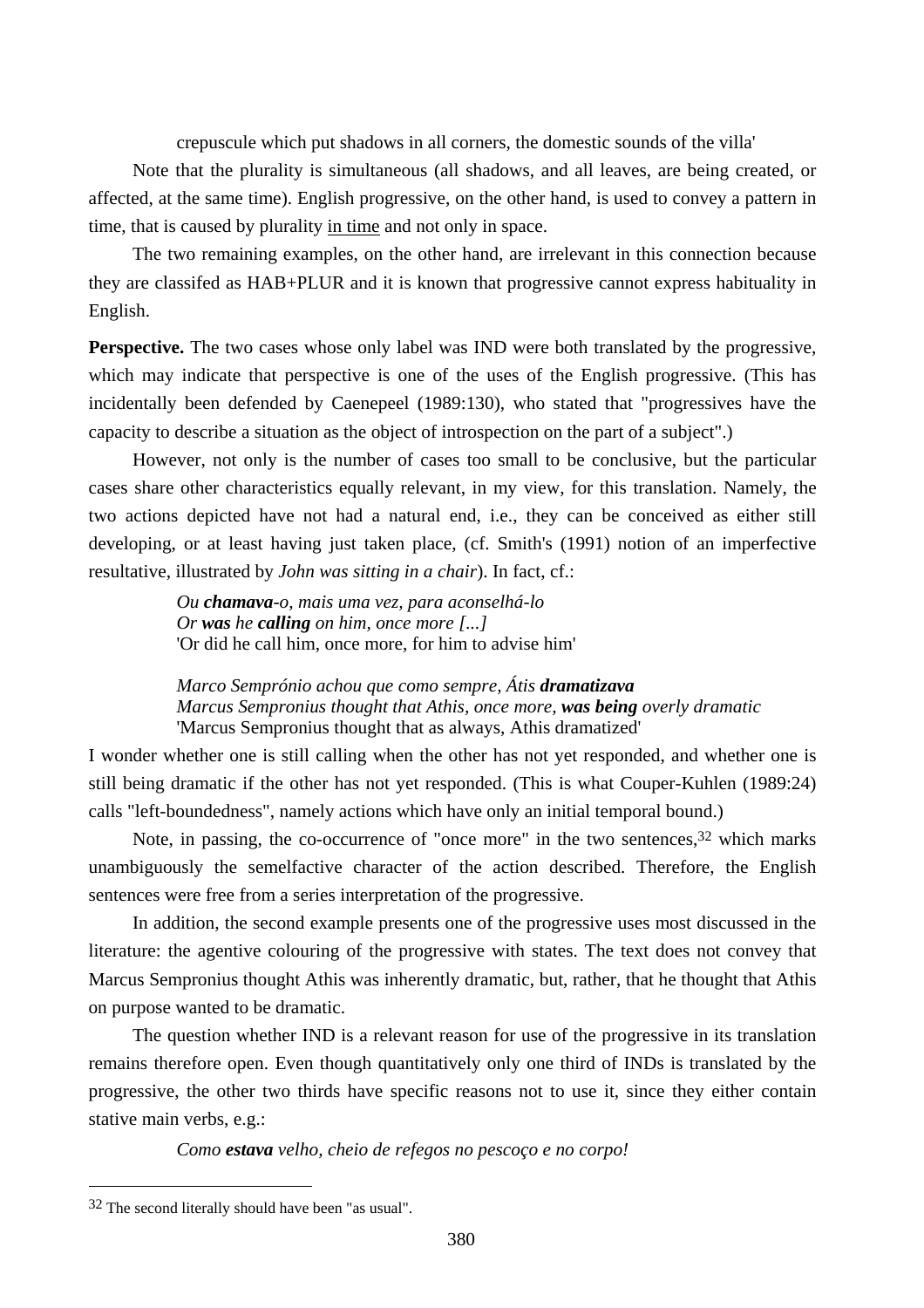*How old he was, full of creases on his neck and body!*  'How he was old, full of creases in the neck and in the body!'

*Como o nariz parecia uma tromba ou um sexo, e como o sexo parecia um nariz! How his nose looked like a trunk or his sex, and how his sex looked like a nose!*  'How the nose looked a trunk or a sex, and how the sex looked a nose!'

*(era evidente, pois que até ele, Marco Semprónio, conspirava) (it was evident, for even he, Marcus Sempronius, conspired)*  'it was evident, since even he, Marcus Sempronius, conspired'

*Como ele gostava de Salerno! How he enjoyed Salerno!*  'How he loved Salerno!'

or are also marked HAB, e.g.:

*(como sabia histórias, como era músico, que lições de retórica não dava ele às crianças!) (what stories he knew, what a musician, what lessons in rhetoric he gave to the children!)*  '(how he knew stories, how he was musical, what lessons in rethoric he gave to the children!)'

Finally, given my own unclear intuitions about this Portuguese sentence, I will not offer an analysis of:

> *e já o vulto se voltava and already the figure was turning abruptly*  'and already the figure turned'

## **10.3.1.2 Imperfeito to gerund**

It is not a straightforward matter whether gerund should be treated as significantly different from progressive. In fact, the two constructions are related, and the choice between gerund or the progressive may have mainly to do with the source syntactic form. For example, an interesting observation is that all translations by gerund correspond to Portuguese relative clauses. Not all relative clauses with Imperfeito were translated by gerund, though.

In this section I discuss the eight simple gerund translations.

**Manner encoding**. The most common situation in the translation into gerund (six out of the eight cases) had to do with EXT-PROP-only cases, i.e., the description of extended actions through manner:

> *Ouviram uma voz que gritava, não gritava, não, mas soluçava, uivava They heard a voice shouting, no, not shouting, but crying out, howling*  They heard a voice that shouted, did not shout, no, but cried, howled'

*um frio que lhe lambia as pernas depiladas a chill licking at his depilated legs*  'a cold which licked his depilated legs'

Finally, in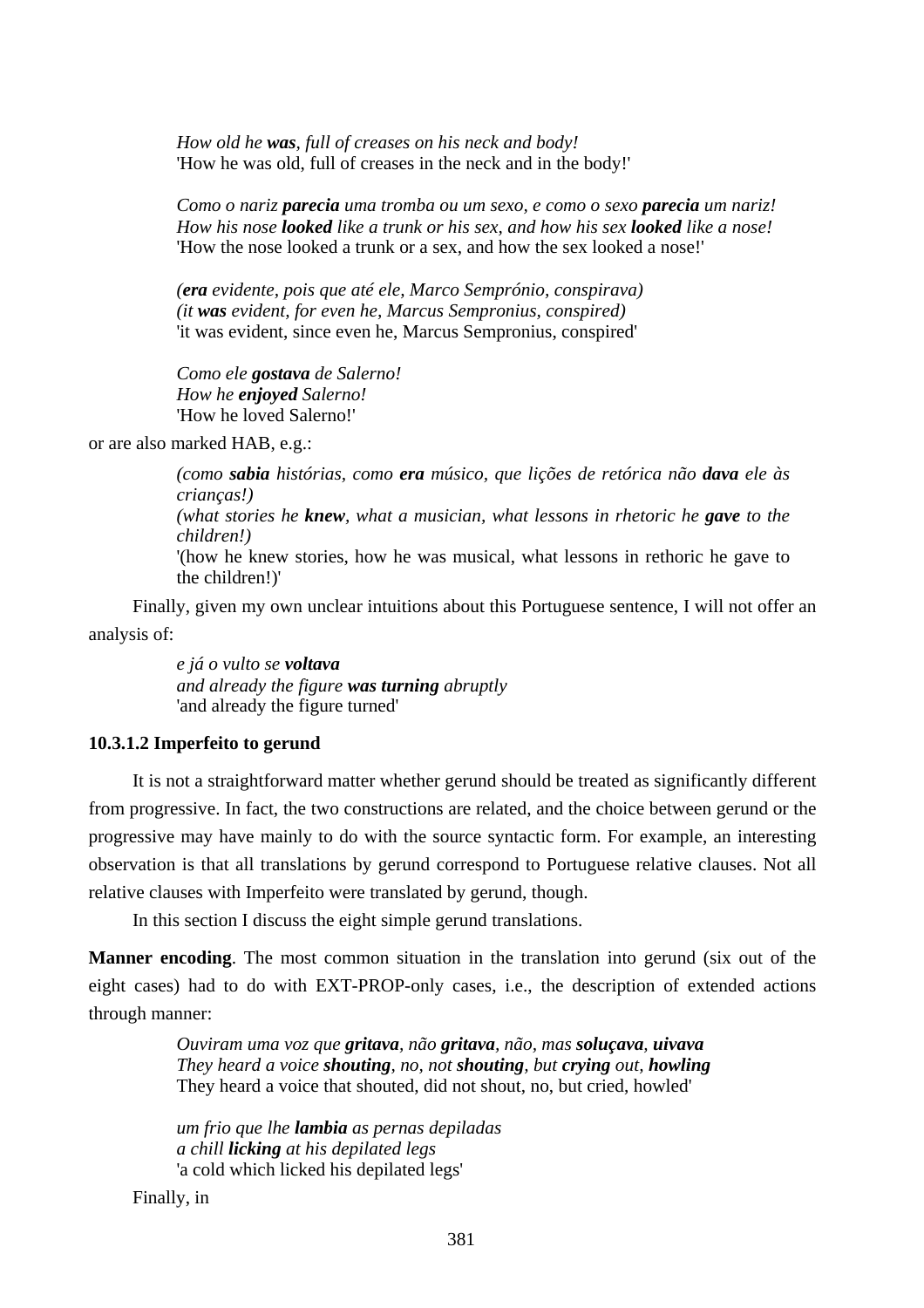*desenhou-se a pequena praia com garotos saltando por entre o peixe que saltava também* 

*visualized the small beach with young boys leaping about among the leaping fish*  'it was drawn the small beach with boys jumping around the fish which jumped as well'

even though it is labelled PLUR, and HABvEXT+PROP, one can conclude that the English translator focussed on the EXT(+PROP) contents.

It thus seems worth while to investigate whether a generalization can be found here. Let us see whether the ten exceptions to the rule that "Imperfeito clauses conveying Manner translates into gerund" can be systematically explained. (Recall that the fact that Manner is conveyed in a clause in Imperfeito does not mean that it is Imperfeito that conveys Manner; on the contrary, in Section 10.2.4.4 above I reached the opposite conclusion).

Five correspond to manner not rendered lexically by the verb, namely (I underline the manner-related constituent):

> *bem que eu dizia*33 *As I said*  'Well that I said'

*era um rugido triste it was a sad wailing*  'it was a sad roar'

 $\overline{a}$ 

*era um murmúrio indistinto it was an indistinct murmur* 

*um escravo vinha correndo em direcção a ele a slave came running in his direction*  'a slave came running towards him'

*No clarão distinto que difuso vinha [...] In the indistinct light which emerged diffusely*  'In the indistinct gleam which diffuse came'

where it would be awkward (if not impossible) to use a simple gerund in this situation (cf. *diffusely coming*).

Also, one case was found to require a progressive, not gerund, possibly only for stylistic reasons, to avoid two gerunds in a row, as described above:

> *E, seguindo Átis que corria And, following after Athis, who was running.*  'And, following Athis who ran'

Another case falls under the more specific case of perception verbs, to be discussed in the

 $33$  One should note that this example, which can be considered idiomatic, is not strictly speaking a relative clause. A more exact rendering of its meaning would be 'I was right in saying so'; however, considerations of conversational rules in English made the translator opt for a more idiomatic and common English phrase; which was right, in my opinion. This is nonetheless yet another case of Portuguese choosing a general property while English refers to an instance.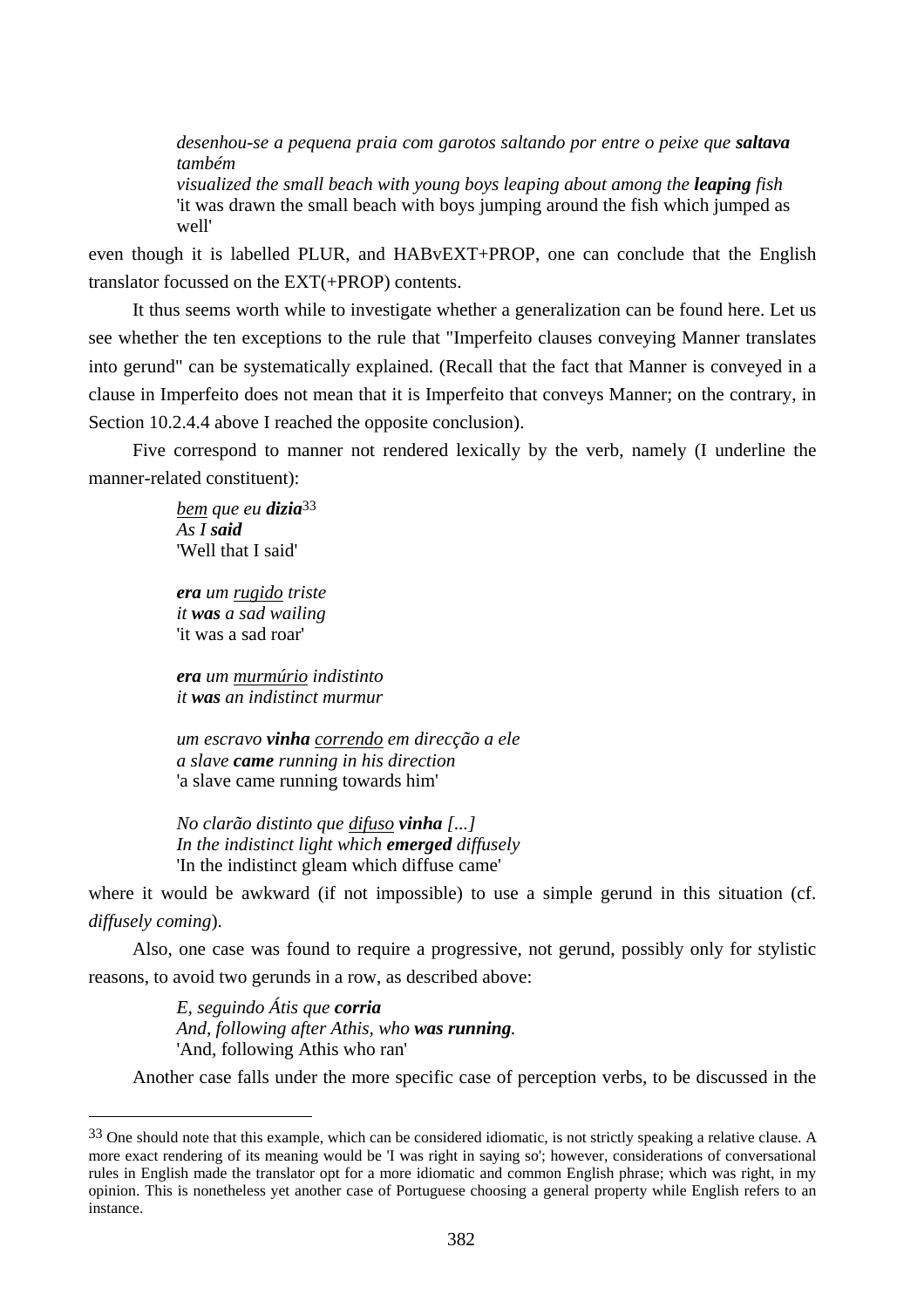next subsection:

*Quase se não viam um ao outro They could barely see each other*  'Almost they did not see each other'

In the next case, the translation is too free to have an equivalent of the verb in question:

*pelos fugidios brilhos que entrevia nos seus olhos semicerrados with semi-closed eyes that shone fleeting*  'through the fugacious sparkles of which he caught a glimpse in his semi-closed eyes'

Finally, I believe the translation is poor in

*-- Os meus amigos já morreram todos -- e sorria "My friends have all died", and he smiled*  '"All my friends are already dead", he smiled'

because it fails to convey that the smiling did not follow the utterance, being instead simultaneous to it. I claim, in fact, that a better translation would precisely involve a gerund, namely *he said, smiling*.

One is thus left with three main clauses labelled as EXT+PROP and which received a past simple translation:

> *E a voz uivava tanto, que deve ser verdade And the voice howled so much that it must be true*

This sentence, in addition to specifying the manner of shouting, specifically focuses on its amount/intensity. It can thus be seen as an instance of PROP-only, and I believe this was the translator's interpretation. The next case is more complex:

> *os olhos [...] não perscrutavam, apenas alongavam por ela dentro imagens que lhe enchiam a memória vaga his eyes [...] sought out nothing, merely stretched along the distance the images that filled his vague memory*  'the eyes [...] did not scrutinize, only elongated into it images which filled his

> memory vague'

While, on one hand, gerund alone was syntactically forbidden, except for a wide restructuring of the sentences, the question remains why progressive was not used. Possibly, the English sentences above are understood as statives, and therefore progressive would convey the unwanted connotation of temporariness instead of long-standing position/activity (like in the pair *he was standing* vs. *he stood*), as well as indicate intentional action (which would clash with the subject "his eyes").

**Manner addition**. This case has already been discussed in connection with the progressive, related to the use of location verbs, namely:

> *rolos que estavam no chão scrolls lying on the floor*  'scrolls which were on the floor'

**Series rendering**. Finally, the following sentence was classified as HABvEXT, in that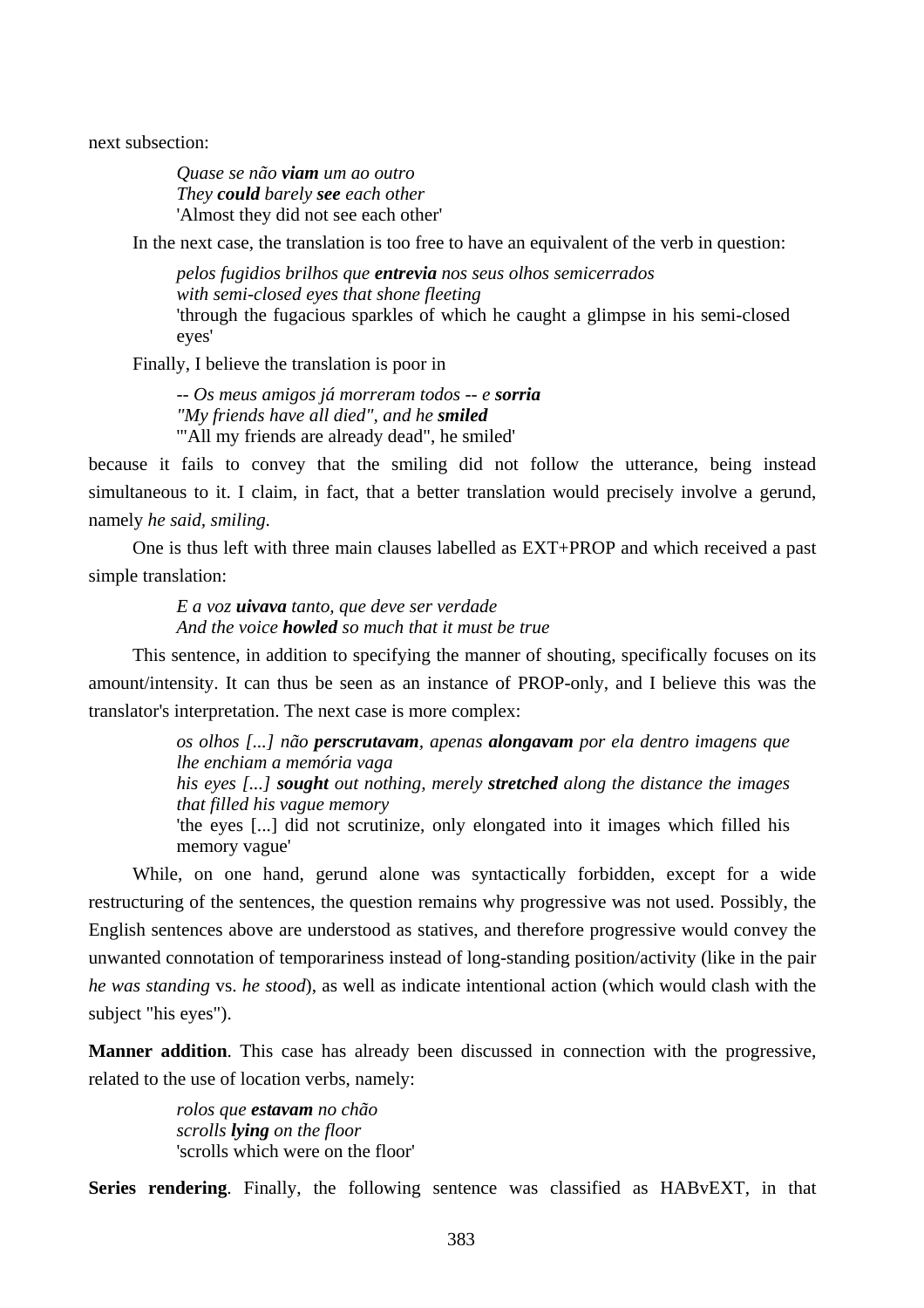Imperfeito could be describing the extendedness of a single announcement, or the existence of a series of possibly contiguous announcements. I believe that the English gerund conveys exactly the same impreciseness, and thus the translation is very good.

> *haviam ouvido, dentro da noite, uma voz que anunciava a morte do deus Pã had heard a voice in the night, announcing the death of the god Pan*  'they had heard, inside the night, a voice which announced the death of god Pan'

## **10.3.1.3 Imperfeito to modals**

Some translations involving English modals correspond to Portuguese modals in Imperfeito, and I will not have anything to say about them here. I will only be concerned with the insertion of a modal in the translation.

The three translations of bare Imperfeitos by the modal *could* show a regular pattern: they correspond to non-agentive perception verbs in English (*hear*, *see*, *feel*):

> *Quase se não viam um ao outro They could barely see each other*  'They almost did not see each other'

*uma noite cerrada em que nada se via an overcast night in which nothing could be seen 'a dark night in which people saw nothing'*

*nada mais sentia he could feel nothing else*  'nothing else he felt'

These verbs are special in English because "they are straightforward cases of verbs inimical to the Progressive Aspect [...] The difference between the variant constructions with and without *could* is that the *could* form denotes a state, whereas the Simple Past form denotes an event" (Leech, 1971:20). This is interesting because tense in Portuguese is clearly relevant here - - in fact, eleven instances of these same verbs are not rendered with *could* when they translate Portuguese Perfeito; cf. e.g.:

> *só então ouviu only then heard*

## **10.3.1.4 Imperfeito to "used to"**

Only two cases of translation of Imperfeito by *used to* were found, and, interestingly, not with event predicates. During the semantic annotation reported in Section 10.2 above, one case I had considered plainly habitual, the other I had marked as denoting a property:

> *Marco Semprónio pensou: "Tibério bebia o sangue dos escravos" Marcus Sempronius thought: Tiberius used to drink the blood of slaves*  'Marcus Sempronius thought: Tiberius drank slaves' blood'

*Tu gostavas muito de Salerno You used to enjoy Salerno so very much*  'You loved Salerno'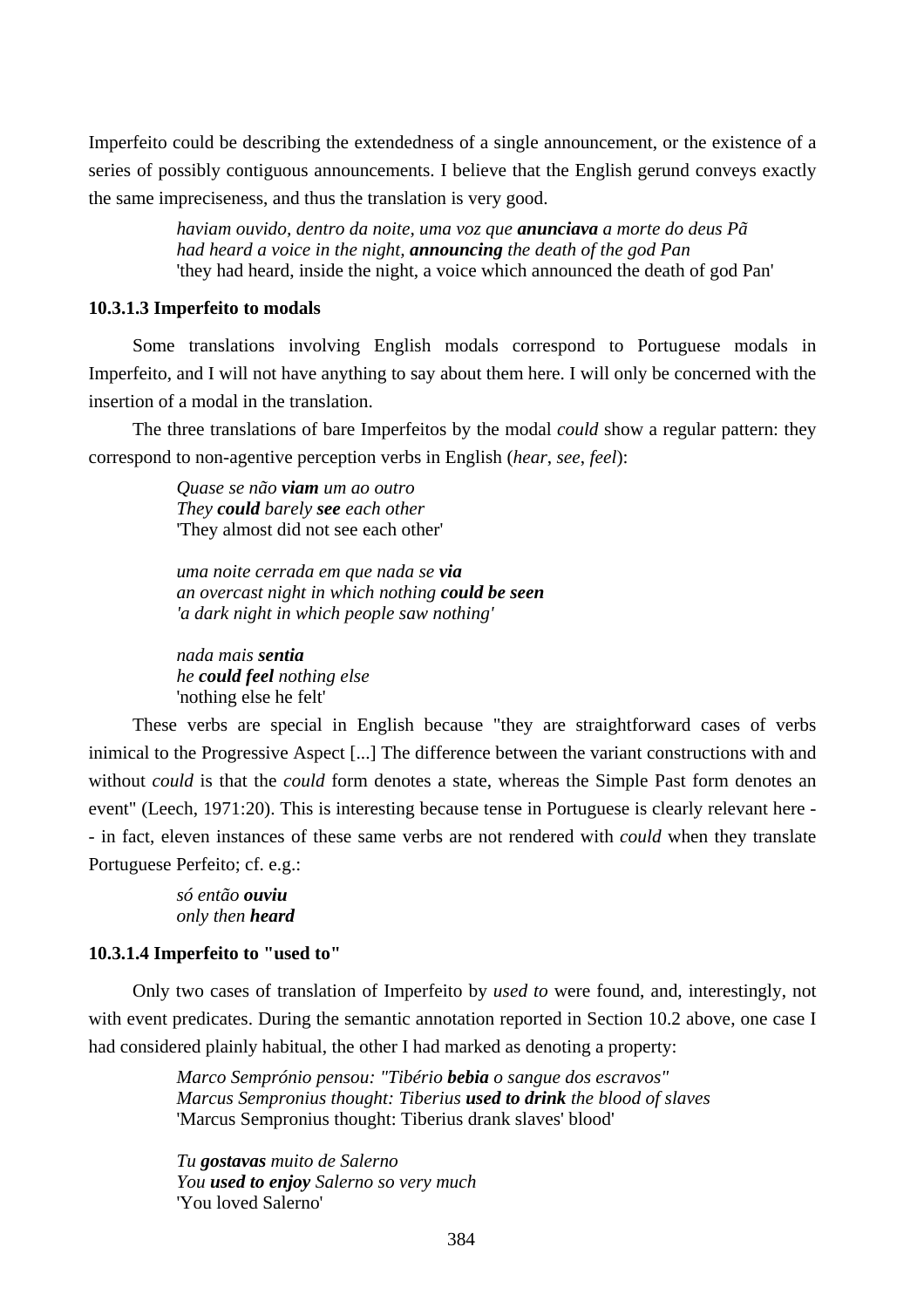In this last case, the translation may reflect a cultural difference: you enjoy (a particular brand of) wine in English (whenever you drink it), but you like (a particular brand of) wine in Portuguese (no temporal structure involved).

Should this be taken to prove that *used to* does not primarily mark habituality in English, but, rather, it simply conveys a repeated situation in the past? Let us see what is common in these two cases: first of all, *used to* is employed in direct speech, and then, it seems to be deictic, in that it contrasts with *now*. I should thus stress the part of pastness which is pertinent to the definition of *used to*, and that actually led Dahl (1985) to claim that it belongs to the crosslinguistic category HABPAST. In fact, as observed by Lauri Carlson (p.c.), *used to* indicates remote past: In the two previous examples, it is used to disambiguate the tense, signalling 'pluperfect' instead of concurrent past ("he had had the habit of...").

Given that *used to* is traditionally presented as making habituality explicit (see a.o. Comrie (1976:28ff), Dahl (1985:101-2), Bybee (1994:239)), it is interesting to note that the overwhelming majority of Portuguese sentences marked by HAB were not rendered in English through this device. (In addition, only activities, *drink* and *enjoy*, co-occurred with it.) First of all, all cases of HAB+PROP were translated by simple past. The use of *used to* would, I believe, destroy the property connotation that I argued for in those cases, by stressing the repeated number of occurrences without further consequences, cf. *but you used to laugh at them* versus *but you laughed at them*. One could thus say that *used to* "extensionalizes" repetition.

Two other HAB-only instances were specified by a frequency adverbial in both Portuguese and English, and therefore did not require additional specification to be understood as habituals. In another occurrence, temporal overlap was part of the meaning, and therefore (remote) pastness was excluded (in addition to the fact that this case is actually underdetermined whether Imperfeito was used for EXT or HAB):

> *ouviram uma voz que dizia... they heard a voice that said...*  'they heard a voice saying...'

 $\overline{a}$ 

The remaining one could, I believe, be translated by *used to*, but the plurality information, conveyed by the plural object, is enough in the two languages to convey the information that the situation described was not unique in any way:

> *oh, eram experiências que nós fazíamos oh, those were practices we carried out then.*  'oh, it was experiments we did'

(*Then* also seems to contribute to invoke a large frame where to place the habitual doings.)

Anyway, habituality as conveyed by Imperfeito, and the *used to* construction, seem to constitute a clear case of non-matching monolingual categories.34

<sup>34</sup> There is also a verb (aspectualizer) in Portuguese, *costumar*, whose lexical meaning is habit, and which is possibly closer to English *used to*. Since, however, *costumar* was not present in the texts object of this study, I will not discuss it here.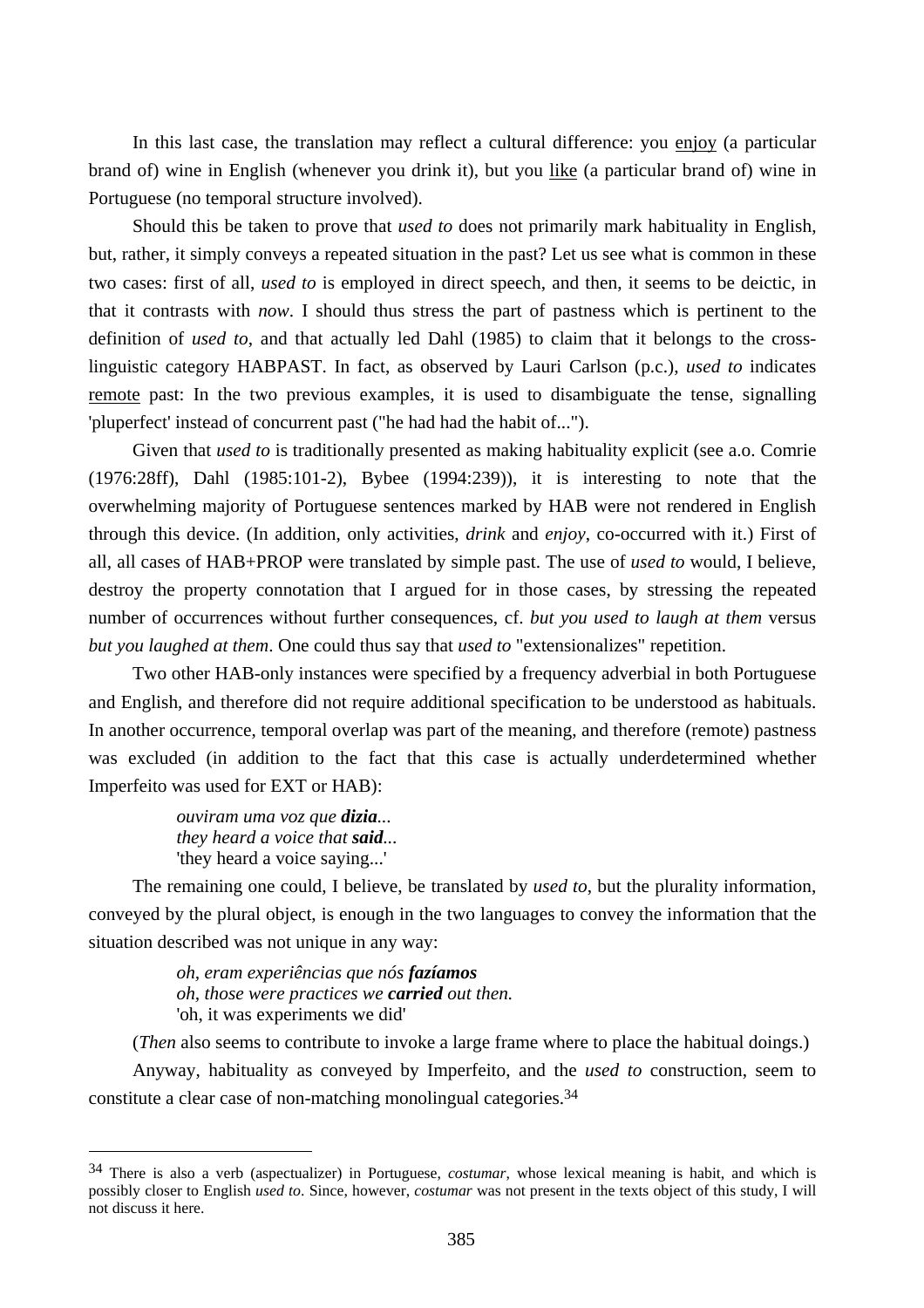#### **10.3.1.5 Imperfeito to others**

Conditional. The (only) translation into the English conditional is interesting, because it displays a set of concurrent English-internal reasons which are not directly conditioned by the Portuguese interpretation. In fact, while I considered that particular Imperfeito as describing a real situation, albeit through a subjective evaluation (EXT-PROP-HAB), the translator could have interpreted the clause as indirect speech (possibly dependent on *complain*) and choose *would* accordingly.

> *Queixava-se, sim, das dores que não o largavam He complained, rather, of the pains that would not leave him.*  'He complained, yes, about the pains which did not leave him'

But, more to the point, a translation into simple past would actually be inappropriate, because it would leave out the connotations of "for a long time" and of "despite all attempts" that *would* carries and that the Imperfeito confirms. Later in Section 10.3.1.7, I will show this to be one case of translating a regularity by a future prediction.

**Past participle**. In the only translation of Imperfeito by past participle

*tiraram do varão o gancho que havia na corda removed from the iron rod the hook attached to the rope*  'they took from the bar the hook there was in the rope'

manner is added: the existence verb *haver* in a relative clause is translated by a past participle. This is analogous to the case of the gerunds above, just this verb in English has a different lexicalization pattern, i.e., *attach*, unlike *lie* or *hang*, means preferably "cause to be attached".

**Passive**. The only translation pair Imperfeito to passive, marked PIT, is a case of *cum-inversum quando*-clause.

> *E abraçavam-se, com certa efusão convencional, quando And they were still embraced, in a certain conventional effusiveness, when*  'And they hugged, with some conventional effusiveness, when'

To denote the extendedness of the embrace as surrounding the action described by the *quando*-clause, the translator resorts to mentioning that the embrace was still taking place, or, rather, that it had not come to an end. Even though I think that the use of the progressive form could be justified in a clearly extended action, like *And I was walking towards him, when he said*, it seems to me that its use is excluded because of cultural differences: In fact, *abraçar com efusão* in Portuguese corresponds to an extended action normally including patting in the back and repeated movements, while *embrace* in English possibly only describes a static position relating two bodies. So, while *they were still embracing* would be the correct rendering had *embrace* the meaning of *abraçar com efusão*, it would be awkward given the English meaning (compare in this connection the equally odd *they were still sitting*).

It is interesting to note that *cum-inversum quando*-clauses seem always to have caused some trouble to the translator:

*e avançavam, de braços estendidos, um para o outro, quando concluiu*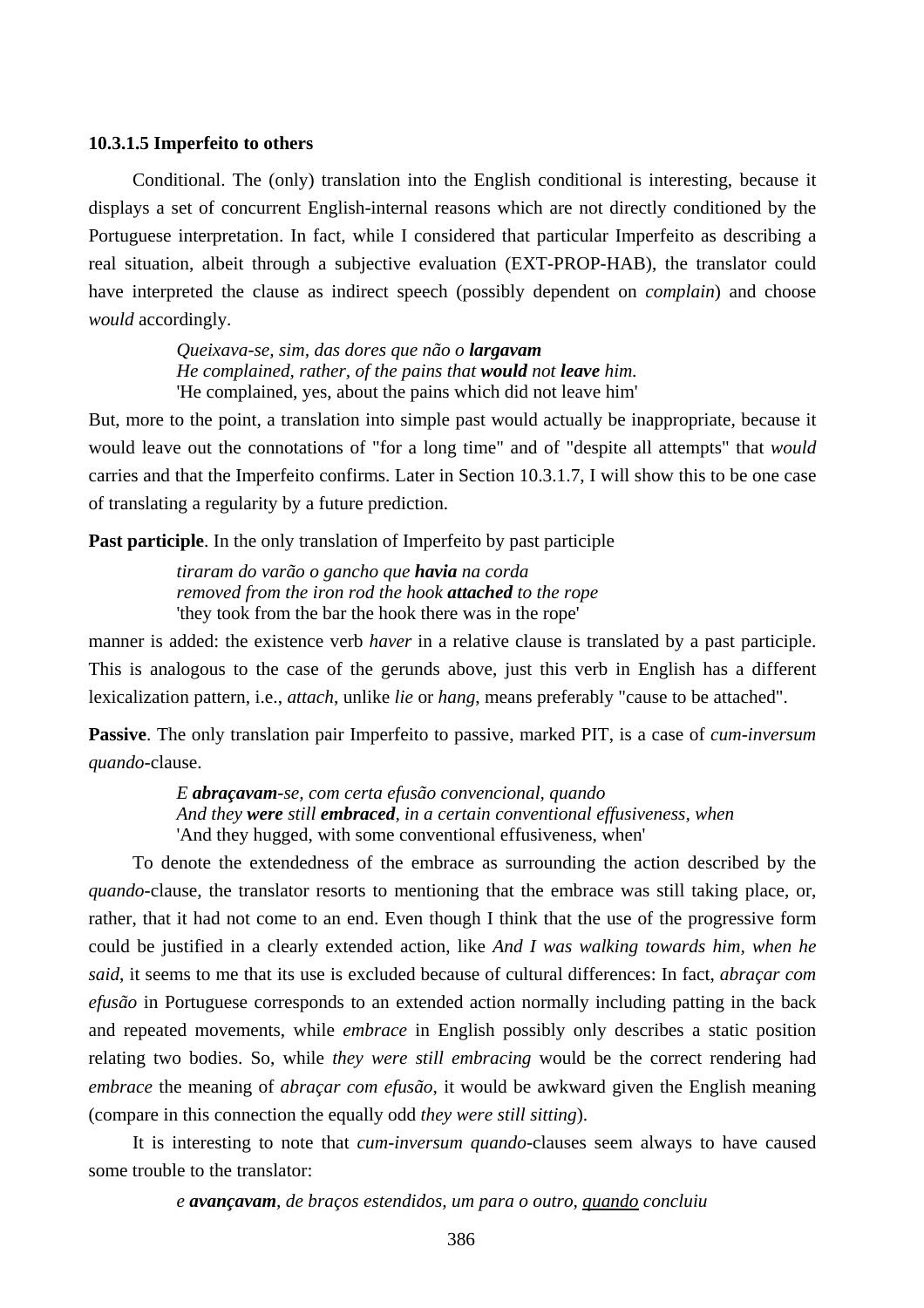## *and they advanced, arms outstretched, toward each other, while he concluded*  'and they advanced, arms outstretched, toward each other, when he concluded'

In this case, the translator chose to underline the extendedness of the first action with respect to the second, by substituting a *while*-clause for the *when*-clause. This move seems to me ill-founded, because the English sentence then implies that the statement of "his" conclusion took as long as "they" were walking in each other's direction, while in Portuguese a punctual action of concluding is conveyed, located either precisely the end of their walking period or at least being a proper part of it.

**Verb omission**. The two cases of verb omission have different causes. In the first example, the verb *amarrava* ('tie') is discarded and replaced by a prepositional phrase describing the manner of location.

> *na corda que lhe amarrava os pés to the rope around his legs*  'in the rope that tied his feet'

Manner of location is thus explicitly added while manner of causing this location is on the other hand omitted: *amarrar* implies tightness, *around* by no means does so. Possibly, the more literal alternative phrase *tied around his feet* was not chosen to avoid a clumsy repetition of past participle clauses (cf. *attached to the rope tied to his feet*).

The next case seems to fall under a grammatical difference between the two languages, in that the *What a* ... construction in English does not require a copula, contrarily to Portuguese (if the conjunction *como* is involved). This is the (uninteresting) reason why the English translator omitted a literal *he was* in

> *como era músico what a musician*  'how he was musical'

## **10.3.1.6 First conclusions**

An important conclusion seems to be that, even though at first sight no regularities could be spotted, I was able to explain many cases of apparent exceptions to a possible rule by a thorough consideration of other factors involved.

This study, in addition, confirmed that both features of referential properties **and** of the linguistic system as a whole are at play in translation choice. For example, in both languages, conveying perspective (subjective point of view) is a property of tenses and aspects. Imperfeito seems to indicate it, as well as progressive. However, the need for this explicit signalling is different in both languages, given that it interacts with other possible requirements for the same grammatical devices.

On the other hand, the influence of syntactic context, which I never looked systematically into, should not be forgotten. At this point I can say that its neglect was possibly the worst defect of the study described in the present chapter.

Let me now sum up the preliminary translation regularities suggested so far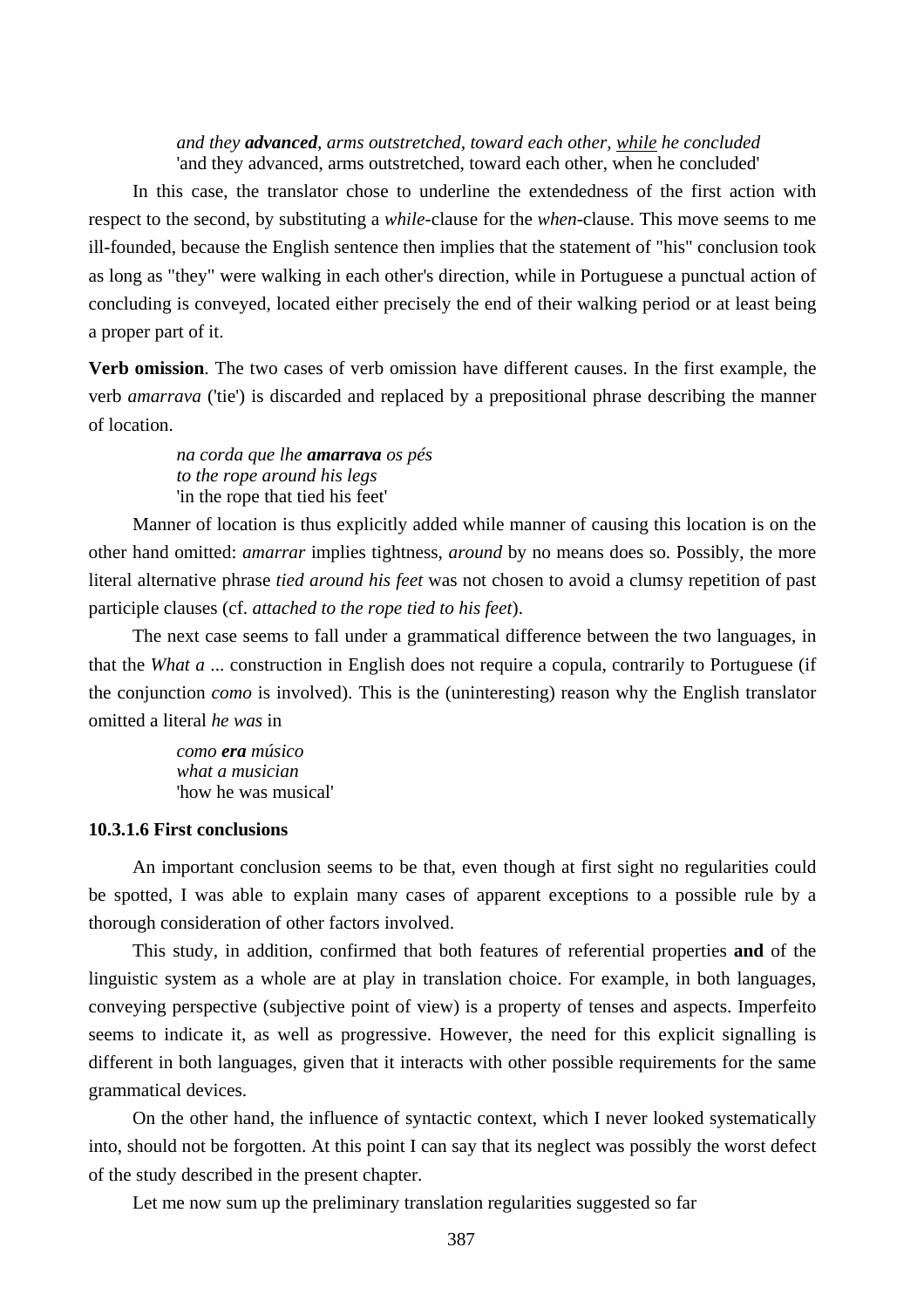1. GRAD is not grammatically distinguished in Portuguese, i.e., the existence of a complex action including both a process and a goal is not identified by tense. Imperfeito signals extension, GRAD actions are a kind of extended action. The existence of a goal in Portuguese is only detectable - if necessary - through the lexical meaning of the verb or specific arguments. On the other hand, and supporting what has been widely claimed in the literature (see a.o. Dowty (1979) and Landman (1992)), this feature is highly relevant in English for the choice between a progressive or a simple past rendering.

2. Habituality in the past, one of the uses of Imperfeito, is a covert category of English simple past, and thus requires adverbial specification. When this specification is non-existent in the Portuguese source text (the case of the combination HAB+PROP), and is not added by the English translator, habituality is either lost in the translation, or only understandable from the whole context. *Used to*, traditionally considered to convey exactly habituality in the past,<sup>35</sup> was found to have a considerably narrower scope.

Some specific properties of the latter construction may explain why it was not used as the translation of Imperfeito habituals: (i) it is related to present perspective (i.e., it has to contrast with the present, therefore it is felicitous only in direct speech or in non-narrative contexts), and (ii) it has a connotation of temporariness, as opposed to the permanency germane to Imperfeito. In addition, its distributional properties are clearly different: *My father used to have a car*, cited in Bybee (1994), would be at best translated by *Dantes o meu pai tinha (um) carro*, where the Imperfeito would not be considered HAB, but simply PROP.

3. Relative clauses expressing manner tend to be translated by gerundive clauses in English, provided that manner can be explicitly encoded by the verb in this language.

Incidently, this may provide an explanation for the small number of EXT-PROP cases found in Text 2, which was noted in section 10.2.4.4. The possible frequent use of non-finite clauses in English could have led the Portuguese translator to choose also a high number of such constructions in Portuguese.

4. Manner of location is added when Portuguese uses simple existence verbs. This can be done again through the present participle (the *ing*-form) or the past participle -- or corresponding progressive and passive in main clauses --, depending on the specific characteristics of the English verb; cf. *hanging* and *lying* vs. *attached*.

5. The use of Imperfeito or Perfeito with perception verbs correlates with the use of the modal *could* or the simple past.

6. *Cum-inversum quando*-clauses of the form <Imperfeito clause, *quando* Perfeito clause> are systematically problematic, even though there is a (possibly parallel) phenomenon in English, illustrated by e.g. *He was just about to leave, when* [..], cited in Sandström (1993:3). This kind of Portuguese structures seems never to translate into *cum-inversum when*-clauses, though.

 $35$  This actually raises the question of whether there can be a cross-linguistic definition of "habituality"... English habituality has rather different properties than Portuguese habituality.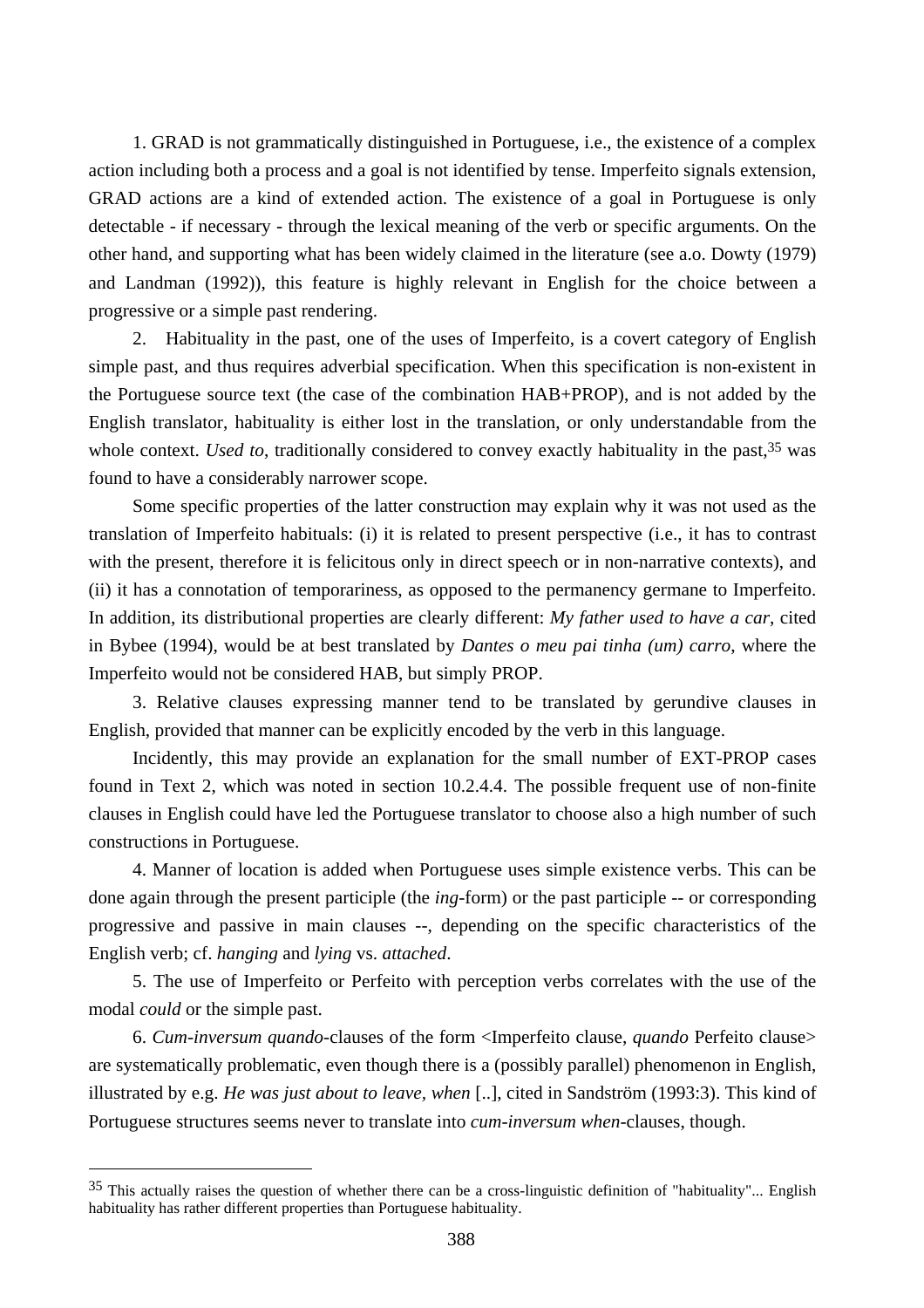7. Another particular case of EXT (and/or PLUR), that of a series of smaller activities done in (strict) temporal sequence, seems to be marked by the English progressive or gerund as well, while not being formally distinguished in Portuguese.<sup>36</sup>

## **10.3.1.7 Validation**

 $\overline{a}$ 

The generalizations suggested above were checked by looking at a larger body of data (i.e., the texts and their translations identified by PE11, PE12, PE3, PE6, PE8 and PE9), and classifying the source instances when necessary:

To verify the use of the progressive as described in 1. and 7. above, I checked manually all 71 occurrences of the translation of Imperfeito into progressive and obtained 11 instances of 'leading to a goal' (marked GRAD), 16 occurrences of series/plural events, and 22 occurrences of perspective marking (labelled IND), thereby supporting the hypotheses above.

In addition, it surfaced that progressive seemed to be required in some specific contexts to specify temporal overlapping; note the similarity with the example *eu não sabia o que fazia* discussed in Section 10.3.1.1 above:

> *sabia perfeitamente o que a esperava she knew perfectly what was awaiting her*  'she knew exactly what waited for her'

*Umas vezes escrevera na verdade para saber o que pensava At times he had indeed written in order to know what he was thinking* 'Some times he had written really to know what he thought (his opinions)'

*que nem queria sentir que ele a olhava who didn't even want to know that it was looking at her*37 'who did not even want to feel that he looked at her'

*logo a sua sensibilidade reconheceu quem falava his sensibilities soon recognized who was speaking*  'at once his sensitivity recognized who talked'

*E, precisamente numa altura em que discutiam este assunto, a serpente e a alma haviam desaparecido.* 

*And precisely at a moment when they were discussing this matter the serpent and the soul had disappeared.* 

'And, precisely at a time when they discussed the matter, the serpent and the soul had disappeared'

<sup>36</sup> Still, in Santos (1991b), a study of verb aspectual class in Portuguese, I distinguished among activities and series. This latter category was assigned to lexical items corresponding both to a change and to an activity composed of several changes, exemplified by verbs such as *respirar*, *acenar*, *tossir* ('breathe', 'wave', 'cough'). The main distinctive criterion for the elements of this class, separating them from activities, was their interpretation in Perfeito as semelfactive, and in Imperfeito as a temporal sequence, rather than as a habit. I.e., while the most natural interpretation of e.g. *dançar* ('dance') in Imperfeito is habitual, for *tossir* ('cough') it is a sequence of small coughs, even though, of course, given the right context one can also interpret it as habitual.

 $37$  This particular translation is poor, because it fails to convey a regular pattern. Alternative translations would be *who would not even acknowledge his looking at her* or *who would not even stand his looking at her*.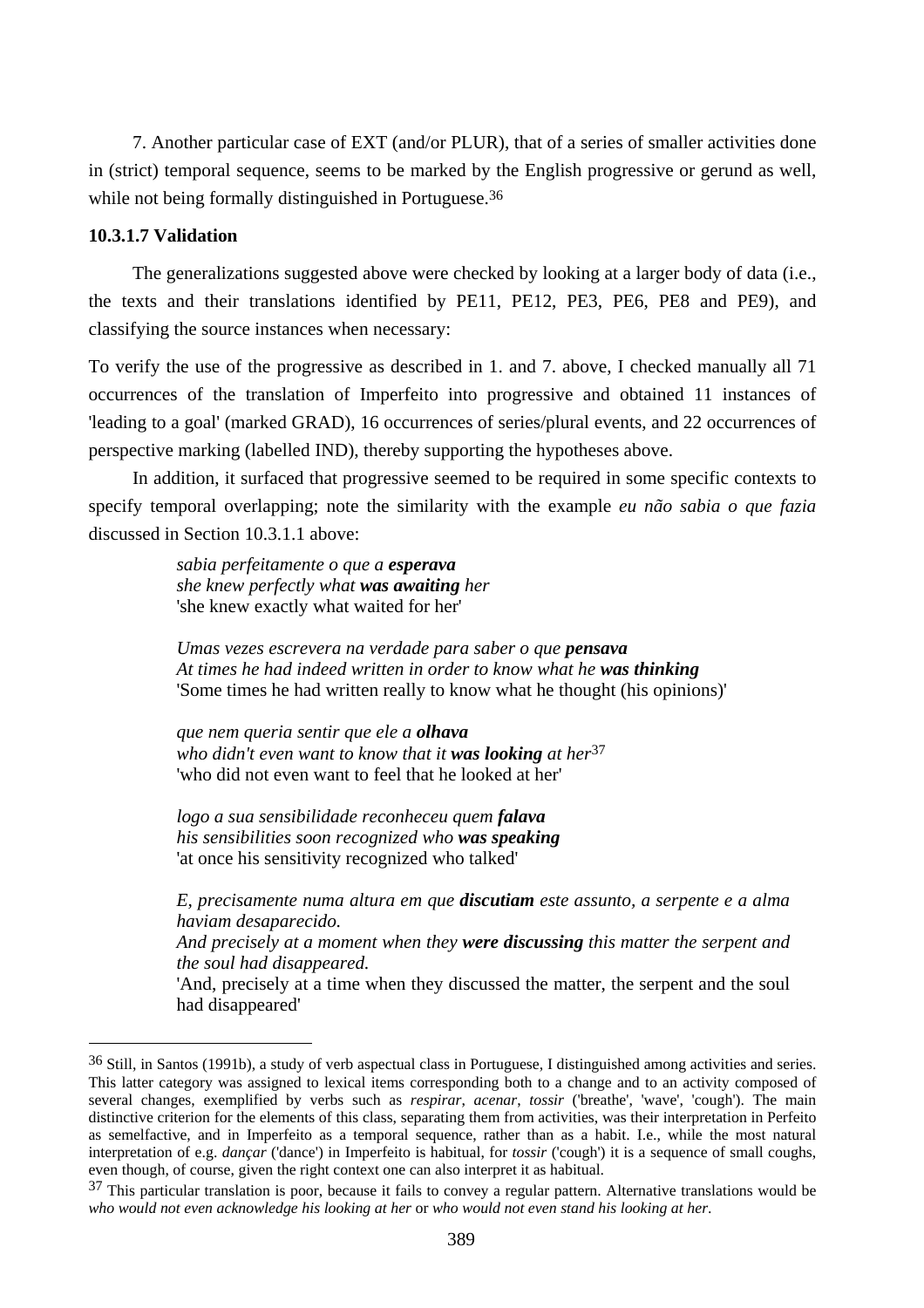Finally, I noted that position of human beings was also preferably specified with the English progressive:

> *a mão que pendia para fora do catre the hand that was hanging over the cot*  'the hand that hung out of the cot'

*Debruçando-se da mesa a que se apoiava Bending over the table on which he was leaning* 'leaning over the table on which he leaned'

*um deles encostava-se à parede One of them was leaning against the wall.*  'one of them leaned against the wall'

In the two last cases, a simple past could as well be read as the start of the position.

Regarding the translation of Imperfeito by *used to*, I checked manually all 13 occurrences, and the explicit marking of pastness was strikingly conspicuous in every case. For example, the next sentence describes the time when the old man was a boy:

> *assentes nas tão grossas colunas que ele e os outros rapazes se escondiam dos mestres à volta delas atop the thick columns among which he and the other boys used to hide from their teachers*  'placed upon the columns, so thick that he and the other boys hid from their teachers behind them'

while the following example explicitly sets the narration of a past situation:

*Voltemos aos "espíritos". Eu comprava cigarros numa estanqueira But back to the "spirits." I used to buy cigarettes from a woman*  'Let's go back to the "ghosts". I bought cigarettes in a tobacconist'

and here there is a clear contrast with *before*:

*Antigamente, ela vendia muito Before, she used to sell a lot* 

There was only one case where there was no pastness involved, but in my opinion it corresponds to a clear translation error:

> *Agora, assim alquebrado e impotente, tudo o que pensava, se o escrevesse, lhe parecia que Now, thus decrepit and impotent, everything that he used to think, if he were to write it, seemed to him to [...].*

'Now, thus decrepit and impotent, all he thought, if he wrote it, seemed that'

In addition, this interesting general feature was apparent: all instances of *used to* appeared in direct or indirect speech (conceiving this latter broadly, encompassing thus narration in the first person and perspective marking).

As far as relative clauses denoting manner are concerned, I checked manually the first ten relative clauses in Imperfeito of each text, but the results were not so clear as in the previous issue. In fact, of the 60 relative clauses looked into, only five cases of manner Imperfeito to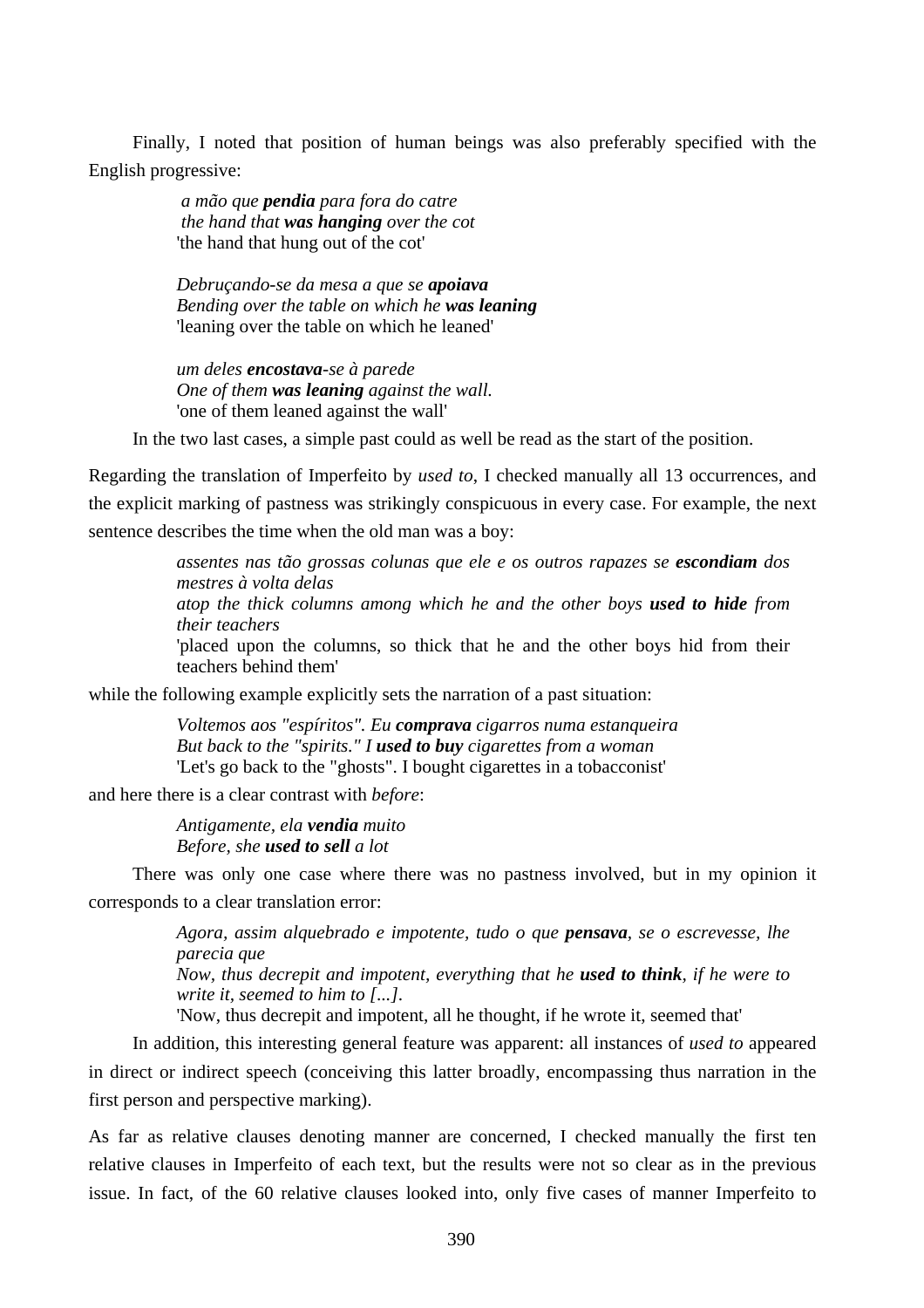gerund were found, and two of Imperfeito conveying manner into past participle.38

There was only one clear example of manner that did not translate into gerund, namely

*entre as potentes raízes que se alteavam como muralhas sombrias among the powerful roots that rose like shadowy walls* 

This may mean that there is free choice, since I believe that gerund would be possible here too. This case is special, though, in that an explicit comparison is at stake, contrary to all other cases of manner. Another relevant remark is that, while Portuguese describes manner of position, English *rise* can describe movement as well, and thus gerund in this case might add an unwanted connotation of movement.

In order to confirm the tendency of English to get rid of light verbs, I checked manually all translations of *estar* and *haver* in Imperfeito, as main verbs. There were 20 occurrences of *estar*, 16 concerning human beings. Only 7 cases were rendered by more specific position verbs (*lie* (three times), *stand* (three times), and *appear*); some I show here:

> *E, ao aproximar-se da porta, quando suspirava de alívio, estava a seu lado, saindo também, o sujeito de preto. As he approached the gate, when he was breathing a sigh of relief, there appeared at his side the fellow dressed in black, who was also leaving.*  'And, approaching the door, when he sighed of relief, was at his side, leaving too, the fellow in black'

*O frade insistiu nos apelos e eles regressaram até onde ele estava. The friar kept calling them until they came back to where he <i>stood*. 'The friar insisted on the calls and they returned to where he was'

*E nisso estava a diferença da poesia que escrevera na vida. And in this lay the difference from the poetry he had written throughout his life.*  'And in that was the difference of the poetry which he had written in life'

 Interestingly, all four concerning non-human subjects were rendered by specific verbs, namely the three instances of *lie* and the following idiomatic translation with *stand*:

> *E estava nisto quando viu aproximarem-se os lenhadores And thus matters stood when he saw the woodsmen draw near*  'And he was at this when he saw the woodsmen approach'

As far as *haver* is concerned, its 19 occurrences all concerned non-animate objects. Two of them were rendered by a more specific verb (*gather*, *attach*):

> *nas lajes irregulares do passeio havia poças de água. pools of water gathered in the irregular flagstones of the sidewalk.*  'on the irregular flagstones of the sidewalk there were water puddles'

*tiraram do varão o gancho que havia na corda que lhe amarrava os pés removed from the iron rod the hook attached to the rope around his legs*  'they took from the bar the hook there was in the rope'

Four in turn omitted it (simply, or restructuring the sentence), and one last example added

<sup>38</sup> Note that the distinction between gerund and past participle is syntactically determined: only subject relative clauses translate into gerund, and object into past participle.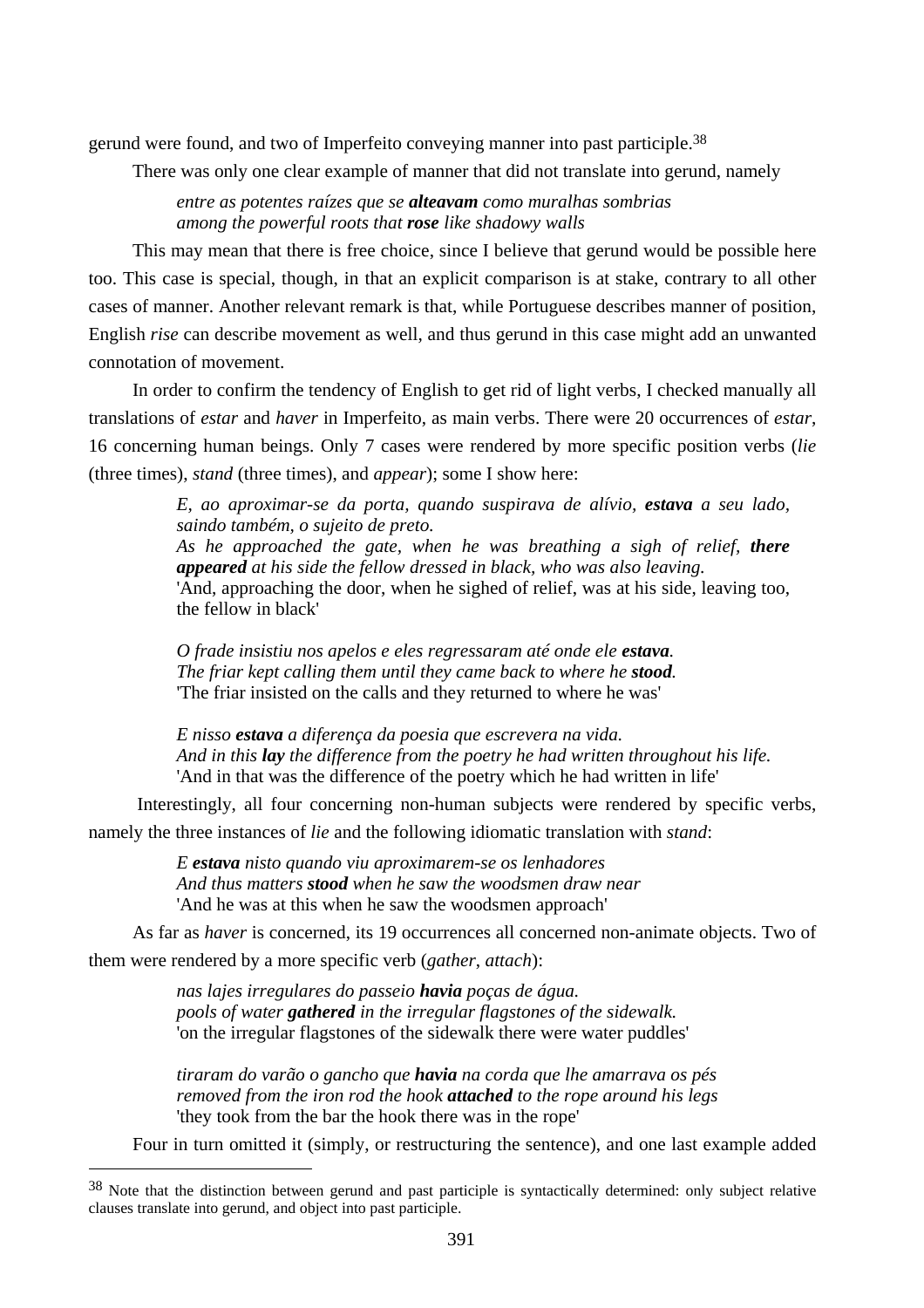deixis (*come*):

 $\overline{a}$ 

*No coreto, havia vozearia abafada. From the bandstand there came a hushed clamor.*  'At the bandstand, there were hushed voices'

Despite the few instances of replacement of *estar* and *haver* with more specific manner/position verbs, I still believe that the hypothesis stands up to scrutiny in the light of these data, for two independent reasons:

First, a large proportion of *estar* and *haver* sentences were negative, respectively 3 and 9 cases, and it is reasonable to assume that it is more logical to assert that e.g. a person is not there than a person is not there in a certain way (except if that is precisely the intended message, and then it would have to be explicit in the source text as well).

Second, and this is important to keep in mind, the translator, in addition to producing a readable text in his own language, is also striving to preserve as much as possible the author's style and way of conveying information. One can thus expect that in an English text coming from Portuguese there will be more cases of *there be* and simple *be* than in a text created in English.39

I checked manually all 49 occurrences of the verbs *ver*, *ouvir* and *sentir* in Imperfeito and Perfeito, to investigate the correlation between these tenses and the use of the modal *could*.

It was clear that the strong correlation between tense and presence or absence of *could* was too rough a simplification. The data showed a quite different distribution. Even if I discard the twelve occurrences of the verb *sentir* ('feel'), all translated by the simple past, on the grounds of not being a perception verb in its main uses, I still have to account for a similar distribution into English of Imperfeito and Perfeito occurrences of the verb *ver* ('see'). In fact, eleven occurrences of Perfeito, and eight of Imperfeito, were translated by past simple, while three occurrences of Perfeito, and three of Imperfeito, were translated by *could*, and the four remaining ones (three of Imperfeito, one of Perfeito) were translated by other means. I tentatively formulated some additional translation hypotheses, and looked into the matter more carefully, and this will be the subject of Chapter 11.

As far as the question of the translation of *cum-inversum quando*-clauses, in the whole corpus only two others were found, namely:

> *e estava sentado com ela no meu colo, quando ouvi passos na escada and was seated with her in my lap when I heard footsteps on the staircase*  'and I was sitting with her on my lap, when I head footsteps on the staircase'

*e estava nisto quando viu aproximarem-se os lenhadores and thus matters stood when he saw the woodsmen draw near*  'And he was at this when he saw the woodsmen approach'

therefore not much could be concluded. Still, there must be something to my hypothesis that *cum-inversum quando*-clauses are difficult to translate, since the translation of the first example

<sup>39</sup> That this is actually the case will be verified in Chapter 14, when studying the translation into and from *be* in simple past.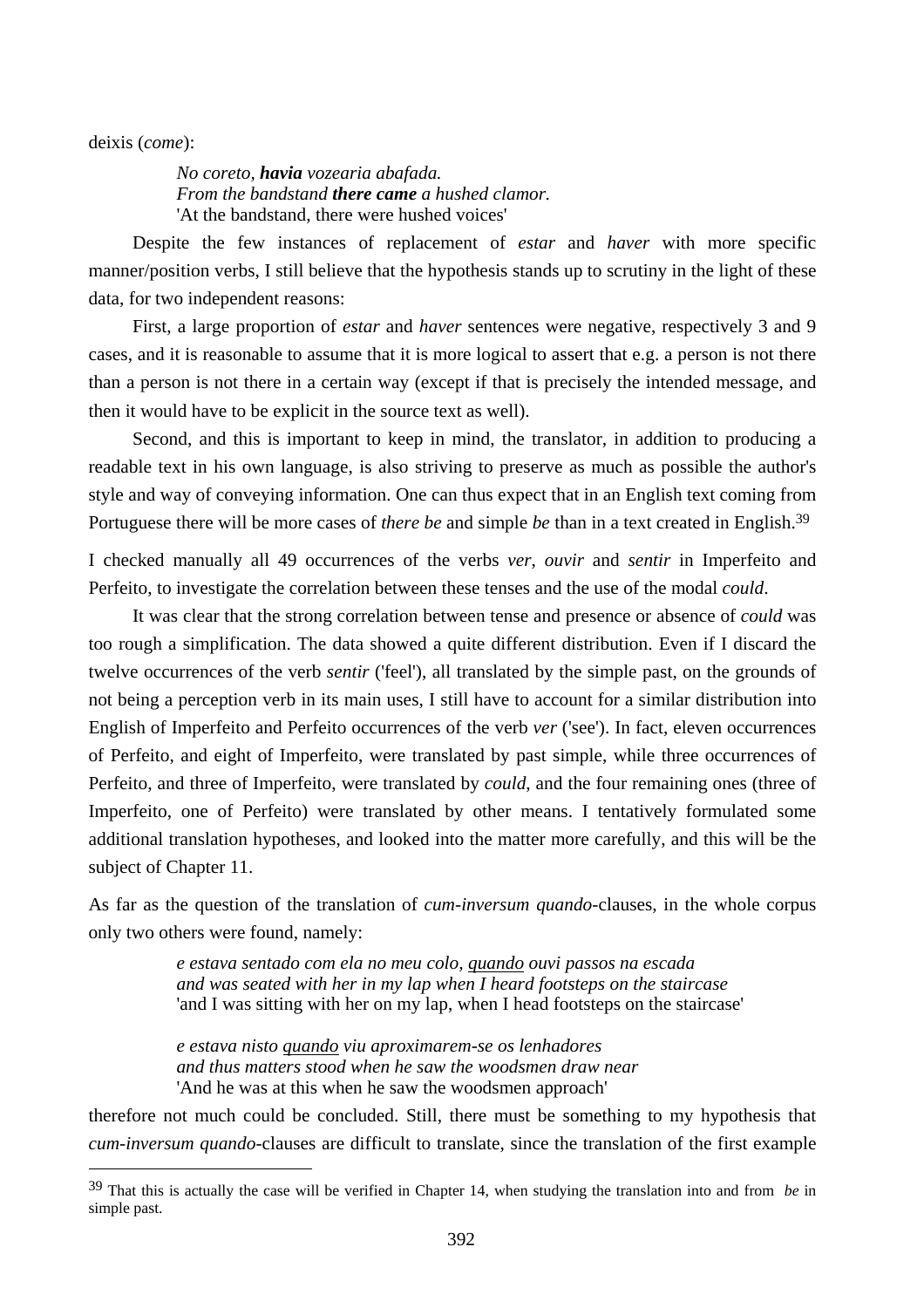seems to be a mistake: to my knowledge, no reason can be adduced to prevent the usual rendering of *estar sentado* by *was sittin*g. On the other hand, the second example also loses some of the Portuguese contents in that in the source text a state of mind is described, that of hesitating, while in the English translation an external state is mentioned instead.

Finally, if one looks at Table 9.6, it is conspicuous that Text 1 (PE10) is not a good representative of three common translations of Imperfeito into English, namely the conditional, the passive and the pluperfect. Leaving the last subject to Chapter 13, I set out here to investigate whether the 53 translations of Imperfeito by the conditional and the 14 by the passive could unveil some regular patterns, even though this time no semantic annotation would be *a priori* available.

**Imperfeito to passive**. I was able to detect four kinds of contexts where Imperfeito was rendered by the English passive. The first seemed to constitute a hard and fast rule: the impersonal subject *se* expressing a non-definite set of relevant people appearing in connection with cognitive verbs must be translated by an impersonal passive:

> *já que se sabia que o velho rei tinha morrido. since it was known that the old king had died*

*dizia-se que o próprio Ministro [...] louvara a iniciativa. It was rumored that the minister himself [...] had praised the project.* 

*De resto, afirmava-se de Gustavo Dores que [...] Besides, it was said of Gustavo Dores that [...]* 

*e, na metrópole, imaginava-se que tinha sido desfeiteada a autoridade and, in the Metropolis, it was thought that authority had been flouted*  'and in the metropolis, people imagined that the authority had been affronted'

*havia sempre um culpado, e narravam-se então casos de suborno honestamente repelido there was always someone to be blamed, and stories were then told about bribes honestly rejected* 

'there was always a culprit, and people told then cases of bribe honestly rejected'

A similar context concerns non-specific subjects expressed by the null subject, as in

*A comadre é que disse que tu, se quisesses, podias fazer, que toda a gente dizia que eras muito bom dizedor, e que fazias logo os versos que te pediam. Your godmother's the one who said that you, if you wished, could do it, for everyone was saying you have a way with words, and that you could quickly write whatever verses were asked of you.* 

'The godmother said that you, if you wanted, could do, since everyone said you were a very good writer, and did at once the verses people asked you'

Another interesting context was the case of gradual verbs (expressions), or, at least thus interpreted by the translator. (Incidentally, those verbs are often reflexive in Portuguese.) Two cases should be distinguished: those describing habitual situations, and the ones depicting extended situations in progress.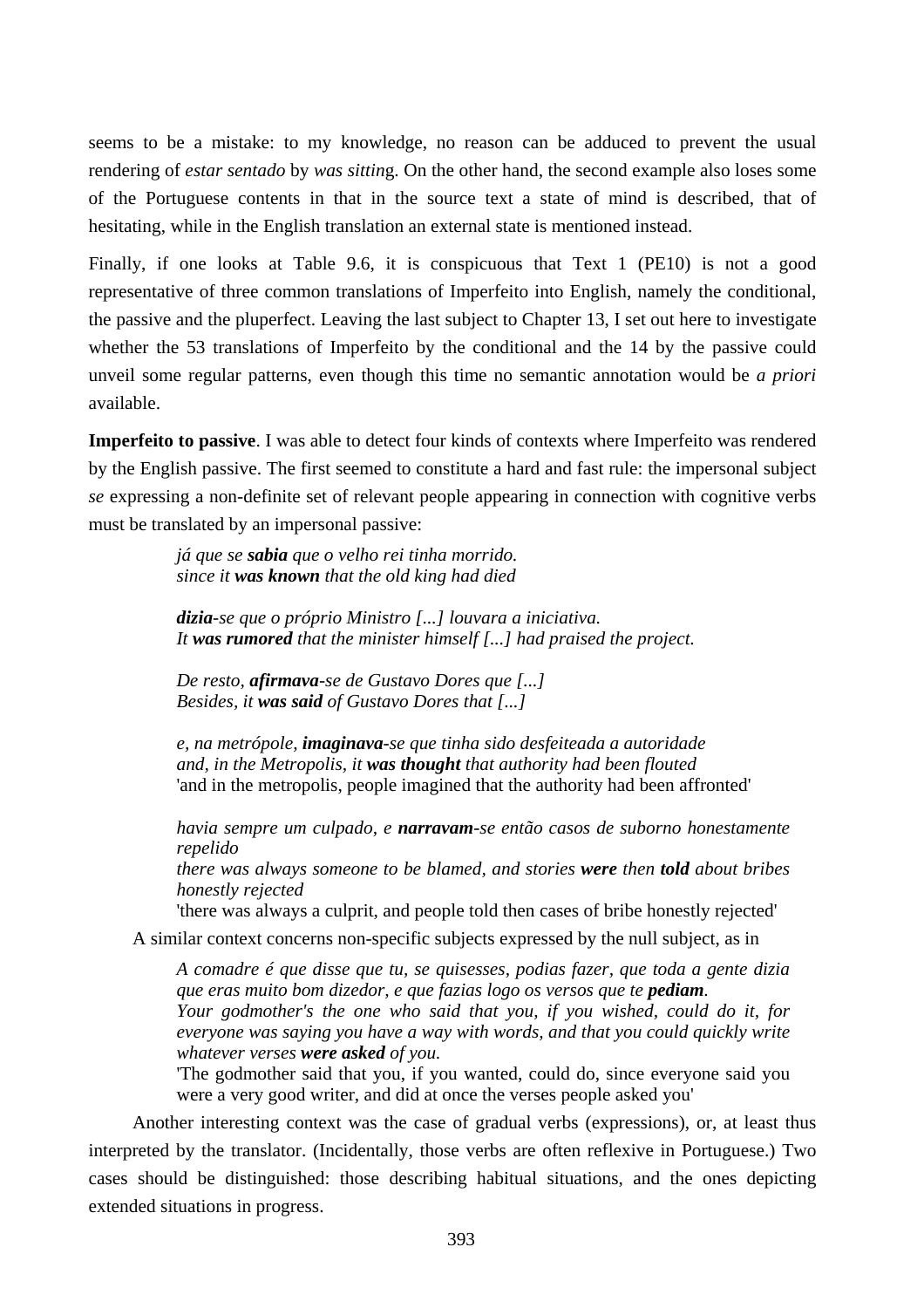The first group poses evidently more problems for translation into English; cf.:

*quando alguns dos pequenos funcionários se inclinavam para os países totalitários [...], sentia uma certa volúpia administrativa; mas, se esse desprezo, tomando foros de aristocratismo, se estendia aos colonos [...], não comungava when some of the minor bureaucrats were inclined to favor the totalitarian countries [...] he felt a certain administrative bliss; but when that contempt, putting on aristocratic airs, was extended to the colonists [...] Gustavo Dores [...] did not partake of their views* 

'when some of the small civil servants leaned toward the totalitarian countries [...] he felt a certain administrative bliss; but if that disdain, taking an aristocratic turn, extended to the colonists, he did not share their view'

*Toda a unção adquirida [...] se perdia naquele regresso a casa All of the unction acquired [...] was lost in the return home at afternoon's end*  'all unction acquired would get lost in that home return'

In fact, and although an attempt to convey the habitual interpretation is done through the addition of another *when*-clause in the English translation of the first example, the English text seems to me still vague between an habitual and a semelfactive reading.

The second example, in turn, tries to convey the habitual character of the (in itself gradual) situation through the generic description "return home at afternoon's end".

The second group of examples concerns two cases of Imperfeito describing an action in progress (both in *quando*-clauses), for which the translator chose a passive.

> *onde entrara em rapazinho quando as paredes da casa ainda se erguiam. which he had entered as a young lad when the walls of the buildings were still being raised.*

'where he entered as a small boy when the house buildings still rose'

*Quando o tronco se separava, deu um salto When the trunk was nearly cut, the genie leaped forward*  'When the trunk separated (from the tree), he jumped'

The first one is particularly interesting, because in Portuguese it can be read in two different ways: as an impersonal *se* construction (someone was still building the walls at that particular time) or as a description of existence, with a reflexive verb (roughly, meaning that the walls were still there). The translator chose the first interpretation, and used the passive to convey impersonal subject (as above) and the progressive to indicate in progress.

The second case, however, though in Portuguese unambiguously describes the process of separation of the trunk from the tree, was mistranslated due to the translator's misinterpretation of Imperfeito meaning "nearly" instead of "in progress".40

Finally, the last kind of context, which is often rendered in Portuguese with a bare Imperfeito, is a stative description, concerning position, manner or material. In English, it is more naturally conveyed by a passive, as in:

<sup>40</sup> In fact, to my knowledge, Imperfeito never means "nearly"; this must have been an interference originating from the meanings of the English progressive. In Portuguese, only the Progressiva can mean "nearly".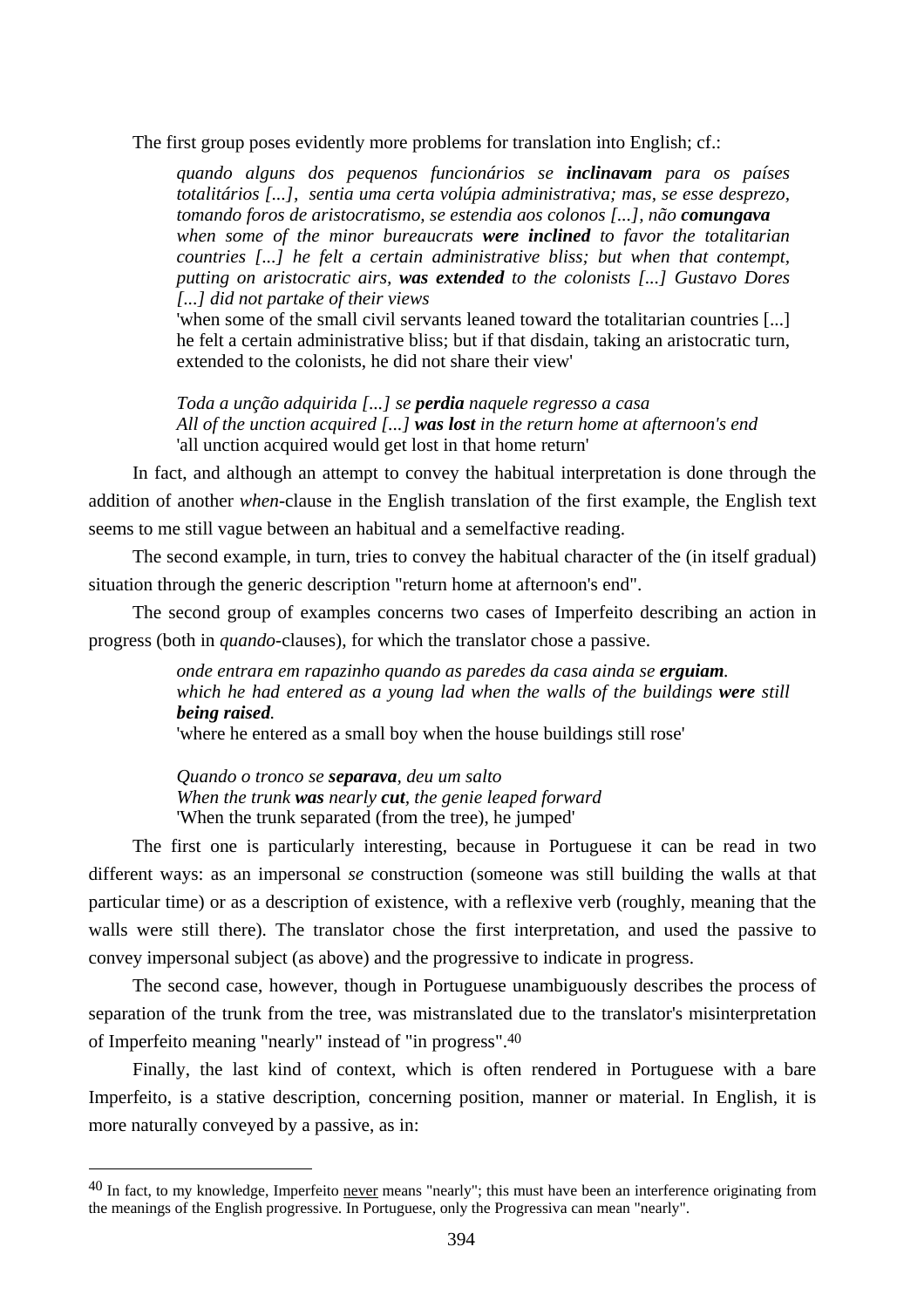*um lenço preto que, à cabeça, amarrava as pontas no queixo who wore on her head a black kerchief the ends of which were tied at her chin*  'a black scarf which, over her head, tied the ends in the chin'

*no quarto em que ficámos, a separação era de tabiques de madeira in the room we took, the partition was made of thin wood*  'in the room we stayed, the separation was of wood partition wall'

**Imperfeito to conditional**. There are many cases of Imperfeito translated into conditional. I should however note that more than half of the instances (actually, 37 out of 53) were found in PE12 and PE6, which are almost exclusively constituted by direct speech and free indirect speech, and, in those texts, a large share of such translation pairs was due to

a) indirect speech proper, cf.:

*e eu perguntei-lhe quando voltava, e ele respondeu que precisava perguntar-te do teu livro, mas não era pressa, voltava noutro dia and I asked him when he would return, and he answered that he needed to ask you about your book, but there was no rush, he would come back another day* 

*A maior parte julgou que não se efectuava a homenagem. Most of them thought that the commemoration would not take place.* 

b) statement of intentions (free indirect speech about the future), cf.:

*Dizia algumas palavras, era natural: fôra o promotor, o organizador, se ali estavam a ele se devia* 

*He would say some words, that would be expected: he had been the sponsor, the organizer, if they were there it was owing to him.* 

'He was saying some words, that was natural: he had been the promoter, the organizer, if they were there it was due to him'

*Voltava atrás punha-as na sepultura, e ia-se embora. He would go back, put them on the grave, and depart.*  'he was going back, putting them on the grave and leaving'

and c) counterfactual (oral) reasoning

*mas logo lhe disse que [...] logo voltavas com fome e querias a tua ceia, e ficavas aborrecido se eu não estivesse em casa quando chegasses, para te dar o caldo, but I told her right away that [...] you were coming back soon, hungry and wanting your supper, and that you'd get annoyed if I wasn't home to give you your soup when you arrived* 

'but I at once told her that [...] soon you returned hungry and wanted your supper, and would be annoyed if I were not at home when you arrived, to give you the soup,'

*Se não fossem o Senhor Duque [...], eu queria ver de que é que tu vivias If it wasn't for the Duke [...], I'd like to see on what you'd live* 

*Se não fosse a D. Clotilde, nem a pequena tinha por onde estudar as músicas. If it were not for Dona Clotilde, the little one would not have had a place to practice her songs.* 

'It it were not D. Clotilde, the girl would not even have where to study the music'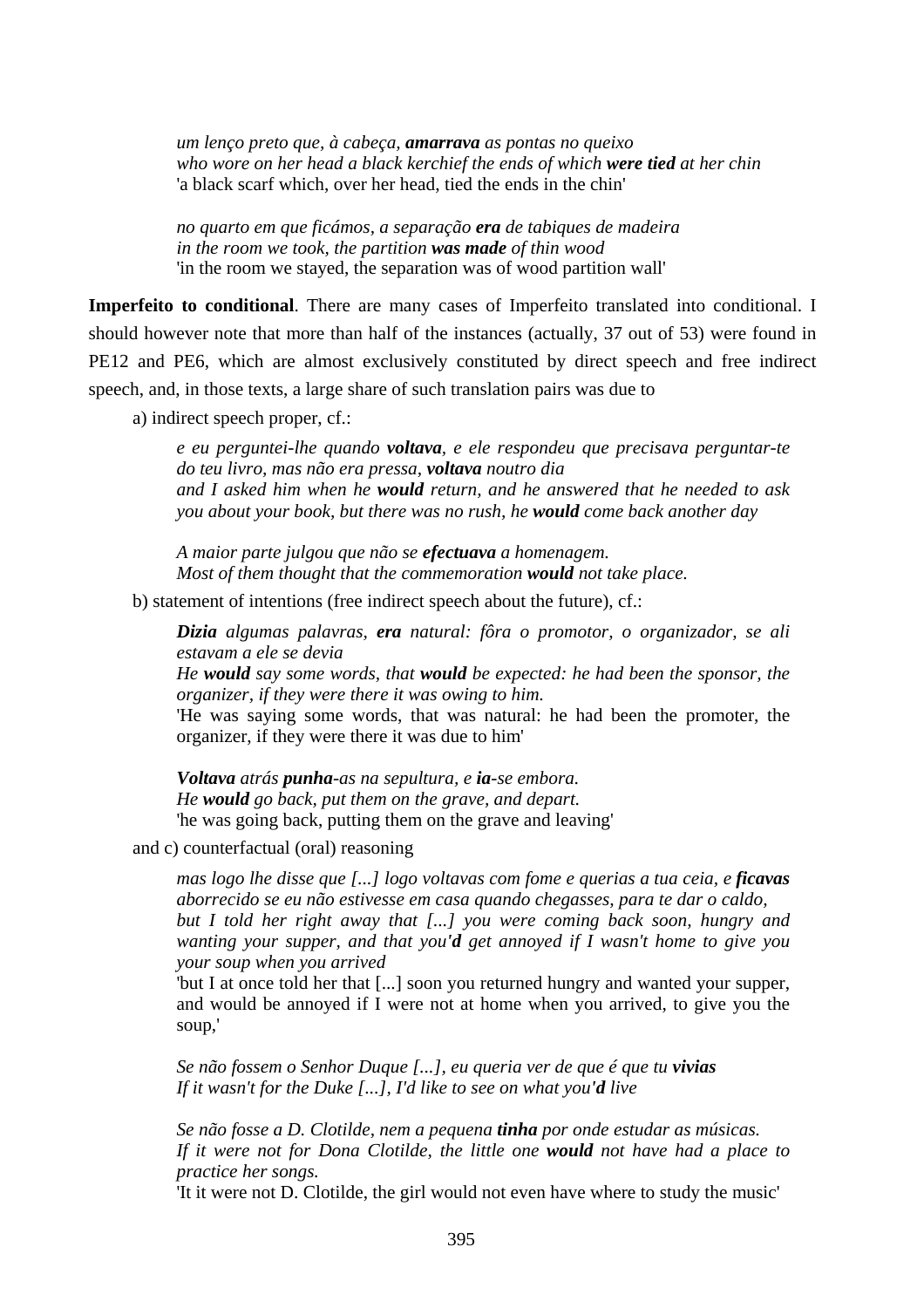If one analyses in turn the other texts, less oral in character, one sees a rather different pattern, where the origin of such translations is basically due to habituality (adding up to 18 instances):

a) pure habituals representing characterizing properties of a character

*Apenas saía para pregar nas aldeias próximas He would leave only to preach in the nearby villages*  'He only left to preach in the near villages'

*Era agora um gato ajuizadíssimo, que não caçava mesmo um mísero maina que lhe pousasse ao pé* 

*It now became an immensely wise cat, which wouldn't even hunt a small mynah that landed at its foot,* 

'It was now an extremely wise cat, who did not even hunt a miserable mynah that landed near'

and b) describing the habitual repetition of events

*E subitamente, [...] tudo se repetia e recomeçava. And suddenly, [...] it would all be repeated and would begin again.*  'and suddenly [...] everything repeated itself and began again'

*quando [...] mostravam a gigantesca árvore a um forasteiro, que logo se apressava a uma substancial oferenda da enjoativa mistura. when [...] they showed the gigantic tree to a stranger who would soon hurry back bearing a substantial offering of the sickening food.*  'when [...] they showed the huge tree to a foreigner, who at once hastened to do a

substantial oblation of the nauseating mixing'

*era rara a noite, na qual os meus companheiros de casa não faziam coincidir um pé de cama com um dos buracos, o que, aliás, repetíamos uns aos outros, rarely did a night pass without my housemates managing to grind a foot of the bed into one of the holes, an act, incidentally, that we would all repeat,*  'it was rare the night in which my housemates did not make a bed leg coincide with one of the holes, which, incidentally, we repeated to each other,'

An equally common, and very interesting, case is the translation of a present property by a

prediction (of which the example discussed in Section 10.3.3.5 is an example as well)

*Isto o não dizia ele, nem nos seus resmungos de velho This he would never say, not even in his old-timer's muttering*  'This he did not say it, not even in his grumbles of old man'

*tentações do demónio, como diziam os padres temptations of the devil, as the priests would say*  'temptations of the devil, as the priests said'

*e ela respondeu que tu estavas mesmo muito acabado, e ele disse que tu não acabavas nunca* 

*and she answered that you really were very worn out, and he said that you would never wear out* 

'and she answered that you were really very finished, and he said that you never finished'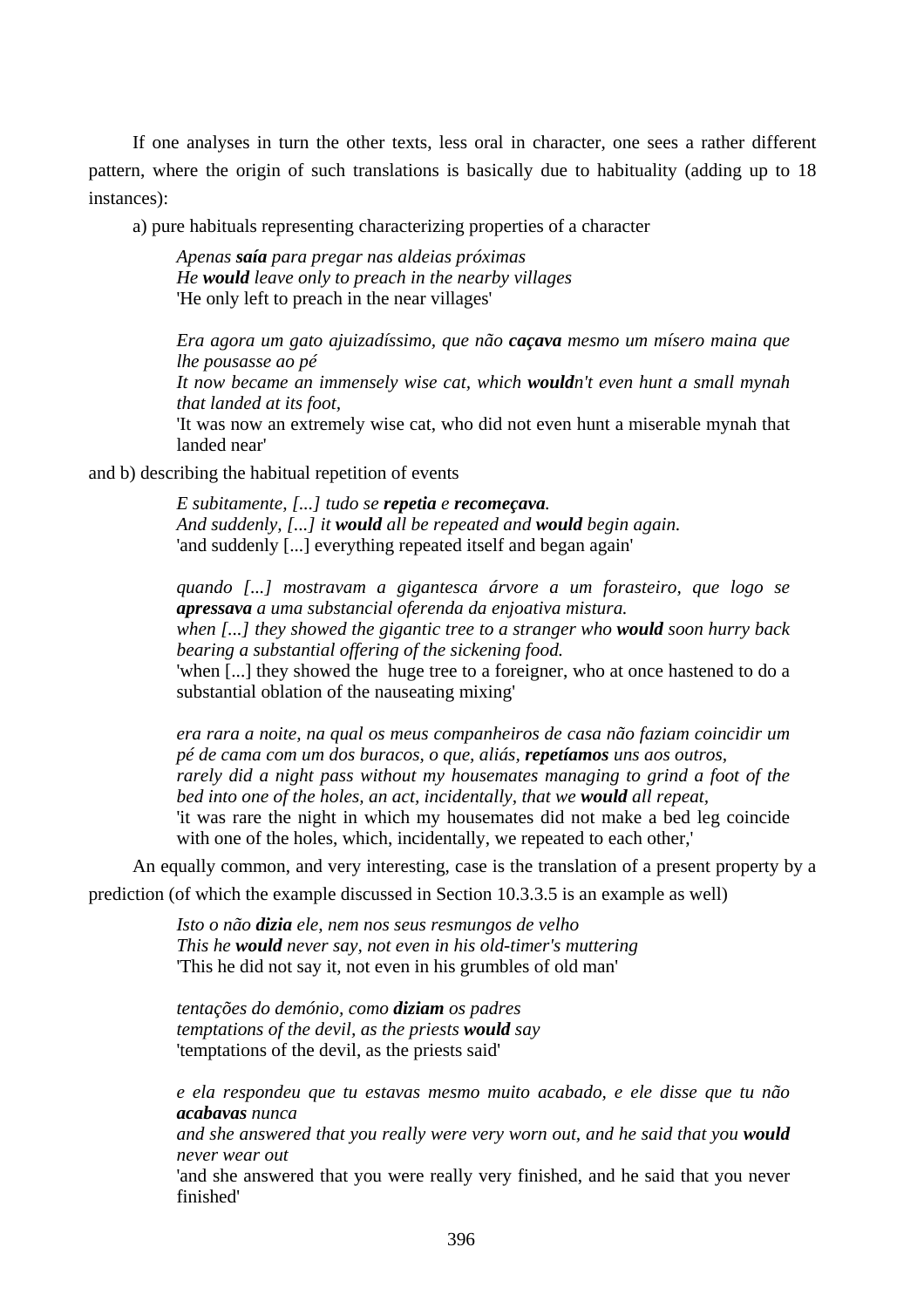*Não fazia diferença. It would make no difference.*  'It did not make a difference'

*E, antes de tudo isto, era legalmente e ritualmente impossível retirar o homem do pau em que o tivessem enfiado.* 

*And, prior to all this, it would be legally and ritually impossible to take the man off the stake where he would be impaled.* 

'And, before all this, it was legally and ritually impossible to remove the man of the pole in which he had been pierced'

This last case describes an obligation (or prohibition) that in Portuguese holds atemporally, but in English holds only after "he" will be impaled.

Translation into a future event is sometimes even accompanied by a change in temporal reference

> *seguros da sua falta de vista e da solidão, que os protegiam de ele os reconhecer mais tarde*

> *confident that his poor eyesight and their situation would prevent him from recognizing them later*

> 'sure of his lack of sight and of the solitude, which protected them of him recognizing them later'

In fact, while the protection holds at the now of the narrative, the prevention only "takes place" at the time of recognizing, later, that is. In other words, the sentence in Imperfeito is a sentence about the present situation the characters are in, while the English translation reports their belief about future situations.

## **10.3.1.8 Summing up**

Summing up, the criteria for marking in English what an original Imperfeito source conveys are not to be found in the specific semantic use of the whole sentence, but on special subsets of it (underlined in the following paragraphs).

So, gerund and past participial clauses are used for those cases where manner is expressed by the verb; while progressive is used for accomplishments in progress at the current time of the narrative. Progressive is also used for indirect speech reporting actions; and for describing series. Finally, in the cases where there is no concurrent specification of frequency or extended interval where the habit holds, the habitual meaning conveyed by Imperfeito is lost, except if it is a remote interval contrasting with the present, in which case it is rendered by *used to*, or if it can be transformed into the prediction of a future event, rendered by *would*.

Some other reasons which had not been attributed to Imperfeito in Section 10.2 were claimed to be important for the choice of English tenses and aspects, on the other hand:

(i) the marking of simultaneity by the progressive

(ii) the agentive colouring of states, also effected by the progressive, which may, however, be nothing else than perspective marking.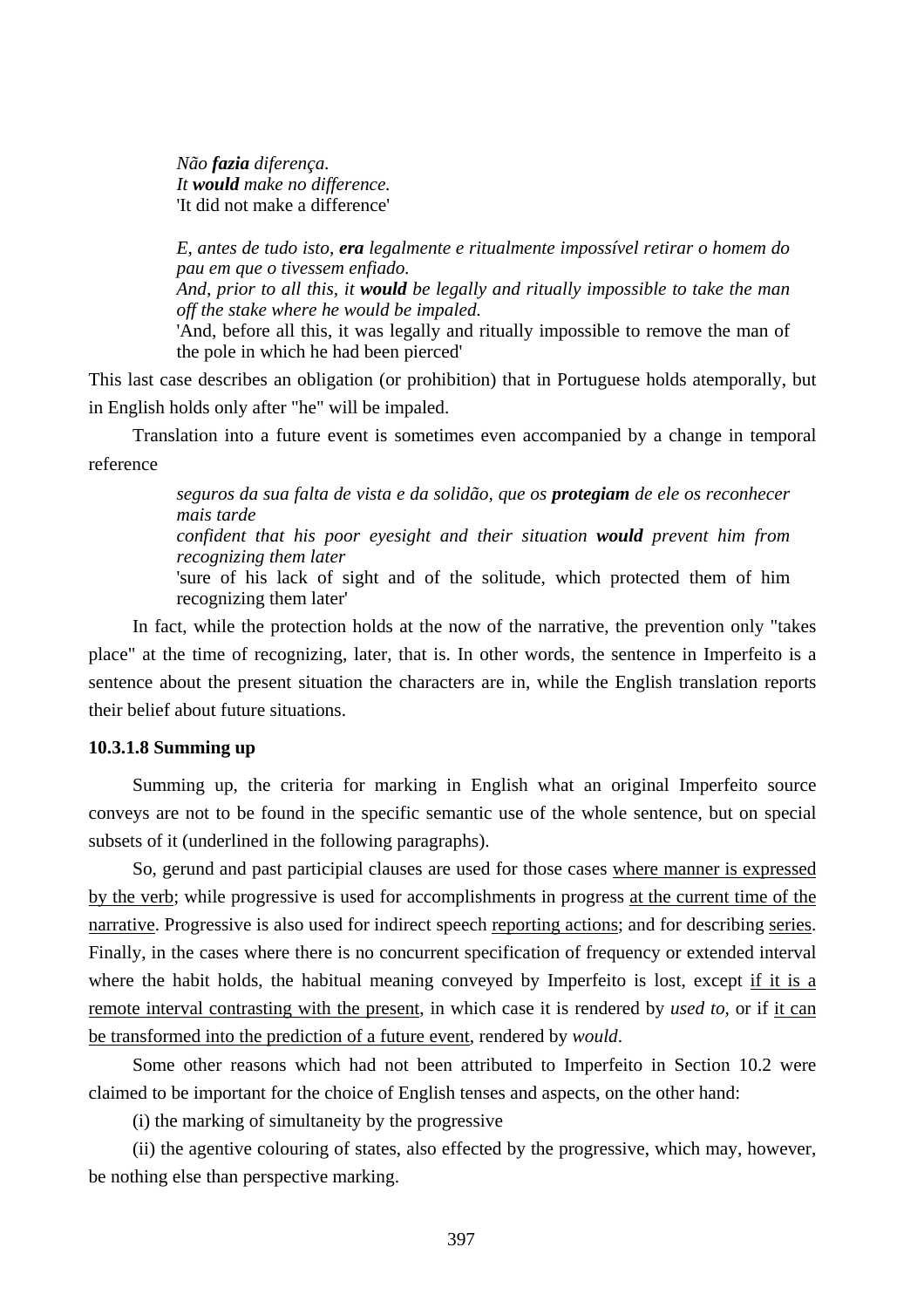#### **10.3.2 Analysing translations by Imperfeito**

After the attempt at getting at more informative Portuguese to English translation rules, or tendencies, in the previous section, I investigated a related question, namely, what is the result of translating English into Portuguese.

It should be at once noted that this study was bound to be less productive in terms of new information than the previous one, for two unrelated but important reasons: The first is that I was looking now at a fine specification of translated text, but had no corresponding fine information about the source text meanings (only a distribution of tenses). In fact, as became apparent during the study, I hardly ever resorted to the labels I had assigned to Imperfeito.

The second is that, given that English and Portuguese differ in the general distributional properties of their past tenses -- English has a default tense, the simple past, and a marked construction, the past progressive, while Portuguese has two tenses with comparable frequencies, Perfeito and Imperfeito -- it is plausible, though not necessary, that a translator into Portuguese has to decide and choose a specific interpretation which is not forced by the English text more often than is the case in the other direction.

Finally, the fact that I used the work of one translator only (contrasting with the five translators involved in the Portuguese to English texts) may also contribute to make the analyses less representative.

In order to minimize the effect of the second factor above, I concentrated on the marked occurrences in the English text, whose choice had, therefore, to be motivated.

Table 10.7 shows the distribution of translations into Imperfeito in Text 2.<sup>41</sup> (In the table, and in the discussion below, I included as Imperfeitos two progressive Imperfeitos, four passives with *estar*, and three *ir* + gerúndio constructions. This should not be taken as a theoretical stand. On the contrary, I will note in section 10.3.3 a problem with the identification of bare Imperfeito with marked constructions.)

| IMPERFEITO       | 168 |
|------------------|-----|
| past simple      | 134 |
| past progressive | 6   |
| gerund           | 3   |
| could            | 6   |
| no verb          | 12  |
| conditional      | 1   |
| pluperfect       | 3   |
| infinitive       |     |
|                  |     |

<sup>&</sup>lt;sup>41</sup> The differences between the relevant column of Table 9.17 and Table 10.7 are due to the 16 cases of Imperfeito which do not originate from a tensed clause, listed in Table 10.7.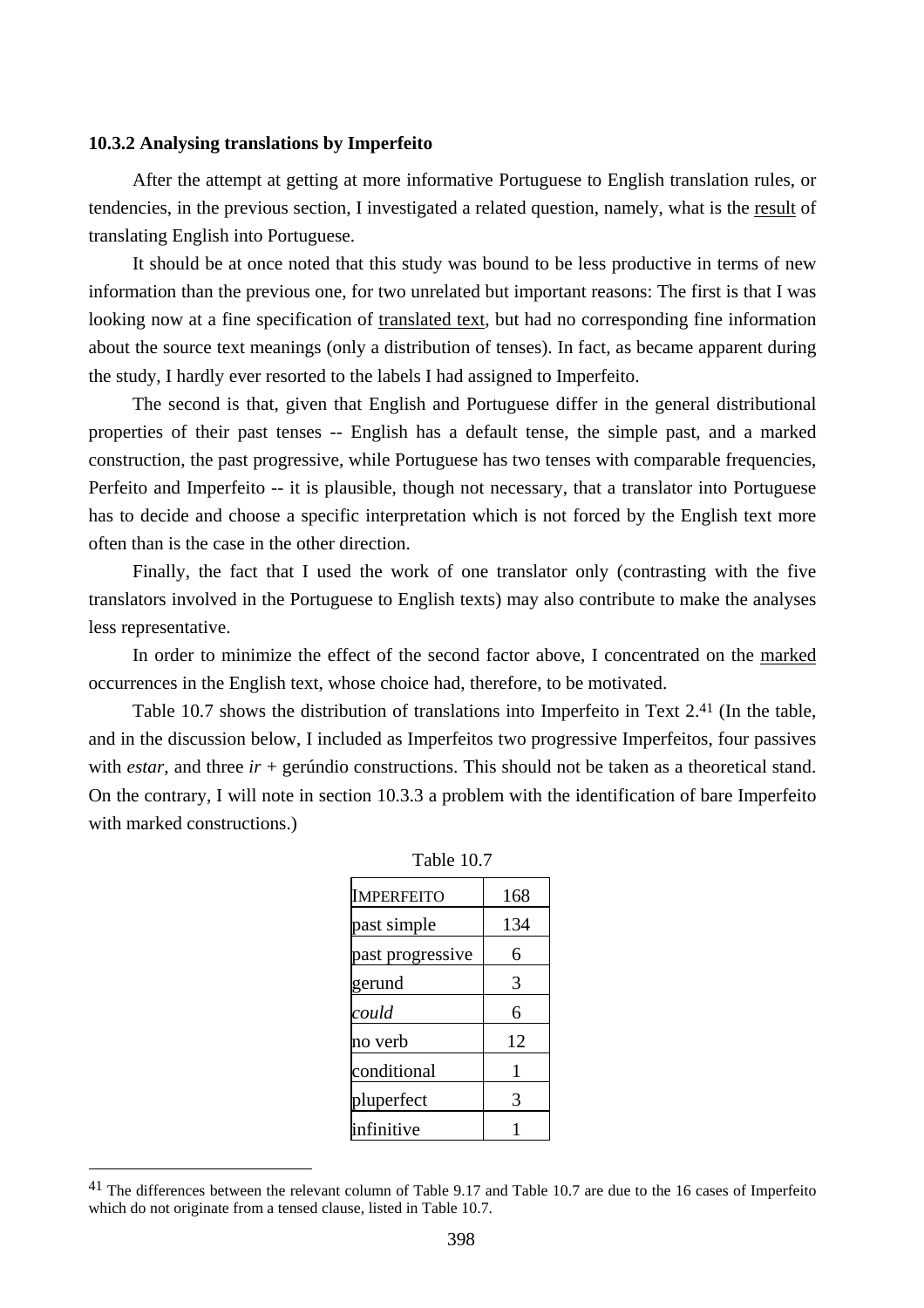

Table 10.7, however, was not so relevant as Table 10.6, serving mainly to point out paths to explore. In fact, because of the different status of the data, I decided to follow a different method from the one of the study described in Section 10.2 above: I picked one (marked) construction at a time and studied its translations, not restricting the study to those in Imperfeito, even though trying to make out why Imperfeito has been used. In this process, I was able to make use of my native intuition about the Portuguese translations and other possible options.

In addition, I could use at once all further pairs of English original texts and their translations that constituted my corpus, since I did not crucially resort to my annotations of the uses of the Imperfeito in Text 2.

## **10.3.2.1 The translation of the English past progressive**

The nine occurrences of the progressive in Text 2 could, after closer scrutiny, be summarized this way: One was rendered by the Portuguese progressive, two were translated by the aspectual construction  $ir +$  gerúndio, two others were translated by Mais que perfeito, one was not translated at all, and the three remaining ones were rendered simply by Imperfeito. Of these last case, one could be due to indirect speech, but the two remaining ones actually involved slight differences in meaning.

This quantitative abstract was very unsatisfactory: it did not uncovered any regular patterns. So, I decided to study every case hoping that more data would bring more structure to the translation pattern, which turned out to be the case.

I distributed the several instances among several groups, the first of which concerns the description of activities in main clauses; cf.:

> *His eyes were shining with excitement Os olhos de Kino brilhavam de excitação*  'Kino's eyes shone with excitement'

*The flutes were shining black to brown Os canelados resplandeciam com reflexos entre o negro e o castanho*  'The flutes resplandished with reflexes between black and brown'

*Before Kino and Juana and the other fishers had come to Kino's brush house, the nerves of the town were pulsing and vibrating with the news Ainda Kino, Joana e os outros pescadores não tinham regressado à cabana, já os nervos da cidade estremeciam e vibravam com a novidade*  'Still Kino, Juana and the other fishermen had not returned to the hut, already the nerves of the town shivered and vibrated with the news'

*But the music of the pearl was shrilling with triumph in Kino. A música da pérola vibrava triunfalmente nos ouvidos de Kino*  'The music of the pearl vibrated triumphantly in Kino's ears'

*Kino was not breathing, but his back arched a little*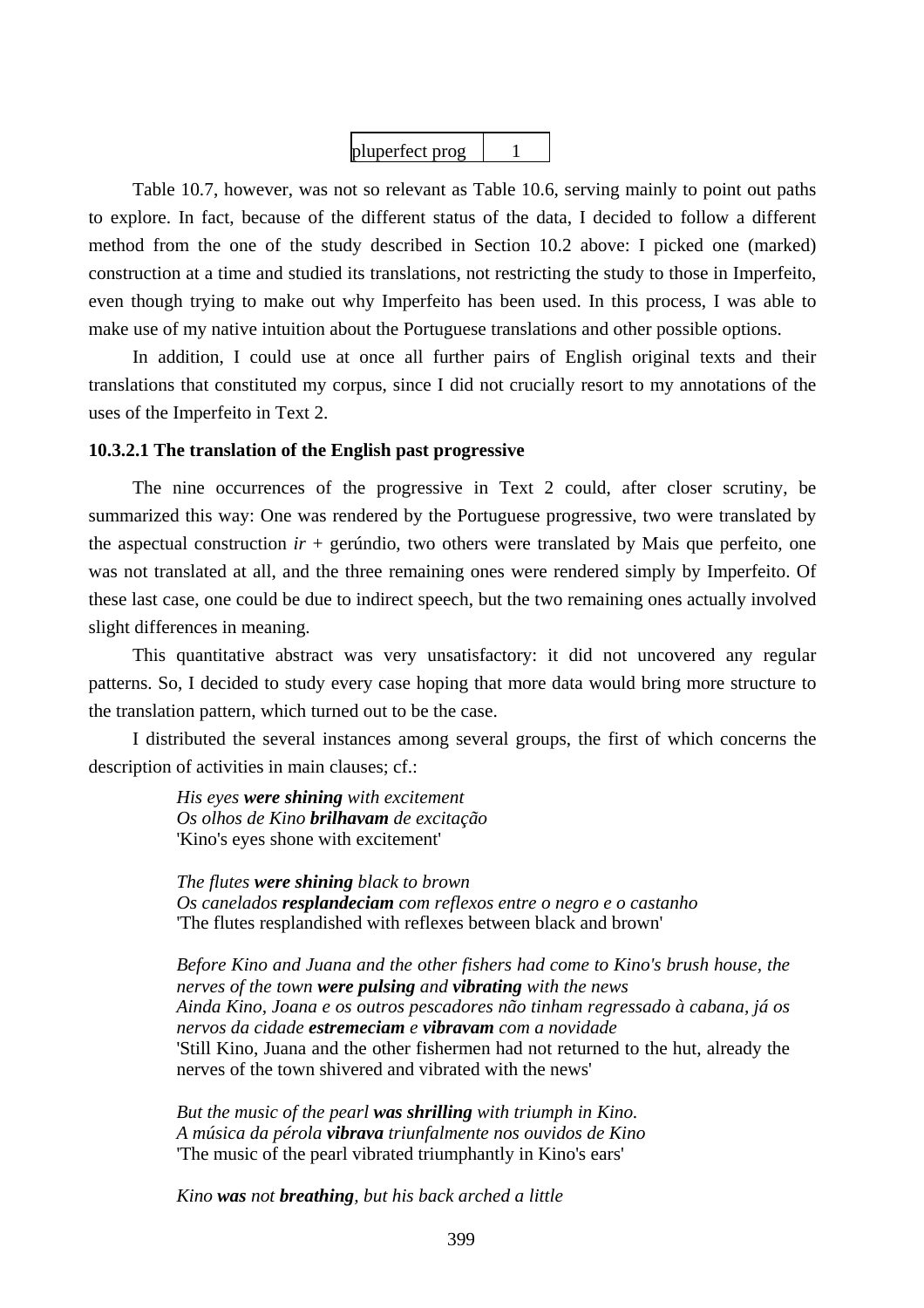*Kino não respirava. Mas as costas arqueavam-se-lhe.*  'Kino did not breathe. But his back curved.'

*his eyes searched the darkness, for the music of evil was sounding in his head Sondou a escuridão com os olhos, porque a música do mal soava dentro dele*  'He sounded the darkness with the eyes, because the music of the evil sounded inside him'

*The roosters were crowing and the dawn was not far off. [...] Already the dawn birds were scampering in the bushes.* 

*Os galos já cantavam e a madrugada não vinha longe. [...] Já os pássaros da madrugada se agitavam nas sebes.* 

'The roosters sang already and the dawn was not far. [...] Already the birds of dawn moved in the bushes'

*there came a rush of exhilaration; some animal thing was moving in him veio-lhe uma onda de alegria. Qualquer coisa de animal se movia nele*  'it came to him a wave of joy. Something of animal moved in him'

These sentences depict durative atelic situations which are seen from their middle (which is the standard definition of imperfective aspect) but one should note that progressive in English is actually used to convey both a moment and an interval: On the one hand, cf. Moens's accessibility test,42 which holds for an instant, on the other hand, recall the connotation of repetition, which necessarily implies an extended period. These two different cases are illustrated by the two following examples, that show that both are also conveyed by Imperfeito:

> *Kino was finished and was rolling a cigarette when Juana spoke sharply. Kino acabara de comer e enrolava um cigarro, quando Joana chamou, aflita:*  'Kino had finished eating and rolled a cigarette, when Juana called, anxious:'

*But Kino's hand had closed tightly on the pearl again, and he was glancing about suspiciously,* 

*Mas a mão de Kino fechara-se de novo fortemente e ele olhava à volta desconfiado.* 

'But the hand of Kino had closed again tightly and he looked around suspicious'

Another group, closely related to the description of activities, is that of sentences stating instead the perception (physical or psychological) of activities (interestingly, all activities are syntactically realized by *that*-clauses):

> *and in its momentary light Kino saw that two of the men were sleeping e, a essa momentânea claridade, Kino viu que os dois homens dormiam*  'and, in that momentary clarity, Kino saw that the two men slept'

*he knew that whatever dark thing was in his house was holding its breath too E percebeu que havia qualquer coisa escura ali em casa, a qual, fosse o que fosse, continha também a respiração* 

'and he understood that there was something dark there in the house, which, whatever it was, held also the breath'

<sup>&</sup>lt;sup>42</sup> namely, "when a stative expression is combined with a punctual reference time, the reference point can be temporally situated within the state" (Moens, 1987:99).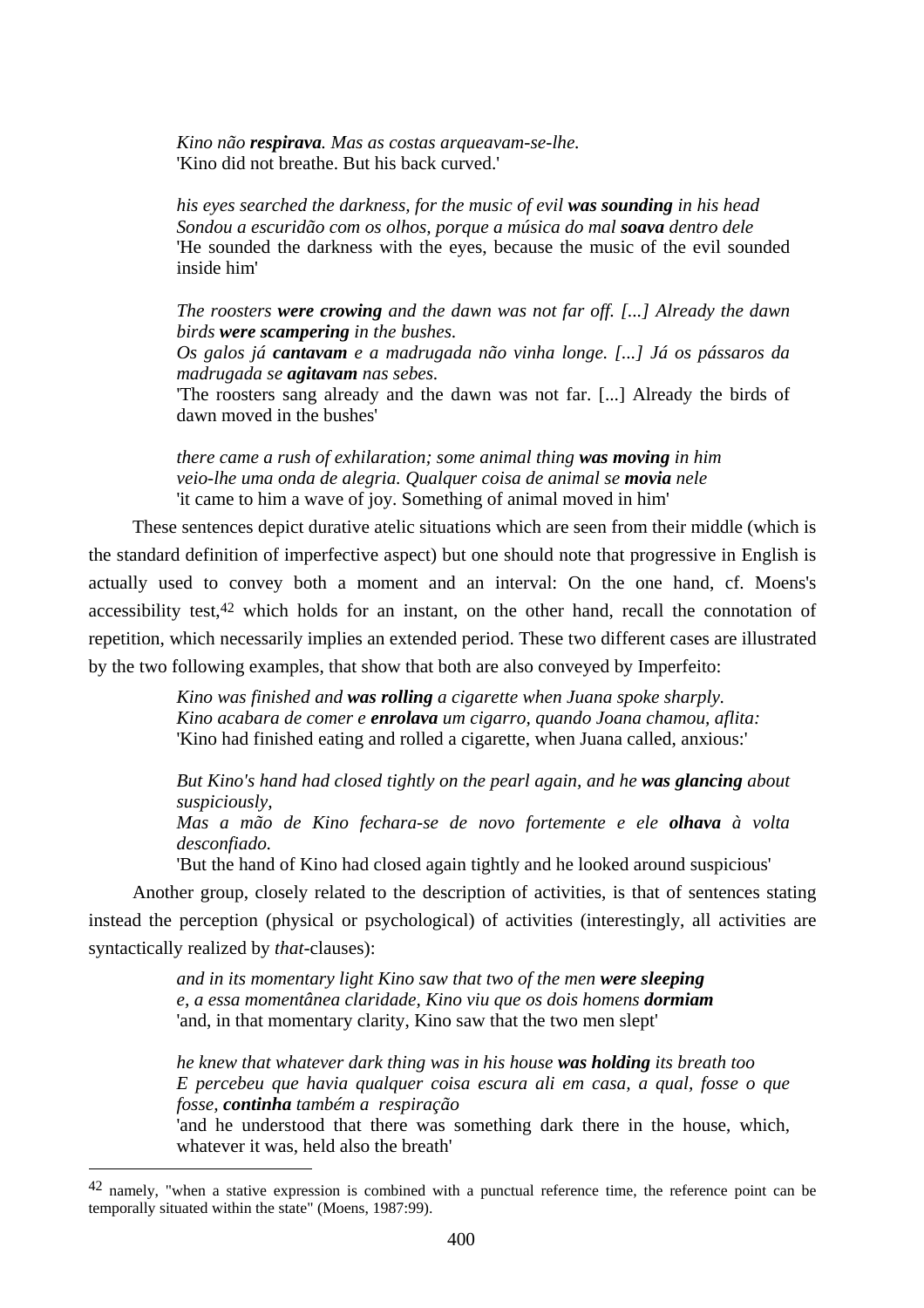*And in the canoe above him Kino knew that Juana was making the magic of prayer* 

*Kino sabia que lá em cima, no barco, Joana se entregava à magia da prece*  'Kino knew that there above, on the boat, Juana delivered herself to the magic of the prayer'

*Apolonia realized that she was wearing her second-best head shawl Quando Apolónia reparou que trazia o xale de todos os dias*  'When Apolonia noticed that she carried the shawl of every day'

In a large number of cases, the activity described by the progressive has a goal (and thus an inherent termination): it is an accomplishment in progress.

> *it felt for the source of the death that was coming to it queria encontrar a causa da morte que o rondava*  'it wanted to find the source of the death that prowled it'

*the stinging pain of the bite was going away a dor da picada diminuía*  'the pain of the sting diminished'

*He looked past his pearl, and he saw that the swelling was going out of the baby's shoulder, the poison was receding from its body.* 

*Kino afastou os olhos da pérola e viu que o inchaço do ombro da criança diminuía. O veneno estava a sair do corpo.* 

'Kino removed the eyes from the pearl and saw that the swelling of the child's shoulder diminished. The poison was leaving the body.'

*The weak moon was losing its light and the clouds thickened and curdled to the southward.* 

*A pálida Lua esmaecia mais, as nuvens engrossavam e acumulavam-se para os lados do sul* 

'The pale moon paled more, the clouds thickened and gathered on the South side'

*And to meet the attack, Kino was already making a hard skin for himself against the world.* 

*Preparava-se para o ataque. Urdia já uma forte couraça para se defender do mundo.* 

'He prepared for the attack. He built already a hard armour to defend himself from the world'

*The family song was alive now and driving him down on the dark enemy. O Canto da Família estava agora vivo e arrastava-o para o negro inimigo.*  'The Song of the Family was now alive and dragged him to the black enemy'

*The sun was settling toward the western mountains and the shadows on the ground were long.* 

*Como o Sol estava perto das montanhas do oeste, as sombras no chão já eram longas.* 

'As the sun was close to the mountains in the west, the shadows on the ground were already long'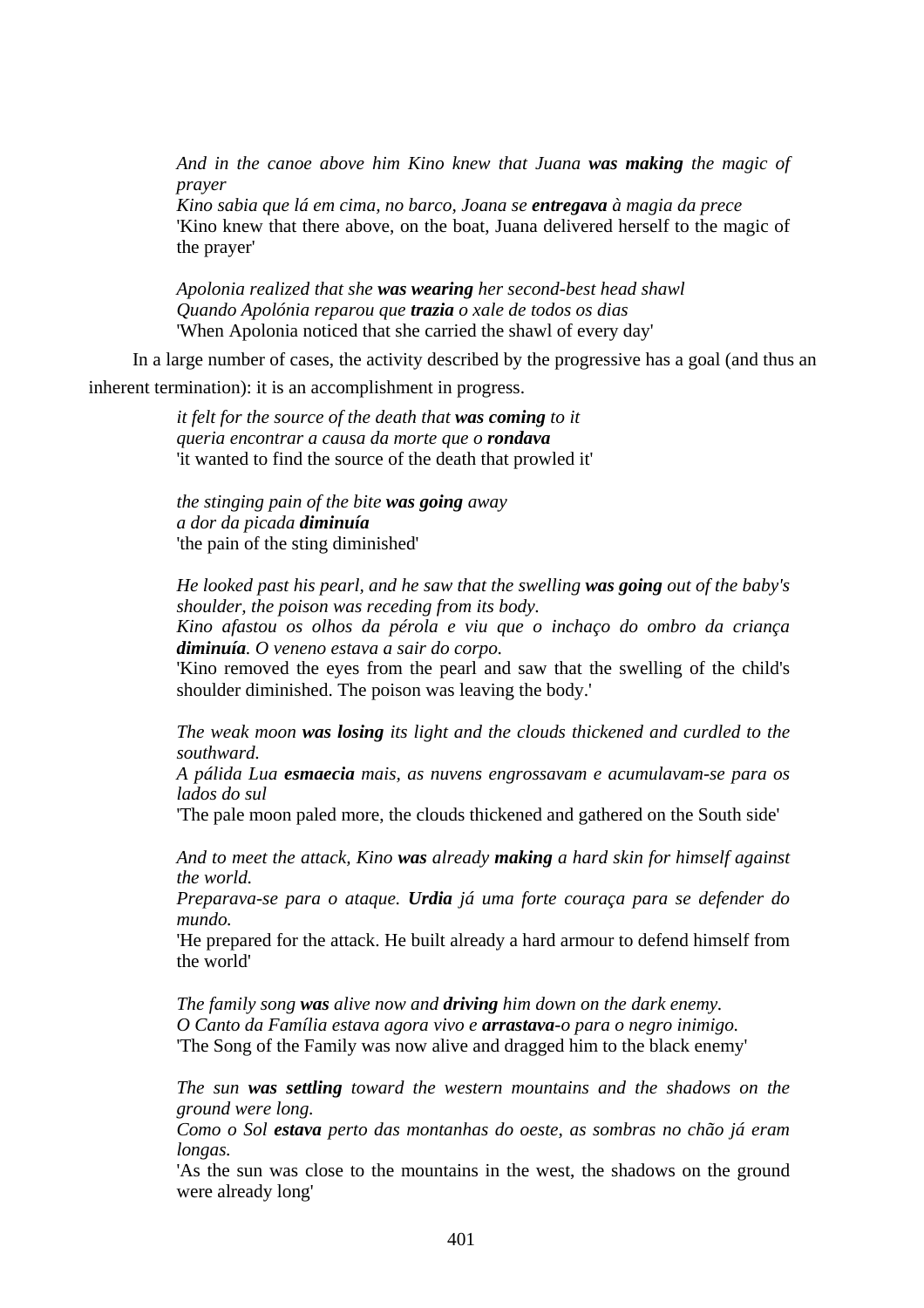Note that, as stressed in Section 10.2, it is common, and desirable, that sentences containing one particular grammatical feature display more than one property that requires it. For example, the two last sentences, in addition to describing an accomplishment in progress, involve indirect speech.

> *and spread the word that Kino and Juana were coming back. e espalharam a notícia de que Kino e Joana estavam de volta.*  'and spread the news that Kino and Juana were back'

*the hurrying newcomers were being softly informed [...] how the father and mother were taking it to the doctor os que se haviam agregado nos arredores iam sendo informados [...] de que o pai e a mãe a levavam ao médico*  'those who had joined in the suburbs were being informed [...] that the father and the mother took it to the doctor'

What is especially interesting about this group of translations involving English accomplishments, however, is that, contrary to the above cases of imperfective aspect and perception, whose requirements Imperfeito matches perfectly, most of the times the translation into Portuguese conveys a different meaning here.

For instance, in the first example, two reasons for the English progressive can be invoked: the approach of a goal, and the temporal co-occurrence of *feel* and *come*. The translation preserves the temporal co-occurrence information, but fails to convey the approaching to goal/end, since it employs a manner of movement verb, *rondar* (typically with connotations of evil). Even though this is somewhat atypical, given that it is English which usually adds manner, I must concede that there is no really good rendering involving the literal translation of *come*, namely *vir*.

In the second and third examples, there is again a difference in lexical aspectual class in the two languages, resulting in a subtle difference in meaning: English describes the process of pain disappearance by using an accomplishment (*go away*) in the progressive form; Portuguese in turn expresses a gradual process, *diminuir* ('diminish'), leaving it to the reader to infer that the endpoint of such process is no pain. An identical situation holds in the fourth example, where *lose* is translated by *esmaecer* ('grow weaker'), a gradual process which does not logically imply total loss.

In two other examples, in turn, the translation features a stative verb of position instead of describing a process: *estar perto* ('be near') and *estar de volta* ('be back') imply movement, but do not state it (and, obviously, they do not state that it is in progress, either).

So, what arises clearly from this survey is that accomplishments are not common with Imperfeito, so that rendering them in progress in Portuguese is generally done using a lexical item of a different class, namely a process or a state. An exception are gradual accomplishments, where there is again a perfect match between what is conveyed by the English progressive and Imperfeito, as can be seen in

#### *and a brooding hate was growing in him*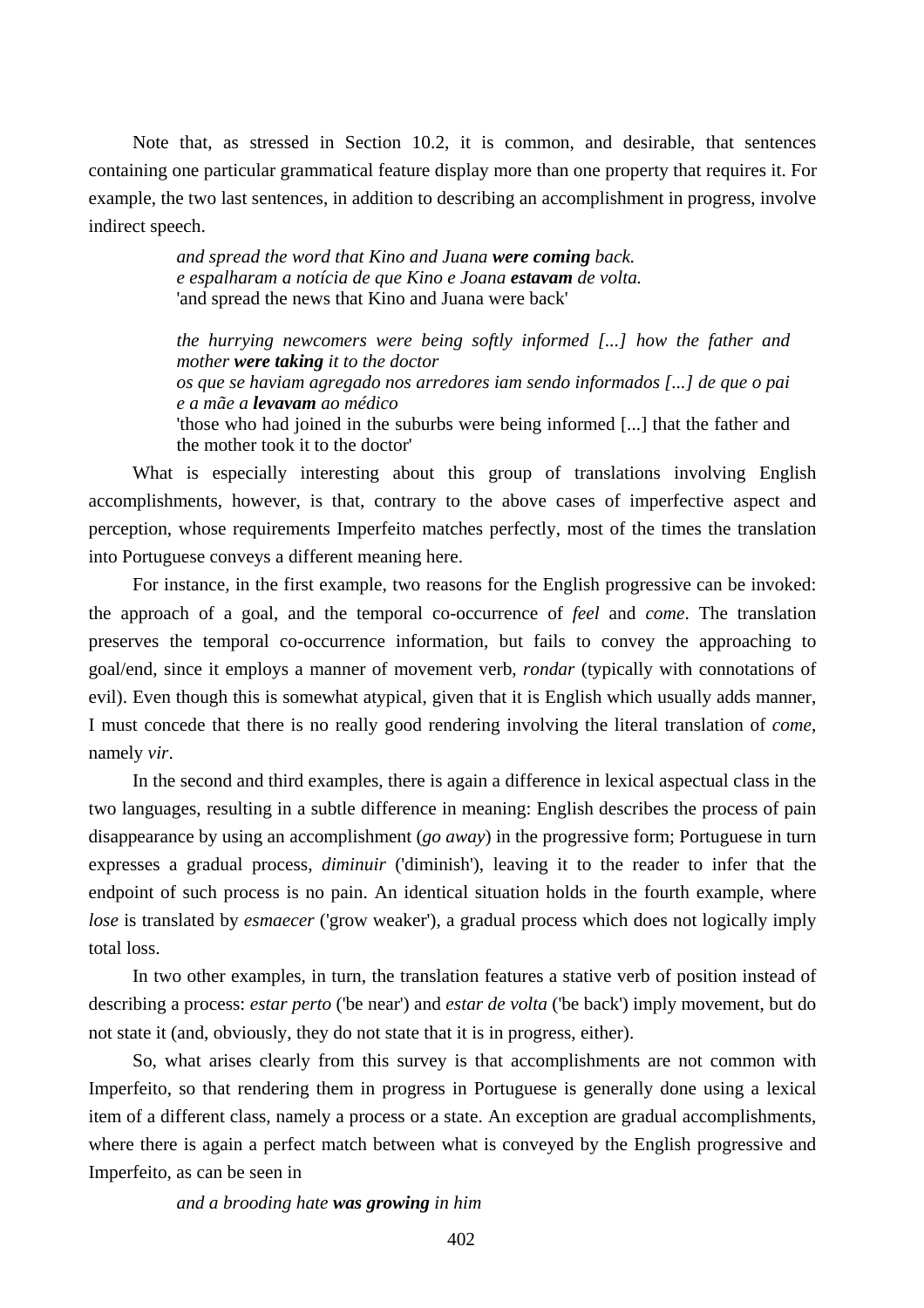*e um ódio surdo crescia dentro dele.*  'and a brooding hate grew inside him'

Finally, conveying perspective seemed to be the author's main purpose in using the progressive in the following instances, which constitute my fourth and last group:

> *But the priest was speaking again. Mas o padre falava de novo:*  'But the priest talked again:'

*And in his dream Coyotito was reading from a book as large as a house E, em sonhos, Coyotito aparecia-lhe a ler um livro grande como uma casa*  'And, in dreams, Coyotito appeared to him reading a book large as a house'

*Juana was whispering, "Coyotito." She was begging him to be quiet. Joana ciciava: "Coyotito." Pedia-lhe que estivesse quieto.*  'Juana murmured: "Coyotito.". She asked him to be quiet.'

*Now the darkness was closing in on his family; now the evil music filled the night Agora as trevas cerravam-se em volta da família, a música do mal enchia a noite*  'Now the darkness shut around the family, the music of the evil filled the night'

Let us compare the translations into Imperfeito with those where progressive was kept, or yet another tense was chosen.

Starting with the three cases of translation into Mais que perfeito, one sees that aspectual class change is again a key issue. Consider the following two examples:

> *He was growing very stout, and his voice was hoarse Tornara-se muito corpulento e enrouquecera*  'He had become very corpulent and had gotten hoarse'

*the early pigs were already beginning their ceaseless turning of twigs and bits of wood* 

# *os porcos tinham começado a fossar furiosamente, entre ramos quebrados e pedaços de madeira*

'the pigs had began to root furiously, among broken twigs and bits of wood'

In the first sentence, the natural translation of  $grow + adj$  is *tornar-se* + adj (roughly equivalent to English 'become' or 'turn into'), which belongs to a different aspectual class than e.g. *crescer* (the otherwise translation of *grow*). *Tornar-se* is an achievement in Portuguese (to the extent that these classes are relevant in Portuguese as well), and therefore the progressive aspect would be marked to a much greater extent, $43$  emphasizing that "he" was still in the process of turning into a stout man, which is not the main information of the English sentence.

In the second sentence, note that *begin* is somehow vague as to which period or point it refers to, and, in fact, one may as well conceive *begin* (or *começar*) as an achievement, or as an accomplishment (see Figure 10.7: does *begin* refer to an initial interval, or the initial point?). It seems that, in this particular pair, it is used as an achievement in Portuguese, and as an

<sup>43</sup> Imperfeito would not be a choice here, since it could only be read habitually.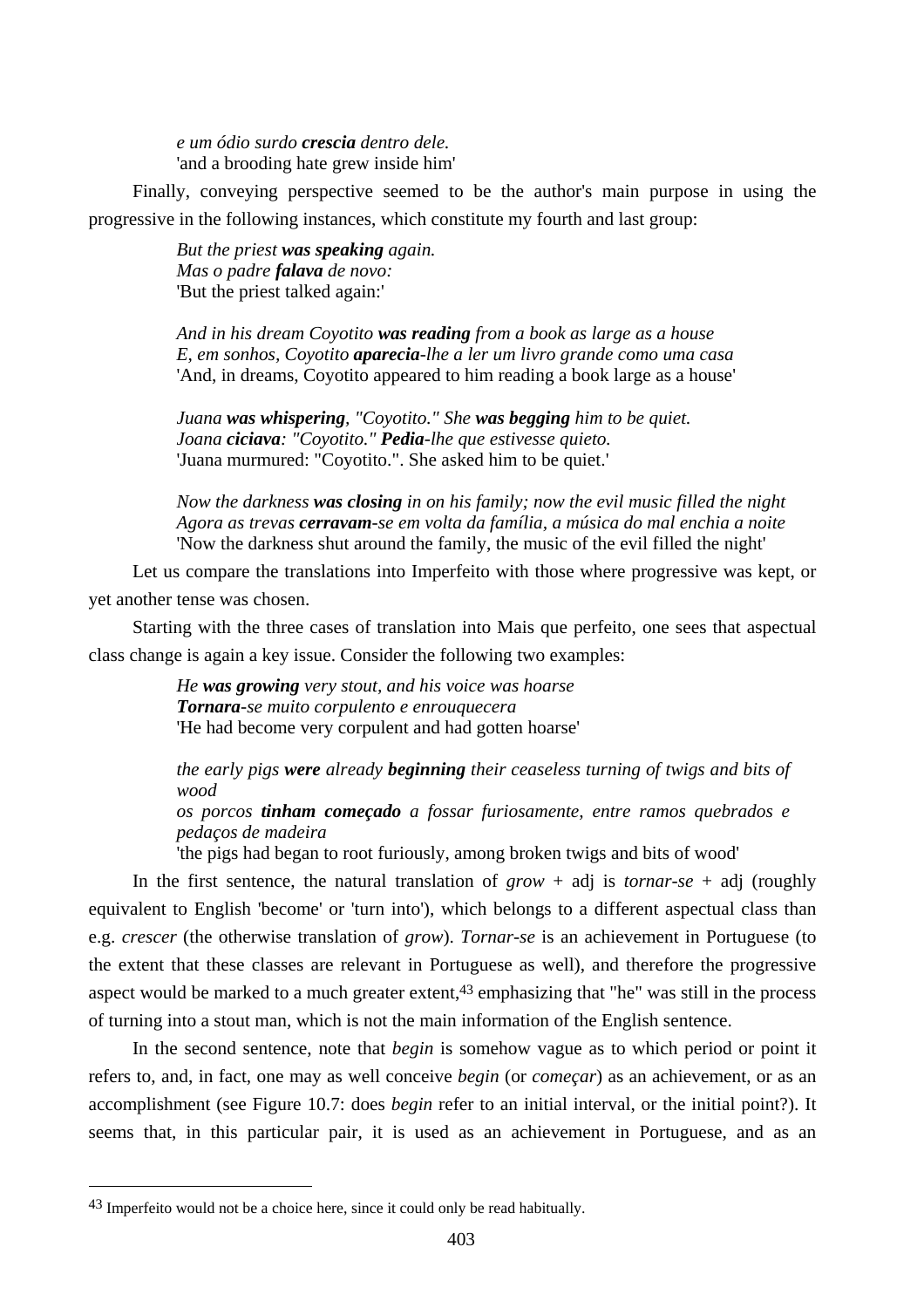accomplishment in English, and thus the two sentences may be informatively equivalent.44 This kind of vagueness will be further discussed in section 10.3.2.3 below.



Finally, in the next pair the manner of approaching is lost and instead the result of their approach is stated.

> *The neighbors were tumbling from their houses now, and they watched the falling sparks and stamped them out to save their own houses. Os vizinhos tinham acorrido e estavam atentos às faúlhas que voavam e que eles pisavam logo para defenderem as suas próprias casas.*  'The neighbours had come in haste and were attentive to the sparks that flied and that they stamped at once to defend their own houses'

This time, the reason why Imperfeito was not used for *acorrer* is of a different nature altogether: it is due to the necessary contrast between one action (with a plural number of participants, that of neighbours arriving) and an indefinite repeated action (as many times as the sparks would fall near their houses). Since Imperfeito is the ideal tense to express this latter, the once-only action would better not be rendered by Imperfeito as well. Mais que perfeito is ideal for that purpose, even though temporally different situations are conveyed in the two languages.

Now, given that there are at least three "progressive-like" constructions in Portuguese, one may wonder why so few (actually, only eleven) instances of the English progressive were rendered by them. Three were translated by the construction  $ir +$  gerundio, which marks explicit graduality:

> *the hurrying newcomers were being softly informed os que se haviam agregado nos arredores iam sendo informados precipitadamente e em voz baixa*  'those who had joined in the suburbs were being informed hastily and in a soft voice'

*the sun was warming the brush house o sol ia aquecendo a cabana.*  'the sun was heating the hut'

*Now the dusk was coming. Ia caindo a noite.*  'The night was falling'

<sup>44</sup> I wonder whether it matters that, while *begin* is used as main verb in English, *começar* is simply used as an auxiliary verb to *fossar*, a verb for pigs' activity.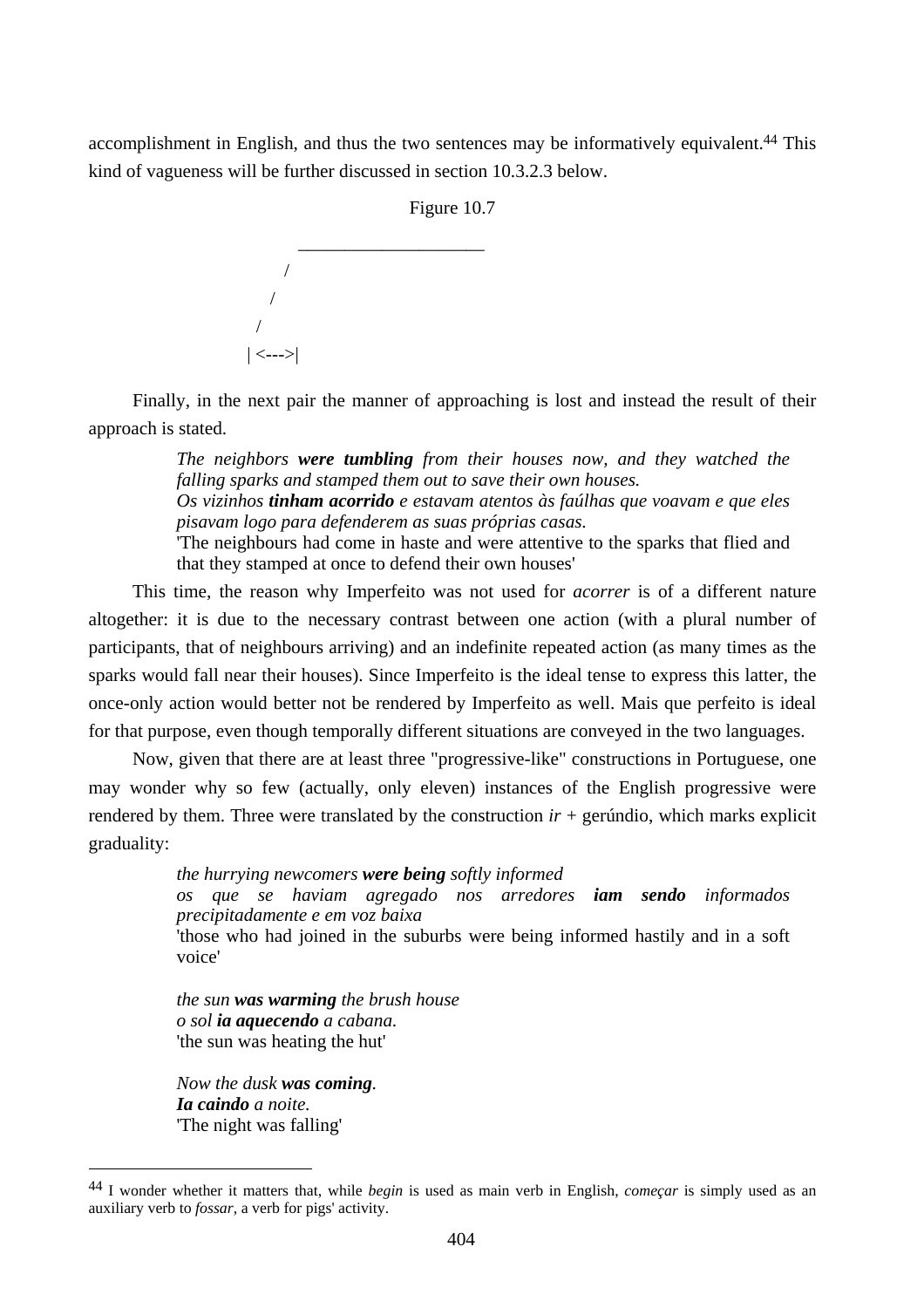It is not clear to me why this construction was used in the last example, where *Caía a noite*, i.e., bare Imperfeito, seems more appropriate to me.

As far as the eight cases cast in the simple progressive (with *estar*), some were necessarily so, as is the case of direct speech

> *"You were dreaming." -- Estavas a sonhar.*

The same is true of one case with a *quando*-clause: if Imperfeito had been used, the look would have been interpreted as response, following the awakening.

> *She was looking at him as she was always looking at him when he awakened E, como sempre quando acordava, ela estava a olhá-lo*45 'And, as always when he woke up, she was looking at him'

In the two next cases, the progressive with *já* makes the reader aware of an activity which was started before, and emphasizes the speed with which it was started.

> *He groped his way back to the sleeping mat. Already Juana was working at the fire. E foi aos tombos até à esteira. Joana já estava a acender o lume.*

'And he went tumbling to the mat. Juana was already setting on the fire'

*But Kino was pushing his way through the crowd. Mas Kino já estava a abrir caminho por entre a multidão.*  'But Kino was already opening way through the crowd'

The next case is analogous, form the viewpoint of English, to the previous example of perception of sleeping (*Kino saw that two of the men were sleeping*). However, from the point of view of Portuguese, *comer* ('eat') and *dormir* ('sleep') are different in that *comer* in Imperfeito is mainly habitual, and thus, the progressive is strongly preferred.

> *And then Kino could see that they were eating E então Kino percebeu que eles estavam a comer*  'And then Kino understood that they were eating'

As far as the next example is concerned, the same situation is lexicalized in a rather different way in the two languages, but in both the progressive transmits a connotation of slowness which would otherwise not be present. Still, I believe that the plural *senses* ask more naturally for the progressive in English than the corresponding expression in Portuguese, where the process is by default instantaneous.

> *His senses were coming back and he moaned. Ele estava a voltar a si, gemia.*  'he was coming back to himself, moaning'

 $\overline{a}$ 

As to the next example, it is, interestingly, the inverse of the above discussed case of progressive accomplishments translated by Imperfeito: it translates a gradual accomplishment by an achievement, *sair* ('go out'). It is revealing that the achievement sounds much better in Portuguese in the progressive than in Imperfeito, adding to my claim that Imperfeito with

<sup>&</sup>lt;sup>45</sup> Note that there is considerable restructuring of this sentence in the translation. In particular, there is no verb corresponding to the second English progressive in the Portuguese rendering.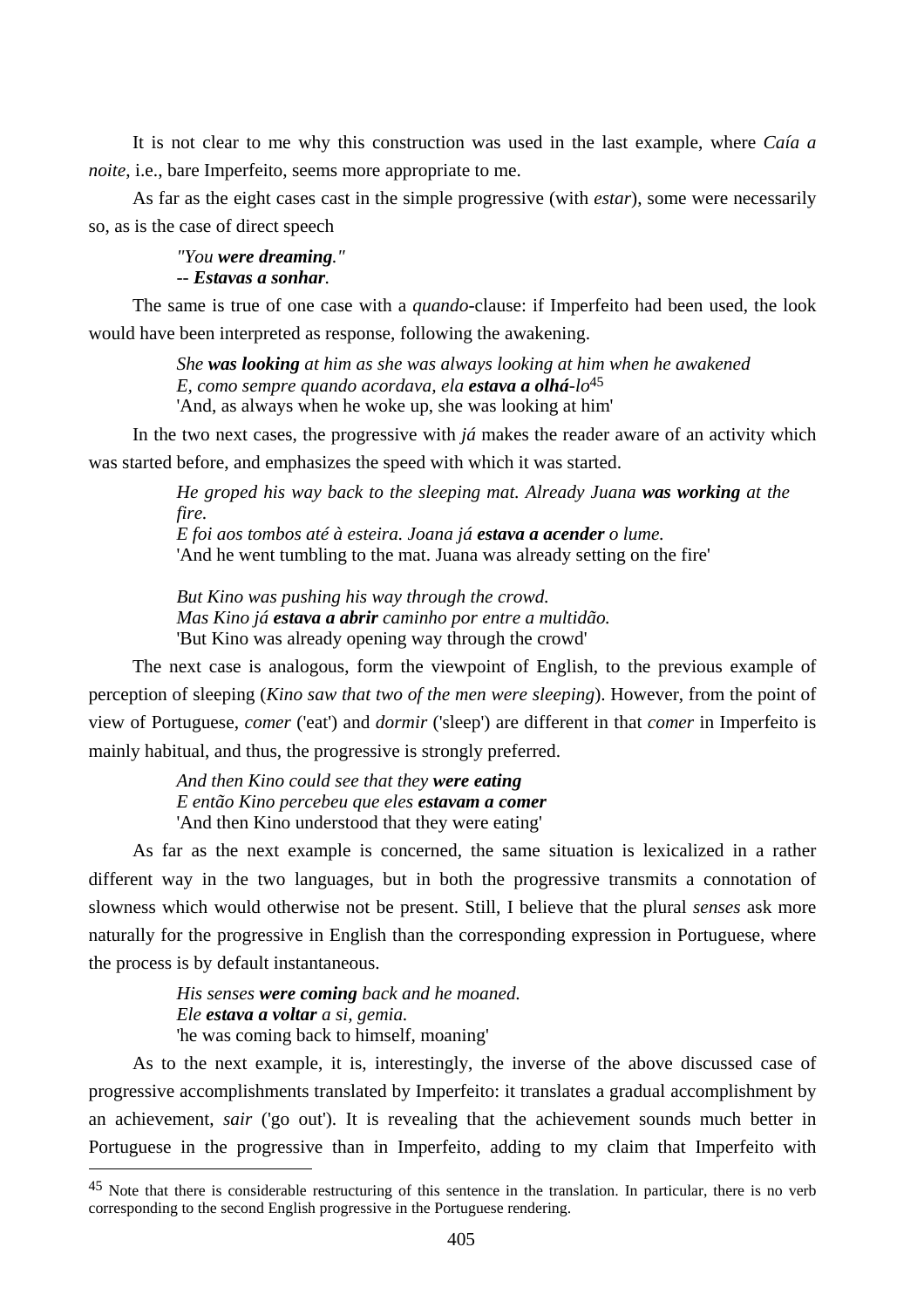accomplishments and achievements is avoided for the expression of an on-going process.

*the poison was receding from its body. O veneno estava a sair do corpo.*  'The poison was leaving from the body'

Finally, the progressive in the last example transmits, more than repetition, a connotation of difficulty (it was difficult to get through), of time elapsed before "he" realized that "something". In this case the progressive in Portuguese is more apt to transmit this nuance, even though Imperfeito could be used as well.

> *Something was wrong, some signal was trying to get through to his brain. Havia alguma coisa errada em tudo aquilo, alguma coisa estava tentando penetrar-lhe no cérebro.*

> 'There was something wrong in all that, something was trying to penetrate his brain'

To finish the analysis of the translations of the English progressive, I note that the following is a very free translation, involving some sort of gerund clause.

> *The distant roosters began to crow and the air changed and the dawn was coming*

*Galos longínquos começaram a cantar e o ar mudava: era a manhã a romper.*  'Distant roosters began to crow and the air changed: it was the dawn breaking'

The English progressive is either expressing perspective or simply temporal closeness. I think that *e a manhã estava quase a romper* would be more faithful.

Interestingly, one other progressive instance in Portuguese originated in a simple past idiom:

> *when Kino was almost within reach of it quando Kino estava quase a alcançá-lo.*  'when Kino was almost reaching it'

This is a clear use of the progressive in the two languages, namely, external closeness of some goal (which should be kept distinct from the specification that an inherently telic action is in progress, GRAD).46

## **10.3.2.2 The translation of** *could*

 $\overline{a}$ 

The English text (Text 2) contains 16 instances of *could*, of which 6 were translated by Imperfeito, 3 by Perfeito, and 2 by Condicional.

In the direction from Portuguese to English, I investigated the correlation between the existence or absence of *could* with perception verbs and the original use of Imperfeito and Perfeito (cf. sections 10.3.1.3 and 10.3.1.7). Since the matter of perception verbs will be taken up in detailed in Chapter 11, I will only mention it in passing, concentrating on the cases which do not include such verbs.

Thus, of the seven occurrences of *could* in connection with perception verbs, four of them

<sup>46</sup> Incidentally, this is a case of a clear contrast between Imperfeito progressivo and bare Imperfeito: Only the former can have this meaning, whereas both can convey a telic action in progress (GRAD).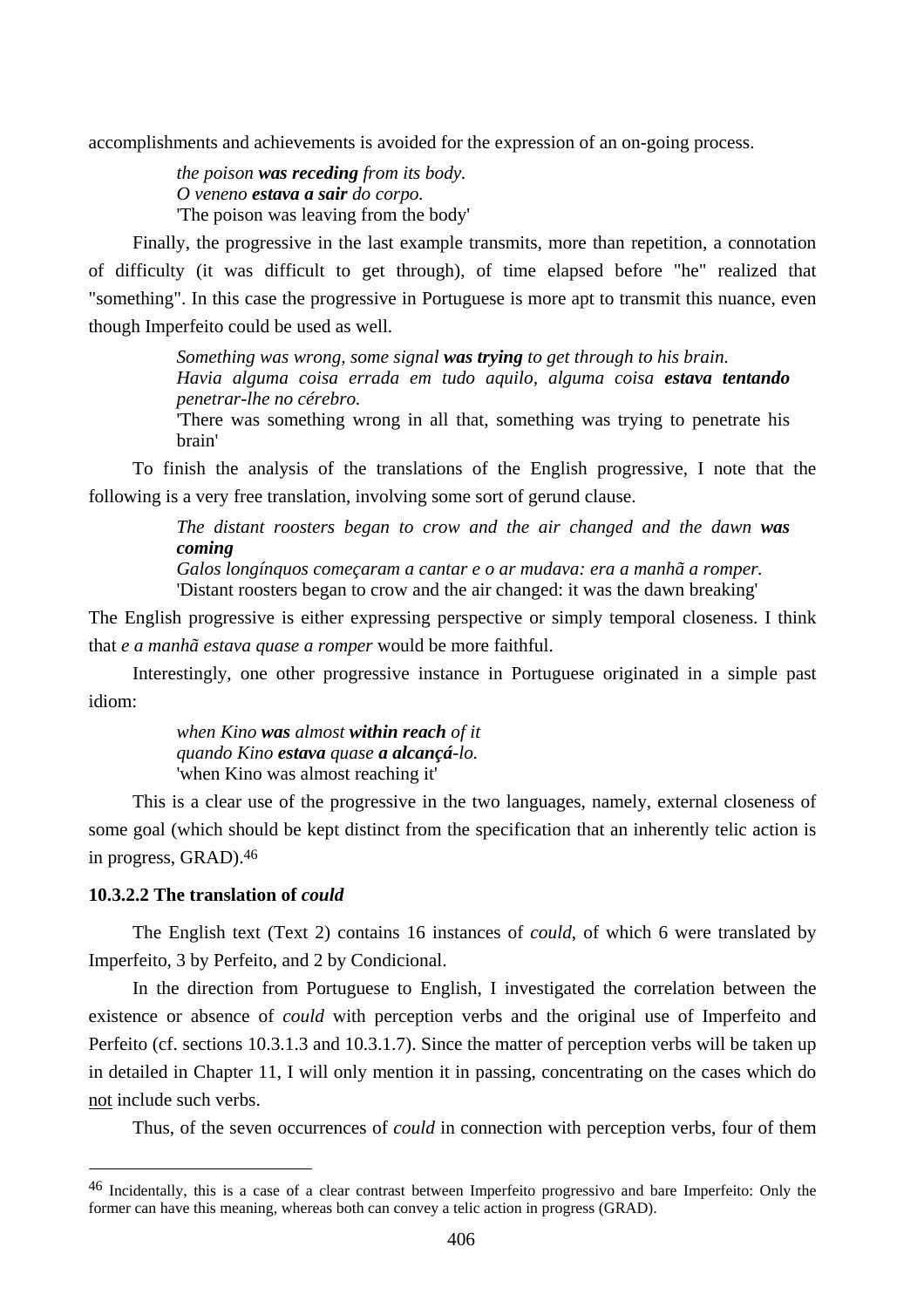were translated into Imperfeito, as expected. Three other instances, however, were rendered by Perfeito.

I will only deal here with the remaining translations of *could*.

*Kino could never remember seeing them closed when he awakened Kino não se lembrava de alguma vez os ter visto fechados ao acordar*  'Kino did not remember any time having seen them closed awaking'

This case may be similar to the case of the perception verbs, in that *could remember* gets translated by Imperfeito *lembrava*. The scope of the negation and the existence of quantification of the English sentence require Portuguese restructuring, though: if the sentence describes one, rather than several, "remembering" occasions, no quantification is allowed.<sup>47</sup> Similarly, the negation takes wider scope in:

> *And on the black velvet the great pearl glistened, so that the dealer could not keep his eyes from it.*

> *E, no veludo preto, o brilho da pérola era tal que o comprador não tirava os olhos dela.*

> 'And, on the black velvet, the pearl brightness was such that the buyer did not remove the eyes from it'

In the next example, semantically negative as well, *custar a* is a lexicalization of precisely *could hardly*, meaning "to be difficult to":

> *his mind could hardly make the leap quase lhe custava a imaginar*  'it nearly was difficult for him to imagine'

Note that the *quase* ('nearly') is spurious in the translation, even though it is there because of *hardly*.

Now, the example:

 $\overline{a}$ 

*She could stand fatigue and hunger almost better than Kino himself Suportava o cansaço e a fome quase tão bem como o próprio Kino* 'She bore fatigue and hunger almost as well as Kino himself'48

illustrates the formal marking, in English, of a disposition-like or predictive character, which can adequately be rendered by Portuguese Imperfeito. But note that while Imperfeito implies that "she" has already proved it through (at least some) occasions in the past, this is at most an implicature of the English sentence (which could be continued by *but she never did*).

Similar examples of general descriptions rendered in Imperfeito (or Presente) are:

*for in the midst of a laugh he could remember the death of your aunt, and his eyes could become wet with sorrow for your loss. No meio duma risada, lembrava-se subitamente da morte duma tia nossa e* 

<sup>47</sup> Actually, *Kino nunca se lembrava* can only mean habitually; *Kino nunca se lembrou* can only mean in a mutually understood number of times, while *lembrava nunca* or *lembrou nunca* are ungrammatical, and *não se lembrava nunca* and *não se lembrou nunca* are (roughly) equivalent to the first two cases discussed in this footnote.

<sup>48</sup> This example is interesting in that it may reflect a cultural difference: Women are praised in Portuguese as "almost as good as men", while in English the praise was "better than men". In any case, in Portuguese *quase melhor* ('almost better') sounds strange in any context, and this fact alone may have conditioned the translator's choice.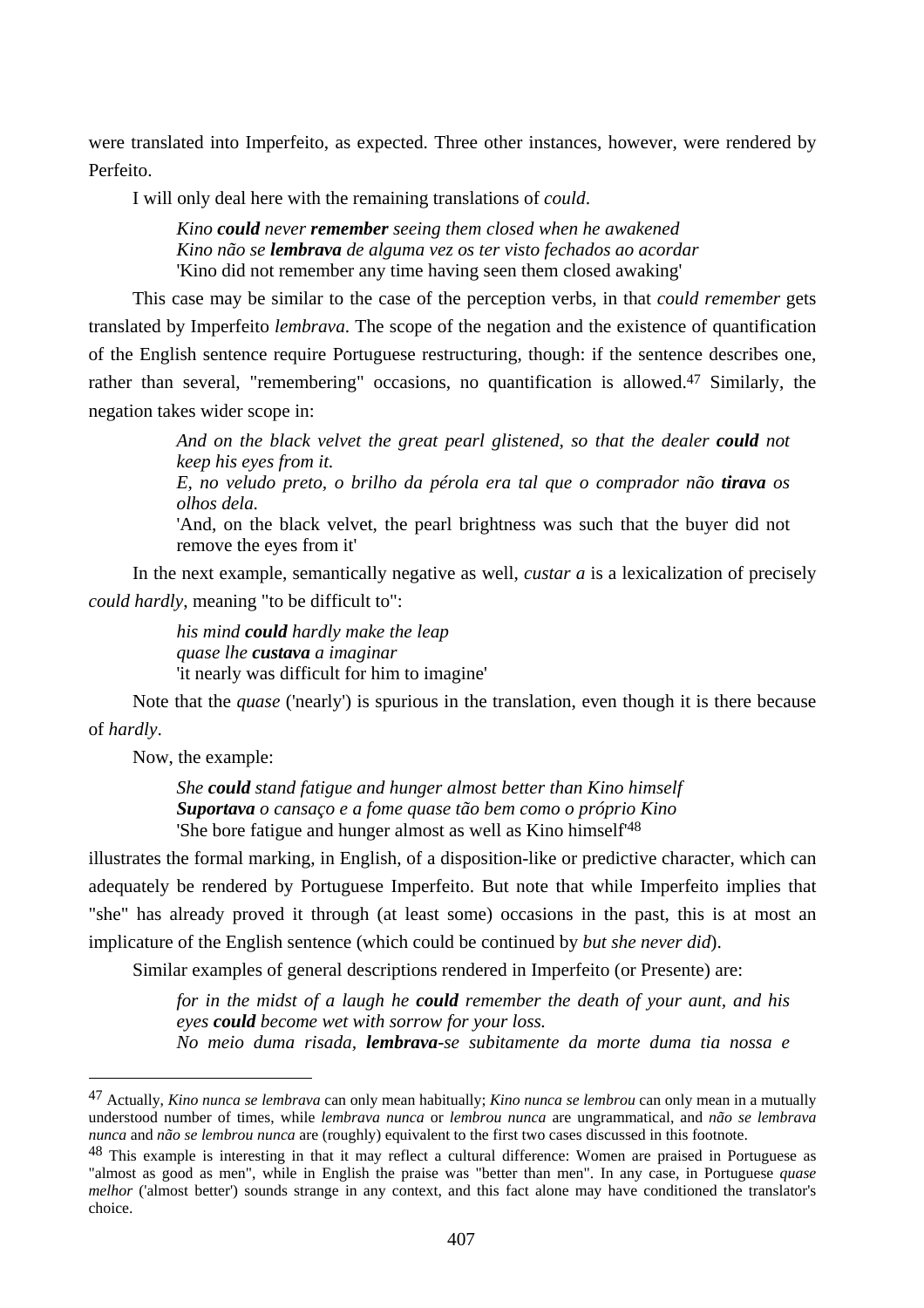*mostrava os olhos molhados por causa da nossa desgraça.* 

'In the middle of a laugh, he remembered suddenly the death of an aunt of ours and showed the eyes wet because of our disgrace'

*This land was waterless, furred with the cacti which could store water and with the great-rooted brush which could reach deep into the earth for a little moisture A região era seca, coberta de cactos, que armazenam água, e de plantas de grossas raízes, que sugam um pouco de humidade lá para o fundo da terra*  'The region was dry, covered with cacti, which store water, and with plants with thick roots, which suck a little humidity there from the depth of the earth'

*From this step they could look out over the sunbeaten desert to the blue Gulf in the distance.* 

*Dali, avistava-se tudo, desde o deserto tórrido até, lá muito ao longe, o Golfo azul.* 

'From there, one could catch a glimpse of everything, from the torrid desert to, very far away, the blue Golf.'

*They were high and graceful canoes with curving bow and stern and a braced section midships where a mast could be stepped to carry a small lateen sail Eram barcos esguios e graciosos, com a proa e a popa curvas e um barrote no meio, onde se cravava o mastro para fixar a pequena vela latina.* 

'They were slim, gracious boats, with curving prow and stern and a beam in the middle, where the mast was stuck in to fasten the small Latin sail'

Regarding this last example, it is interesting to emphasize the difference in what is actually conveyed in the two languages: while the stepping of the mast is rendered habitually in Portuguese, it is merely implied in the English sentence, one extreme interpretation of which is that it was possible to raise it there, but might never have actually been stepped there. In fact, the English rendering most probably invokes a situation in which the mast would often be away, an interpretation that is much harder to find in the Portuguese version.<sup>49</sup> where the most natural interpretation is simply positional, meaning something like "where the mast stood".

Finally, another case of *could* translated into Imperfeito would probably be better analysed as an alternative lexicalization of *could* uses *saber* ('know') as main verb in Imperfeito:

> *and these people from the inland, these hunters, could follow, could read a broken straw or a little tumbled pile of dust.*

> *e aquela gente do interior, aqueles caçadores, sabiam seguir, sabiam descobrir uma palha partida ou um montinho de poeira revolvido.*

> 'and those people from the inland, those hunters, knew how to chase, knew how to discover a lost straw or a revolved little pile of dust.'

Note that from the point of view of English this example does not differ much from the previous ones,50 in that it describes an ability which can be instantiated many times. From the point of view of Portuguese, however, it is lexicalized (and perceived) differently.

Some translations of *could* by Condicional, on the other hand, are also crucially related to

<sup>49</sup> It is possible, though, if one reads "se" as an impersonal subject and not a reflexive pronoun.

<sup>50</sup> Still, as pointed out by Jan Engh, the previous example -- the one about the mast -- describes an aletic modality while this one -- about the hunters -- is clearly dynamic.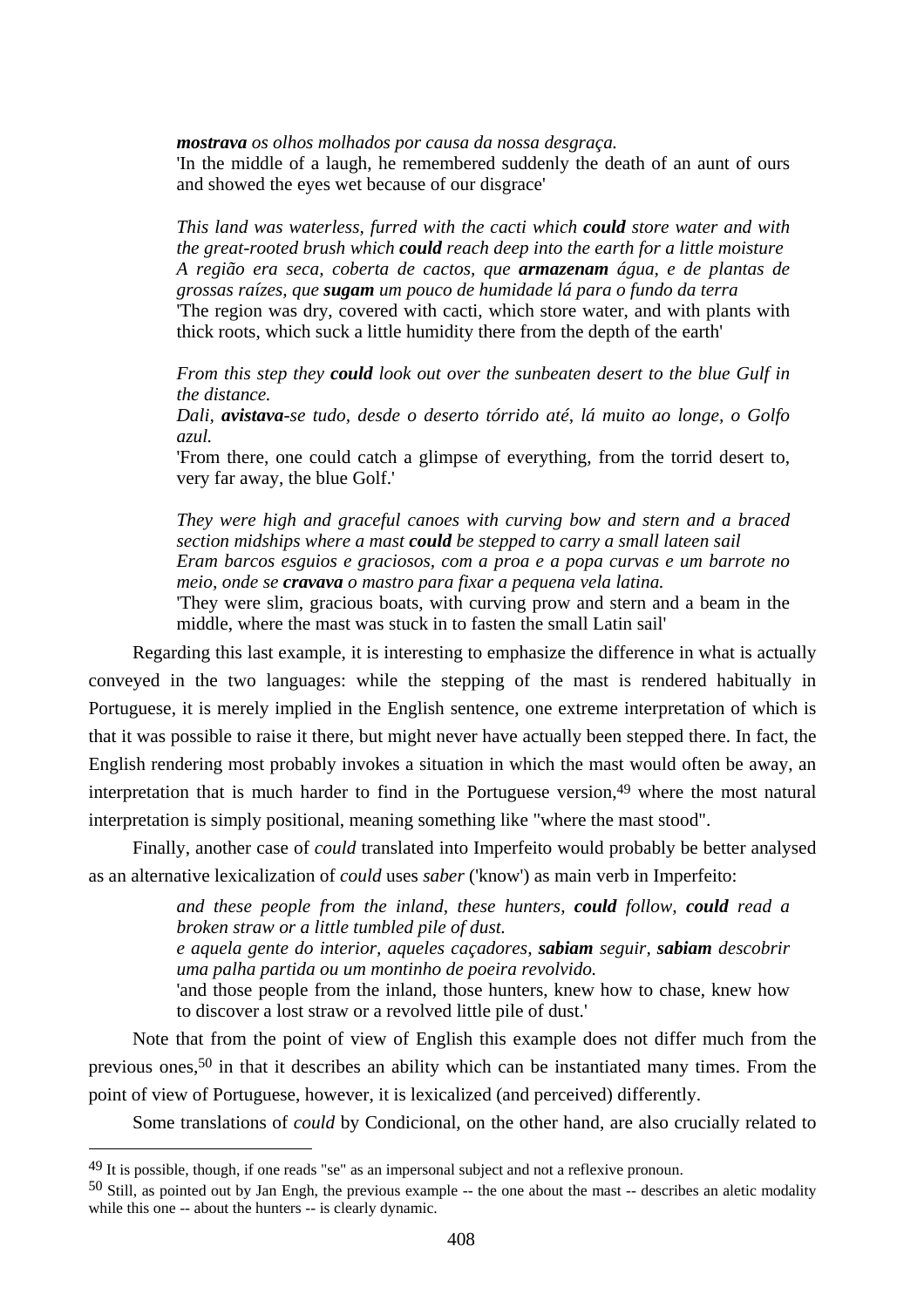the statement of a rule or generalization:

 $\overline{a}$ 

*a baby could easily die from the poison uma criança dificilmente resistiria a tal veneno*  'a child would hardly resist to such a poison'

*Nothing could break down this wall, and they could remain whole within the wall.* 

*Mas nada quebraria aquela muralha, dentro da qual todos se cerravam.*  'But nothing would break that wall, inside which all locked themselves'

*He could kill the doctor more easily than he could talk to him Ser-lhe-ia mais fácil matar o médico do que falar-lhe*  'It would be easier for him to kill the doctor than talk to him'

*each one thought how the patron could not live forever cada um pensou para consigo que o patrão não seria eterno*  'each one though for himself that the boss would not be everlasting'

*If the watcher, sensing movement, looked at the dark place against the stone which was his body, he could see him.* 

*Se o vigia, sentindo movimento, olhasse para a mancha escura que o seu corpo fazia na pedra, vê-lo-ia.* 

'If the sentinel, feeling movement, looked at the dark spot that this body did in the stone, he would see him'

In the five cases, English *could* is there to highlight the hypothetical, rule-like flavour of the sentence,51 while Condicional is used in Portuguese for such a purpose. The preference of Condicional over Imperfeito can be accounted in the following way: in the first two cases, the "resisting" (or "breaking") is placed in the future, while Imperfeito would denote a present prediction. In addition, Imperfeito could be read as denoting perspective alone, and thus such a translation would in fact produce a loss of information. To explain the third and fourth cases, it is enough to note that, in a stative context, Imperfeito is the unmarked tense, thus conditionality has to be (or is preferably) stated by Condicional.52

The last instance of *could* translated by Condicional is somewhat more complex, because from a Portuguese point of view *can read* can be claimed to correspond to *saber ler* ('know how to read'), i.e., to carry more information than simple possibility:

> *But Kino's brain burned, even during his sleep, and he dreamed that Coyotito could read, that one of his own people could tell him the truth of things Mas o cérebro de Kino nem mesmo durante o sono parava. Sonhava que Coyotito aprenderia a ler, que um dos seus poderia desvendar-lhe a verdade das coisas.*  'But Kino's brain not even during sleep stopped. He dreamed that Coyotito would learn how to read, that one of his would be able to reveal him the truth of things'

<sup>51</sup> Note in passing Vendler's (1967) interesting remark on the modal *can* and states: He observes that, in conditional sentences, *could* is often interchangeable with *would* in connection with states.

 $52$  Cf. on this subject Fleischman (1989), who abundantly illustrates the existence of a scale of tenses, based on a distance metaphor, which can be used both for other "conceptual axes" (modality, evidentiality, etc.) and to explain diachronic changes, such as the disappearance of tense forms themselves.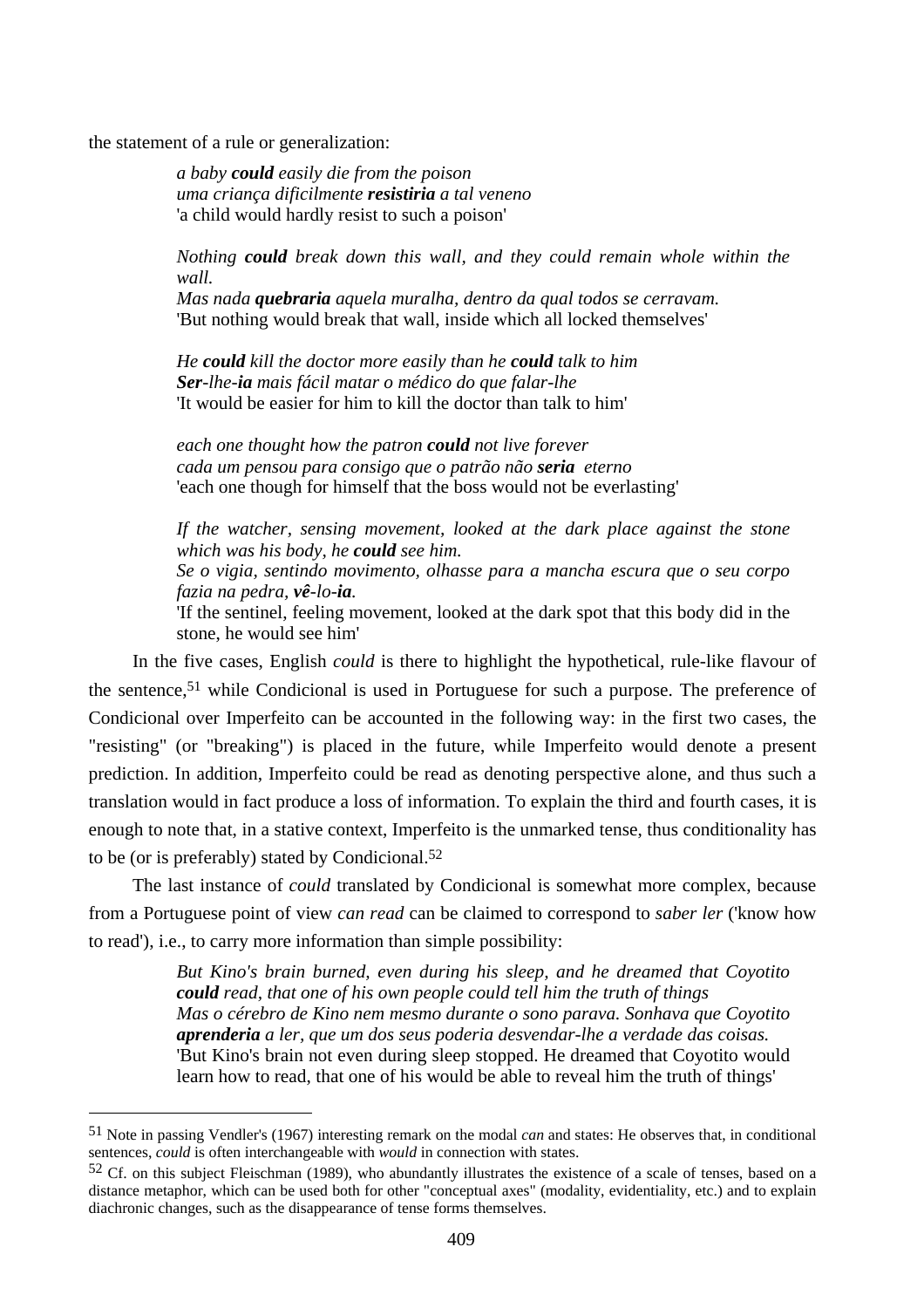However, instead of using such a turn (resulting in *Sonhava que Coyotito sabia ler*...), the translator chose to convey explicitly the event that would give rise to such a state, using the verb *aprender* ('learn'). Then he could not use Imperfeito (otherwise, the text would convey that Kino was dreaming that Coyotito was in the process of learning), and thus the rarer Condicional.

In any case, the cases above of Condicional (or Imperfeito) translating *could* add to my belief that Portuguese is a language more geared towards generalization (and thus rule-like character is encoded by its tenses - morphology), while English has more peripheral (not necessarily periphrastic) mechanisms to convey it (e.g., in the examples above, modals).

There was only one case where the Portuguese translation is more specific than the English one: rendering the possibility of paying by the statement of having money:

> *they were being married now that they could pay. agora podiam casar porque já tinham dinheiro.*  'now they could marry because they already had money'

For the sake of completeness, I present here the remaining cases of *could* translation in Text 2 which do not involve the Portuguese modal *poder* (its standard translation). Two of them describe an ability which is more faithfully maintained in the Portuguese translation than in the cases above:

> *His stinging tail was straight out behind him, but he could whip it up in a flash of time trazia a cauda rígida, pronta a erguer-se de súbito*  'he brought the tail rigid, ready to rise all of a sudden'

*she could arch her back in child pain with hardly a cry era capaz de se torcer nas dores do parto quase sem um grito*  'she was able to twist in pain of childbirth almost without a cry'

Another one describes an internal inability as an external -- and thus less stringent -- rule

*He could not move until the scorpion moved não devia mexer-se antes que o animal se mexesse*  'He should not move before the animal moved'

while the next case is totally rephrased in order to provide a more idiomatic translation, showing an interesting perspective switch:

> *when he had more than he could do to take care of the rich people se o tempo não lhe chegava para tratar as pessoas ricas*  'if the time did not suffice to treat the rich people'

In English, it is "he" who could not make it, while, in Portuguese, it is time which is not enough. (I.e., different circumstances are hold responsible for the same situation.)

#### **10.3.2.3 The translation of English pluperfect into Imperfeito**

Three out of the 37 pluperfects of Text 2 were rendered by Imperfeito in Portuguese, and this made me look into this kind of translation more carefully. Given the large number of pluperfects in the English text, I only analysed those which were rendered in Imperfeito. Later in Chapter 13, however, and due to the interesting phenomena uncovered in the present study, I set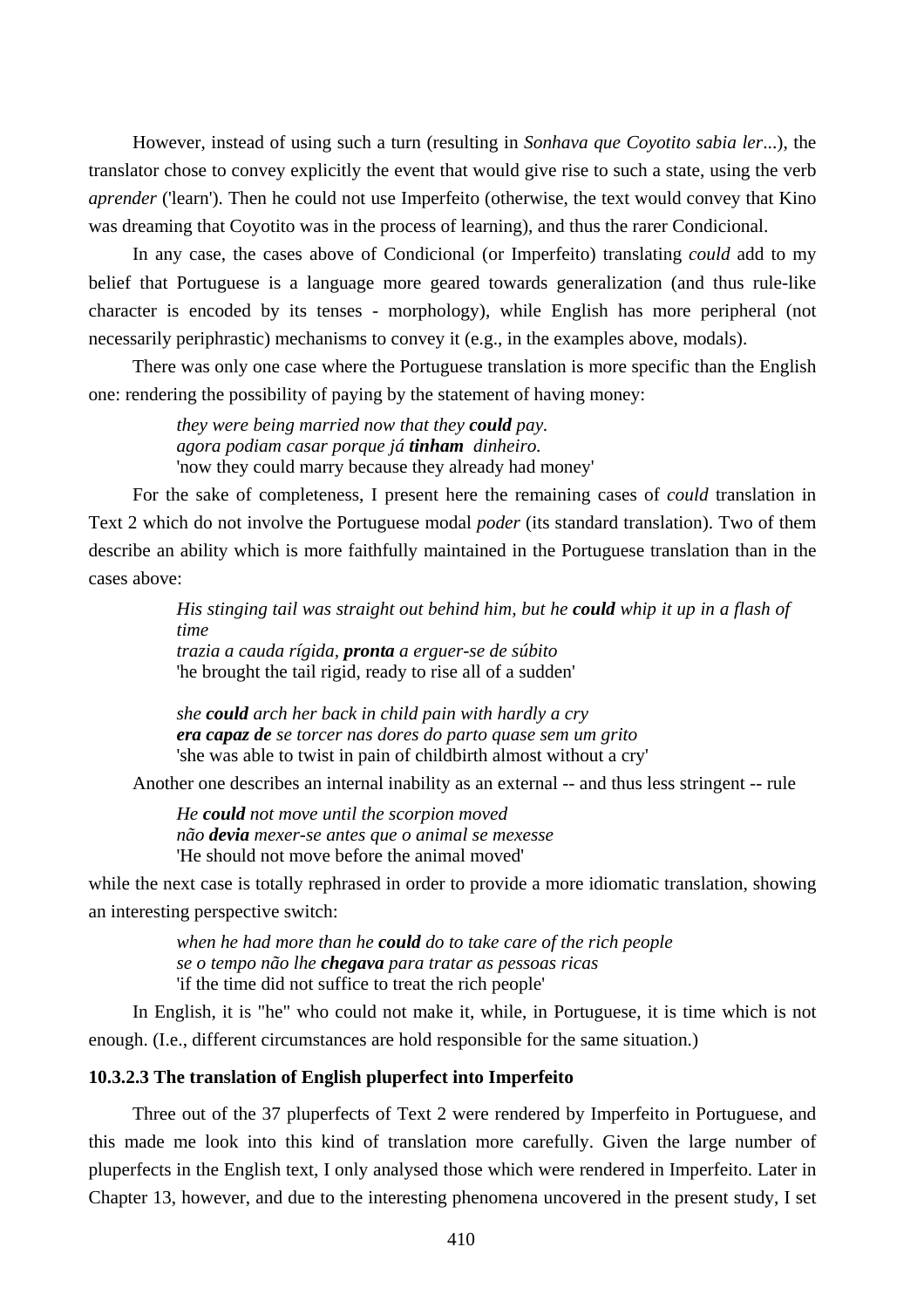out to investigate more thoroughly the (translation) relationship between pluperfects and simple tenses.

A large number of cases of translation of pluperfect into Imperfeito correspond to the description of the result state not as the consequence of a change of state, as in English, but as a state in itself:

> *in his mind a new song had come um novo canto dominava*  'a new song dominated'

*the thing had become a neighborhood affair era um problema de todos.*  'it was everyone's problem'

*I had not heard of it Não sabia de nada...*  'I did not know anything...'

*electric strength had come to him uma força electrizante o dominava.*  'an electrifying strength dominated him'

*But the buyer's eyes had become as steady and cruel and unwinking as a hawk's eyes,* 

*Mas os olhos do comprador estavam frios, cruéis e fixos como os do falcão*  'But the eyes of the buyer were cold, cruel and steady as those of the hawk'

*Now the dealer's hand had become a personality. Agora a mão do comprador tinha a importância de uma pessoa.*  'Now the hand of the buyer had the importance of a person'

*But Kino had grown tight and hard. Mas Kino estava inflexível e duro.*  'But Kino was inflexible and hard'

*A lethargy had settled on him, and a little gray hopelessness. Uma letargia e uma escura desesperança dominavam-no.*  'A lethargy and a dark hopelessness dominated him'

*he saw that a great hole had been knocked in the bottom. viu que o barco tinha, no fundo, um buraco enorme.*  'he saw that the boat had, in the bottom, a huge hole'

*Her pain was gone now, her slowness.*53 *Já não tinha dores, já não andava com dificuldade.*  'She no longer had pains, no longer walked with difficulty'

*and when it settled the pearl was gone.* 

<sup>53</sup> In English, *go* is one of the few cases that forms the perfect with the auxiliary *be*, even though the form *had gone*  exists as well.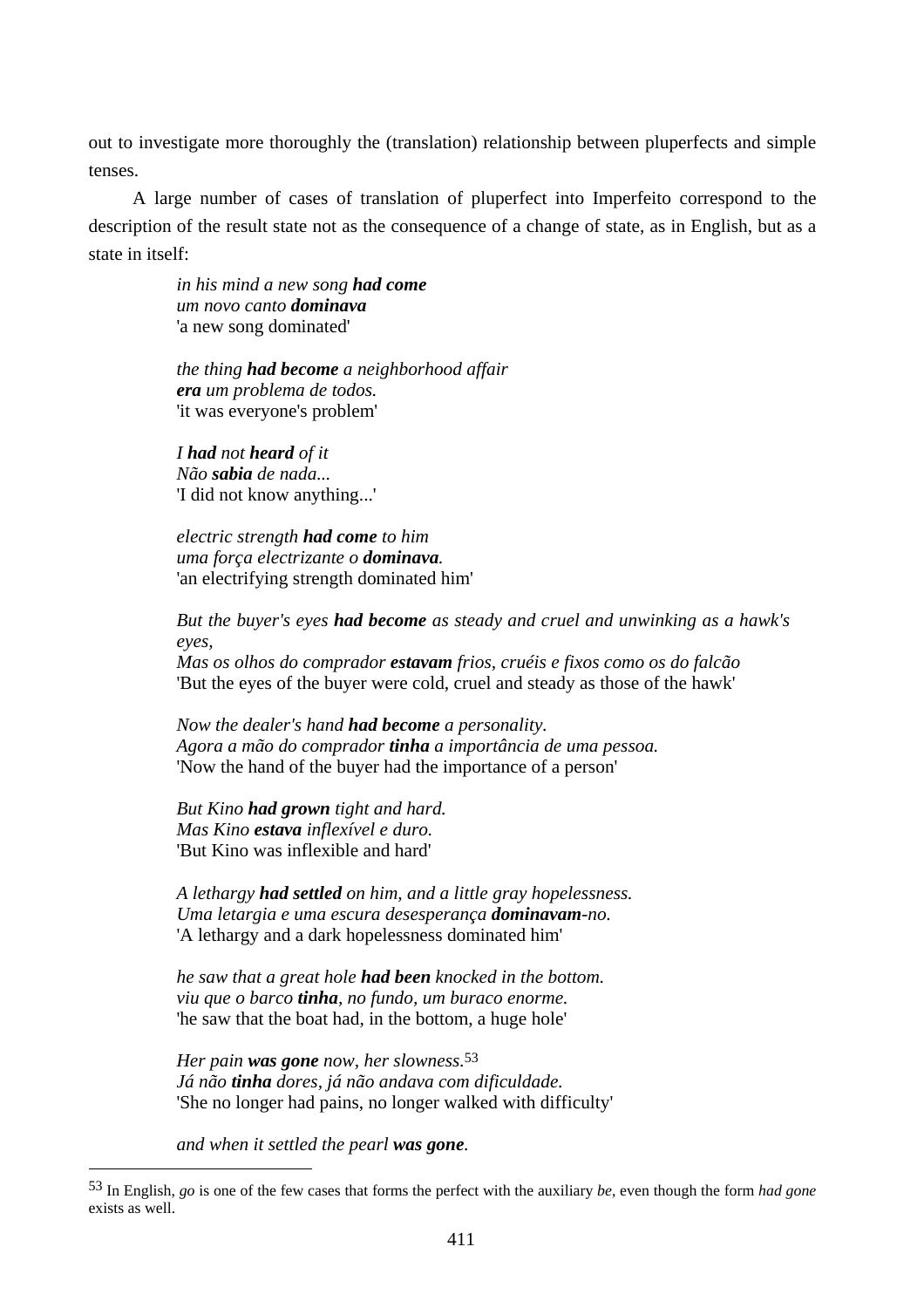*E quando esta se dissipou, a pérola já ali não estava.*  'And when this dissipated, the pearl was no longer there.'

Another case, also related to a (subtler) difference in aspectual class, involves verbs that can be interpreted as both punctual, or extended (as with *begin* and *começar* in section 10.3.2.1). In fact, *create* and *criar* and *accept* and *aceitar* depict a once for all event, or rather a continued activity / state of mind?

> *he had created it era ele que o criava.*  'it was him who created it'

*and it was all right; she had accepted it, e achava-a justa. Aceitava a ideia.*  'and she found it fair. She accepted the idea.'

Turning now to the next example:

*the day had drawn only a pale wash of light in the lower sky o dia mal espalhava uma pálida claridade no céu*  'the day hardly spread a pale clarity in the sky'

the word *only* describes the event as a gradual process, which then gets rendered in Portuguese by means of an inherently gradual sentence (both through lexical and tense choice). The adverbial *mal* (corresponding to *hardly*, *barely*) conveys, in addition, that the process has just begun.

The cases described so far can be summarized this way: When pluperfect of an eventive verb is translated into Imperfeito, Imperfeito describes the resulting state, or Imperfeito describes a process in progress which is related to the event. All cases involve a difference in verb aspectual class.

One other case translates (fairly) freely *as he had said* by *como pensava*, and thus cannot be taken into account here.

Another case was found whose grounds for translation clearly were altogether different:

*For centuries men had dived down Há séculos que os homens mergulham*  'It's centuries since the men dive'

In this sentence, English conveys repetition, and hence habituality, through a *for*-phrase modifying a past perfect, while Portuguese conveys it naturally by an habitual tense (Presente, in this case). Similar instances are

> *They had been suspicious of it from the first. Desconfiavam dela desde o princípio.*  'They suspected it from the start'

> *the roosters had been crowing for some time os galos cantavam*  'the roosters crowed'

In the latter example, the English progressive form seems to be required in order to express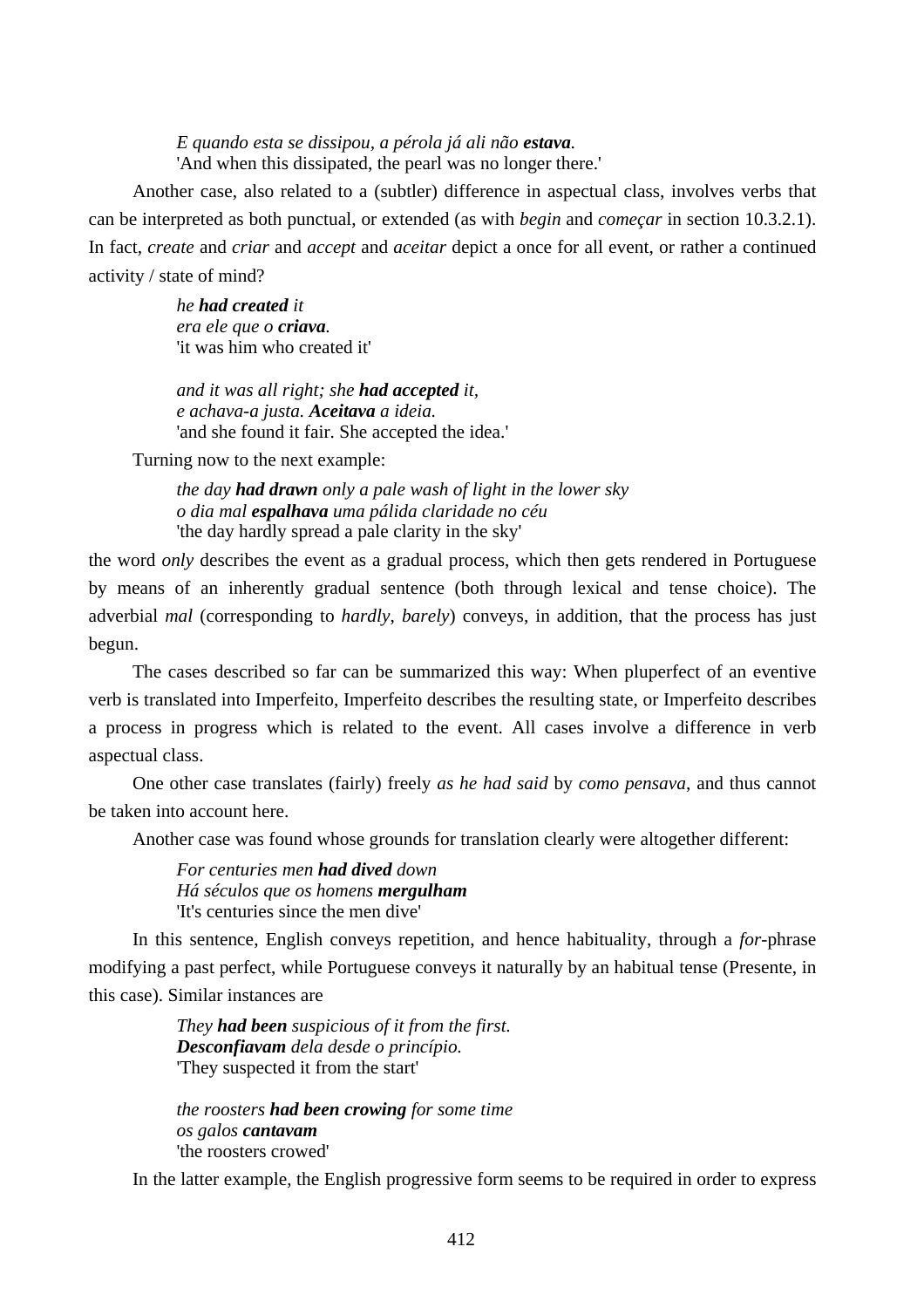durativity and continuation of the process until the present moment (compare to *the roosters had crowed for some time*, which may imply that they were no longer crowing). The Portuguese translation, however, fails to convey all the information explicit in the English sentence, because it does not furnish any temporal bounds. The best translation, according to me, would involve simple Imperfeito in connection with a deictic adverbial and, crucially, the particle *já*: *os galos já cantavam há algum tempo* ('the roosters already crowed for some time').

Finally, the most interesting example is:

*They had been afraid of something like this. Já receavam qualquer coisa.*  'they already feared something.'

Here, the connotations of perspective of the English pluperfect, associated to a particular interval (since "they" knew until that moment), are very well rendered by the particle *já*, conveying something like "before that moment". So, even though it is not expressed, the reason for the English pluperfect may be that some "until" is presupposed ("until it happened").

Salkie's (1989) contrastive description of pluperfects in English and French identifies the following contexts where English uses the pluperfect while French uses the imparfait (and Portuguese uses Imperfeito as well, as can be seen by the translations I suggested):

(i) statives with *for*-adverbials, like *He had lived in P. for twenty years -> Vivia em P. havia 20 anos*

(ii) relative statives (where English pluperfect is optional), like *one of them had given her once a bun from the corner bakery, which had contained a sticky sweet filling -> uma delas tinha- -lhe dado uma vez um bolo da padaria da esquina, que tinha um recheio doce peganhento*; and

(iii) habituals in the past (usually signalled by frequency adverbials), like *he remembered that his father had always served red and white wine with a meal -> lembrava-se que o pai servia sempre vinho branco e tinto à refeição*.

Our investigation agrees with Salkie's findings in that English utterances related to a past interval (with *for*, *since*, or *from*) do show this pattern.

One could also note that the example of *For centuries men had dived down* also concerns habituality, i.e., it is an instance of a combination of two of Salkie's three contexts, being habitual and involving a *for*-adverbial.

More interestingly, and conform to my intuitions about the two languages, were the cases where habituality was expressed in Portuguese even though it would not be present in the English source; cf.:

> *The beach was cut and scarred and padded by the feet of animals that had come to drink and to hunt.*

> *A praia estava cortada, marcada, patinhada pelos pés dos animais que ali vinham beber e caçar.*

> 'The beach was cut, marked, waded by the feet of the animals which came there to drink and hunt'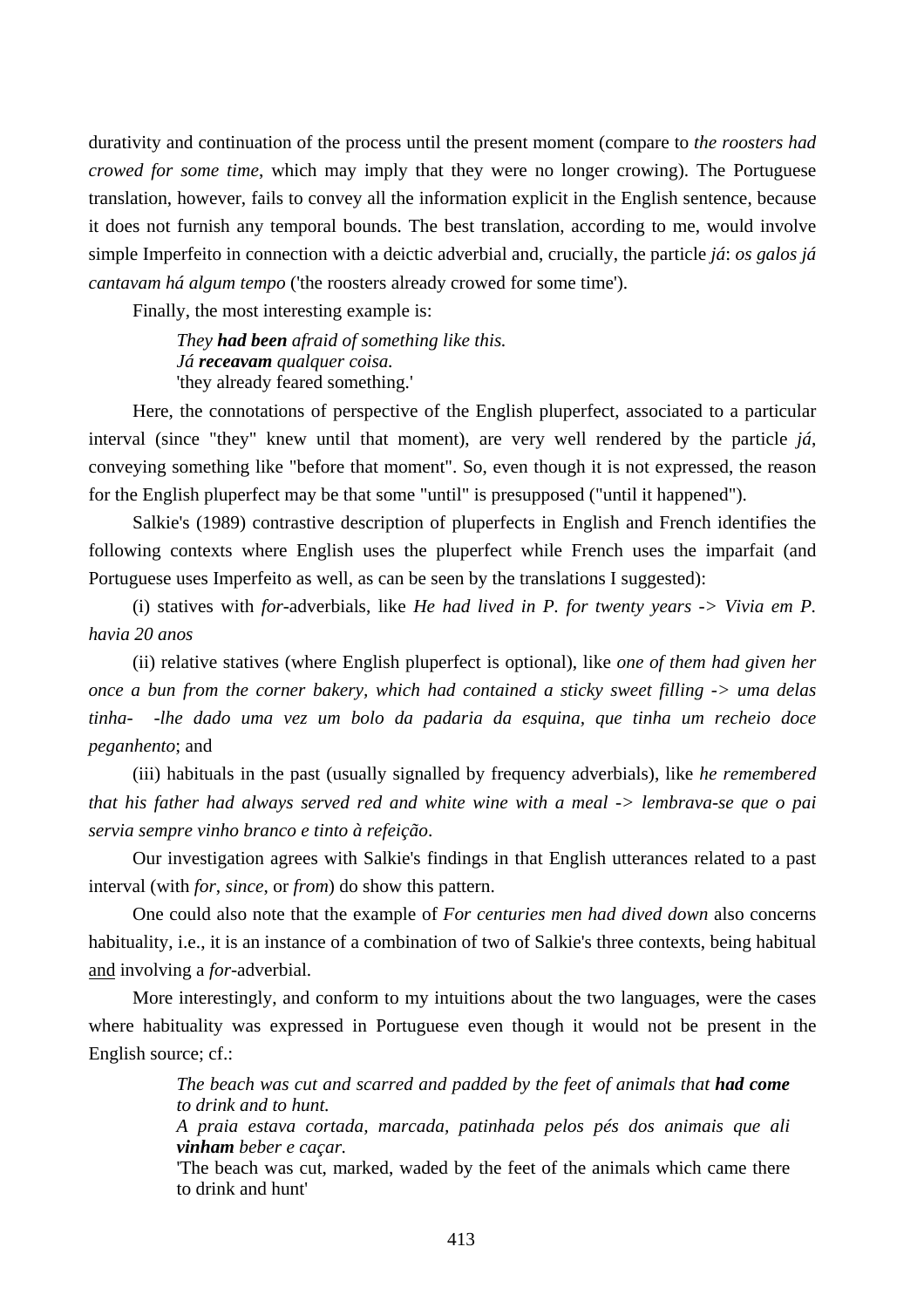*But this was a wasteful method, for often, in the excitement of bidding for a fine pearl, too great a price had been paid to the fishermen. Mas era um processo ruinoso: muitas vezes, com o entusiasmo de apanharem uma pérola de qualidade, os compradores chegavam a um preço escusado.*  'But it was a ruining process: often, due to the enthusiasm of catching a good pearl, the buyers came to an unnecessary price.'

In fact, the first case illustrates a factual description of repeated instances in the past which is turned into an habitual statement in Portuguese. Past is thus missed by the Portuguese translation (which would have been alternatively rendered as *que ali tinham vindo beber*), but the expression chosen by the translator is much more Portuguese-like in character.

In the second case, whose pattern (and the meaning of the sentence in isolation) is identical to the previous example, there is no possibility of misinterpretation because this particular sentence follows an explicit statement (some sentences above) that this situation no longer held. Still, I would prefer a Mais que perfeito here.

## **10.3.2.4 The translation of the English passive into Imperfeito**

 $\overline{a}$ 

Even though there were no instances in Text 2 of passive into Imperfeito, this is actually a common situation, as can be observed in Table 9.6.

One might argue that this, strictly speaking, is not a question of choice of Imperfeito, but first and foremost of active voice, and, only then, of Imperfeito. Still, one would predict that, given that regularities in English are often expressed in the passive, Portuguese would choose Imperfeito for that reason. This is in fact the case in the following examples:

> *The dampness arose out of the Gulf and was deposited on bushes A humidade subia do Golfo e caía em gotas salgadas sobre os matagais*  'The humidity came up from the Gulf and fell in salty drops on the bushes'

*Because they were disturbed, the oyster shells were tightly closed. E as ostras, sentindo-se cobiçadas, fechavam-se com firmeza.*  'And the oysters, feeling coveted, closed firmly.'

*and any children who showed a tendency to scuffle [...] were hissed to silence by the elders.* 

*Se qualquer criança tentava brigar, [...] logo os irmãos mais velhos a obrigavam a estar quieta.* 

'If some child tried to quarrel, [...] at once the older brothers forced her to be quiet'

*but having set it up, other forces were set up to destroy it mas mal o construía, logo outras forças se formavam para o destruir*54 'but as soon as he build it, other forces formed to destroy it'

<sup>54</sup> This example is actually flawed in that it adds a regularity that is not present in the English text: it conveys habituality when it should rather convey response to one single instance. I would thus propose as a much better translation for this case: *mal o construíra, logo outras forças tinham aparecido para o destruir* (i.e., two Mais que perfeitos).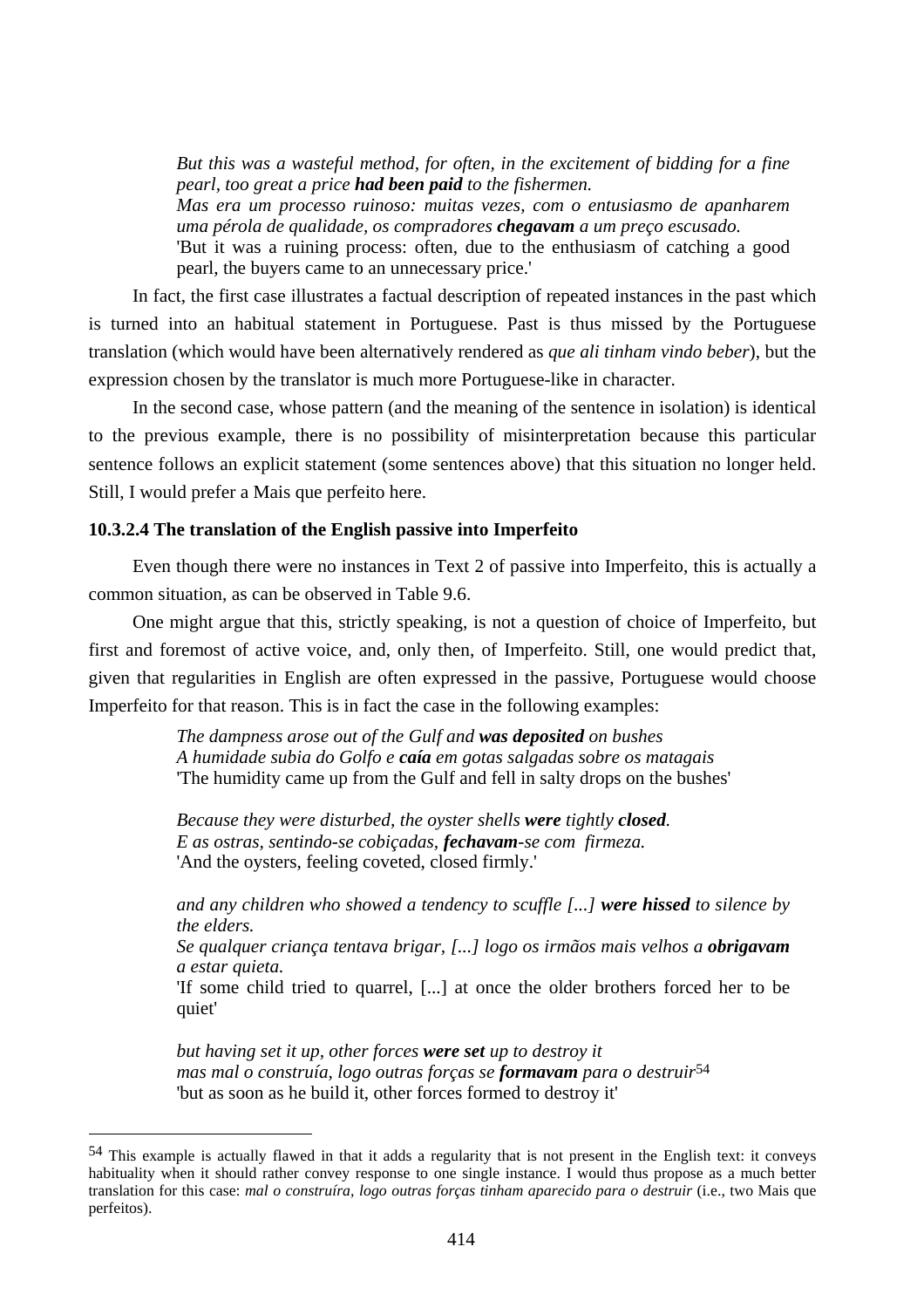*and the canoes were drawn up in front of this area. e era em frente dessa zona que os barcos se alinhavam.*  'and it was in front of that zone that the boats were aligned'

This last example can in fact be analysed as *se*-passive, which would be *prima facie* a common case: one would predict that these two different kinds of passive would be often related by translation. Surprisingly, this was not the case, and only one further instance, discussed below, was found.

In fact, the main share of translation of passive into Imperfeito is due to factors other than the expression of regularities, the most important of which is different argument structure. It is conspicuous that many of the English passive sentences (in some cases, obligatorily), give origin to a corresponding active verb in Portuguese:

> *And the brush house was crowded with neighbors. A cabana regurgitava de vizinhos.*  'The hut was crammed with neighbours.'

*He himself was dressed in new white clothes Ele próprio se apresentava com um fato novo, branco*  'He himself appeared with a new dress in white"

*And Coyotito was dressed in a jacket E Coyotito trazia uma blusa*  'And Coyotito wore a blouse'

*There wasn't much left of it then anyway De qualquer modo, pouco restava dele*  'In any case, little remained oh him'

*and if he could think of having a rifle whole horizons were burst Mas, se era capaz de pensar em ter uma espingarda, todos os limites desapareciam* 

'But, if he was able to think of having a rifle, all limits disappeared'

*The pearl buyers' offices were clustered together in one narrow street, As lojas dos compradores de pérolas ficavam numa ruazinha estreita*  'The shops of the pearl buyers were in a narrow little street'

Strictly speaking, the two last cases do not feature "corresponding" verbs, though, because they simply do not convey manner.

Another interesting case is that of stative verbs. This is, in fact, almost a grammaticality constraint. Stative verbs strongly resist passivization in Portuguese, and the default translation involves impersonal *se*:

> *Thus, in La Paz, it was known in the early morning through the whole town that Assim, mal a manhã rompera, já em toda a cidade de La Paz se sabia que*  'Thus, as soon as the morning broke, already in the whole town of La Paz people knew that'

even though an impersonal *toda a gente* ('everybody') may be inserted on stylistic grounds: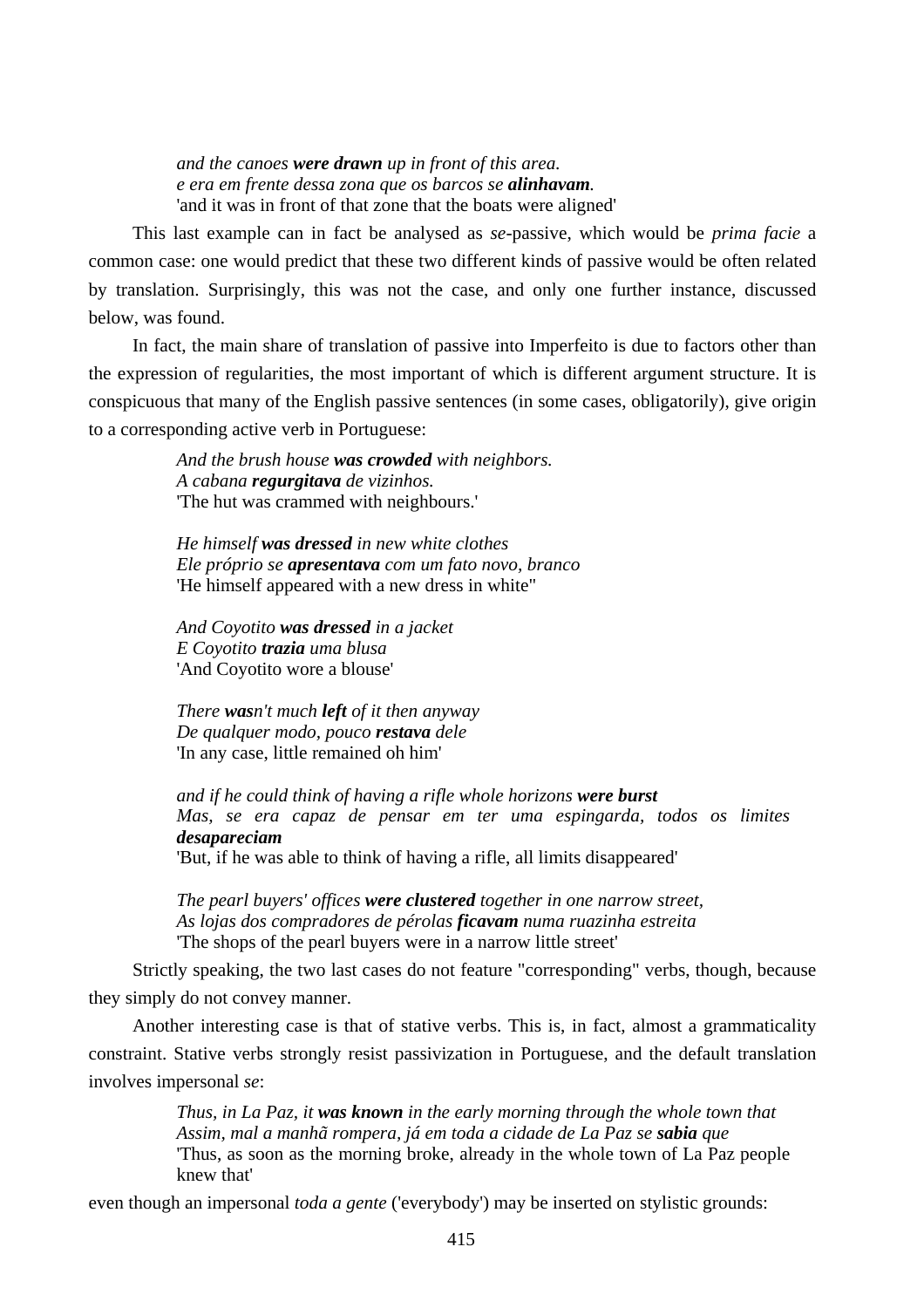*It was supposed that the pearl buyers were individuals acting alone, Toda a gente supunha que os compradores agiam individualmente,*  Everyone supposed that the buyers acted individually'

But if the sentence also conveys the subjects of the passivized stative verbs, as in the next example, the obvious choice is to render it by an ordinary active sentence:<sup>55</sup>

> *It was known among the neighbors in the brush huts, among the pearl fishermen; it was known among the Chinese grocery-store owners; it was known in the church, for the altar boys whispered about it.*

> *Sabiam-no os vizinhos, nas cabanas, e os pescadores de pérolas. Sabiam-no os merceeiros chineses e sabiam-no na igreja, porque os meninos de coro cochichavam sobre isso.*

> 'The neighbours knew it, in the huts, and the fishermen of pearls. The Chinese grocers knew it and in the church knew it, because the altar boys whispered about it'

Finally, the following case is a rather free translation, which replaces a state by the description of the event which brings about that state in progress

> *She went through the line of brush when the moon was covered Atravessou a linha dos arbustos, quando a Lua mergulhava nas nuvens.*  She crossed the line of the bushes, when the moon plunged into the clouds'

Summing up, Portuguese prefers the active voice. Furthermore, a vague, plural event without definite agents, something which is bound to be rendered in English by the passive, falls squarely within the conditions of applicability of Portuguese Imperfeito.

When the perfect meaning of passive is most salient, it is interesting that a different "tense" altogether is used in the Portuguese translation, which I have, in fact, identified as Imperfeito in the annotation and this is why it is mentioned in this section: the construction *ter* + noun phrase + past participle is possibly the historical antecedent of Mais que perfeito, and according to Bybee & Dahl (1989) it should be called "resultative".56

> *Kino's eyes were hooded now, his cheeks were drawn taut. Kino tinha os olhos velados e as faces retesadas* 'Kino had the eyes hooded and the cheeks taut'

*for his eyes were squeezed from the outside glare pois trazia os olhos estonteados do brilho da luz da rua.*  'for he had the eyes dizzy from the glare of the light in the street'

*His shirt was torn open and his clothes half pulled off. Tinha a camisa rasgada e os fatos meio arrancados.*  'He had the shirt torn and the clothes half torn away'

*Her back was bent with pain and her head was low.* 

 $\overline{a}$ 

<sup>55</sup> Even though impersonal *se* in a sentence structurally more similar to the English original would also be a (marked) option; cf. e.g. *Sabia-se entre os vizinhos*.

<sup>56</sup> According to Bybee & Dahl (1989:70), this is a common phenomenon cross-linguistically, i.e., this kind of "tense" is in many languages the precursor of the perfect, and "the semantic change connected with the transition from resultative to perfect" provokes "lexical generalization" and "disappearance of agreement between a participle and the subject or object in the sentence".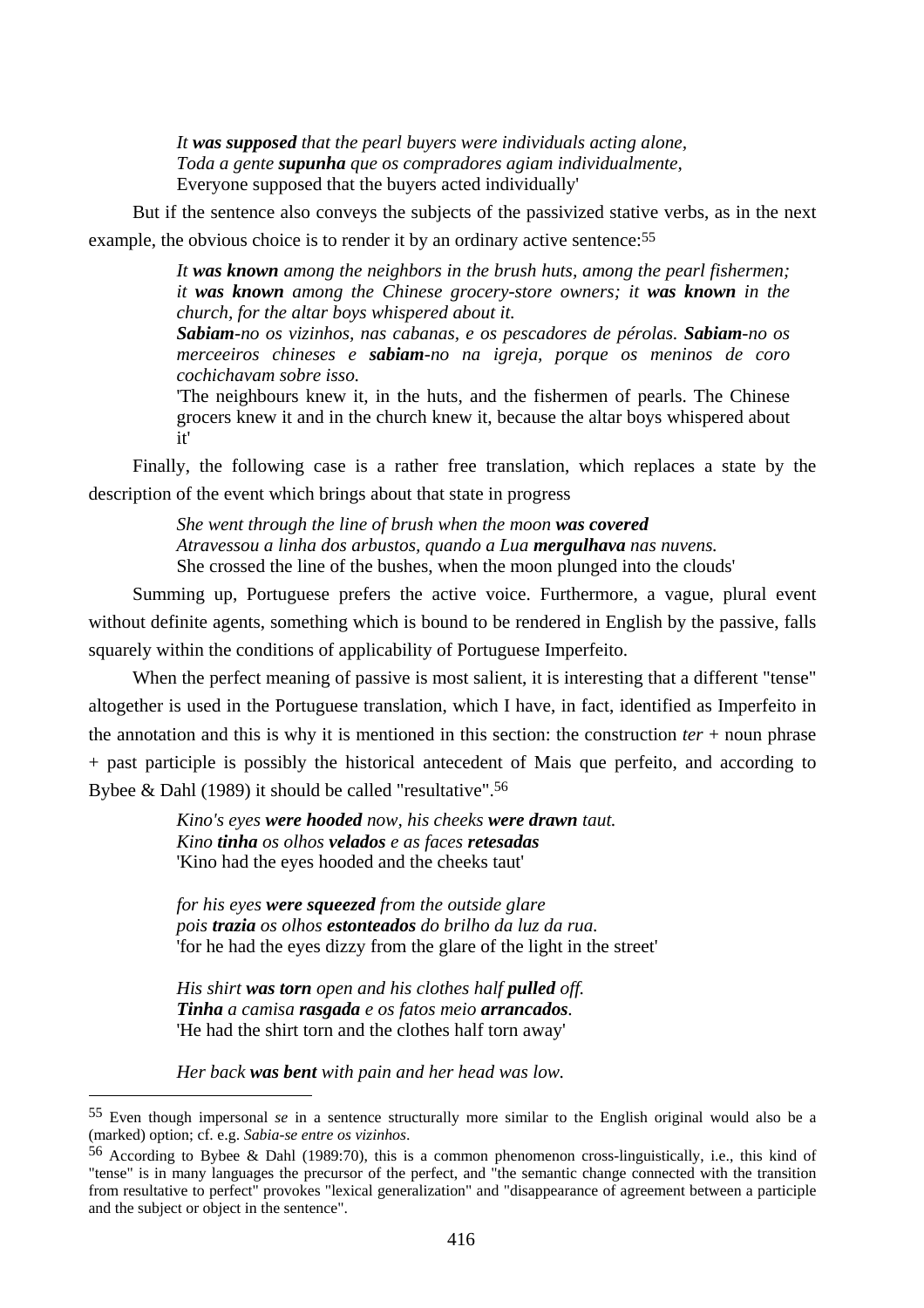*Levava as costas curvadas pela dor e a cabeça caída.*  'She had the back bent by the pain and the head fallen'

*Her mouth was still swollen where Kino had struck her Tinha o canto da boca que Kino esmurrara ainda inchado*  'She had the corner of the mouth that Kino had punched still swollen'

*to the place where the pearl was hidden under his clothes para o lugar onde, debaixo das roupas, tinha a pérola guardada.*  'to the place where, below the clothes, he had the pearl kept'

*Kino's mouth was open Kino levava a boca aberta*  'Kino had the mouth open'

The baby's face **was flushed** A criança **tinha** a cara **congestionada**  'The child had the face congested'

This construction focuses on the result holding at the time, but necessarily gotten at a previous time. Syntactically, it differs from Mais que perfeito in two ways: The past participle agrees in number and gender with the object of *ter* (while in Mais que perfeito the past participle is not inflected) and it requires the expression of the object between the auxiliary and the past participle. In addition to the auxiliary *ter*, it furthermore accepts *levar* and *trazer*.

### **10.3.2.5 The translation of English gerund by Imperfeito**

When Imperfeito is introduced from a non-tensed clause, it came from gerunds in three cases. This is in line with the data in section 10.3.1.2. Gerundive clauses are more frequent (and stylistically accepted) in English than in Portuguese, which favours instead relative clauses.

> *an aching chord that caught the throat, saying um tom de sofrimento que apertava a garganta e que dizia*  'a tone of suffering that tightened the throat and said

*his eyes went up to a flight of wild doves twinkling inland to the hills ergueu os olhos para um voo de pombas selvagens que cortavam o espaço em direcção às montanhas*  'he raised the eyes to a flight of wild doves which cut the space towards the mountains'

*looked out at the waiting people olhou a gente que esperava*  'he looked to the people who waited'

The last example is different from the previous two, however, because the translation was necessary, in contrast with the possible but not preferred maintenance of gerund in the former examples. This may not be independent from the position of the English gerund (i.e., atributive use inisde the NP versus free predicatives), but I have not enough data to propose such a generalization, given that I did not annotate tense creation during the annotation task.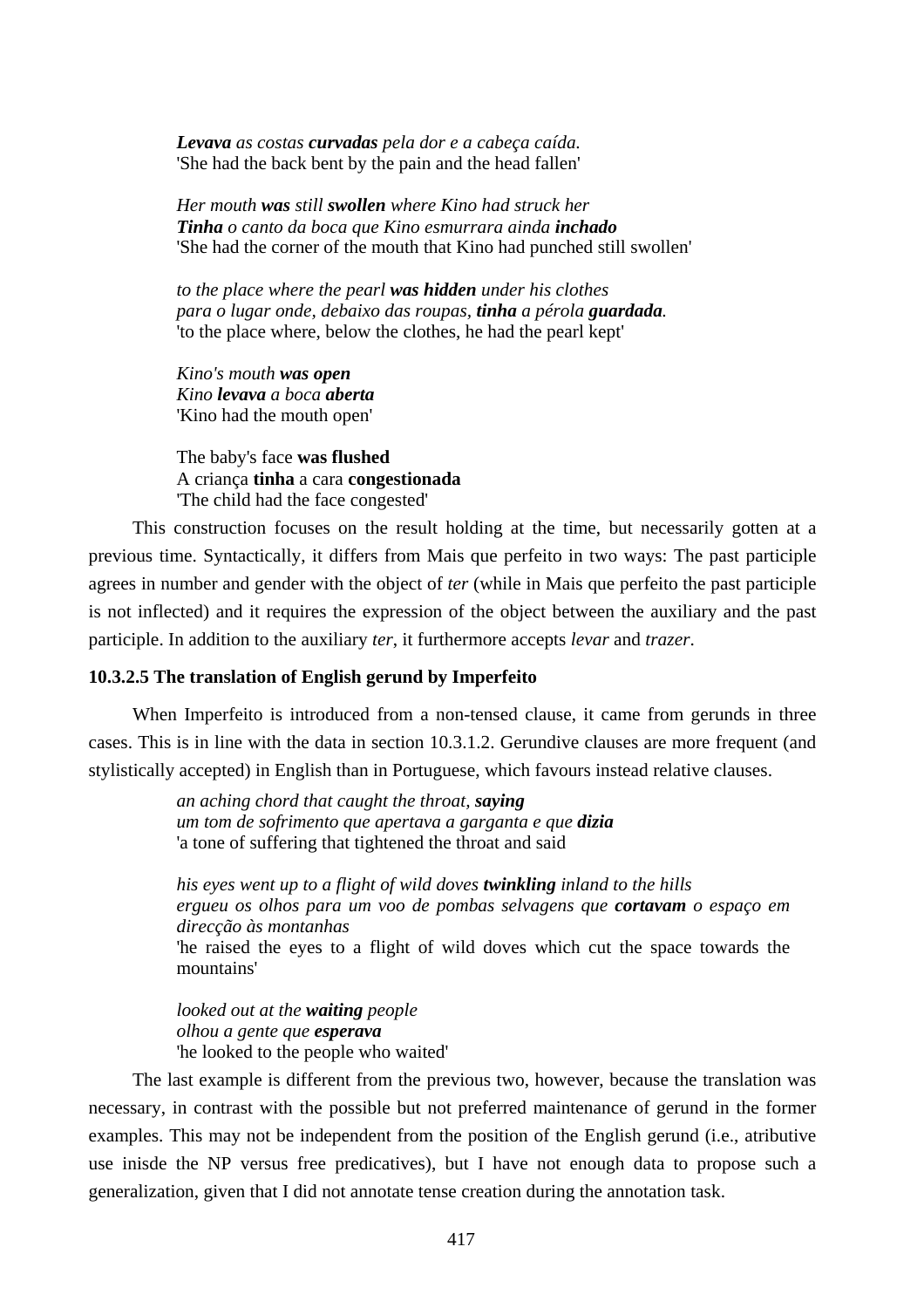Conversely, there were three cases of simple past sentences translated into gerundive clauses in Portuguese. However, they were not relative clauses in English, but second or third element of a series of conjoined clauses, cf. e.g.:

> *Kino's brother Juan Tomás and his fat wife Apolonia and their four children crowded in the door and blocked the entrance João Tomás, irmão de Kino, a gorda Apolónia, mulher dele, e os quatro filhos vieram das suas cabanas, amontoaram-se à porta, barrando a entrada*  'Juan Tomás, brother of Kino, fat Apolonia, his wife, and the four children came from their huts, heaped up at the door, blocking the entrance'

> *when he lifted it with his big hand, lifted it with the tips of thumb and forefinger quando ele a levantava na mão enorme, segurando-a nas pontas do polegar e do indicador*

> 'when he lifted it in the huge hand, holding it with the tips of thumb and forefinger'

It was not possible to study the phenomenon of gerund into Imperfeito in more detail, unfortunately, due to my initial option of only annotating tense transfer (see Chapter 9).

### **10.3.2.6 Introduction of an Imperfeito clause**

For the same reason, the cases where a new clause was introduced by the translation were only identified in Text 2.

In that text, various non-clausal constructions were turned into a clause by the translation, adding up to twelve cases. Many included semantically light verbs, such as *ser*, *estar*, *ter*, or *haver*, which, as shown above (cf. sections 10.3.1.1-2,6-7) are not very common in English, where manner denoting verbs or simply no verb is preferred:

> *in the near dark era de noite*  'it was night'

*A wonderful thing, a memorable thing, to want the doctor chamar o médico era uma coisa maravilhosa e memorável*  'to call the doctor was a wonderful, memorable thing'

*the people in the door as pessoas que estavam à porta*  'the people who were in the door'

*read the age of Kino's blanket perceberam quantos anos a manta de Kino tinha* 'they understood how many years Kino's blanket had'

*a little tight over the chest estava um pouco apertado no peito*  'it was a little tight in the chest'

*others tried to look in outros vizinhos queriam saber o que havia*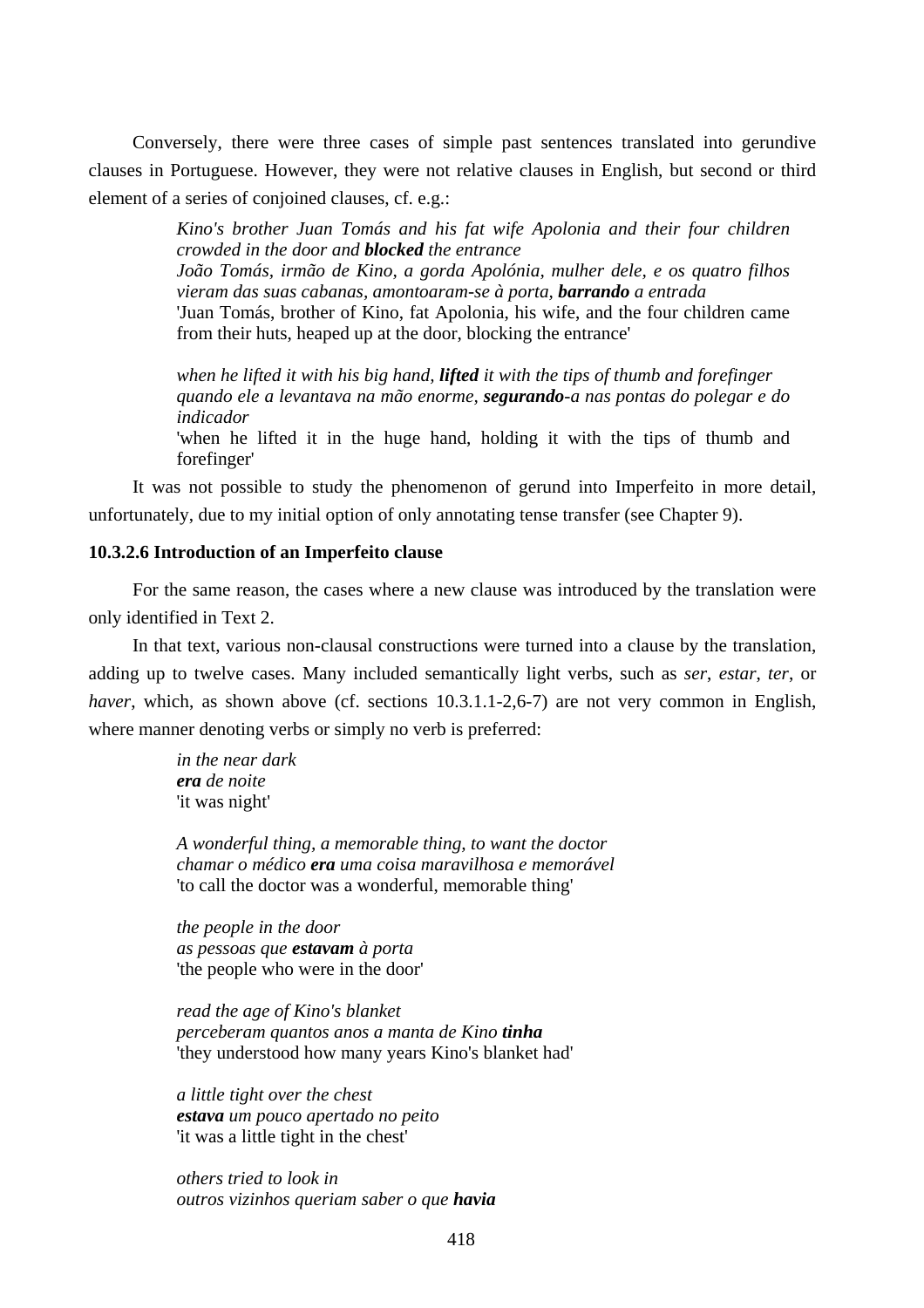'other neighbours wanted to know what there was'

This last, incidentally, is a rather free translation, in that it makes explicit the motive for looking in, while not mentioning the action proper.

One adverbial perspective marker, *yet*, is turned into a verb which explicitly represents the perspective:

> *yet perfect among mornings parecia a mais agradável das manhãs*  'it seemed the most pleasant of the mornings'

The case of:

*her blue head shawl over her nose and over her breasts and around the small of her back com o nariz e os seios cobertos pelo xale azul que lhe chegava aos rins* 

'with the nose and the breasts covered by the blue shawl which reached her back'

is an example of fairly free translation, where the 'over and over and around' construction was changed into a single prepositional phrase, modified by a past participle clause including a relative clause.

Of special mention is the sentence:

*knew everything in the town sabiam tudo o que ia pela cidade*  'they knew everything that went through the town'

where the distribution and plural happenings can be rendered in English simply by a prepositional phrase, while in Portuguese they could not. The expression *ir por*, expressing not movement but distribution, is commonly used to describe plural vague events, which take time and are distributed over time and space.

Finally, the three remaning cases are instances of the phenomenon uncovered by Talmy (1985), and discussed by Aske (1989), Slobin (1994) and Santos (1995b): English sentences conveying action causing movement plus (i) goal or (ii) origin of the moving figure have to be rendered in Portuguese by two clauses. In two of them, the conjunction *e* ('and') was used:

> *broke little pieces of brush over it quebrava pedacinhos de lenha e atirava-os para o lume*  'she broke little pieces of wood and threw them to the fire'

*they walked on their own shadows eles marchavam e pisavam-na*  'they marched and stamped on it'

while in the other, symptomatically depicting the source of the movement, a relative clause was employed instead:

> *Juana stood up from the glowing fire pit Joana, que estava inclinada para o lume, endireitou-se.*  'Juana, who was bent towards the fire, straightened up'

# **10.3.2.7 Summing up**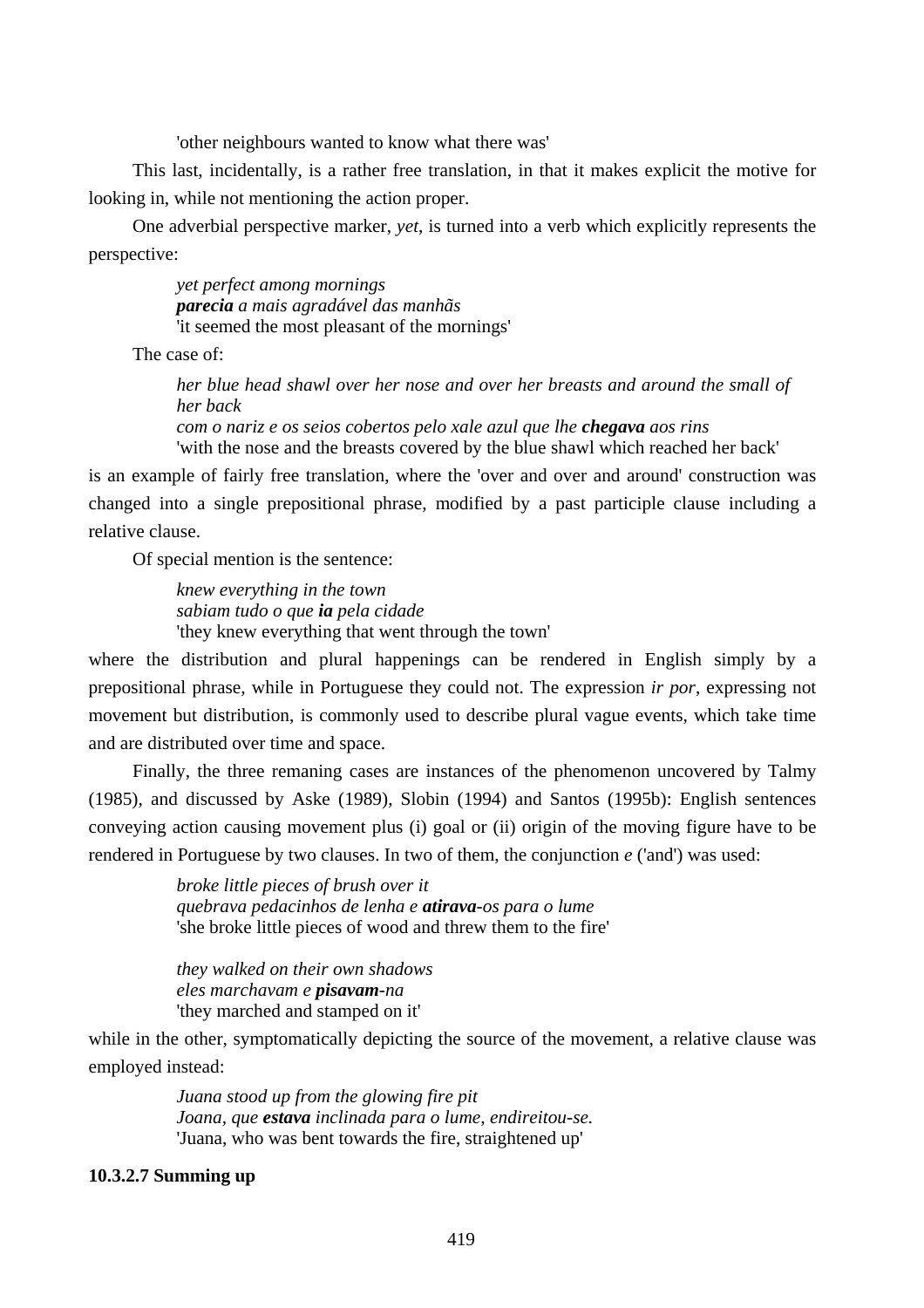This investigation provided some insights into the use of Imperfeito as translation, but it mainly opened up paths for further research, which will be explored in the next chapters. Still, the most interesting general phenomena uncovered are, in my opinion:

1. Variation in aspectual class across the two languages, as was seen in connection with the cases of the progressive and of the pluperfect.

2. Correlation between English modals and Portuguese tenses, manifested in connection with perception verbs and description of rules.

3. Portuguese preference of tensed clauses in many instances where English chooses nominal or prepositional encoding.

# **10.3.3 Final remarks**

These studies illustrated several contrasts between the English and Portuguese tense and aspect systems, many of which would not have been spotted without investigating real text.

As far as the validity of any conclusions whatsoever, I should acknowledge that this was a study on actual performance by human translators, and, therefore, not all choices and translation pairs should be taken as the right ones. (In fact, I have often disagreed with the actual choices.) Still, I believe one cannot dismiss the majority of the data as bad translations. If one finds recurrent patterns, it is probable that they do point at some structural similarities or differences among the two languages.

So, it is interesting to note that, in connection with translation both from English and into English, the features of Imperfeito (among the multitude of uses suggested in Section 10.2 above) which received most attention were:

(i) habituality

(ii) description of a state

(iii) gradual process

It is also interesting to compare my conclusions to what other researchers, also engaged in contrastive studies involving Imperfeito, concluded, namely Dahl (1985) and Leiria (1991).

Dahl's (1985) study, I recall, consisted in a thorough comparison of the answers to a questionnaire devised in English and translated into X languages, in order to identify crosslinguistic categories in the systems of tense, aspect, and mood.

Dahl classified the Portuguese Imperfeito as PASTi, i.e., a category indicating pastness in imperfective contexts. In my opinion, and given his own data, it should have rather been classified as HABPAST.

The reason for my claim is well empirically motivated: the HABPAST criterial questionnaire sentences are a proper subset of those of PASTi, and Imperfeito is the answer to the first and not to those that correspond to the set difference of the two. These latter would have to be rendered by Imperfeito Progressivo in Portuguese.

The reason for such a mistake in the classification of Imperfeito lies, I believe, in the possible encoding of the complex category Imperfeito Progressivo as both Imperfeito **and**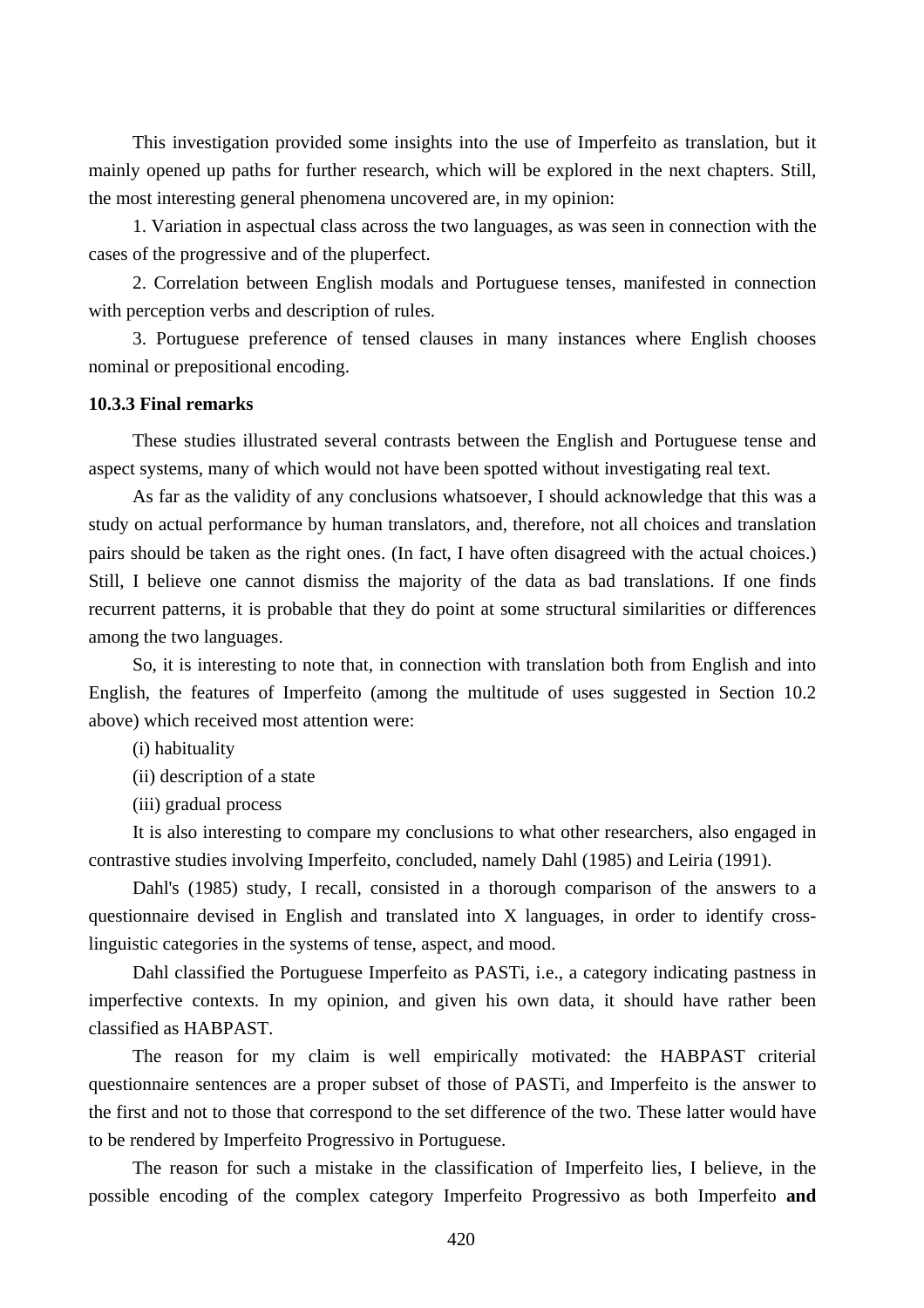Progressivo, which is what Dahl refers to as 'double accounting' (Dahl, 1985:67). If my assumption is right, it means that "Imperfeito" in Dahl's study corresponds to both Imperfeito and Imperfeito Progressivo. While this is not an *a priori* wrong assumption (on the contrary, this is probably the usual way to see this combination), it resulted in the missed generalization of (bare) Imperfeito as HABPAST, while hiding, in addition, the contrastive influence of the Progressivo *versus* Imperfeito on its own.

This shows that the decision as to how to analyse a construct like Imperfeito Progressivo (where both constructs are independent and contrast with other elements in their own right) has far-reaching consequences. For example, if one analyses the output of Progressivo as a state (as it is often done and argued for by a variety of scholars for English), Imperfeito might as well be labelled PASTs and HABPAST instead of PASTi.

For those not familiar with Dahl's categories, PASTs means PAST restricted to stative contexts while PASTi means PAST restricted to imperfective contexts, as can be seen in Figure 10.8, adapted from Figure 3.3 in Dahl (1985:82):



In fact, given my arguments, Dahl (p.c.) suggested that the right way to describe Imperfeito would be PASTi with a hole (where the Imperfeito Progressivo would be obligatory).

But this conclusion also seems to depend on his definition of the HABPAST category in the first place. As I have shown above, there is, in fact, almost no overlap between English *used to* and Imperfeito, and thus one is forced to conclude that there are (at least) two conflicting concepts of habituality.

Turning now to Leiria's conclusions, even though they focus specifically on Portuguese, her main preoccupation centres on the mismatches between native and non-native competence regarding the Imperfeito/Perfeito opposition rather than to establish (or confirm) empirically the meaning of such a distinction. It is thus not evident whether her results and mine can be compared. Nevertheless, I would like to attempt some convergence in the next lines.

After dividing Portuguese verbs in eight classes, according to the kind of situations in which they can occur (thus having classes like 'verbs which can occur as states, processes or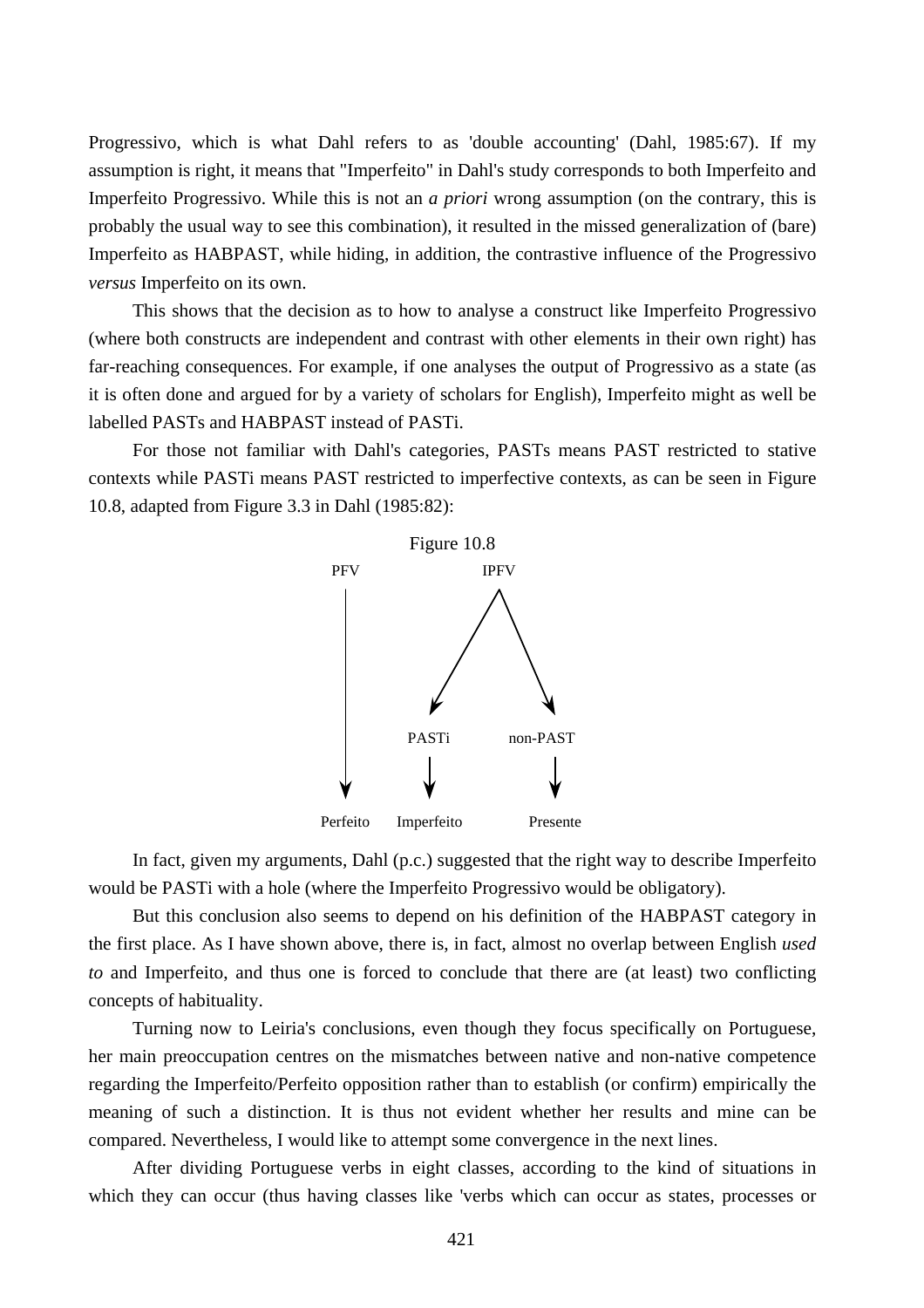culminated processes', or 'verbs which denote processes which in telic situations behave like culminated processes'), Leiria studies the differences in distribution between the Imperfeito/Perfeito tense marking in native Portuguese texts and the one produced by non-native learners attempting to reproduce (in their own words, but as faithfully as possible) the original texts.

The verbs belonging to the classes sharing more situations are those which display more deviation from the original (expected) distribution, which makes Leiria conclude that foreign learners use the inherent aspect of the verb as a clue to choose the tense (and thus stative, or extended atelic verbs get Imperfeito, and eventive, punctual and telic get Perfeito). Even though she does not discuss what exactly is the reason that makes a native speaker choose one or the other tense, it is also true that the verbs she assigns to the clear classes have a more skewed distribution in the original texts than those that belong to the fuzzy classes, which in some cases are evenly distributed between Perfeito and Imperfeito.

In fact, I believe that a different status should have been assigned to the Imperfeito/Perfeito distinction for each class (or at least for some of the classes), and therefore studied separately. In other words, the forms considered marked should have been distinguished from the reasonably predictable: it is only to expect that learners would have much more problems with those than with the default cases (when there was a default). But this is probably material for further work.

Turning now to Leiria's specific contrastive findings, it is interesting to note that native speakers of English (corresponding to 16 subjects) were those who produced the lowest Imperfeito/Perfeito ratio, i.e, they used Imperfeito in less cases than any other speakers.57 In more detail (cf. Quadro 12 in Leiria (1991:209)), this was due mainly to their use of Perfeito with stative and/or at least possible stative verbs (as psychological, perception or mental verbs). This tendency, if taken to indicate that the mental picture of English speakers regarding statives is more eventive-like than the Portuguese one, corroborates my findings in the present dissertation.

As to the influence of specific peculiarities of Portuguese on the difficulties of the learners, Leiria mentions that "activity verbs like *gastar* [('spend')...] or *jogar* [('play')...], because they are atelic or are found in an atelic situation, were those that, relatively, got more unexpected forms of Imperfeito" (Leiria, 1991:212, my translation), concluding that the opposition finished/nonfinished is not obvious for non-natives of Portuguese. Although this seems to be possible for the specific case of English contrasting with Portuguese (recall the temporal co-occurrence value of Imperfeito mentioned above), a specific study of the contrast Imperfeito/Perfeito (the subject of Chapter 14 below) may be necessary in order to assess the importance and specificity of this distinction.

### **10.4 Discussion**

 $\overline{a}$ 

<sup>57</sup> Surprisingly, the converse case occurred with the (3) speakers of Scandinavian languages, the only group to produce more Imperfeito forms than the right ones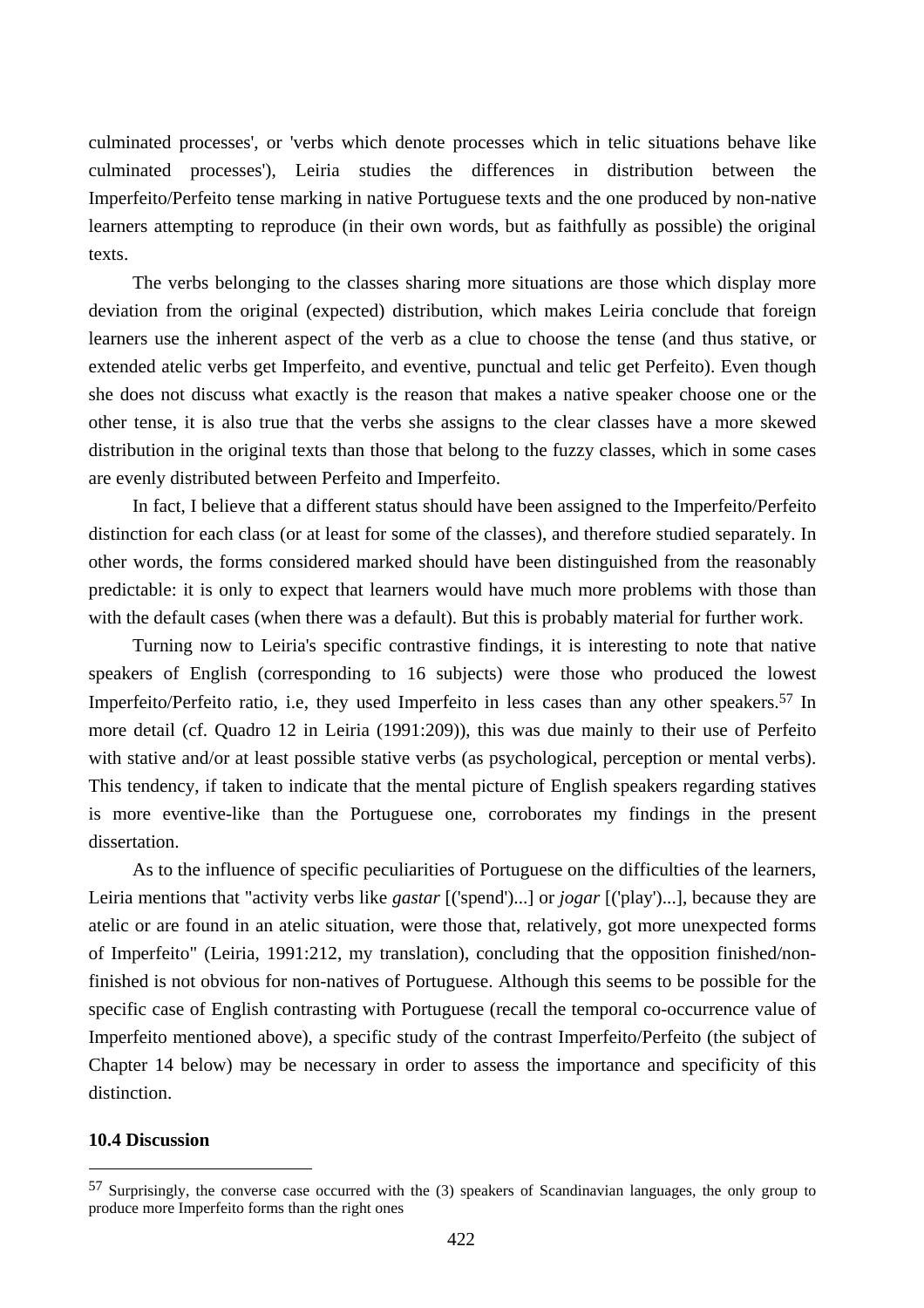The present chapter on Imperfeito is the largest of the thesis, and it is actually made up of three distinct parts in terms of goals and method.

The study described in Section 10.2 offers a realistic description of what difficulties native speakers have in attributing precise labels to sentences whose interpretation is never consciously problematic.

Notwithstanding a long tradition of grammatical description using real sentences as illustrations of intuitive definitions, questions like "Why is this tense used here?" are very difficult to answer (and consequently to teach adult learners).

One of the reasons for this situation which is put forward by this study lies at the heart of the question of linguistic categorization itself: taxonomies which presuppose a partition among mutually disjoint categories are inappropriate to handle natural language utterances. Rather, it seems that a category strives to convey several pieces of information at the same time, and the more felicity conditions are verified the more appropriate it is. By contrast, a situation in which a single feature is appropriate means that other features would tend to result in other classifications and one is in presence of an atypical case, or even a case where there is tension.

I do not think that the study reported in Section 10.2 produced very much new information about the meaning of Imperfeito as a linguistic category. However, I believe it was worth while to conduct it and to report on it for at least the following reasons:

(i) first of all, it opened my eyes to several uses and particularities of Imperfeito and of Portuguese in general that helped to shape my understanding of the language;

(ii) it convinced me that traditional feature-based classification was inappropriate to natural language description, making me look into non-conventional formalizations (like the one of Moens used in this thesis);

(iii) it produced a wealth of detailed analyses and claims against which, I believe, subsequent research on Imperfeito has to be measured and confronted;

(iv) and, finally, this study more than any other taught me that natural language is complex, natural language analysis is tricky, and, as a corollary, any studies based on a handful of examples cannot but be very far indeed from producing a valid description of a linguistic phenomenon, at least as far as semantics is concerned.

The study in Section 10.3, on the other hand, was a detailed (first) lesson on how far one would be from describing two languages if one insisted on analysing translation as semantic equivalence.

Section 10.3.1 observes how the nuances of Portuguese Imperfeito are transferred to (or left out of) English, while at the same time the properties of English influenced the translation, while Section 10.3.2 investigates what kind of (marked) English contexts are conveyed by Imperfeito in a translation.

These studies were thus fundamental in shaping the contents -- and direction -- of the whole dissertation. In the next chapters, various other studies similar to Section 10.3 will be described, making up the empirical basis of the contrastive part of this dissertation. Part I, on the